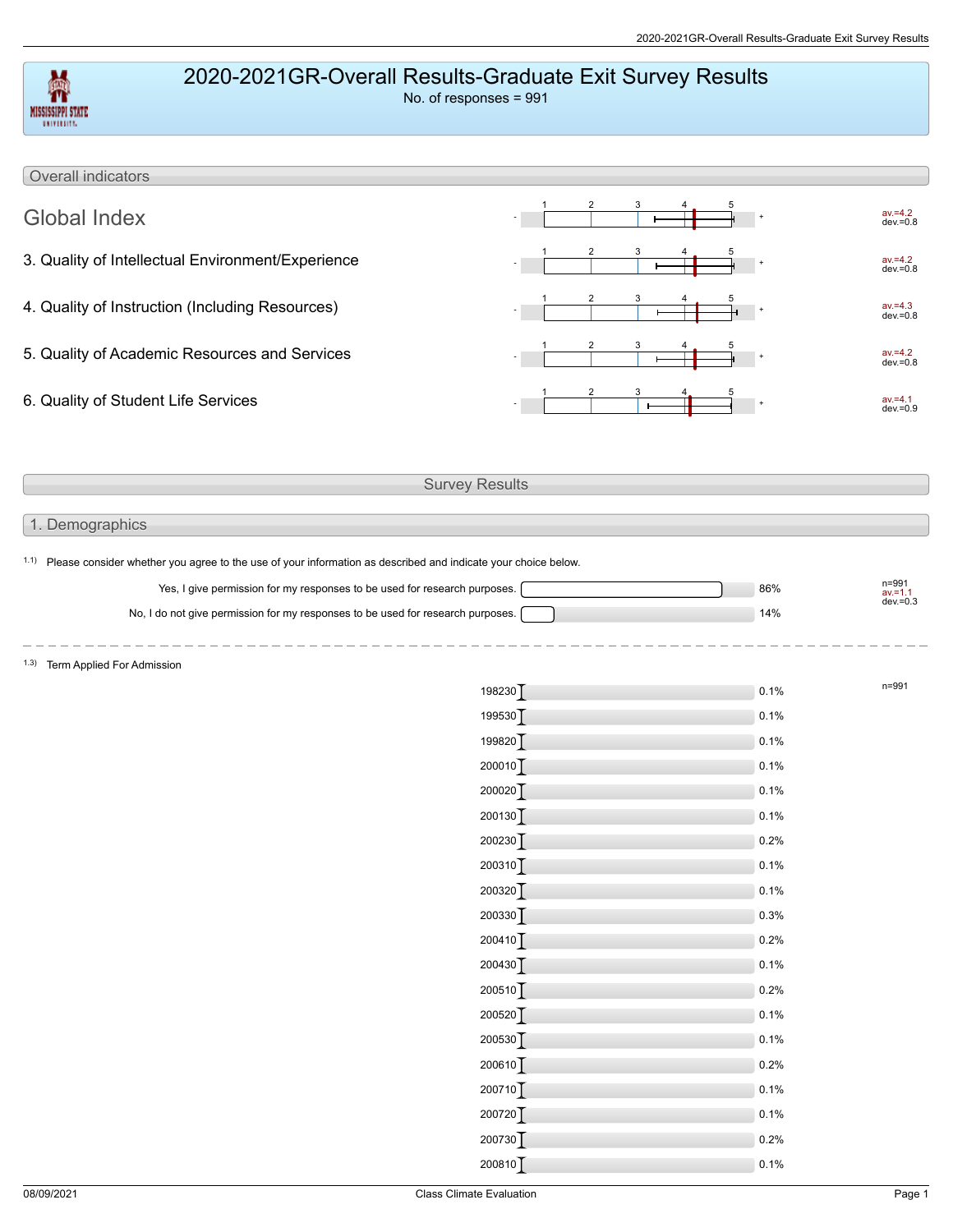| 200820                                   | 0.1%  |
|------------------------------------------|-------|
| 200910]                                  | 0.1%  |
| 200920                                   | 0.2%  |
| 201020                                   | 0.1%  |
| 201030                                   | 0.6%  |
| 201110                                   | 0.4%  |
| 201120                                   | 0.1%  |
| 201130                                   | 0.9%  |
| 201210                                   | 0.3%  |
| 201230                                   | 0.2%  |
| 201310                                   | 0.2%  |
| 201320                                   | 0.3%  |
| 201330                                   | 0.7%  |
| 201410                                   | 0.5%  |
| 201420                                   | 0.3%  |
| 201430                                   | 2.5%  |
| $201510$ <sup>T</sup>                    | 0.3%  |
| 201520                                   | 0.6%  |
| 201530                                   | 4.3%  |
| 201610                                   | 0.9%  |
| 201620                                   | 0.8%  |
| 201630                                   | 3.2%  |
| 201710                                   | 2%    |
| 201720                                   | 1.7%  |
| 201730                                   | 6.9%  |
| 201810                                   | 2.8%  |
| $201820$ $\begin{bmatrix} \end{bmatrix}$ | 4.7%  |
| 201830                                   | 18.4% |
| 201910                                   | 6.3%  |
| 201920                                   | 7.7%  |
| 201930                                   | 14.1% |
| 202010                                   | 3.2%  |
| 202020                                   | 11.3% |
| 202030                                   | 0.4%  |

1.4) Confidentiality Indicator

Yes 0% n=885<br>av.=2<br>dev.=0 No 2008 100% \_\_\_\_\_\_\_\_\_\_\_\_\_\_\_\_\_\_\_\_\_ 1.6) Gender F - Female 55.6% n=991<br>av.=1.4<br>dev.=0.5 M - Male 244.4%

 $-$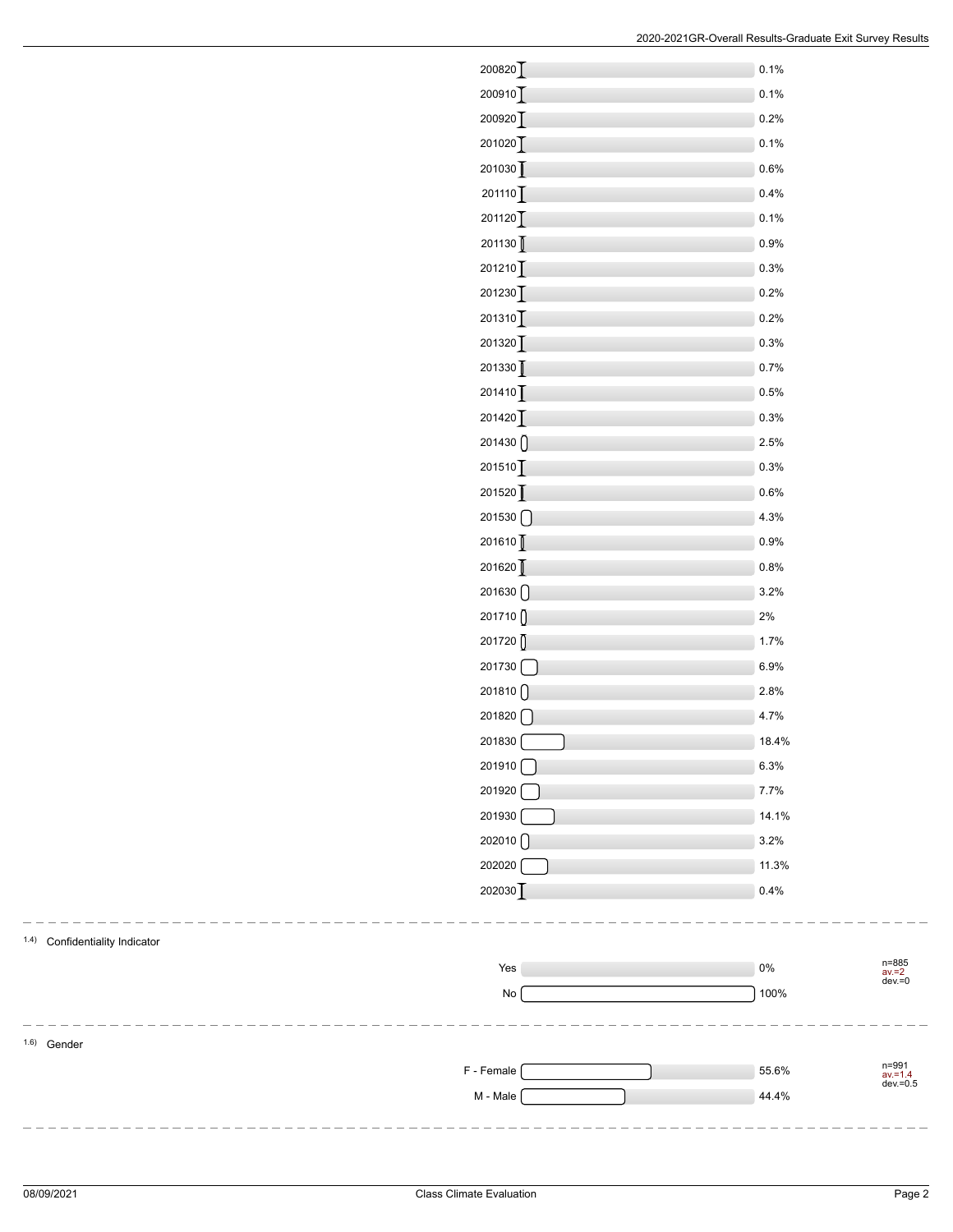| 1.7) Citizenship       |                                               |        |                              |
|------------------------|-----------------------------------------------|--------|------------------------------|
|                        | 0 - Missing                                   | $0\%$  | n=991<br>av.=1.3<br>dev.=0.7 |
|                        | 1 - U.S. Citizen                              | 84.9%  |                              |
|                        | 2 - Resident Alien                            | 1.2%   |                              |
|                        | 3 - Non-Resident Alien                        | 13.9%  |                              |
|                        |                                               |        |                              |
| 1.8) Ethnicity         |                                               |        |                              |
|                        | 1 - American Indian or Alaskan Native         | 0.1%   | n=991<br>av.=5.4<br>dev.=1.7 |
|                        | 2 - Asian $[]$                                | 1.3%   |                              |
|                        | 3 - Black or African American                 | 12.6%  |                              |
|                        | 4 - Native Hawaiian or Other Pacific Islander | $0\%$  |                              |
|                        | 5 - White                                     | 67.5%  |                              |
|                        | H - Hispanic ()                               | 2.5%   |                              |
|                        | I - International                             | $0\%$  |                              |
|                        | M - Multiracial                               | 1.1%   |                              |
|                        | U - Unknown                                   | 14.8%  |                              |
|                        |                                               |        |                              |
| 1.9) Term Graduating   |                                               |        |                              |
|                        | 202020                                        | 32.1%  | n=991                        |
|                        | 202030                                        | 25.3%  |                              |
|                        | 202110                                        | 42.6%  |                              |
|                        |                                               |        |                              |
| 1.10) Campus of Degree |                                               |        |                              |
|                        | 0 - Geosciences                               | $0\%$  | n=991<br>$av = 2.3$          |
|                        | 1 - Starkville                                | 63.8%  | $dev = 1.8$                  |
|                        | 2 - Meridian $\begin{bmatrix} \end{bmatrix}$  | 5.2%   |                              |
|                        | 3 - Vicksburg                                 | $0\%$  |                              |
|                        | 4 - Stennis                                   | 0%     |                              |
|                        | 5 - Academic Outreach                         | $31\%$ |                              |
|                        | 6 - Cont Education                            | $0\%$  |                              |
|                        | 7 - Veterinary Medicine                       | $0\%$  |                              |
|                        | 8 - Study Abroad/Exchange                     | $0\%$  |                              |
|                        | 9 - Independent Study                         | $0\%$  |                              |
|                        |                                               |        |                              |
| 1.11) College          |                                               |        |                              |
|                        | 1 - Business [                                | 7.5%   | n=991<br>av.=4.9<br>dev.=2   |
|                        | 2 - Ag & Life Sciences                        | 11.7%  |                              |
|                        | 4 - Arts & Sciences                           | 21.1%  |                              |
|                        | 5 - Business                                  | 13%    |                              |
|                        | 6 - Education                                 | 28.4%  |                              |
|                        |                                               |        |                              |
|                        | 7 - Engineering                               | 13.6%  |                              |
|                        | 8 - Forest Resources ()                       | 3.2%   |                              |
|                        | 9 - Veterinary Medicine [                     | 1.4%   |                              |
|                        | 15 - Academic Affairs                         | 0.1%   |                              |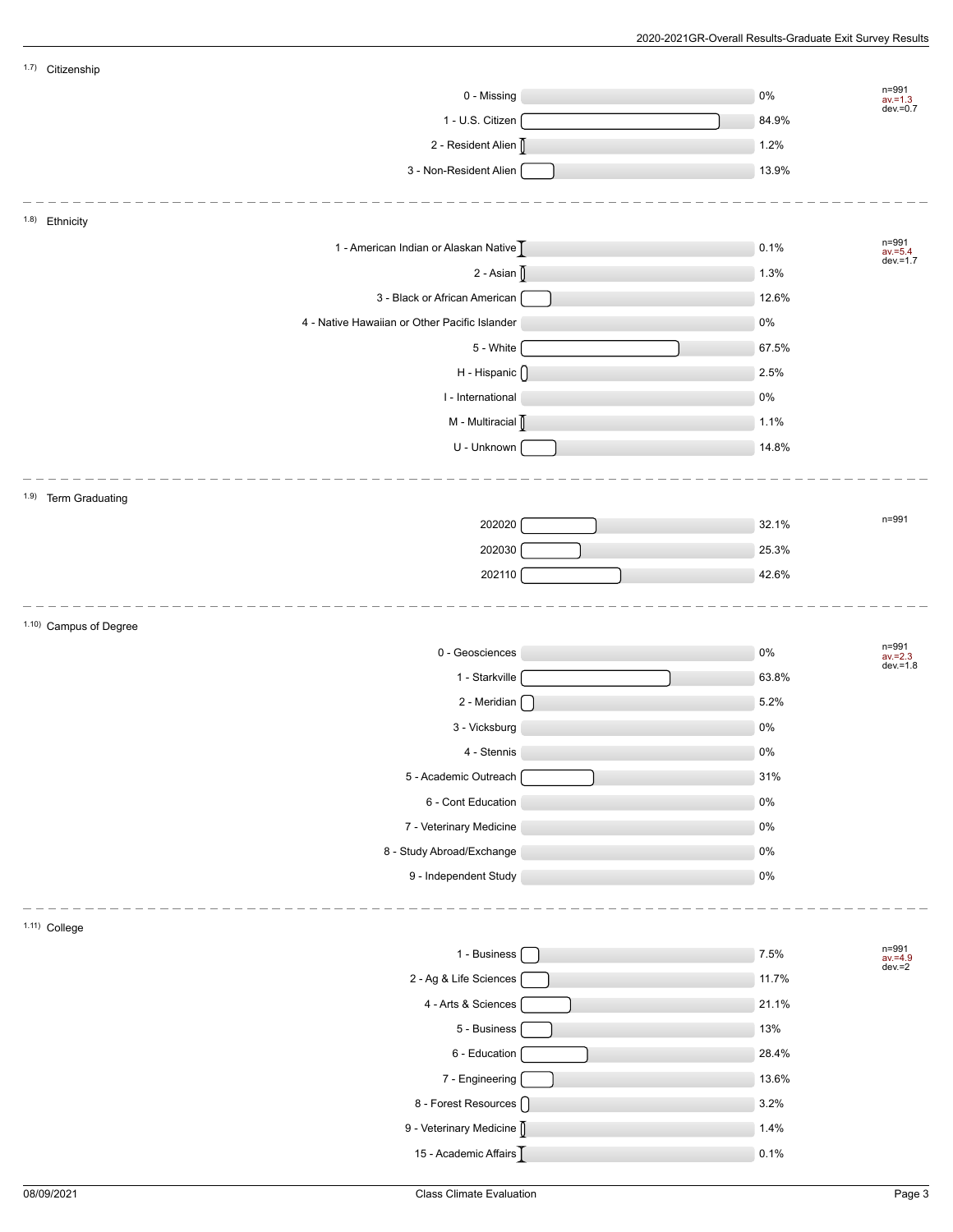$\overline{\phantom{a}}$  $\sim$ 

|                                | MAG - 2Master                | 0.3%  | n=991<br>$av = 2.3$<br>$dev = 0.7$ |
|--------------------------------|------------------------------|-------|------------------------------------|
|                                | MENG - 2Master               | 0.9%  |                                    |
|                                | MA - 2Master $\bigcap$       | 3.6%  |                                    |
|                                | MS - 2Master                 | 45.6% |                                    |
|                                | MABM - 2Master [             | 0.7%  |                                    |
|                                | MPPA - 2Master               | 1.1%  |                                    |
|                                | MBA - 2Master                | 12.2% |                                    |
|                                | MPA - 2Master                | 6.2%  |                                    |
|                                | $MTX - 2Master$              | 1.3%  |                                    |
|                                | MAT - 2Master ()             | 1.8%  |                                    |
|                                | MATS - 2Master $\bigcap$     | 2.6%  |                                    |
|                                | MATX - 2Master $\bigcap$     | 3.7%  |                                    |
|                                | MMED - 2Master               | 1.2%  |                                    |
|                                | MSIS - 2Master               | 0.3%  |                                    |
|                                | MSIT - 2Master               | 0.5%  |                                    |
|                                | MLA - 2Master                | 0.4%  |                                    |
|                                | EDS - 3Educ Spec ()          | 2.9%  |                                    |
|                                | PHD - 4Doctoral              | 14.5% |                                    |
| 1.14) First Concentration Area |                              |       |                                    |
|                                | ADS - Animal & Dairy Science | 0.5%  | $n = 409$<br>$av = 50.8$           |
|                                | AEC - Ag Economics ()        | 1.7%  | dev.=31.4                          |
|                                | AEE - Ag & Ext Education     | 0.5%  |                                    |
|                                |                              |       |                                    |

| ADS - Animal & Dairy Science            | 0.5% |
|-----------------------------------------|------|
| AEC - Ag Economics []                   | 1.7% |
| AEE - Ag & Ext Education                | 0.5% |
| AEEL - Ag & Ext Education-Leadership [] | 2%   |
| AGN - Agronomy                          | 3.2% |
| APHY - Applied Physics                  | 0.7% |
| APMT - Applied Meteorology              | 7.8% |
| ASC - Animal Science []                 | 1.7% |
| ASE - Aerospace Engineering             | 0.7% |
| BCH - Biochemistry                      | 1%   |
| BE - Biological Engineering             | 0.5% |
| BIS - Business Info Systems             | 0.2% |
| BMP - Broadcast Meteorology             | 0.5% |
| CE - Civil Engineering []               | 1.7% |
| CHE - Chemical Engineering              | 0.7% |
| CIEE - C&I Elementary Education         | 0.2% |
| CISE - C&I Secondary Education          | 0.2% |
| CLPS - Clinical Psychology              | 1.5% |
| CMUS - Choral Music []                  | 2%   |
| COE - Counselor Education               | 1%   |
| CYOP - Cyber Operations                 | 0.7% |
| DIST - Disability Studies               | 0.5% |



 $1.12)$  Degree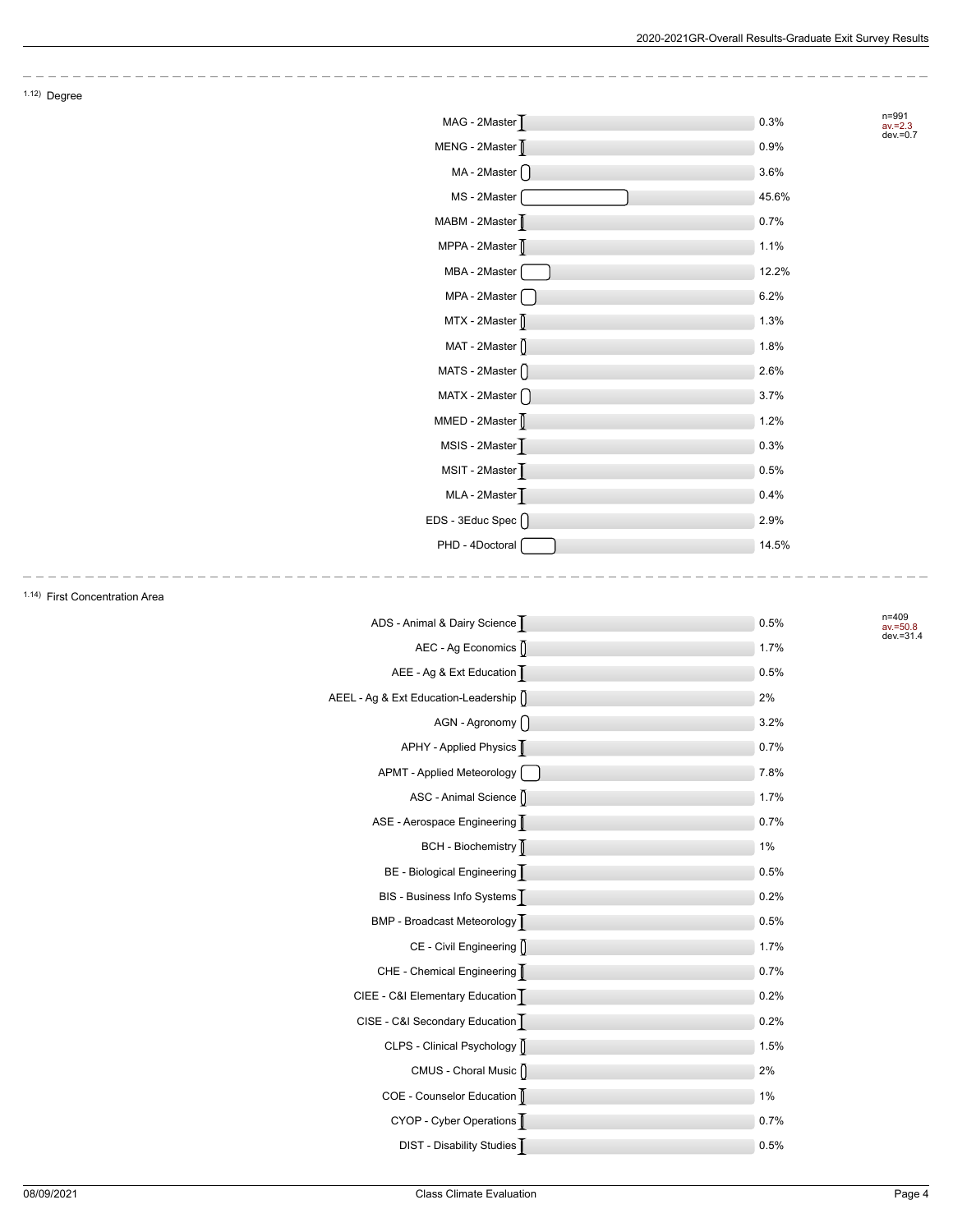| DPD - Design & Product Development      | 0.2%    |
|-----------------------------------------|---------|
| EDLS - School Administration            | 5.1%    |
| ENGS - EnvironmentalGeoscience          | $6.8\%$ |
| ENGT - Engineering Technology           | 0.7%    |
| ENT - Entomology []                     | 2.2%    |
| ET - Education-Technology               | 1%      |
| EXPY - Exercise Physiology              | 0.7%    |
| EXSC - Exercise Science                 | 0.7%    |
| FIN - Finance (Grad)                    | 0.2%    |
| FOWL - Wildlife & Fisheries [           | 1%      |
| FST - Food Science & Tech               | $0.2\%$ |
| GENG - General Engineering              | 1%      |
| GEOL - Geology                          | 0.5%    |
| GEP - General Ed Psychology             | 0.7%    |
| GPHY - Geography                        | 0.2%    |
| HEL - Higher Education Leadership       | 0.2%    |
| HLPR - Health Promotion [ ]             | 4.2%    |
| HO - Horticulture                       | 0.2%    |
| INMU - Instrumental Music               | 1%      |
| ISYS - Industrial Systems               | $0.7\%$ |
| ITDE - IT Distance Education            | 0.5%    |
| ITID - IT Instructional Design          | 0.5%    |
| ITMM - IT Multimedia                    | 0.2%    |
| ME - Mechanical Engineering []          | 2%      |
| MFGS - Manufacturing Systems            | 0.2%    |
| MGT - Management                        | 0.2%    |
| MGTS - Management Systems               | 1.5%    |
| MH - Clinical Mental Health Counsel     | 4.4%    |
| MIC - Microbiology                      | 0.2%    |
| MKT - Marketing                         | $0.2\%$ |
| NTR - Nutrition $\int$                  | 1.2%    |
| OPRS - Operations Research              | 0.5%    |
| PCHM - Psychometry n                    | 2%      |
| PHY - Animal Physiology                 | 0.5%    |
| PMCL - Professional Met/Climatology     | 0.7%    |
| PO - Poultry Science []                 | 2.2%    |
| PP - Plant Pathology                    | 0.5%    |
| PSL - P-12 School Leadership            | 0.2%    |
| RC - Rehabilitation Counseling []       | 1.7%    |
| SAHE - Student Affairs & Higher Educ [] | 3.4%    |
| SBP - Sustainable Bioproducts           | 0.7%    |
| SEED - Secondary Education              | $0.5\%$ |
| SLC - School Counseling []              | 2.7%    |
| SLP - School Psychology []              | 1.7%    |
| SPAD - Sports Administration []         | 2.2%    |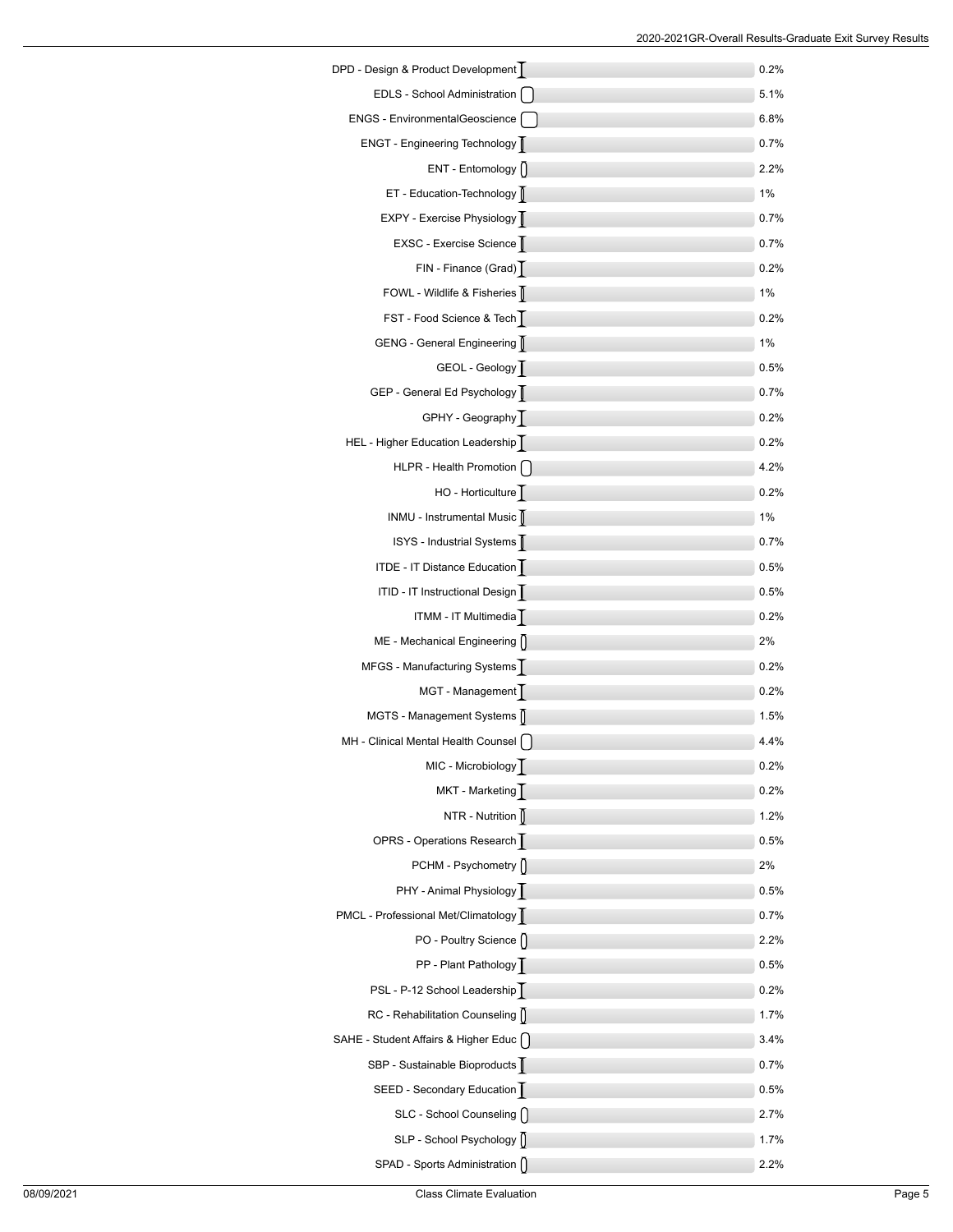| SPPE - Sport Pedagogy                                                                                         | 0.5%  |                                    |
|---------------------------------------------------------------------------------------------------------------|-------|------------------------------------|
| SPSY - School Psychology D                                                                                    | 0.7%  |                                    |
| SYS - Systems                                                                                                 | 0.5%  |                                    |
| TCLE - Teacher Leadership ()                                                                                  | 3.7%  |                                    |
| TIG - Teachers in Geoscience $\bigcap$                                                                        | 2.9%  |                                    |
| TOXI - Toxicology                                                                                             | 0.2%  |                                    |
| VIDC - Infectious Disease                                                                                     | 1%    |                                    |
| VMRC - Veterinary Medical Research ()                                                                         | 1.7%  |                                    |
| WS - Weed Science                                                                                             | 0.5%  |                                    |
|                                                                                                               |       |                                    |
| 2. General Questions                                                                                          |       |                                    |
|                                                                                                               |       |                                    |
| <sup>2.1)</sup> Did you graduate in the degree area/discipline in which you initially enrolled?               |       | n=991                              |
| Yes                                                                                                           | 95.3% | $av = 1$<br>$dev = 0.2$            |
| $No \bigcap$                                                                                                  | 4.7%  |                                    |
|                                                                                                               |       |                                    |
| <sup>2.2)</sup> Have your career plans changed from what you intended when you first entered graduate school? |       |                                    |
| Yes                                                                                                           | 20.4% | n=991<br>$av = 1.8$<br>$dev = 0.4$ |
| $\operatorname{\mathsf{No}}$                                                                                  | 79.6% |                                    |
|                                                                                                               |       |                                    |
| 2.3) What describes your immediate postgraduate plans?                                                        |       |                                    |
| Seeking employment                                                                                            | 27.7% | n=991<br>$av = 2.1$<br>$dev = 1$   |
| Employed or accepted a position                                                                               | 53.4% |                                    |
| Seeking additional study [                                                                                    | 6.5%  |                                    |
| Engaged in additional study/training                                                                          | 9.1%  |                                    |
| Undecided $\bigcap$                                                                                           | 3.3%  |                                    |
|                                                                                                               |       |                                    |
| <sup>2.4)</sup> If you selected "Employed or accepted a position" above, please select type:                  |       |                                    |
| Education (PK-12)                                                                                             | 15%   | n=991<br>$av = 4.9$<br>$dev = 2.2$ |
| Education (University or College Faculty) [                                                                   | 3.5%  |                                    |
| Education (University or College Staff) [                                                                     | 7%    |                                    |
| Government                                                                                                    | 7.9%  |                                    |
| Private Sector (Business/Industry)                                                                            | 21.4% |                                    |
| Other $\int$                                                                                                  | 3.8%  |                                    |
| N/A                                                                                                           | 41.4% |                                    |
|                                                                                                               |       |                                    |
| <sup>2.5)</sup> If you selected "Engaged in additional study/training" above, indicate the type of study:     |       |                                    |
| Doctoral Study                                                                                                | 10.4% | n=991<br>$av = 4.5$<br>$dev = 1.3$ |
| Postdoctoral Research Associate ()                                                                            | 1.9%  |                                    |
| Traineeship <sup>T</sup>                                                                                      | 0.2%  |                                    |
| Other Study, please specify: $\bigcap$                                                                        | 3.9%  |                                    |
| N/A                                                                                                           | 83.6% |                                    |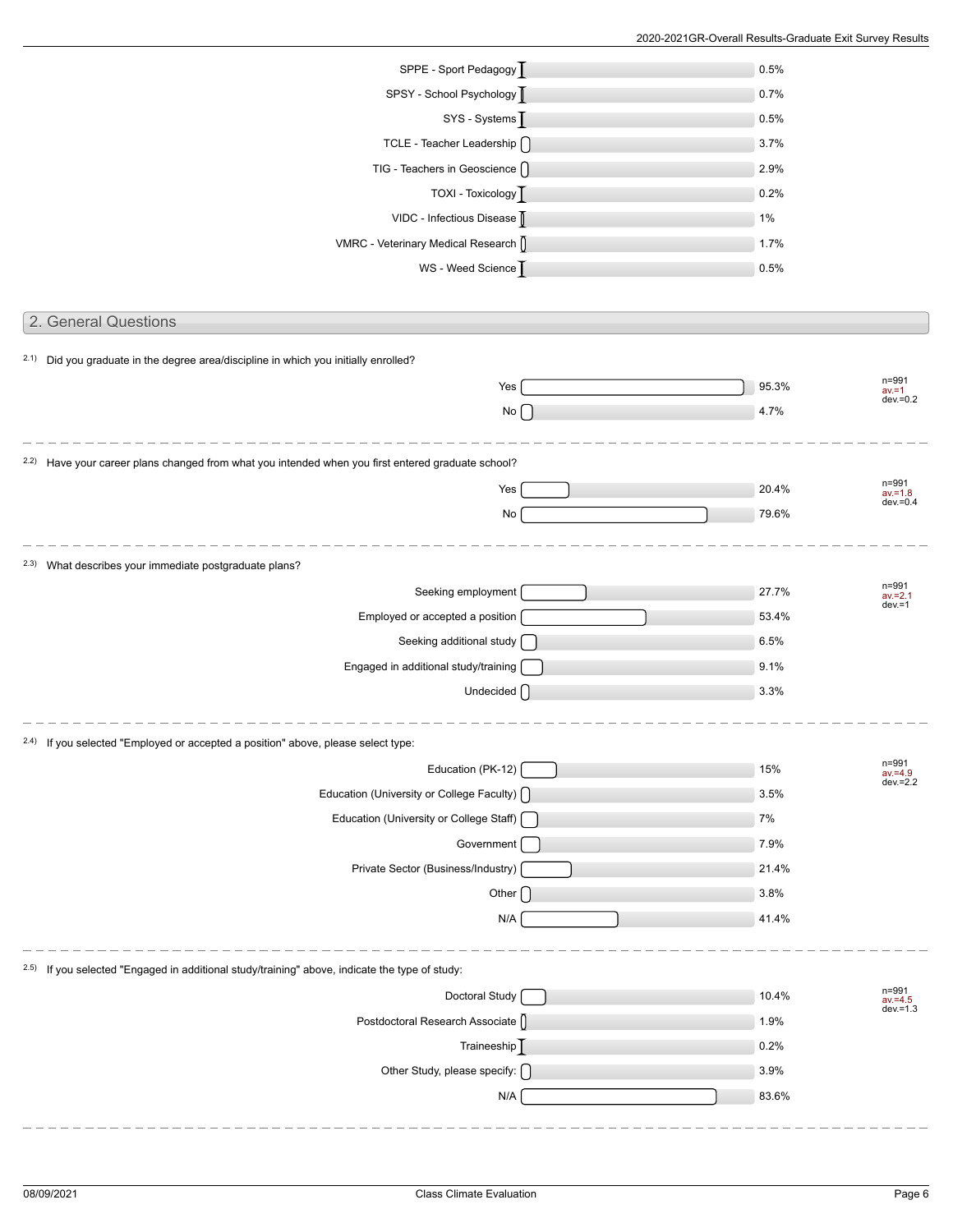| 2.7) Where do you intend to live/work/study immediately after receiving your degree?                                                    |                                    |                                      |                                          |                       |                                     |                 |                           |                                                 |
|-----------------------------------------------------------------------------------------------------------------------------------------|------------------------------------|--------------------------------------|------------------------------------------|-----------------------|-------------------------------------|-----------------|---------------------------|-------------------------------------------------|
|                                                                                                                                         | At Mississippi State University    |                                      |                                          |                       |                                     |                 | 11.9%                     | n=991<br>$av = 2.4$                             |
|                                                                                                                                         | In Mississippi                     |                                      |                                          |                       |                                     |                 | 36.3%                     | $dev = 0.7$                                     |
|                                                                                                                                         | Not in Mississippi but in the U.S. |                                      |                                          |                       |                                     |                 | 48.7%                     |                                                 |
|                                                                                                                                         | Not in the U.S. $\bigcap$          |                                      |                                          |                       |                                     |                 | 3%                        |                                                 |
|                                                                                                                                         |                                    |                                      |                                          |                       |                                     |                 |                           |                                                 |
| 3. Quality of Intellectual Environment/Experience                                                                                       |                                    |                                      |                                          |                       |                                     |                 |                           |                                                 |
| Please mark the response that best represents your level of satisfaction. If not applicable, mark NA (Not Applicable).                  |                                    |                                      |                                          |                       |                                     |                 |                           |                                                 |
| 3.1) Graduate courses exhibited advanced academic content                                                                               | <b>Strongly Dissatisfied</b>       | 0.4%<br>$\mathbf{1}$                 | $1.7\%$<br>2                             | 4.9%<br>3             | 42%<br>4                            | 51%<br>5        | <b>Strongly Satisfied</b> | n=988<br>$av = 4.4$<br>$dev = 0.7$<br>$ab = 3$  |
| 3.2) Adequate frequency of course offerings                                                                                             | <b>Strongly Dissatisfied</b>       | 1.3%                                 | 6.1%                                     | 11.8%                 | 42.3%                               | 38.5%           | <b>Strongly Satisfied</b> | n=986<br>$av = 4.1$<br>$dev = 0.9$<br>$ab = 5$  |
| 3.3) Variety of courses that were taught                                                                                                | <b>Strongly Dissatisfied</b>       | $\mathbf{1}$<br>1.3%<br>$\mathbf{1}$ | $\overline{2}$<br>5.9%<br>$\overline{2}$ | 3<br>12.1% 42.3%<br>3 | $\overline{4}$<br>$\overline{4}$    | 5<br>38.4%<br>5 | <b>Strongly Satisfied</b> | n=988<br>$av = 4.1$<br>$dev = 0.9$<br>$ab = 3$  |
| 3.4) Highly improved ability to communicate effectively                                                                                 | <b>Strongly Dissatisfied</b>       | 0.9%<br>$\mathbf{1}$                 | 1.9%<br>$\overline{2}$                   | 3                     | 12.3% 40.3% 44.6%<br>4              | 5               | <b>Strongly Satisfied</b> | n=983<br>$av = 4.3$<br>$dev = 0.8$<br>$ab = 8$  |
| 3.5) Obtained the fundamental knowledge necessary to compete successfully in<br>your field                                              | <b>Strongly Dissatisfied</b>       | 0.4%<br>$\mathbf{1}$                 | 1.7%<br>2                                | 7.2%<br>3             | 41.6%<br>$\overline{4}$             | 49.1%<br>5      | <b>Strongly Satisfied</b> | n=988<br>$av = 4.4$<br>$dev = 0.7$<br>$ab = 3$  |
| 3.6) Acquired technical and research skills necessary for success                                                                       | <b>Strongly Dissatisfied</b>       | 0.6%                                 | 1.5%                                     | 8.4%                  | 37.9%                               | 51.6%           | <b>Strongly Satisfied</b> | n=985<br>$av = 4.4$<br>$dev = 0.8$<br>$ab = 6$  |
| 3.7) Learned to analyze and evaluate competing or contradictory information or<br>points of view on a variety of topics                 | <b>Strongly Dissatisfied</b>       | 0.5%<br>$\mathbf{1}$                 | 0.8%<br>2                                | 8.4%<br>3             | 40.4% 49.8%<br>4                    | 5               | <b>Strongly Satisfied</b> | n=983<br>$av = 4.4$<br>$dev = 0.7$<br>$ab = 8$  |
| 3.8) Gained a comprehensive understanding of professional ethics                                                                        | <b>Strongly Dissatisfied</b>       | 0.3%<br>$\mathbf{1}$                 | 1%<br>2                                  | 9.3%<br>3             | 39%<br>4                            | 50.3%<br>5      | <b>Strongly Satisfied</b> | n=986<br>$av = 4.4$<br>$dev = 0.7$<br>$ab = 5$  |
| <sup>3.9)</sup> Opportunity for personal development of multicultural and global perspectives                                           | <b>Strongly Dissatisfied</b>       | 0.8%<br>$\overline{1}$               | 2.4%<br>$\overline{2}$                   | 3                     | 15.6% 37.4% 43.8%<br>$\overline{4}$ | 5               | <b>Strongly Satisfied</b> | n=963<br>$av = 4.2$<br>$dev = 0.8$<br>$ab = 28$ |
| 3.10) Opportunities for intellectual enhancement through interaction and networking<br>with other graduate students within your program | <b>Strongly Dissatisfied</b>       | 1.2%<br>$\mathbf{1}$                 | 3.5%<br>2                                | 12.8% 38.4%<br>3      | 4                                   | 44%<br>5        | <b>Strongly Satisfied</b> | n=974<br>$av = 4.2$<br>$dev = 0.9$<br>$ab = 17$ |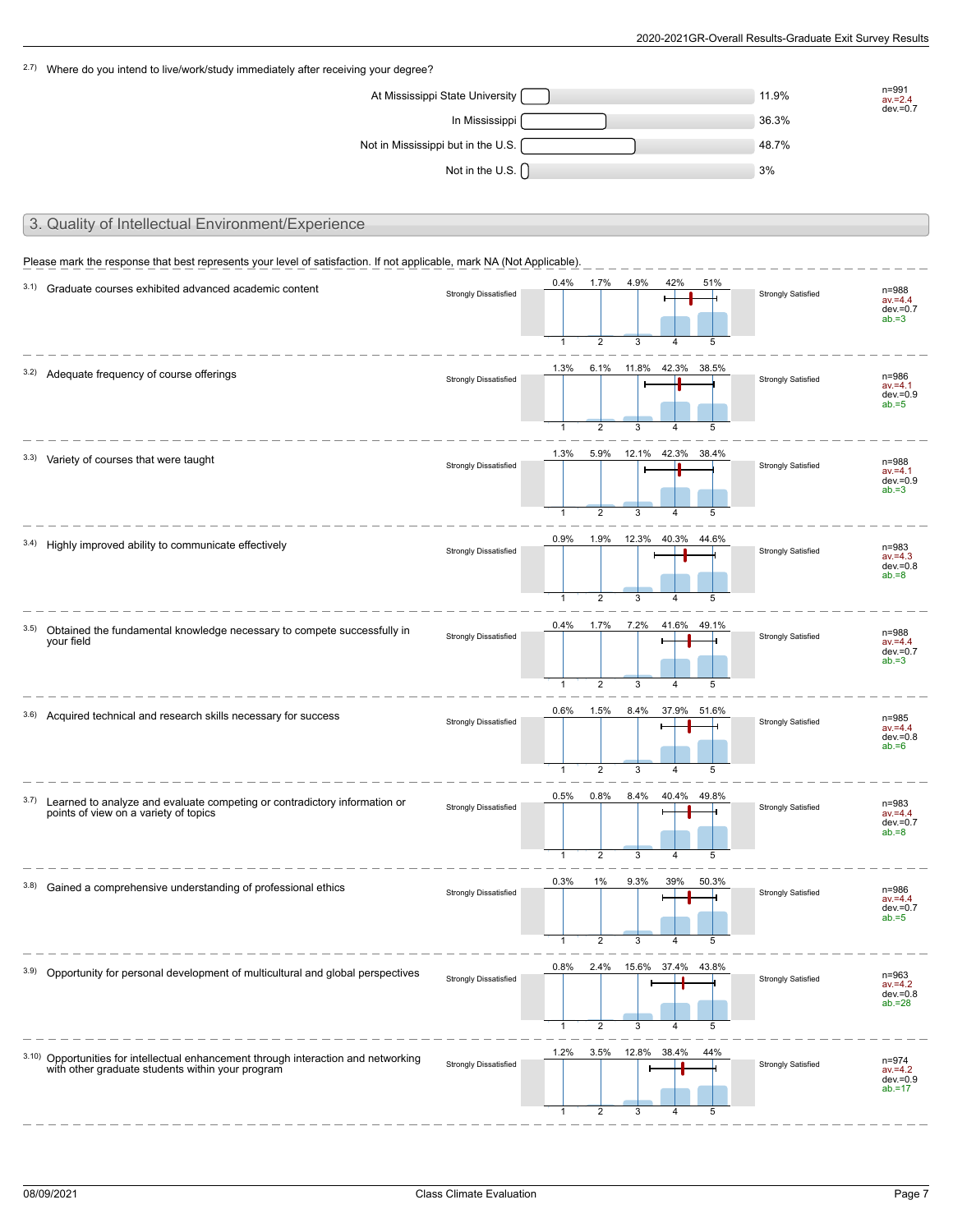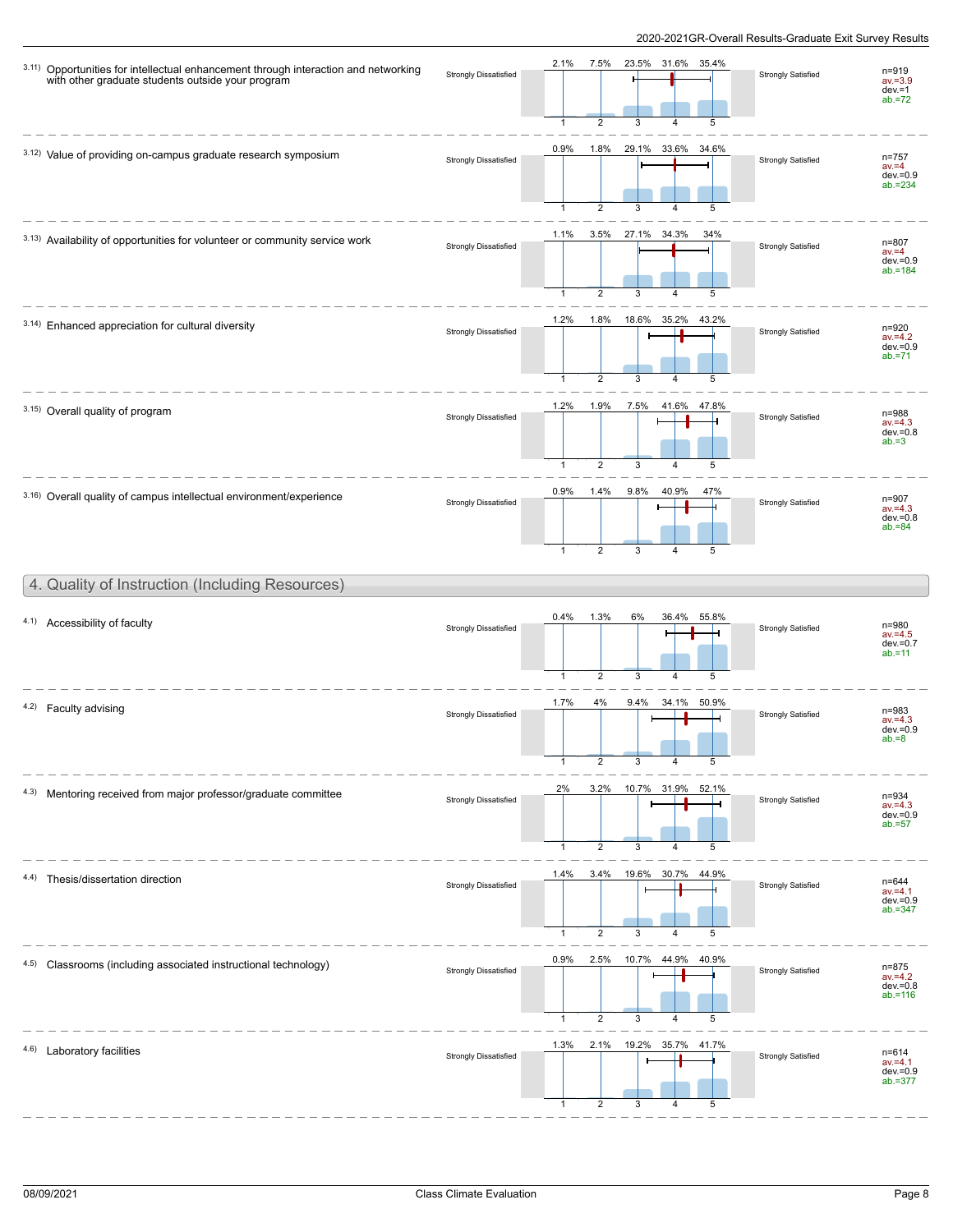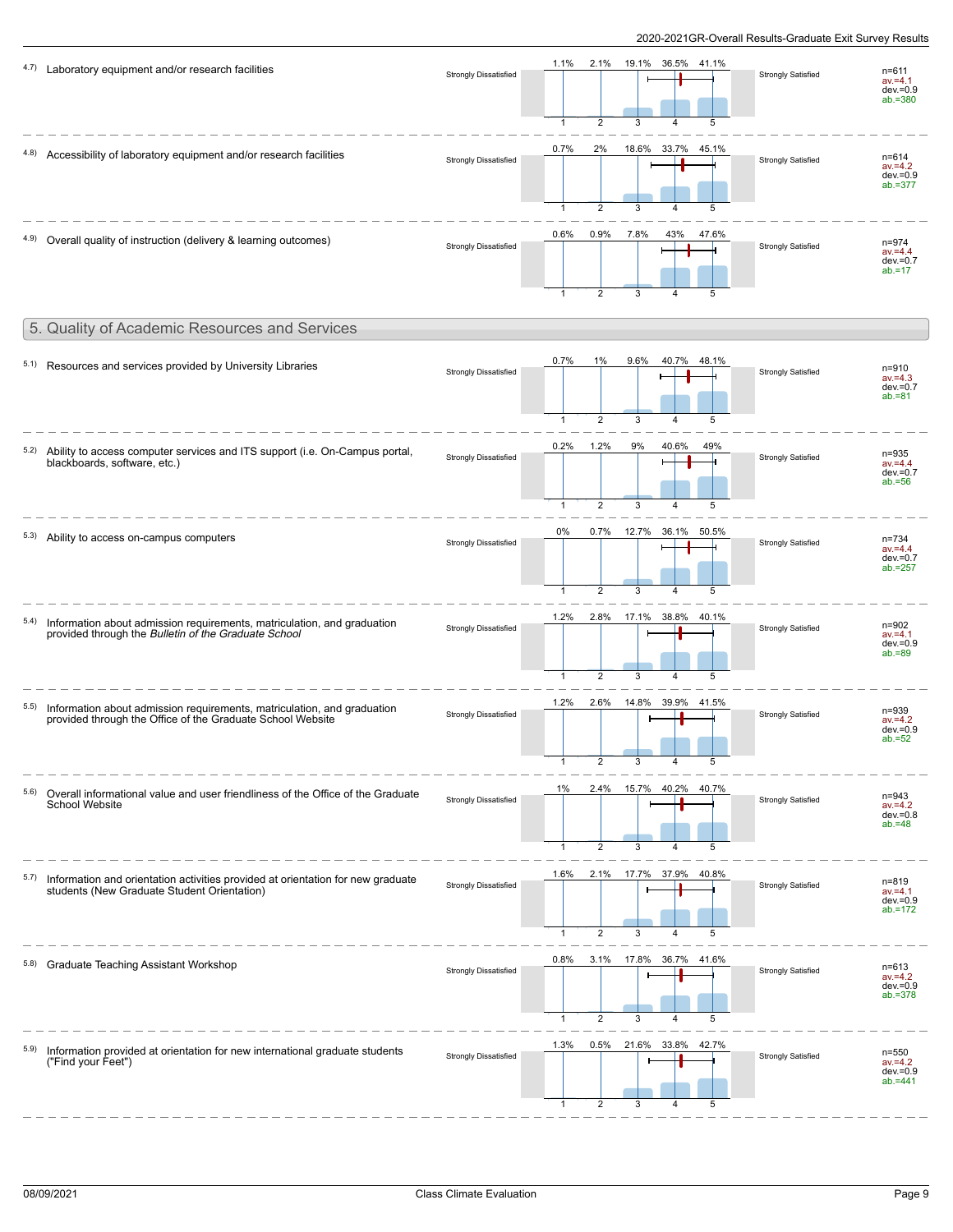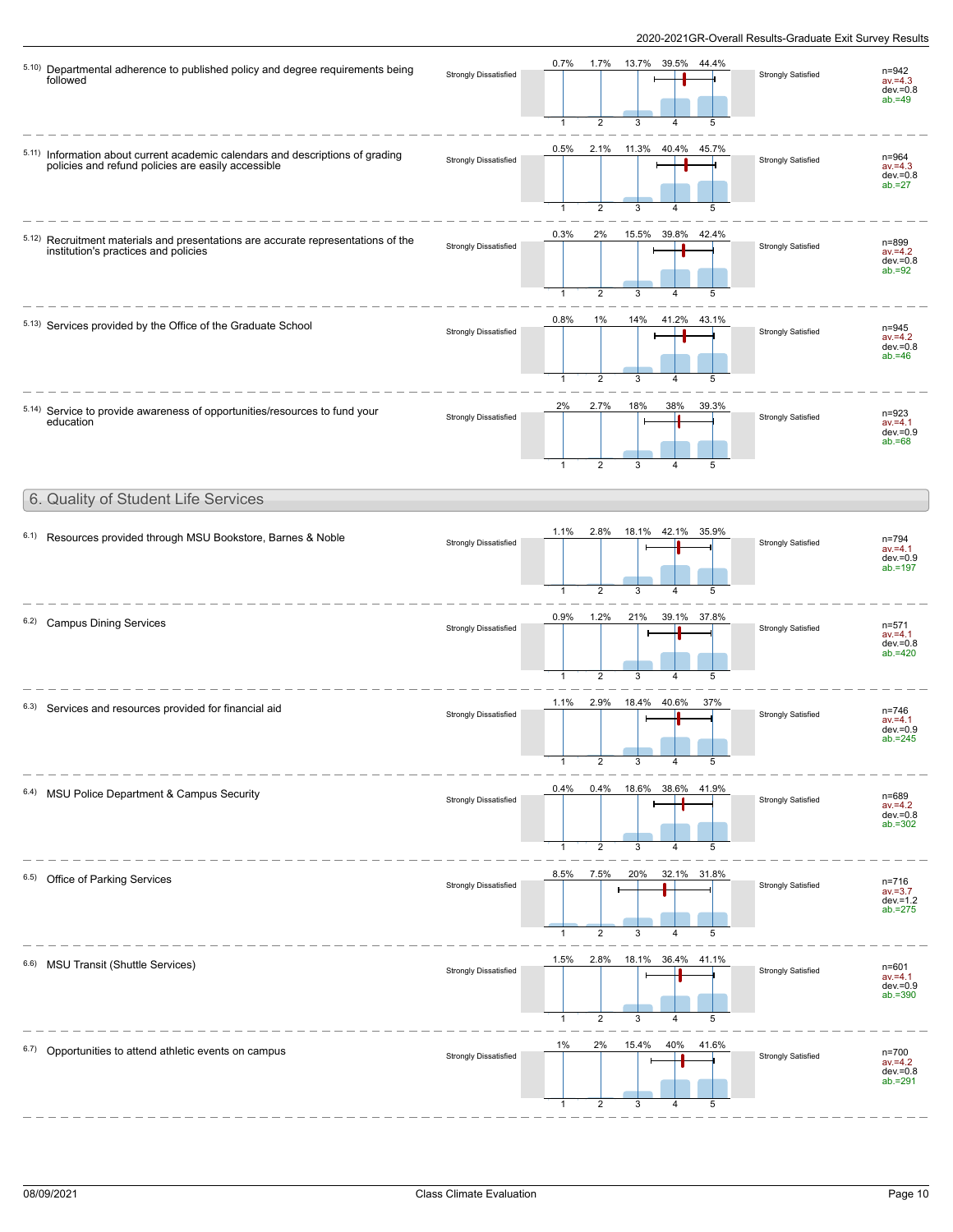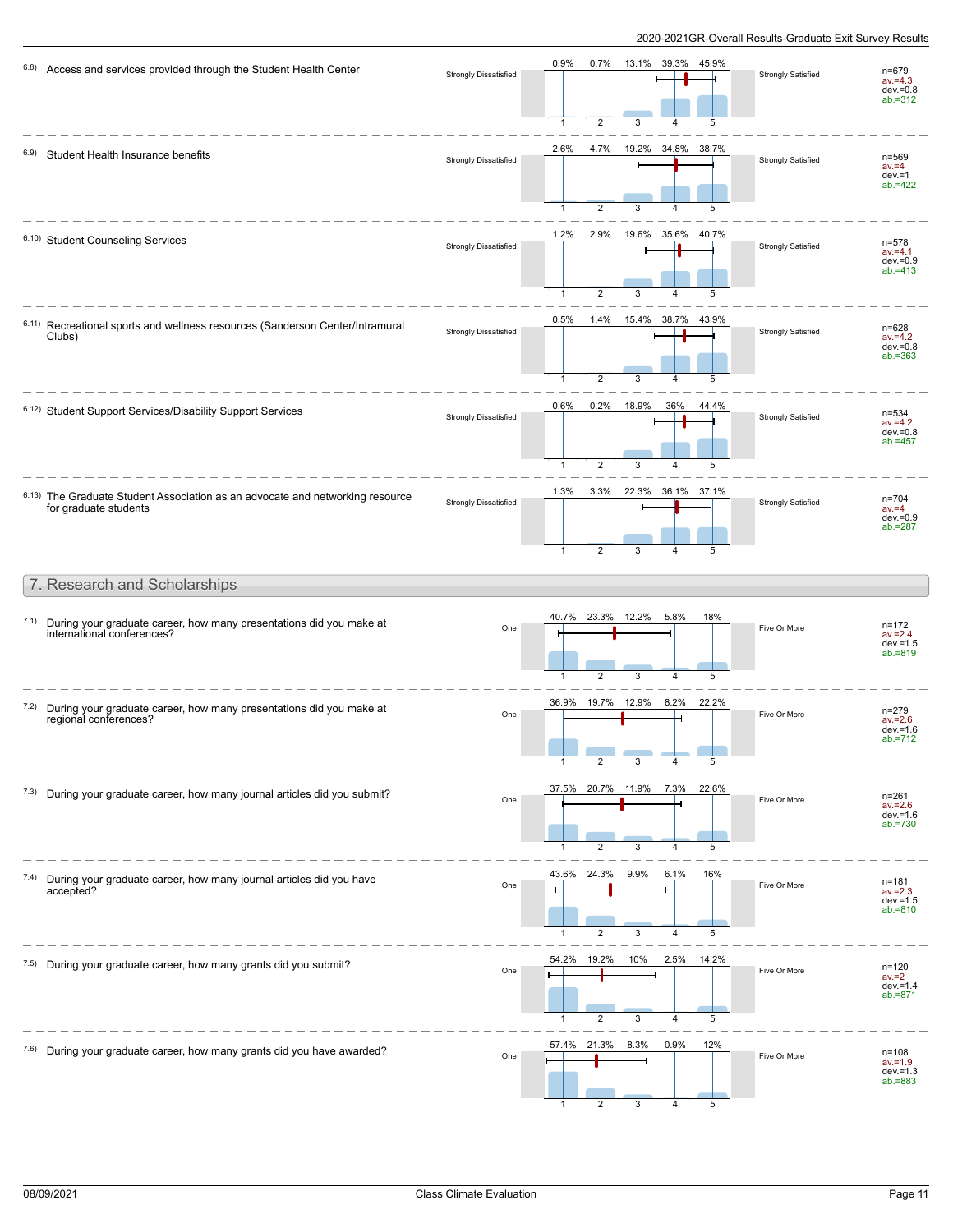| 8. Overall Experience and Recommendations                                                                           |           |                |                                    |
|---------------------------------------------------------------------------------------------------------------------|-----------|----------------|------------------------------------|
| 8.1) If I had to do it over again, I would choose to attend MSU for graduate study?                                 | Yes<br>No | 90.2%<br>9.8%  | n=991<br>$av = 1.1$<br>$dev = 0.3$ |
| 8.2) Would you recommend to others that they apply/enroll for study in your graduate degree area/discipline at MSU? | Yes<br>No | 89.6%<br>10.4% | n=991<br>$av = 1.1$<br>$dev = 0.3$ |
| 8.3) Would you recommend to any prospective graduate student that they strongly consider MSU?                       | Yes<br>No | 90.5%<br>9.5%  | n=991<br>$av = 1.1$<br>$dev = 0.3$ |

#### Dear Student:

The information requested about your future plans and experiences at Mississippi State University (MSU), along with your demographic information (such as race, gender, major, etc.) will<br>be used as an assessment designed to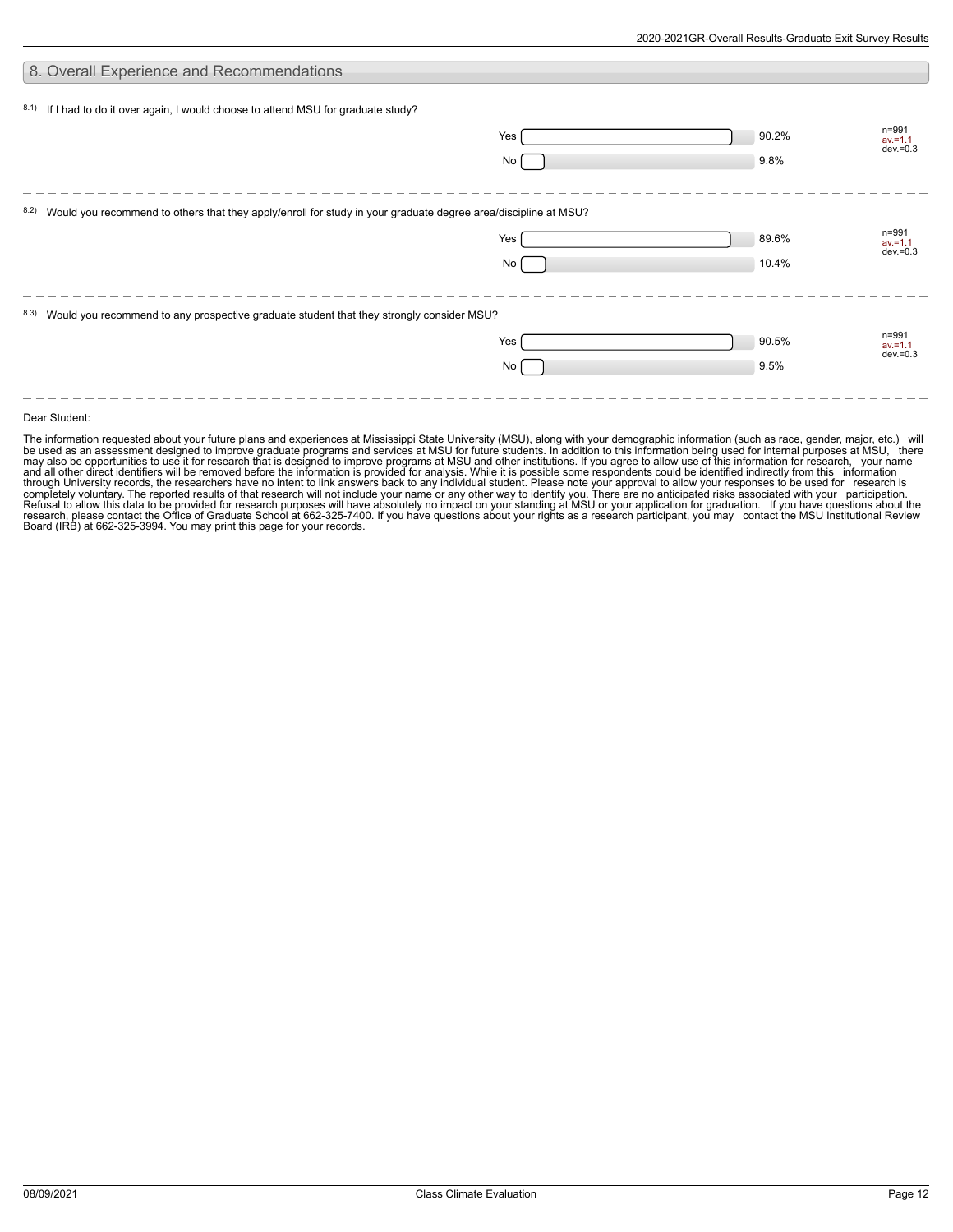# Profile

### Compilation: 2020-2021GR-Overall Results-Graduate Exit Survey Results

Values used in the profile line: Mean

#### 3. Quality of Intellectual Environment/Experience

- 3.1) Graduate courses exhibited advanced academic content
- $3.2)$  Adequate frequency of course offerings
- $3.3)$  Variety of courses that were taught
- 3.4) Highly improved ability to communicate effectively
- 3.5) Obtained the fundamental knowledge necessary to compete successfully in your field
- 3.6) Acquired technical and research skills necessary for success
- 3.7) Learned to analyze and evaluate competing or contradictory information or points of view on a variety of topics
- 3.8) Gained a comprehensive understanding of professional ethics
- 3.9) Opportunity for personal development of multicultural and global perspectives
- 3.10) Opportunities for intellectual enhancement through interaction and networking with other graduate students within your program
- 3.11) Opportunities for intellectual enhancement through interaction and networking with other graduate students outside your program 3.12) Value of providing on-campus graduate
- research symposium
- 3.13) Availability of opportunities for volunteer or community service work
- $3.14$ ) Enhanced appreciation for cultural diversity
- $3.15$ ) Overall quality of program
- 3.16) Overall quality of campus intellectual environment/experience

| Strongly<br><b>Dissatisfied</b> |  | Strongly<br>Satisfied | $n = 988$ | $av = 4.4$ | $md=5.0$ | $dev = 0.7$ |
|---------------------------------|--|-----------------------|-----------|------------|----------|-------------|
| Strongly<br>Dissatisfied        |  | Strongly<br>Satisfied | $n = 986$ | $av = 4.1$ | $md=4.0$ | $dev = 0.9$ |
| Strongly<br>Dissatisfied        |  | Strongly<br>Satisfied | $n = 988$ | $av = 4.1$ | $md=4.0$ | $dev = 0.9$ |
| Strongly<br>Dissatisfied        |  | Strongly<br>Satisfied | $n = 983$ | $av = 4.3$ | $md=4.0$ | $dev = 0.8$ |
| Strongly<br><b>Dissatisfied</b> |  | Strongly<br>Satisfied | $n = 988$ | $av = 4.4$ | $md=4.0$ | $dev = 0.7$ |
| Strongly<br>Dissatisfied        |  | Strongly<br>Satisfied | $n = 985$ | $av = 4.4$ | $md=5.0$ | $dev = 0.8$ |
| Strongly<br><b>Dissatisfied</b> |  | Strongly<br>Satisfied | $n = 983$ | $av = 4.4$ | $md=4.0$ | $dev = 0.7$ |
| Strongly<br><b>Dissatisfied</b> |  | Strongly<br>Satisfied | $n = 986$ | $av = 4.4$ | $md=5.0$ | $dev = 0.7$ |
| Strongly<br>Dissatisfied        |  | Strongly<br>Satisfied | $n = 963$ | $av = 4.2$ | $md=4.0$ | $dev = 0.8$ |
| Strongly<br><b>Dissatisfied</b> |  | Strongly<br>Satisfied | $n = 974$ | $av = 4.2$ | $md=4.0$ | $dev = 0.9$ |
| Strongly<br>Dissatisfied        |  | Strongly<br>Satisfied | $n = 919$ | $av = 3.9$ | $md=4.0$ | $dev = 1.0$ |
| Strongly<br>Dissatisfied        |  | Strongly<br>Satisfied | $n = 757$ | $av = 4.0$ | $md=4.0$ | $dev = 0.9$ |
| Strongly<br>Dissatisfied        |  | Strongly<br>Satisfied | $n = 807$ | $av = 4.0$ | $md=4.0$ | $dev = 0.9$ |
| Strongly<br>Dissatisfied        |  | Strongly<br>Satisfied | $n = 920$ | $av = 4.2$ | $md=4.0$ | $dev = 0.9$ |
| Strongly<br>Dissatisfied        |  | Strongly<br>Satisfied | $n = 988$ | $av = 4.3$ | $md=4.0$ | $dev = 0.8$ |
| Strongly<br><b>Dissatisfied</b> |  | Strongly<br>Satisfied | $n = 907$ | $av = 4.3$ | $md=4.0$ | $dev = 0.8$ |

#### 4. Quality of Instruction (Including Resources)

| 4.1)  | Accessibility of faculty                                       | Strongly<br><b>Dissatisfied</b> |  |  | Strongly<br>Satisfied | $n = 980$ | $av = 4.5$ | $md=5.0$ | $dev = 0.7$ |
|-------|----------------------------------------------------------------|---------------------------------|--|--|-----------------------|-----------|------------|----------|-------------|
| 4.2)  | Faculty advising                                               | Strongly<br><b>Dissatisfied</b> |  |  | Strongly<br>Satisfied | $n = 983$ | $av = 4.3$ | $md=5.0$ | $dev = 0.9$ |
| 4.3)  | Mentoring received from major professor/<br>graduate committee | Strongly<br><b>Dissatisfied</b> |  |  | Strongly<br>Satisfied | $n = 934$ | $av = 4.3$ | $md=5.0$ | $dev = 0.9$ |
| (4.4) | Thesis/dissertation direction                                  | Strongly<br><b>Dissatisfied</b> |  |  | Strongly<br>Satisfied | $n = 644$ | $av = 4.1$ | $md=4.0$ | $dev = 0.9$ |
| 4.5)  | Classrooms (including associated instructional<br>technology)  | Strongly<br><b>Dissatisfied</b> |  |  | Strongly<br>Satisfied | $n = 875$ | $av = 4.2$ | $md=4.0$ | $dev = 0.8$ |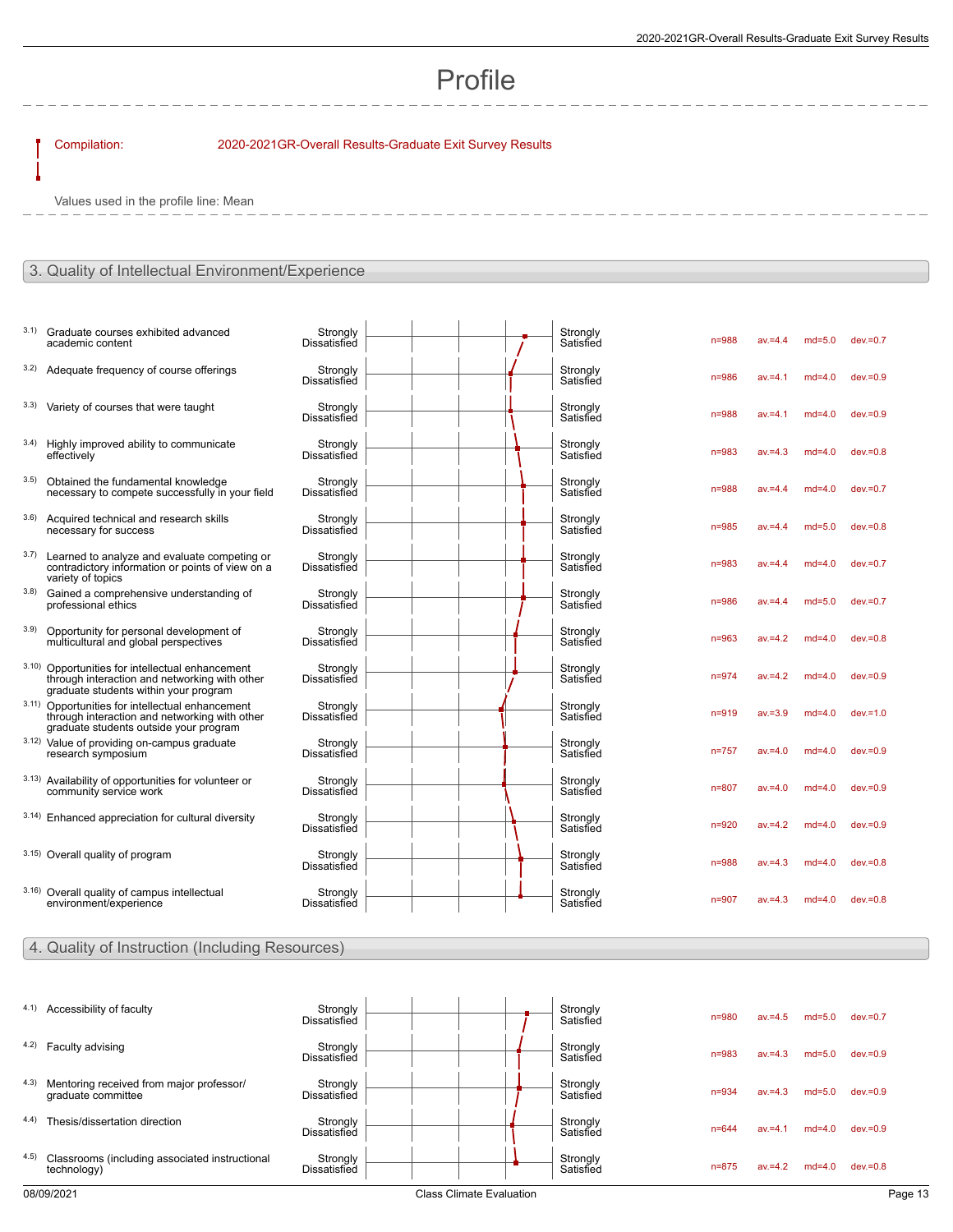| 4.6) | Laboratory facilities                                                                                                                    | Strongly<br><b>Dissatisfied</b> |  |  |  | Strongly<br>Satisfied | $n = 614$ | $av = 4.1$ | $md=4.0$ | $dev = 0.9$ |  |  |  |
|------|------------------------------------------------------------------------------------------------------------------------------------------|---------------------------------|--|--|--|-----------------------|-----------|------------|----------|-------------|--|--|--|
| 4.7) | Laboratory equipment and/or research facilities                                                                                          | Strongly<br><b>Dissatisfied</b> |  |  |  | Strongly<br>Satisfied | $n = 611$ | $av = 4.1$ | $md=4.0$ | $dev = 0.9$ |  |  |  |
| 4.8) | Accessibility of laboratory equipment and/or<br>research facilities                                                                      | Strongly<br>Dissatisfied        |  |  |  | Strongly<br>Satisfied | $n = 614$ | $av = 4.2$ | $md=4.0$ | $dev = 0.9$ |  |  |  |
| 4.9) | Overall quality of instruction (delivery &<br>learning outcomes)                                                                         | Strongly<br>Dissatisfied        |  |  |  | Strongly<br>Satisfied | $n = 974$ | $av = 4.4$ | $md=4.0$ | $dev = 0.7$ |  |  |  |
|      | 5. Quality of Academic Resources and Services                                                                                            |                                 |  |  |  |                       |           |            |          |             |  |  |  |
|      |                                                                                                                                          |                                 |  |  |  |                       |           |            |          |             |  |  |  |
| 5.1) | Resources and services provided by University<br>Libraries                                                                               | Strongly<br>Dissatisfied        |  |  |  | Strongly<br>Satisfied | $n = 910$ | $av = 4.3$ | $md=4.0$ | $dev = 0.7$ |  |  |  |
| 5.2) | Ability to access computer services and ITS<br>support (i.e. On-Campus portal, blackboards,<br>software, etc.)                           | Strongly<br>Dissatisfied        |  |  |  | Strongly<br>Satisfied | $n = 935$ | $av = 4.4$ | $md=4.0$ | $dev = 0.7$ |  |  |  |
|      | 5.3) Ability to access on-campus computers                                                                                               | Strongly<br><b>Dissatisfied</b> |  |  |  | Strongly<br>Satisfied | n=734     | $av = 4.4$ | $md=5.0$ | $dev = 0.7$ |  |  |  |
| 5.4) | Information about admission requirements,<br>matriculation, and graduation provided through<br>the Bulletin of the Graduate School       | Strongly<br><b>Dissatisfied</b> |  |  |  | Strongly<br>Satisfied | $n = 902$ | $av = 4.1$ | $md=4.0$ | $dev = 0.9$ |  |  |  |
| 5.5) | Information about admission requirements,<br>matriculation, and graduation provided through<br>the Office of the Graduate School Website | Strongly<br><b>Dissatisfied</b> |  |  |  | Strongly<br>Satisfied | $n = 939$ | $av = 4.2$ | $md=4.0$ | $dev = 0.9$ |  |  |  |
| 5.6) | Overall informational value and user<br>friendliness of the Office of the Graduate<br><b>School Website</b>                              | Strongly<br><b>Dissatisfied</b> |  |  |  | Strongly<br>Satisfied | $n = 943$ | $av = 4.2$ | $md=4.0$ | $dev = 0.8$ |  |  |  |
| 5.7) | Information and orientation activities provided<br>at orientation for new graduate students (New<br>Graduate Student Orientation)        | Strongly<br><b>Dissatisfied</b> |  |  |  | Strongly<br>Satisfied | n=819     | $av = 4.1$ | $md=4.0$ | $dev = 0.9$ |  |  |  |
|      | 5.8) Graduate Teaching Assistant Workshop                                                                                                | Strongly<br><b>Dissatisfied</b> |  |  |  | Strongly<br>Satisfied | $n = 613$ | $av = 4.2$ | $md=4.0$ | $dev = 0.9$ |  |  |  |
| 5.9) | Information provided at orientation for new<br>international graduate students ("Find your<br>Feet")                                     | Strongly<br><b>Dissatisfied</b> |  |  |  | Strongly<br>Satisfied | $n = 550$ | $av = 4.2$ | $md=4.0$ | $dev = 0.9$ |  |  |  |
|      | 5.10) Departmental adherence to published policy<br>and degree requirements being followed                                               | Strongly<br><b>Dissatisfied</b> |  |  |  | Strongly<br>Satisfied | $n = 942$ | $av = 4.3$ | $md=4.0$ | $dev = 0.8$ |  |  |  |
|      | 5.11) Information about current academic calendars<br>and descriptions of grading policies and refund<br>policies are easily accessible  | Strongly<br><b>Dissatisfied</b> |  |  |  | Strongly<br>Satisfied | n=964     | $av = 4.3$ | $md=4.0$ | $dev = 0.8$ |  |  |  |
|      | 5.12) Recruitment materials and presentations are<br>accurate representations of the institution's<br>practices and policies             | Strongly<br><b>Dissatisfied</b> |  |  |  | Strongly<br>Satisfied | n=899     | $av = 4.2$ | $md=4.0$ | $dev = 0.8$ |  |  |  |
|      | 5.13) Services provided by the Office of the<br>Graduate School                                                                          | Stronalv<br><b>Dissatisfied</b> |  |  |  | Strongly<br>Satisfied | $n = 945$ | $av = 4.2$ | $md=4.0$ | $dev = 0.8$ |  |  |  |
|      | 5.14) Service to provide awareness of opportunities/<br>resources to fund your education                                                 | Strongly<br><b>Dissatisfied</b> |  |  |  | Strongly<br>Satisfied | $n = 923$ | $av = 4.1$ | $md=4.0$ | $dev = 0.9$ |  |  |  |
|      | 6. Quality of Student Life Services                                                                                                      |                                 |  |  |  |                       |           |            |          |             |  |  |  |
|      |                                                                                                                                          |                                 |  |  |  |                       |           |            |          |             |  |  |  |
| 6.1) | Resources provided through MSU Bookstore,<br>Barnes & Noble                                                                              | Strongly<br>Dissatisfied        |  |  |  | Strongly<br>Satisfied | $n = 794$ | $av = 4.1$ | $md=4.0$ | $dev = 0.9$ |  |  |  |
| 6.2) | <b>Campus Dining Services</b>                                                                                                            | Strongly<br>Dissatisfied        |  |  |  | Strongly<br>Satisfied | n=571     | $av = 4.1$ | $md=4.0$ | $dev = 0.8$ |  |  |  |
| 6.3) | Services and resources provided for financial<br>aid                                                                                     | Strongly<br>Dissatisfied        |  |  |  | Strongly<br>Satisfied | $n = 746$ | $av = 4.1$ | $md=4.0$ | $dev = 0.9$ |  |  |  |
| 6.4) | MSU Police Department & Campus Security                                                                                                  | Strongly<br>Dissatisfied        |  |  |  | Strongly<br>Satisfied | n=689     | $av = 4.2$ | $md=4.0$ | $dev = 0.8$ |  |  |  |
| 6.5) | Office of Parking Services                                                                                                               | Strongly<br>Dissatisfied        |  |  |  | Strongly<br>Satisfied | n=716     | $av = 3.7$ | $md=4.0$ | $dev = 1.2$ |  |  |  |
| 6.6) | <b>MSU Transit (Shuttle Services)</b>                                                                                                    | Strongly<br>Dissatisfied        |  |  |  | Strongly<br>Satisfied | n=601     | $av = 4.1$ | $md=4.0$ | $dev = 0.9$ |  |  |  |
| 6.7) | Opportunities to attend athletic events on<br>campus                                                                                     | Strongly<br>Dissatisfied        |  |  |  | Strongly<br>Satisfied | $n = 700$ | $av = 4.2$ | $md=4.0$ | $dev = 0.8$ |  |  |  |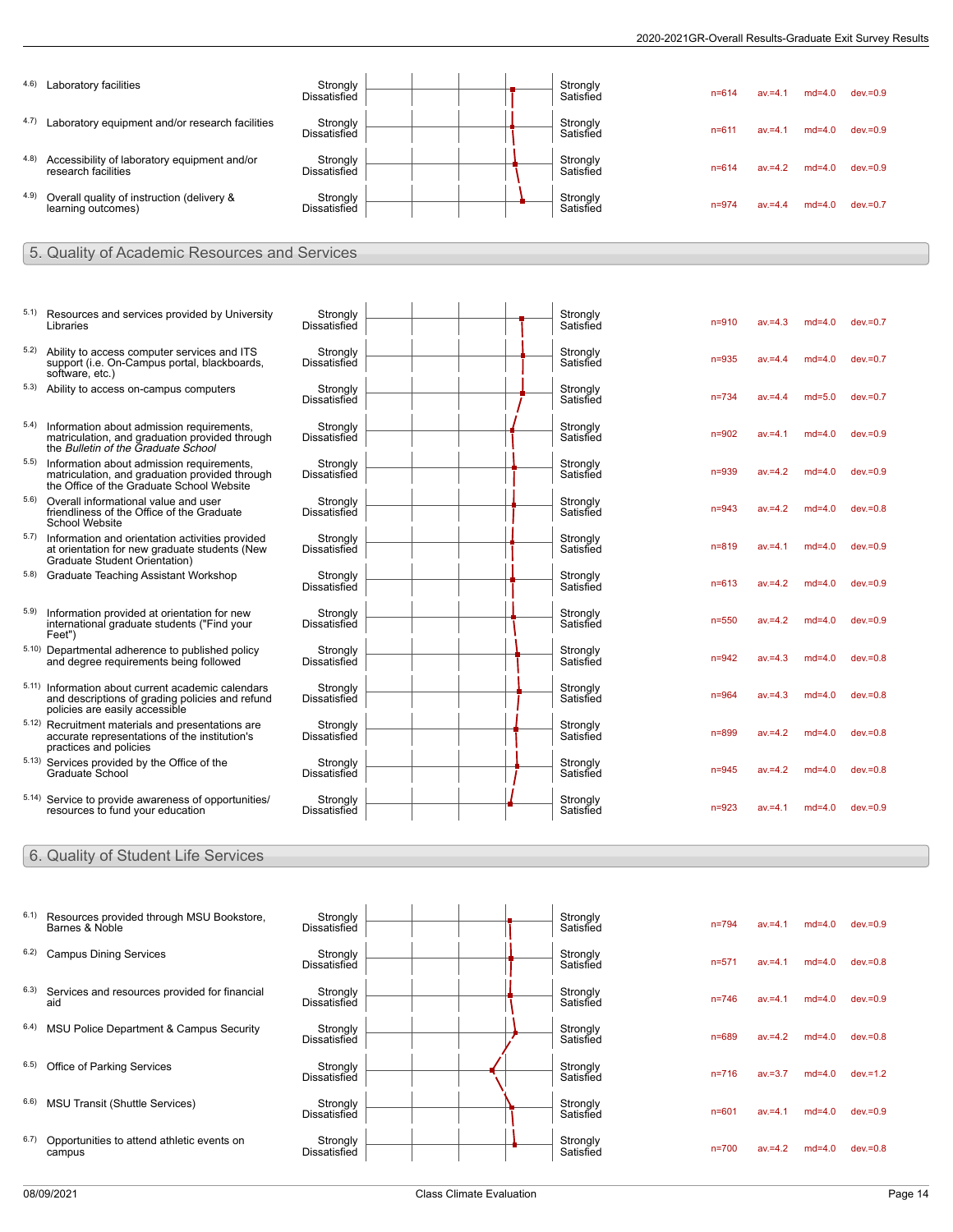| 6.8) | Access and services provided through the<br><b>Student Health Center</b>                                  | Strongly<br><b>Dissatisfied</b> |  | Strongly<br>Satisfied | $n = 679$ | $av = 4.3$ | $md=4.0$ | $dev = 0.8$ |
|------|-----------------------------------------------------------------------------------------------------------|---------------------------------|--|-----------------------|-----------|------------|----------|-------------|
| 6.9) | Student Health Insurance benefits                                                                         | Strongly<br>Dissatisfied        |  | Strongly<br>Satisfied | $n = 569$ | $av = 4.0$ | $md=4.0$ | $dev = 1.0$ |
|      | 6.10) Student Counseling Services                                                                         | Strongly<br>Dissatisfied        |  | Strongly<br>Satisfied | $n = 578$ | $av = 4.1$ | $md=4.0$ | $dev = 0.9$ |
|      | 6.11) Recreational sports and wellness resources<br>(Sanderson Center/Intramural Clubs)                   | Stronaly<br>Dissatisfied        |  | Strongly<br>Satisfied | $n = 628$ | $av = 4.2$ | $md=4.0$ | $dev = 0.8$ |
|      | 6.12) Student Support Services/Disability Support<br><b>Services</b>                                      | Strongly<br>Dissatisfied        |  | Strongly<br>Satisfied | $n = 534$ | $av = 4.2$ | $md=4.0$ | $dev = 0.8$ |
|      | 6.13) The Graduate Student Association as an<br>advocate and networking resource for graduate<br>students | Strongly<br><b>Dissatisfied</b> |  | Strongly<br>Satisfied | $n = 704$ | $av = 4.0$ | $md=4.0$ | $dev = 0.9$ |

- 7. Research and Scholarships
- 7.1) During your graduate career, how many presentations did you make at international conferences?
- 7.2) During your graduate career, how many presentations did you make at regional conferences?
- 7.3) During your graduate career, how many journal articles did you submit?
- 7.4) During your graduate career, how many journal articles did you have accepted?
- 7.5) During your graduate career, how many grants did you submit?
- 7.6) During your graduate career, how many grants did you have awarded?

| One |  | Five Or More | $n = 172$ | $av = 2.4$ | $md=2.0$ | $dev = 1.5$ |
|-----|--|--------------|-----------|------------|----------|-------------|
| One |  | Five Or More | $n = 279$ | $av = 2.6$ | $md=2.0$ | $dev = 1.6$ |
| One |  | Five Or More | $n = 261$ | $av = 2.6$ | $md=2.0$ | $dev = 1.6$ |
| One |  | Five Or More | $n = 181$ | $av = 2.3$ | $md=2.0$ | $dev = 1.5$ |
| One |  | Five Or More | $n = 120$ | $av = 2.0$ | $md=1.0$ | $dev = 1.4$ |
| One |  | Five Or More | $n = 108$ | $av = 1.9$ | $md=1.0$ | $dev = 1.3$ |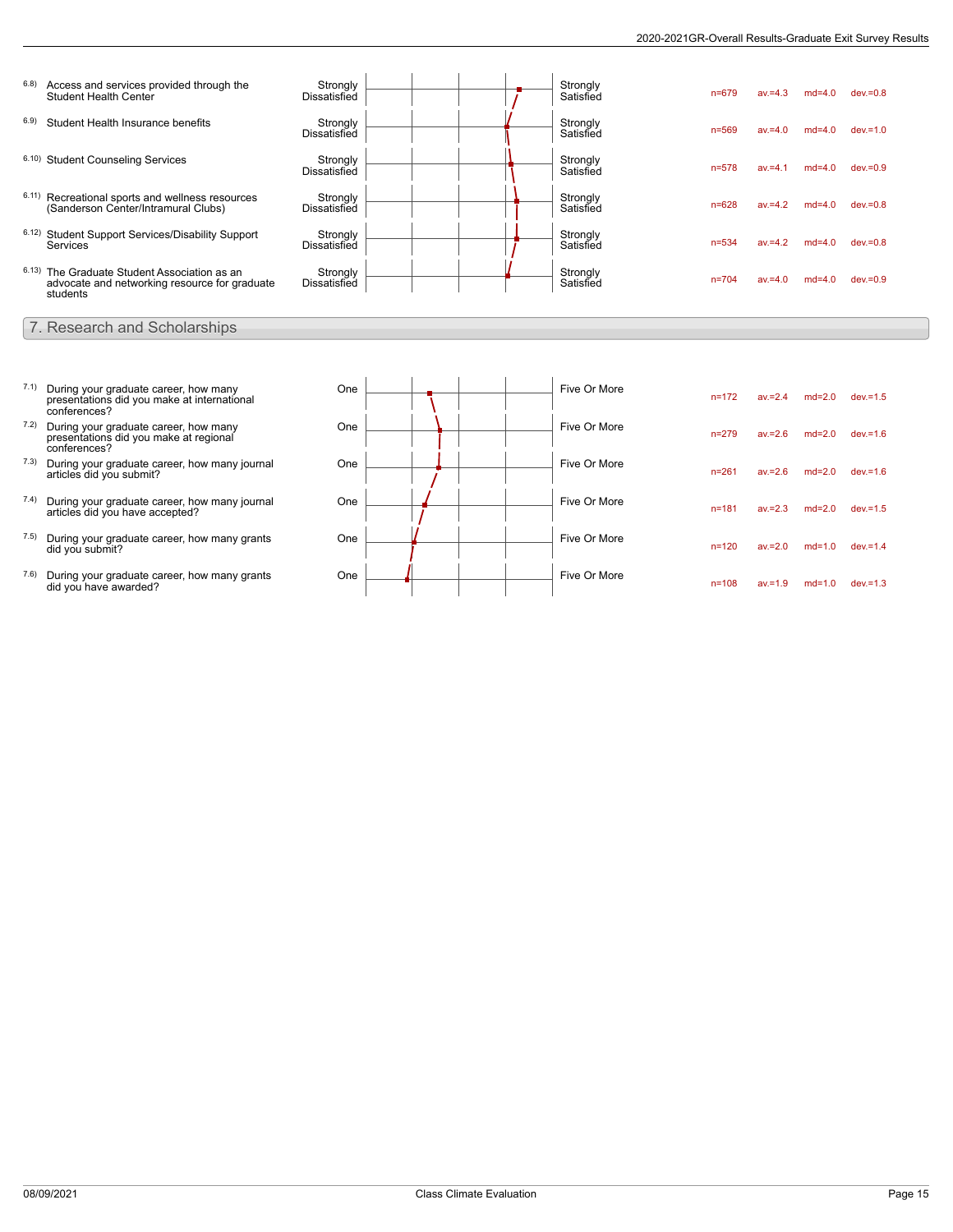# Profile Line for Indicators

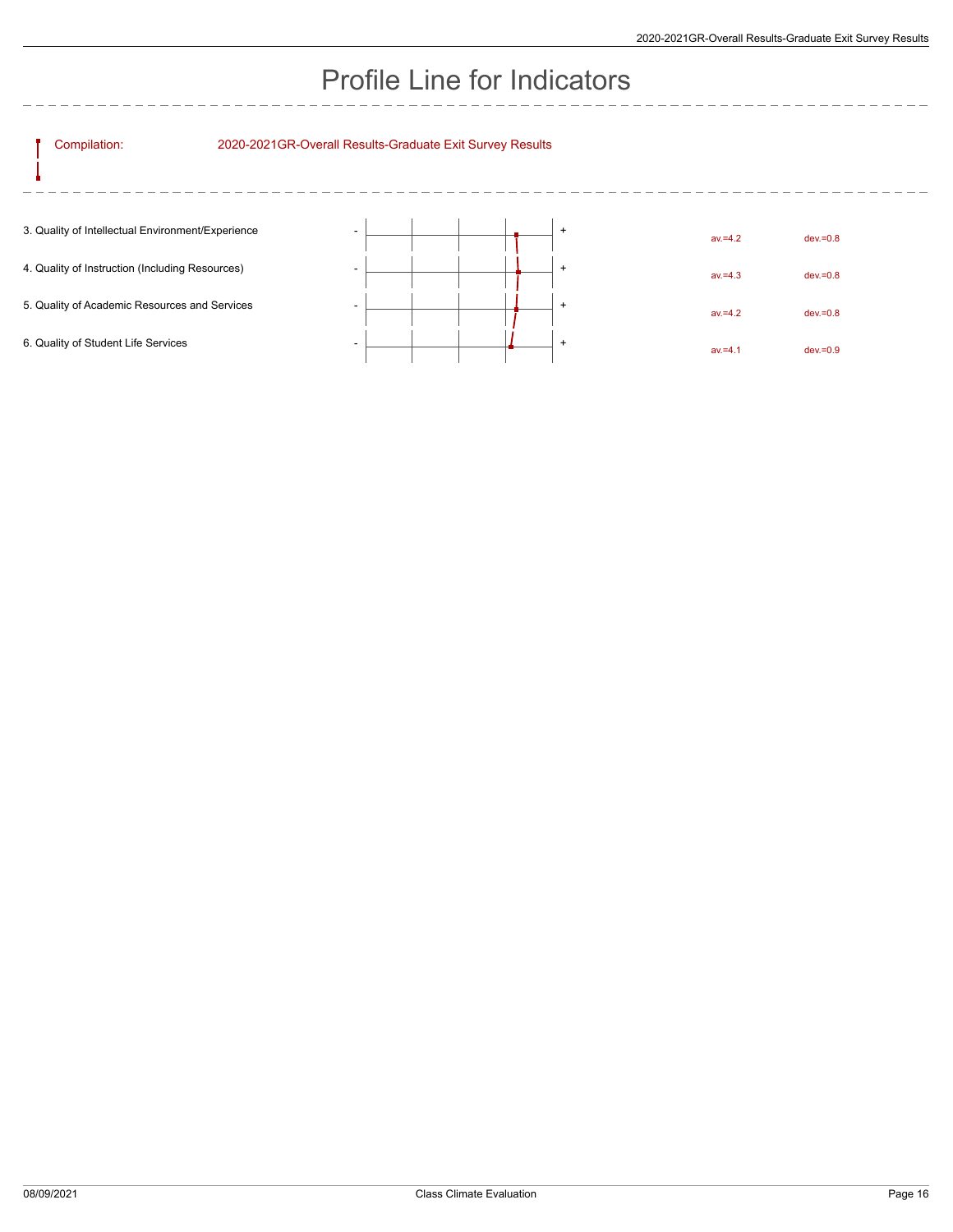## Comments Report

### 1. Demographics

- 1.5) Birth Date
- $1-Apr-87$
- $1$ -Dec-83
- $1$ -Dec-91
- $1-Feb-84$
- $1-Feb-89$
- $\blacksquare$  1-Jan-71
- $\blacksquare$  1-Jan-89 (2 Counts)
- $1$ -Jan-91
- 1-Jan-92 (2 Counts)
- $\blacksquare$  1-Jan-97
- $1$ -Jul-93
- 1-Jun-97 (2 Counts)
- $\blacksquare$  1-Mar-70
- $\blacksquare$ 1-Mar-92
- $1-May-72$
- 1-May-88  $\blacksquare$
- 1-May-97  $\blacksquare$
- $1-Nov-87$
- $\blacksquare$ 1-Nov-89
- 1-Nov-92 (2 Counts)
- $\blacksquare$  1-Nov-95
- $\blacksquare$  1-Oct-90
- $1-$ Sep-87
- $\blacksquare$ 1-Sep-94
- $10-Apr-82$
- 10-Apr-88  $\blacksquare$
- $\blacksquare$ 10-Apr-93
- 10-Aug-66  $\blacksquare$
- $\blacksquare$ 10-Aug-93
- 10-Aug-94
- 10-Dec-75  $\blacksquare$
- 10-Dec-86 (2 Counts)  $\blacksquare$
- 10-Dec-96
- 10-Feb-93  $\blacksquare$
- 10-Feb-96 (2 Counts)
- 10-Jan-96
- $10$ -Jan-97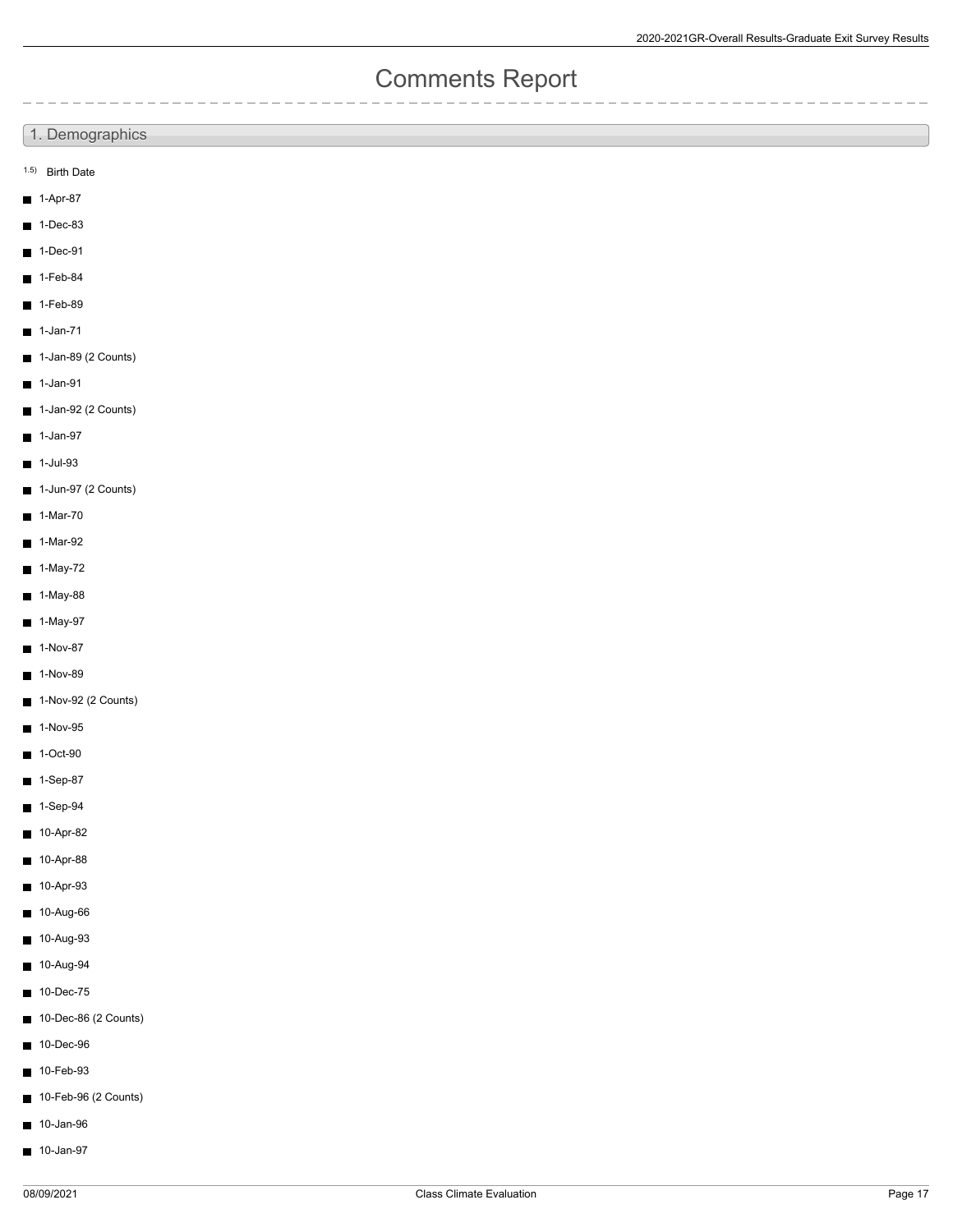- $10$ -Jul-87
- $10$ -Jun-88
- 10-Mar-92
- 10-May-94 (2 Counts)
- 10-May-96
- 10-May-98
- $10-Nov-78$
- $10-Nov-80$
- 
- $10-Nov-97$
- 10-Oct-94
- 10-Oct-97
- 10-Sep-89
- 11-Aug-75
- $11-Aug-83$
- 11-Aug-88
- 11-Aug-95 (2 Counts)
- $11-Aug-98$
- $11-Dec-69$
- 11-Dec-75
- $11$ -Dec-78
- 11-Dec-85
- $11$ -Dec-89
- 11-Dec-96
- 11-Feb-89
- 11-Feb-94
- 11-Feb-96 (2 Counts)
- $11-Feb-98$
- $11$ -Jan-95
- $11$ -Jan-96
- $11$ -Jan-98
- $11$ -Jul-74
- $11$ -Jun-89
- $11$ -Jun-93
- 11-Mar-96
- 11-May-89
- $11-Nov-82$
- 11-Oct-85
- 11-Oct-96
- 11-Oct-97
- 11-Sep-96
- 12-Apr-72
- 12-Apr-87 (2 Counts)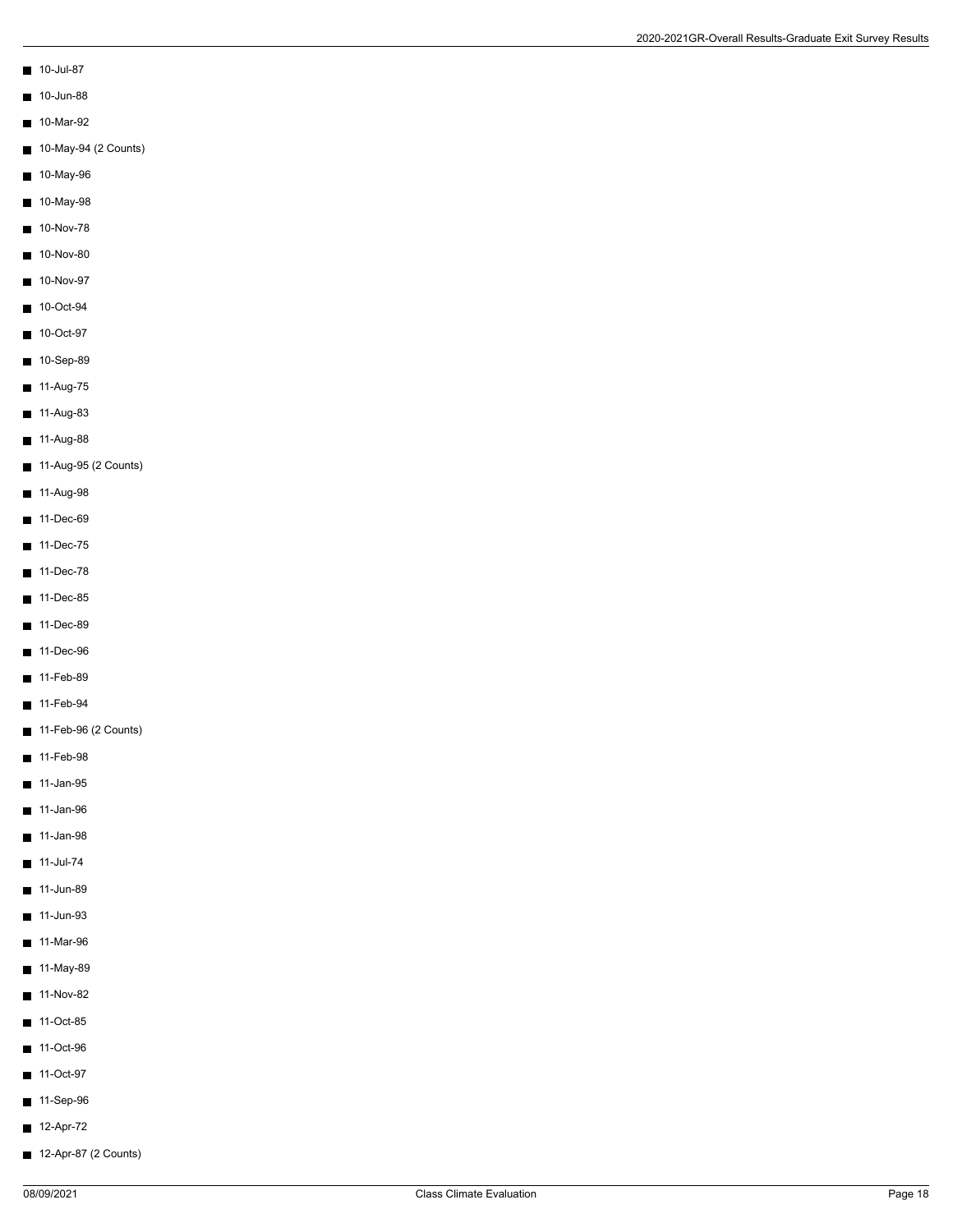- 12-Apr-97
- 12-Aug-79
- $12-Aug-83$
- 12-Aug-96
- $12$ -Dec-72
- 12-Dec-94
- 12-Dec-95
- 12-Dec-96 (3 Counts)
- $12-Feb-69$
- 12-Feb-80
- $12-Feb-86$
- 12-Feb-94
- 12-Jan-72
- $12$ -Jan-88
- $12$ -Jul-90
- $12$ -Jul-94
- $12$ -Jul-96
- $12$ -Jul-97
- $12$ -Jun-74
- $12$ -Jun-79
- 12-Jun-97
- $12-Mar-59$
- 12-Mar-85
- $12-May-82$
- 12-May-87
- $12-May-92$
- 12-May-93 (2 Counts)
- 12-May-94 (2 Counts)
- $12-May-97$
- $12-Nov-87$
- $12-Nov-94$
- $12-Oct-87$
- 12-Oct-94
- 12-Sep-82
- 12-Sep-93 (2 Counts)
- $13-Apr-96$
- 13-Aug-85
- 13-Aug-97
- 13-Dec-87
- 13-Dec-96
- $13-Feb-91$
- $13-Feb-95$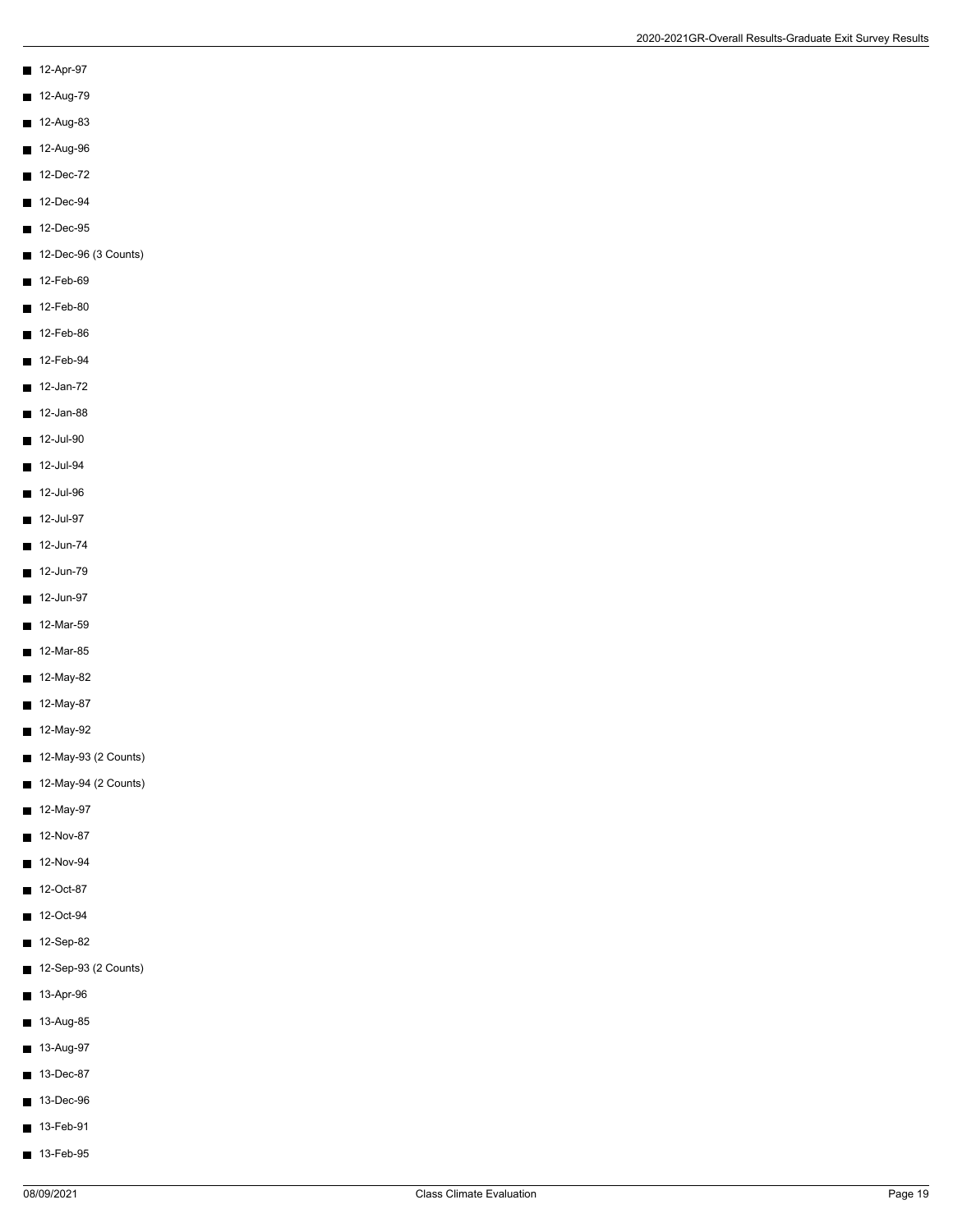- 13-Feb-96
- 13-Jan-88
- 13-Jan-96
- 13-Jan-97 (2 Counts)
- 13-Jan-99
- $13$ -Jul-81
- $13$ -Jul-88
- $13$ -Jul-91
- $13$ -Jul-93
- $13$ -Jul-98
- $13$ -Jun-95
- 13-Jun-97
- 13-Mar-91
- $13-Mar-95$
- 13-May-70
- 13-May-82
- $13-May-88$
- 13-May-92
- $13-Nov-97$
- $13-Sep-79$
- 13-Sep-87
- $14-Apr-90$
- $14-Apr-93$
- $14-Aug-90$
- 14-Aug-97
- $14-Aug-98$
- $14$ -Dec-62
- 14-Dec-88
- $14$ -Dec-89
- 14-Dec-92
- 14-Dec-93
- 14-Dec-96
- $14-Feb-88$
- 14-Feb-93
- 14-Feb-96
- 14-Jan-95 (2 Counts)
- $14$ -Jan-98
- $14$ -Jul-87
- $14$ -Jul-93
- $14$ -Jul-95
- $14$ -Jul-98
- $14$ -Jun-91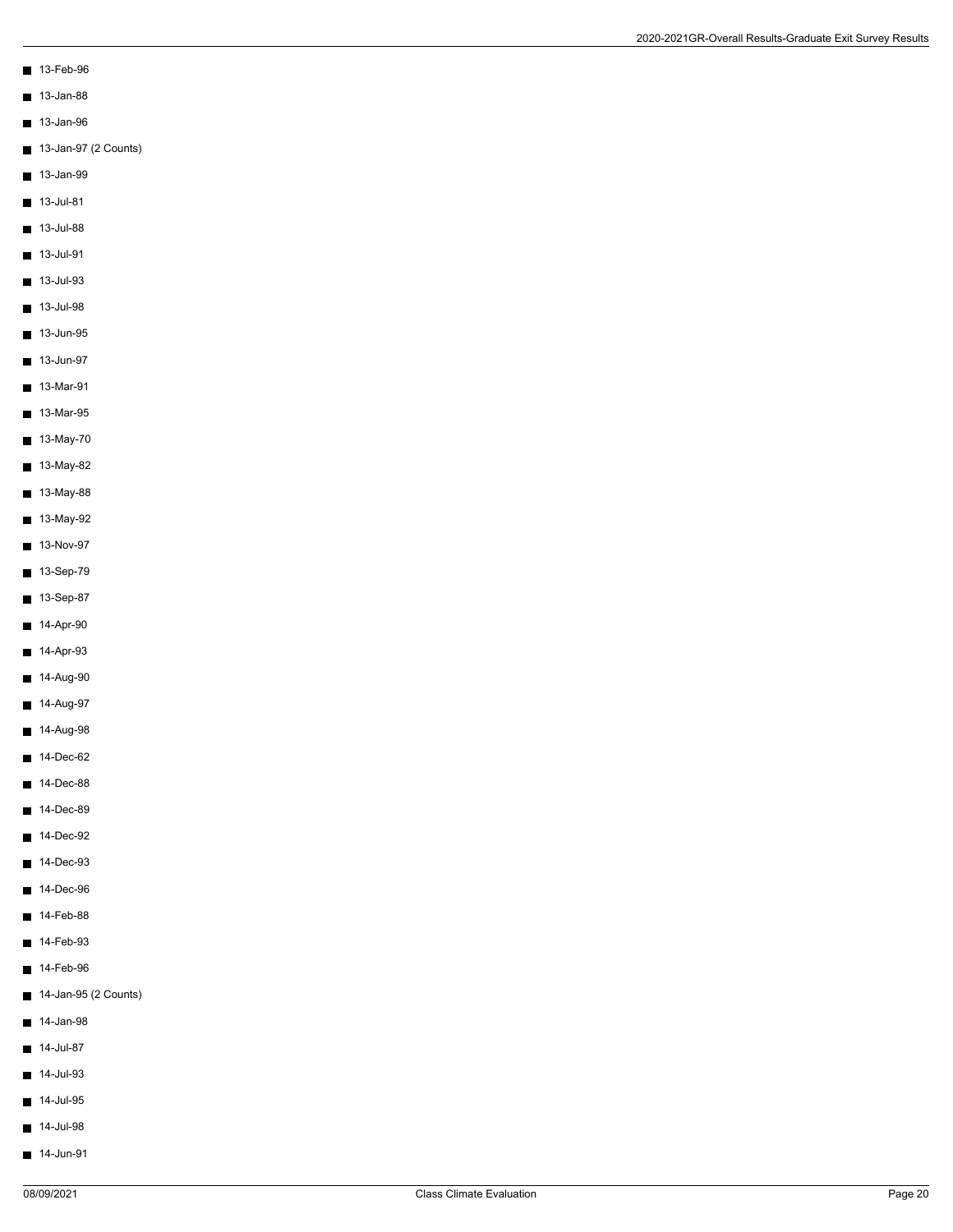- 14-Jun-96 (2 Counts)
- $14-Mar-73$
- $14-Mar-74$
- $14-Mar-89$
- 14-May-71
- 14-May-79 (2 Counts)
- $14-May-90$
- $14$ -May-98
- 14-Nov-67  $\blacksquare$
- 14-Nov-86
- $14-Nov-89$
- $14-Nov-95$
- 14-Oct-92
- $14-Sep-79$
- 14-Sep-80 (2 Counts)
- $14-Sep-90$
- $14-Sep-95$
- $15-Apr-79$
- $15-Apr-96$
- $15-Aug-84$
- 15-Aug-93 (2 Counts)
- 15-Dec-76
- 15-Feb-90
- 15-Jan-97 (2 Counts)
- $15$ -Jul-89
- $15$ -Jul-95
- $\blacksquare$  15-Jul-98
- 15-Jun-91
- $15$ -Jun-94
- 15-Jun-97 (2 Counts)
- 15-Jun-98
- $15-Mar-74$
- 15-Mar-90
- 15-May-72
- 15-May-96 (2 Counts)
- $15$ -May-98
- 15-Oct-87
- 15-Oct-92
- 15-Sep-94
- 15-Sep-95
- 15-Sep-96
- 16-Apr-96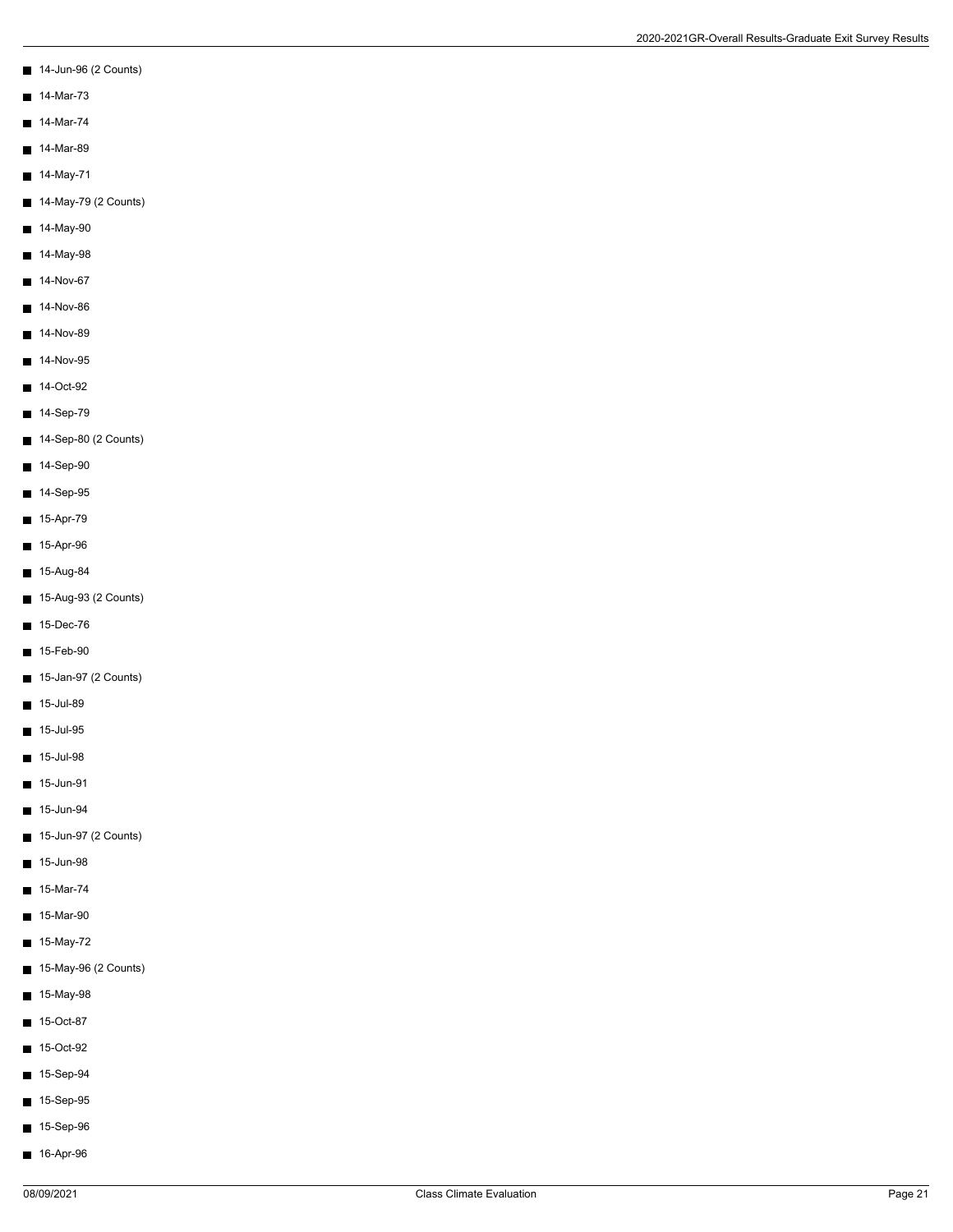- 16-Apr-98
- 16-Aug-94
- 16-Aug-97
- $16$ -Dec-82
- $16$ -Dec-92
- 
- 16-Dec-93
- 16-Dec-97
- $16-Feb-90$
- $16$ -Jan-95
- 16-Jan-98
- $16$ -Jul-88
- 16-Jul-93
- 16-Jul-97
- 16-Mar-83
- 16-Mar-92
- 16-Mar-93
- 16-Mar-94
- 16-May-91 (2 Counts)
- $16-Nov-97$
- 16-Oct-97
- 16-Sep-83
- 16-Sep-87
- 17-Apr-92
- $17-Apr-94$
- 17-Apr-95
- $17-Aug-63$
- 17-Aug-92
- 17-Aug-96
- 17-Dec-74
- 17-Dec-90
- 17-Dec-92 (2 Counts)
- 17-Dec-94
- 17-Dec-95
- 17-Feb-96
- 17-Jan-70
- 17-Jan-86
- 17-Jan-90
- $17$ -Jul-85
- $17$ -Jul-89
- 17-Jul-95
- $17$ -Jul-96
- 
- 17-Jun-81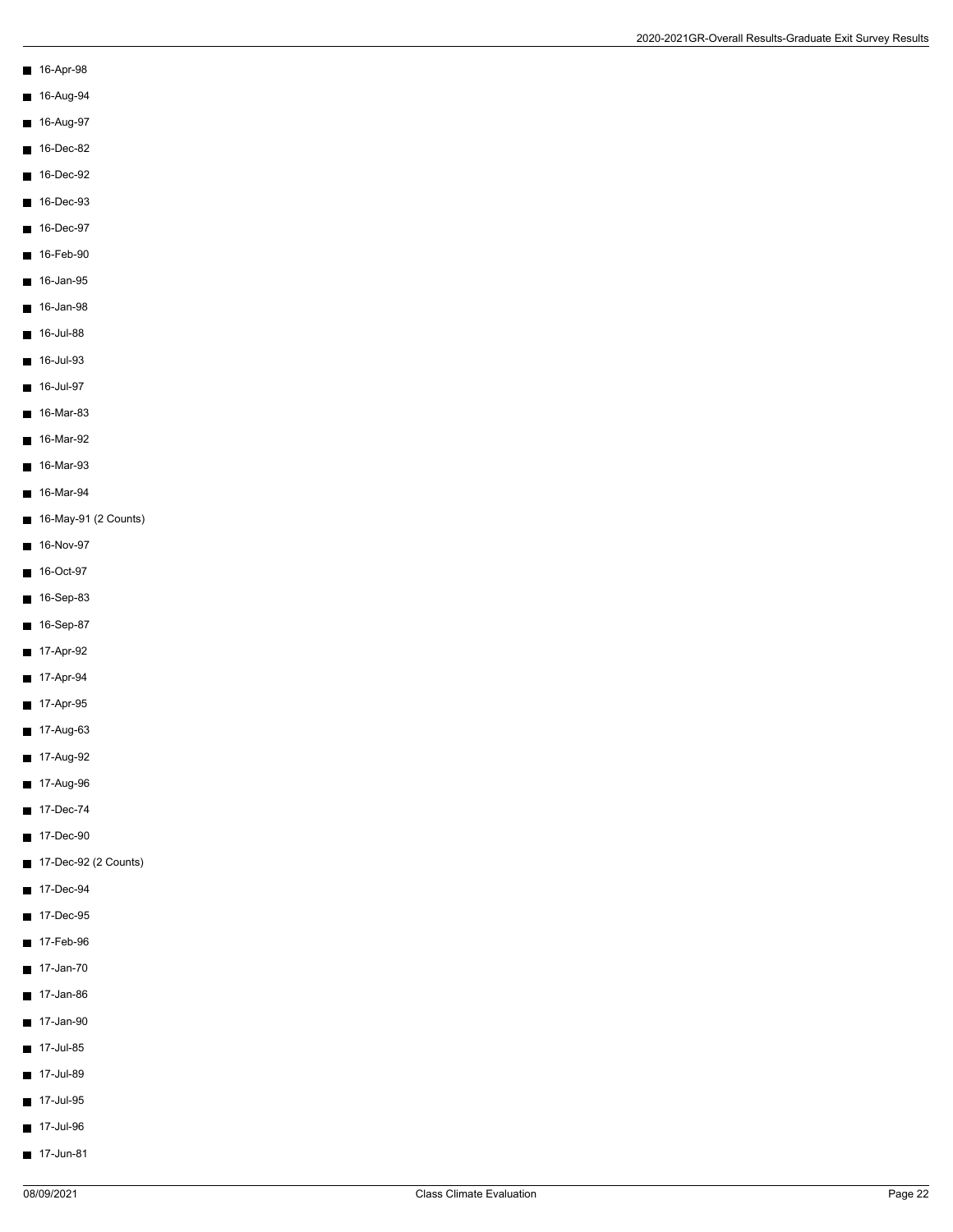- 17-Jun-87
- $17$ -Jun-96
- 17-Mar-90
- $\blacksquare$  17-Mar-92
- 17-Mar-93
- 17-May-93
- 17-May-94
- 
- $17-Nov-90$
- 17-Nov-95 (2 Counts)
- 17-Oct-88
- 17-Oct-90
- 17-Oct-96
- 17-Oct-97
- 17-Sep-94
- 17-Sep-97
- 18-Aug-84
- $18-Aug-94$
- 18-Aug-97
- 18-Dec-90
- 18-Dec-95
- 18-Dec-97
- 18-Feb-91
- $18-Feb-99$
- $18$ -Jul-69
- 18-Jul-82
- $18$ -Jul-90
- $18$ -Jun-92
- 18-Mar-93
- 18-Mar-97 (2 Counts)
- 18-Mar-98
- 18-May-98
- 18-Nov-79  $\blacksquare$
- 18-Nov-86
- 18-Nov-96
- 18-Nov-97
- 18-Oct-84
- 18-Sep-93
- 18-Sep-97
- 18-Sep-98
- 19-Aug-93
- 19-Aug-95
- 19-Dec-95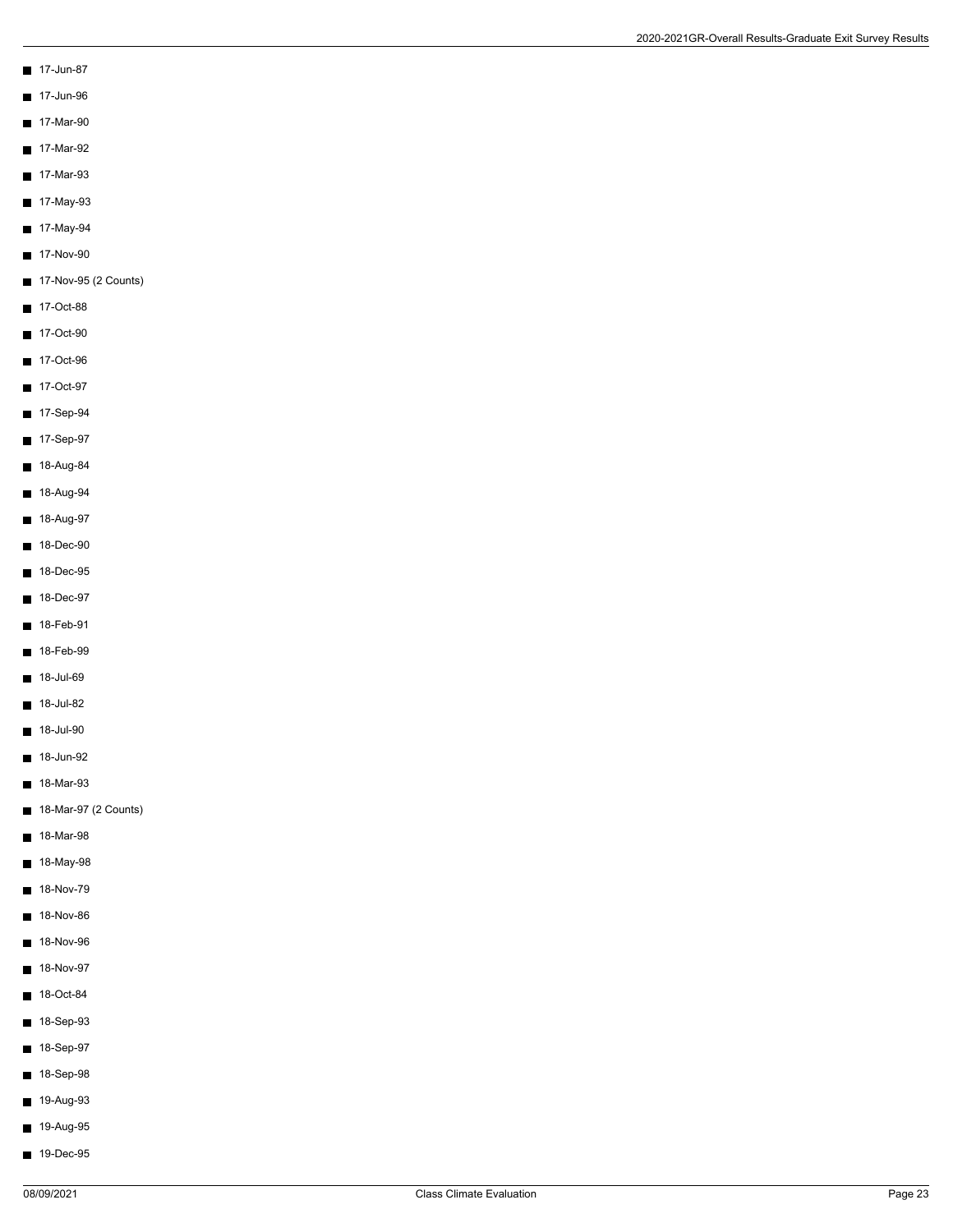- 19-Feb-00
- $19-Feb-83$
- 19-Feb-93
- 
- $19$ -Jan-95
- 19-Jan-98
- 
- $19$ -Jul-83
- 
- $19$ -Jul-90
- $19$ -Jul-96
- 
- $19$ -Jun-92
- 19-Jun-93
- $19-Mar-83$
- 19-Mar-88
- 19-Mar-90 (2 Counts)
- 19-Mar-95
- 19-Mar-96 (2 Counts)
- 19-May-91
- 19-May-94  $\blacksquare$
- 19-May-96
- $19-Nov-91$
- 19-Oct-92
- 19-Oct-97
- 19-Sep-89
- 19-Sep-94
- 19-Sep-96
- 2-Apr-91
- $2-Apr-98$
- $2-Aug-87$
- 2-Aug-92
- $2-Aug-97$
- $\blacksquare$  2-Dec-93
- 2-Dec-94 (2 Counts)
- $2-Feb-89$
- $2-Feb-95$
- $2$ -Jan-56
- $2$ -Jan-74
- $\blacksquare$  2-Jan-95
- $\blacksquare$  2-Jul-90
- $2$ -Jul-91
- $2$ -Jul-96
- $\blacksquare$  2-Jun-86
- 2-Jun-97
- 2-Mar-90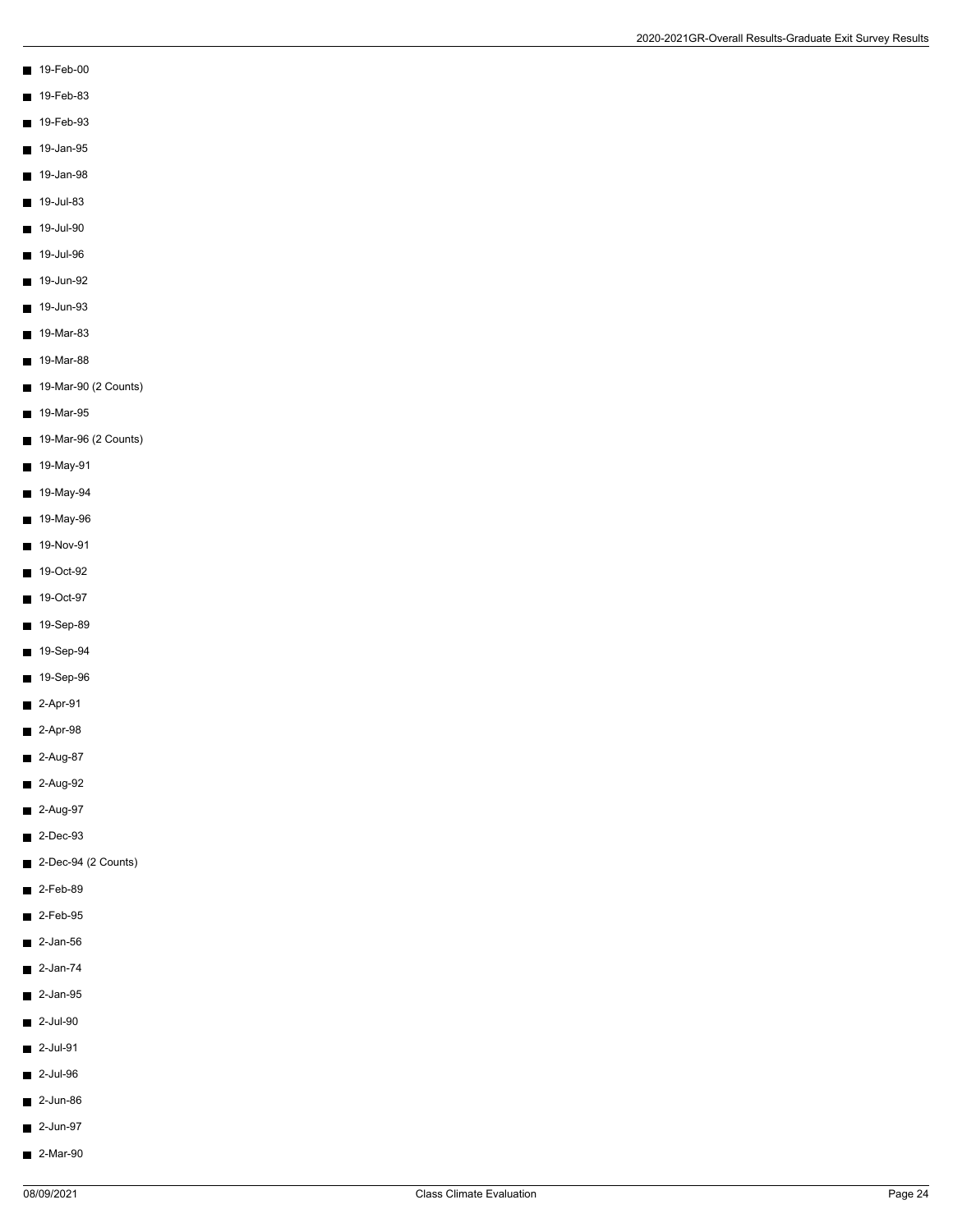- 2-Mar-93
- 2-Mar-95
- 2-May-87
- $\blacksquare$  2-Nov-71
- $2-Nov-79$
- $\blacksquare$  2-Oct-73
- 
- $2$ -Oct-74
- 2-Oct-89
- 2-Oct-95
- 2-Oct-97
- $\blacksquare$  2-Sep-90
- 2-Sep-95
- 2-Sep-97
- 20-Aug-92
- 20-Aug-97
- 20-Aug-98
- 20-Dec-72
- 20-Dec-89
- 20-Dec-91
- 20-Dec-96
- 20-Feb-92
- 20-Feb-97
- 20-Jan-88
- 20-Jan-95
- 20-Jan-96
- 20-Jan-98
- 20-Jul-96
- 20-Jul-98
- 20-Jun-91 (2 Counts)
- 20-Jun-97
- 20-Mar-95
- 20-Mar-96
- 20-Mar-98
- 20-May-85 (2 Counts)
- 20-May-96 (2 Counts)
- 20-May-98
- 20-Nov-89
- 20-Nov-97
- 20-Oct-81
- 20-Oct-82
- 20-Oct-95
- 
- 20-Sep-92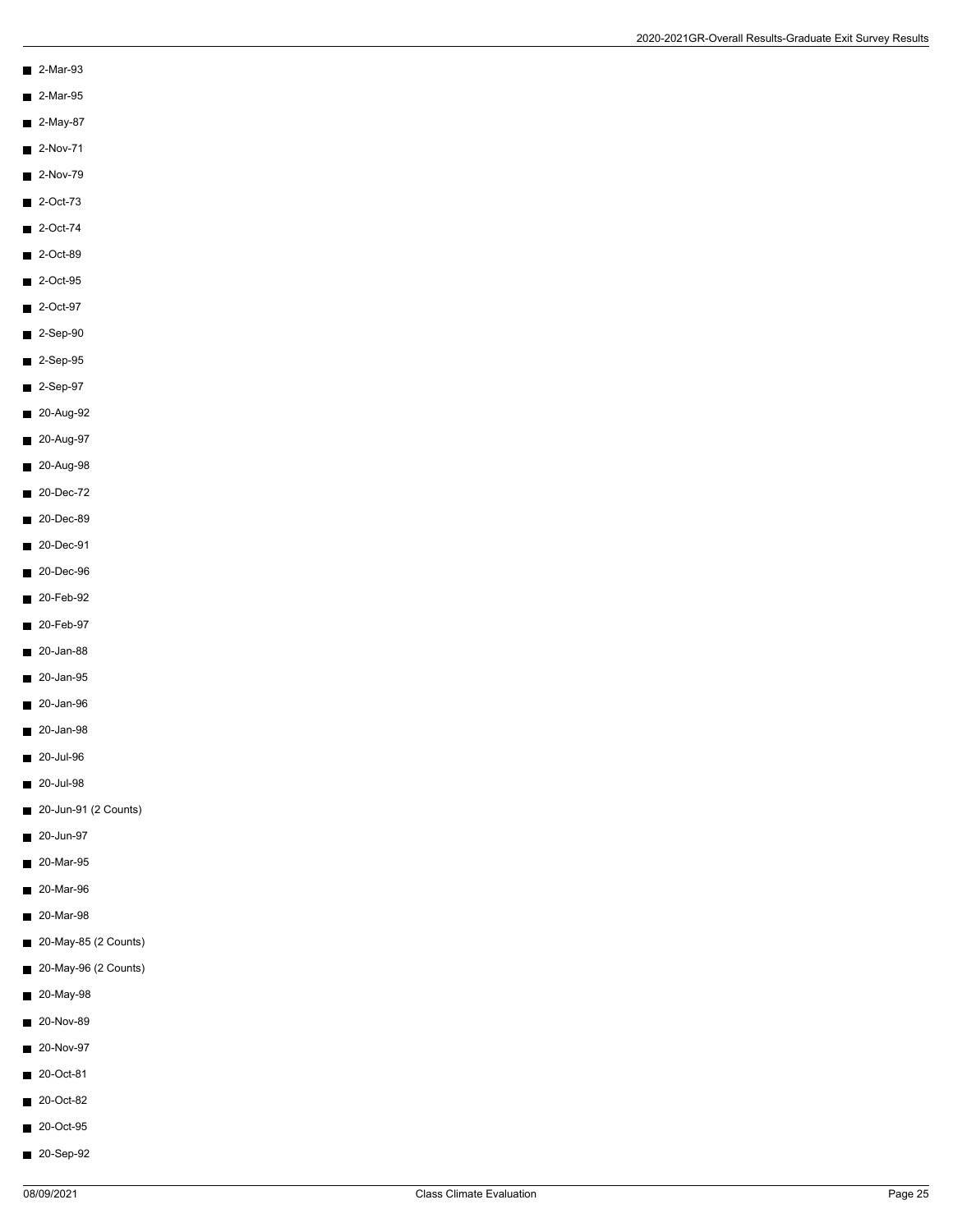- 20-Sep-94
- 21-Apr-88
- 21-Apr-89
- $21-Apr-92$
- $21-Apr-96$
- 21-Apr-98
- 21-Aug-81
- 21-Aug-97
- $21-Dec-67$
- 21-Dec-92
- 21-Feb-91 (2 Counts)
- 21-Feb-95
- 21-Feb-96
- 21-Feb-98
- $\blacksquare$  21-Jan-75
- 21-Jan-90
- 21-Jan-95
- $\blacksquare$  21-Jan-98
- 21-Jul-89
- 21-Jul-92 (2 Counts)
- 21-Jul-94 (2 Counts)
- 21-Jun-82
- 21-Jun-83
- 21-Jun-91
- 21-Jun-94
- 21-Jun-96 (2 Counts)
- 21-Jun-97
- 21-Mar-84
- 21-Mar-96 (2 Counts)
- 21-May-76
- 21-May-82
- 21-May-94
- 21-Nov-87
- 21-Nov-93
- 21-Nov-96
- 21-Oct-70
- 21-Oct-82
- 21-Sep-75 (2 Counts)
- 21-Sep-87
- 21-Sep-94 (2 Counts)
- 22-Apr-59
- 22-Apr-88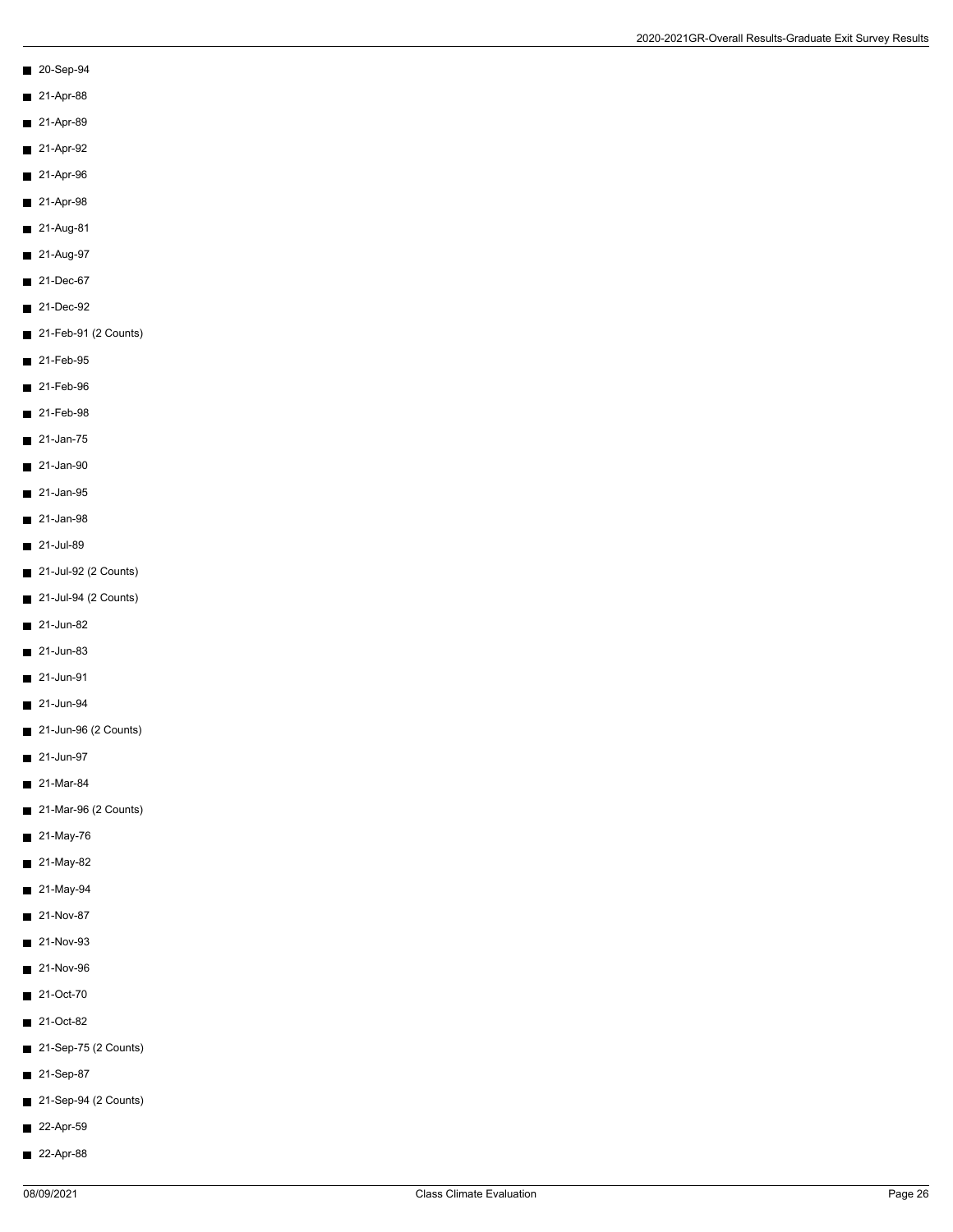- 22-Apr-97
- 22-Apr-98
- 22-Dec-83
- 22-Dec-92
- 22-Feb-90
- 22-Feb-95
- 
- 22-Feb-96
- 22-Jul-93
- $22$ -Jun-95
- 22-Mar-81
- 22-Mar-97 (2 Counts)
- 22-May-79
- 22-May-89
- 22-May-96
- 22-Nov-95
- 22-Nov-96
- 22-Oct-86
- 22-Sep-81
- 22-Sep-93
- 22-Sep-94
- 23-Apr-85
- 23-Apr-92
- 23-Apr-95 (2 Counts)
- 23-Apr-98
- 23-Aug-89
- 23-Aug-95
- 23-Aug-97
- 23-Dec-85
- 23-Dec-86
- 23-Dec-92 (2 Counts)
- 23-Jan-79
- 23-Jan-96
- 23-Jan-97
- 23-Jan-98
- 23-Jul-69
- $23$ -Jul-71
- 23-Jul-84
- 23-Jul-91
- $23$ -Jul-93
- 23-Jul-96
- 23-Jun-96
- 23-Jun-98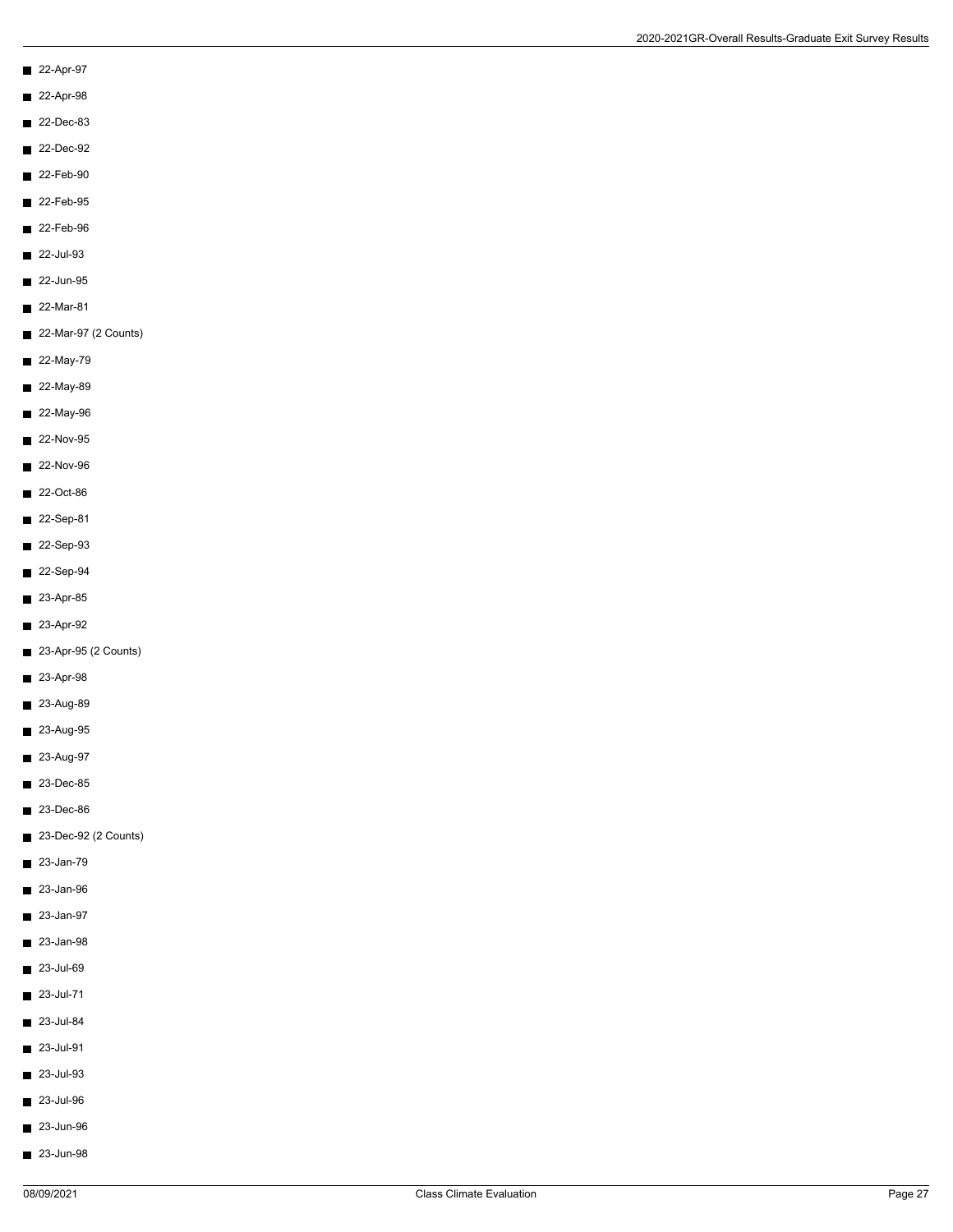- 23-Mar-70
- 23-Mar-98 (2 Counts)
- 23-May-92
- $\blacksquare$  23-Nov-94
- 23-Oct-86
- 23-Oct-93
- 23-Sep-91
- $24-Apr-63$
- 24-Apr-81
- 24-Apr-82
- $24-Apr-88$
- 24-Aug-69
- 24-Aug-96
- 24-Aug-97
- 24-Dec-95
- 24-Feb-74
- $24-Feb-86$
- $24-Feb-90$
- 24-Feb-92
- $24-Feb-93$
- 24-Jan-94
- 24-Jul-97
- $24$ -Jun-97
- 24-Mar-74
- 24-Mar-86
- 24-Mar-91
- $\blacksquare$  24-Mar-94
- 24-Mar-96
- 24-May-94
- 24-Nov-87 (2 Counts)
- 24-Nov-89
- $24-Nov-96$
- 24-Oct-94
- 24-Oct-96
- 24-Sep-86
- $24-Sep-93$
- 24-Sep-94
- 24-Sep-96
- 24-Sep-97
- 25-Apr-84
- 25-Apr-94
- 25-Apr-95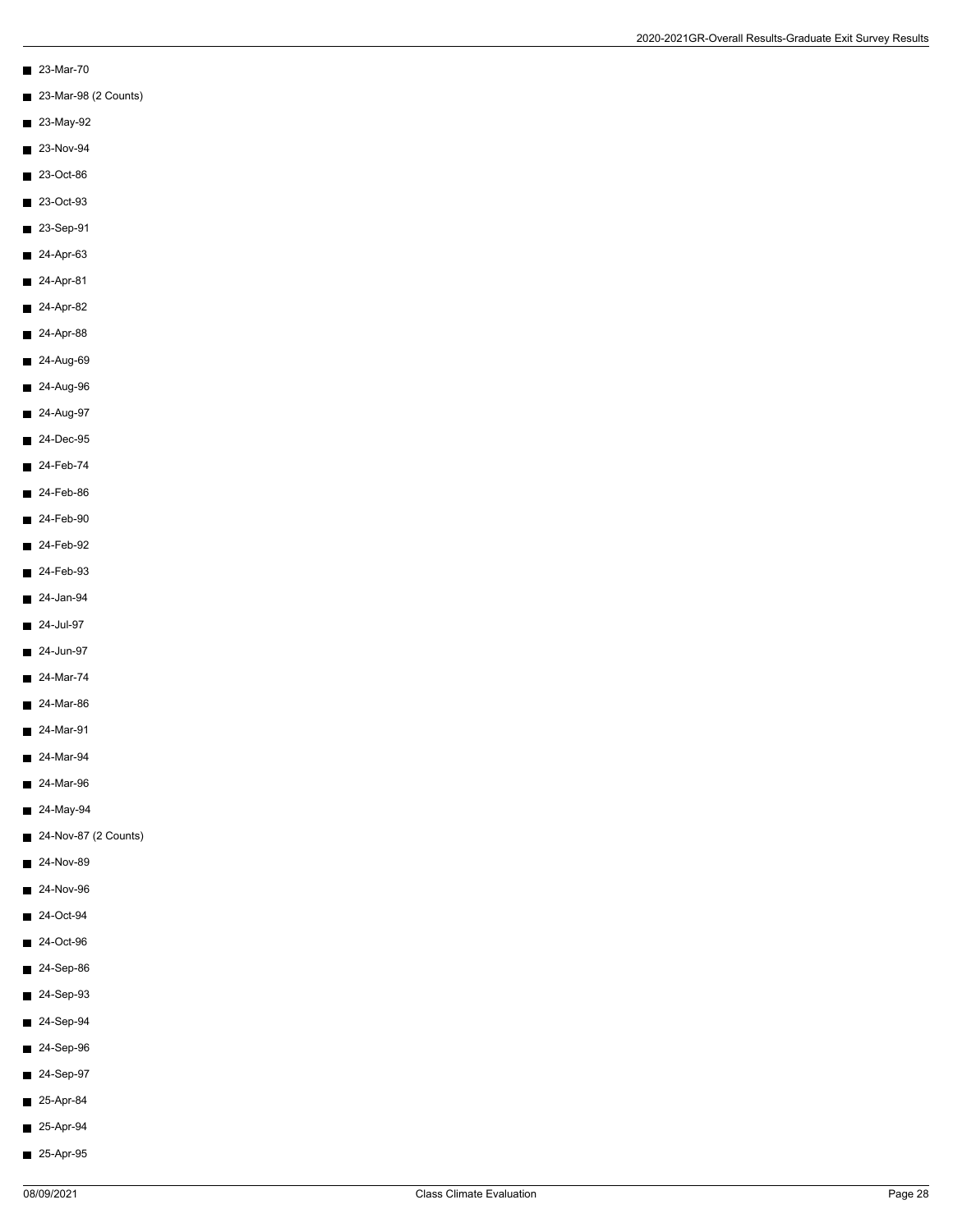- 25-Apr-97
- 25-Dec-76
- 25-Dec-82
- 25-Dec-87
- 25-Feb-98
- 
- $25$ -Jan-89
- 25-Jan-93
- $25$ -Jan-95
- $\blacksquare$  25-Jan-96
- 25-Jul-97 (2 Counts)
- $25$ -Jul-98
- 25-Jun-92
- 25-Mar-78
- $25-May-72$
- 25-May-94
- 25-May-95
- 25-May-96
- $25-Nov-75$
- 25-Nov-86
- $25-Nov-97$
- 25-Oct-84
- 25-Oct-88 (2 Counts)
- 25-Oct-93
- 25-Oct-95
- 25-Sep-87
- 25-Sep-92
- $25-Sep-93$
- 25-Sep-95
- $26-Apr-83$
- 26-Apr-91
- 26-Apr-97
- 26-Aug-93
- 26-Dec-72
- 26-Dec-91
- 26-Feb-70
- 26-Feb-73
- 26-Feb-77
- 26-Feb-96
- 26-Feb-98
- 26-Jan-93
- 26-Jan-96
- 26-Jul-69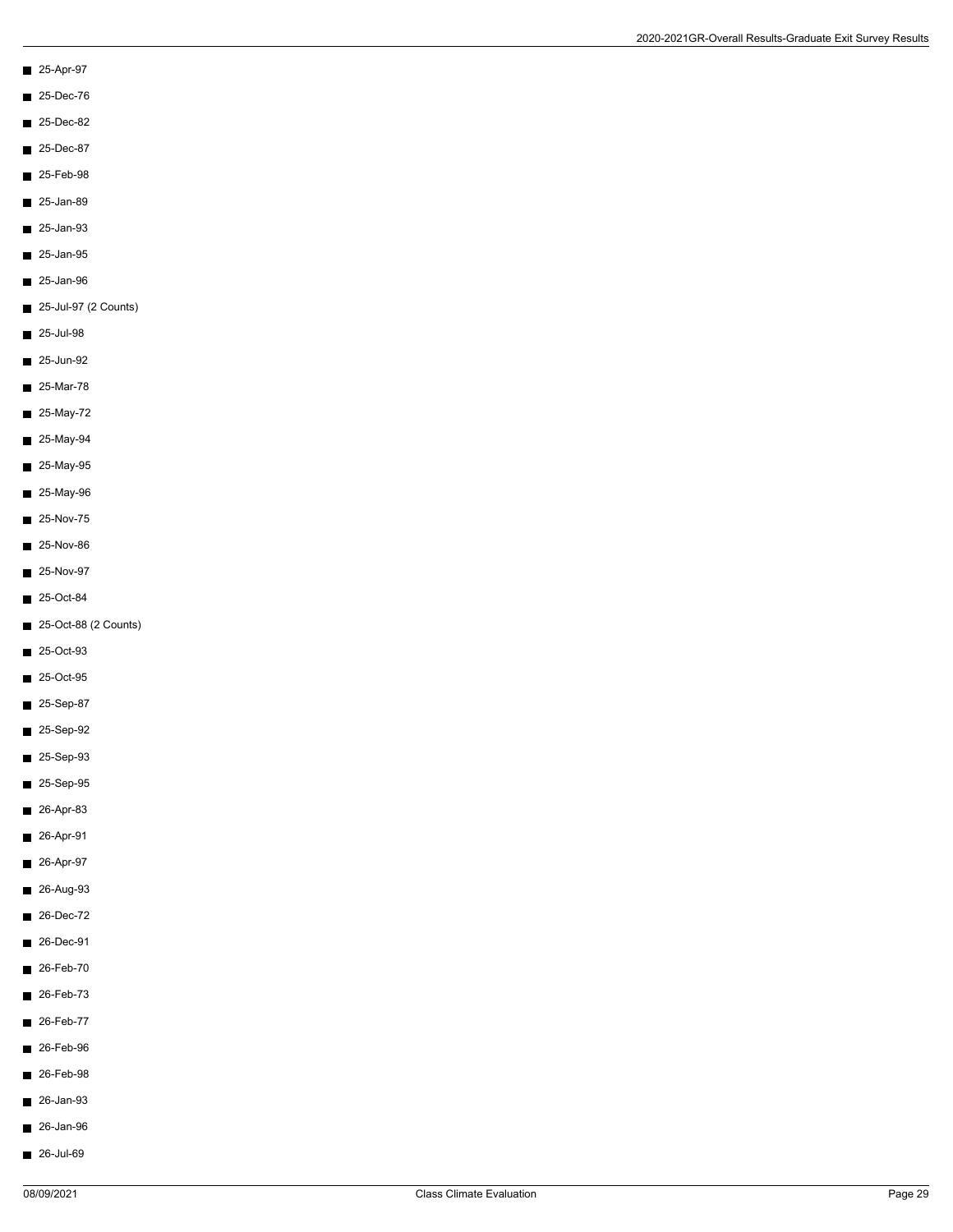- 26-Jul-85
- 26-Jul-94
- 26-Jun-90
- 26-Jun-91
- 26-Jun-96
- 26-Mar-98
- 
- 26-May-81
- 26-May-92
- 26-May-96
- 26-Nov-72
- 26-Nov-77
- 26-Nov-86
- 26-Nov-87 (2 Counts)
- 26-Nov-92
- 26-Oct-89
- 26-Oct-95
- 26-Oct-97
- 26-Sep-92
- 26-Sep-97
- 26-Sep-98
- 27-Aug-95
- 27-Aug-96
- 27-Dec-68
- 27-Feb-76
- 27-Feb-92 (2 Counts)
- 27-Jan-81
- $\blacksquare$  27-Jan-97
- 27-Jul-66
- $\blacksquare$  27-Jul-90
- 27-Jul-94
- 27-Jun-84
- 27-Jun-88
- 27-Jun-97
- 27-Mar-74
- 27-Mar-75
- 27-Mar-95
- 27-Mar-98
- 27-May-94
- 27-Nov-93
- 27-Oct-80
- 27-Oct-94
- 27-Oct-97 (2 Counts)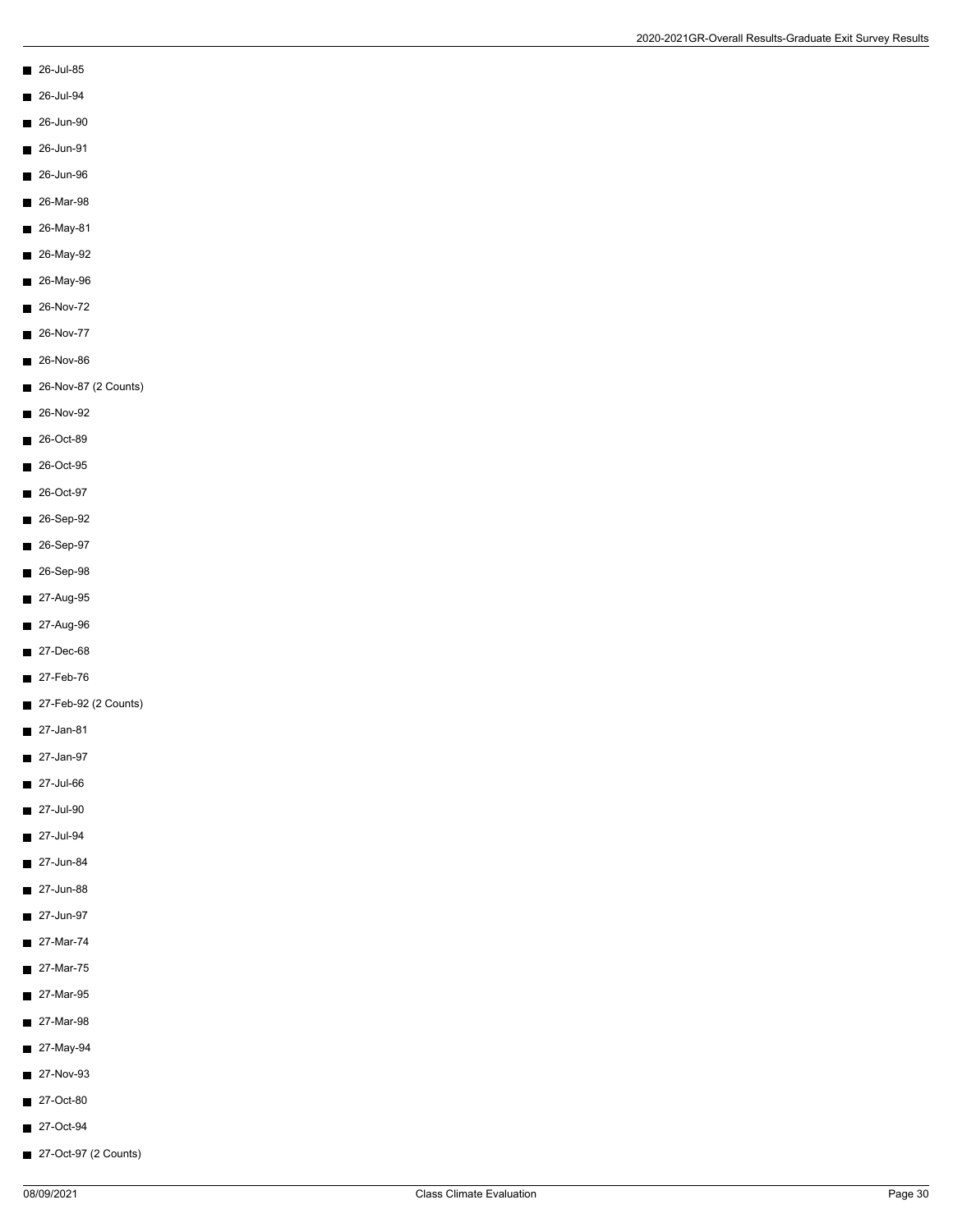- 27-Oct-98
- 27-Sep-94 (2 Counts)
- 27-Sep-95
- 28-Apr-92
- 28-Apr-94
- 28-Apr-95
- 28-Aug-89
- 28-Aug-92 (2 Counts)
- 28-Aug-93
- 28-Dec-87 (2 Counts)
- 28-Feb-75
- 28-Feb-91 (2 Counts)
- 28-Feb-99
- 28-Jan-86
- 28-Jan-92
- 28-Jan-97
- 28-Jul-96 (2 Counts)
- 28-Jun-90
- 28-Jun-97
- 28-Mar-91
- 28-Mar-95 (2 Counts)
- 28-May-73
- 28-May-92
- 28-May-96 (2 Counts)
- 28-May-97
- 28-Nov-82
- 28-Nov-90
- 28-Nov-96
- 28-Oct-88
- 28-Sep-92
- 28-Sep-93
- 28-Sep-97
- 29-Apr-89
- 29-Apr-92
- 29-Apr-96
- 29-Aug-96
- 29-Aug-97
- 29-Dec-67
- 29-Dec-81
- 29-Dec-91
- 29-Dec-94
- 29-Feb-80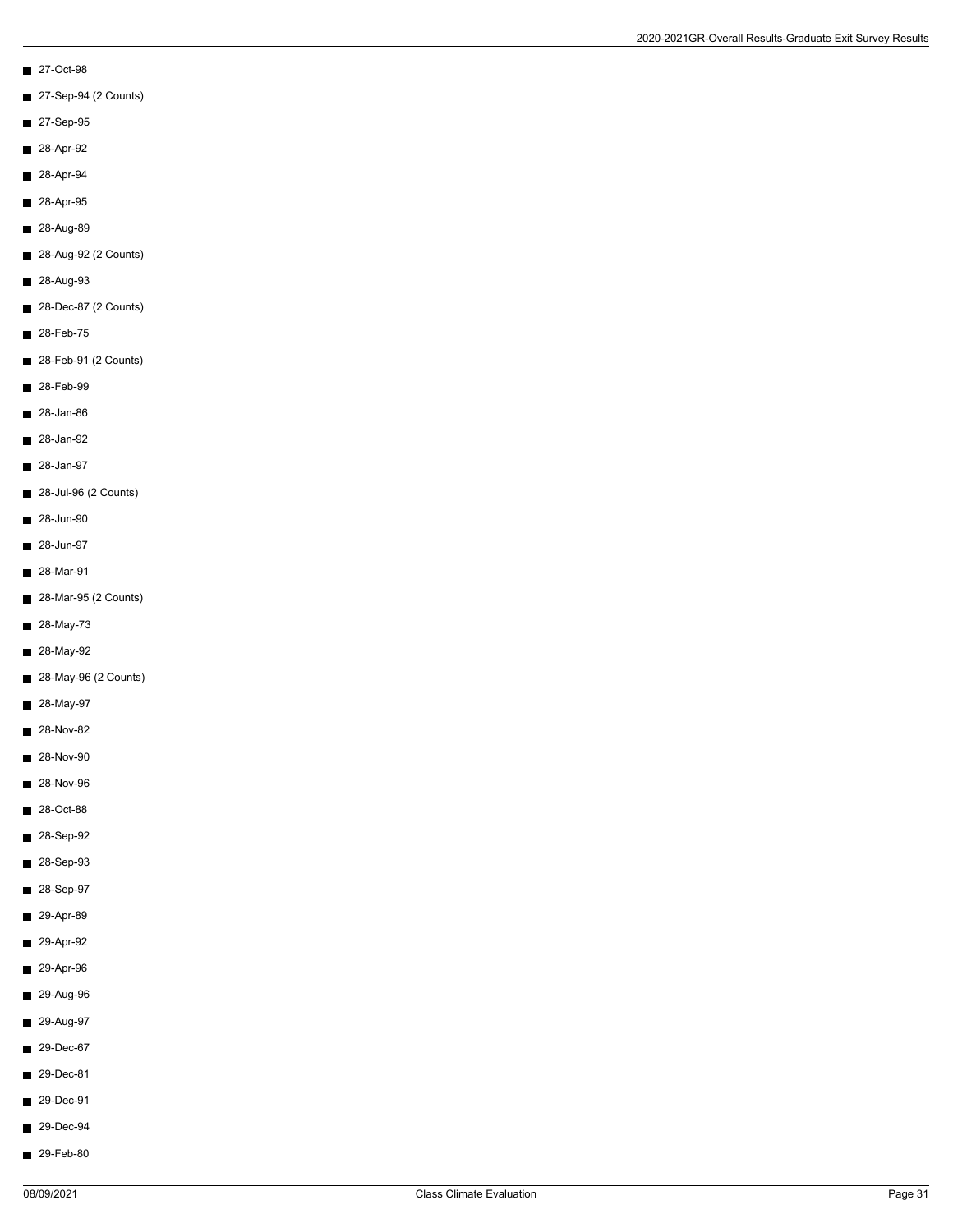- 29-Feb-92
- 29-Jan-72
- 29-Jan-84
- 29-Jan-88
- $29$ -Jul-74
- 
- 29-Jul-82
- 29-Jul-89
- 29-Jul-98
- $29$ -Jun-82
- 29-Jun-93
- 29-Jun-94
- 29-Jun-95
- 29-May-73
- 29-May-81
- 29-May-88
- 29-May-97
- 29-Nov-93
- 29-Oct-97 (2 Counts)
- 29-Sep-87
- 29-Sep-89 (2 Counts)
- 29-Sep-97
- 3-Apr-87
- 3-Apr-97 (3 Counts)
- 3-Aug-74
- 3-Aug-91
- 3-Aug-93
- 3-Aug-94
- 3-Dec-93
- 3-Dec-96
- $\blacksquare$  3-Feb-79
- 3-Feb-93
- $3$ -Jan-71
- 3-Jul-77
- 3-Jul-84
- 3-Jul-95
- 3-Jul-97
- 3-Jul-98
- $\blacksquare$  3-Jun-00
- 3-Jun-87
- 3-Jun-93
- 3-Jun-97
- 3-Mar-73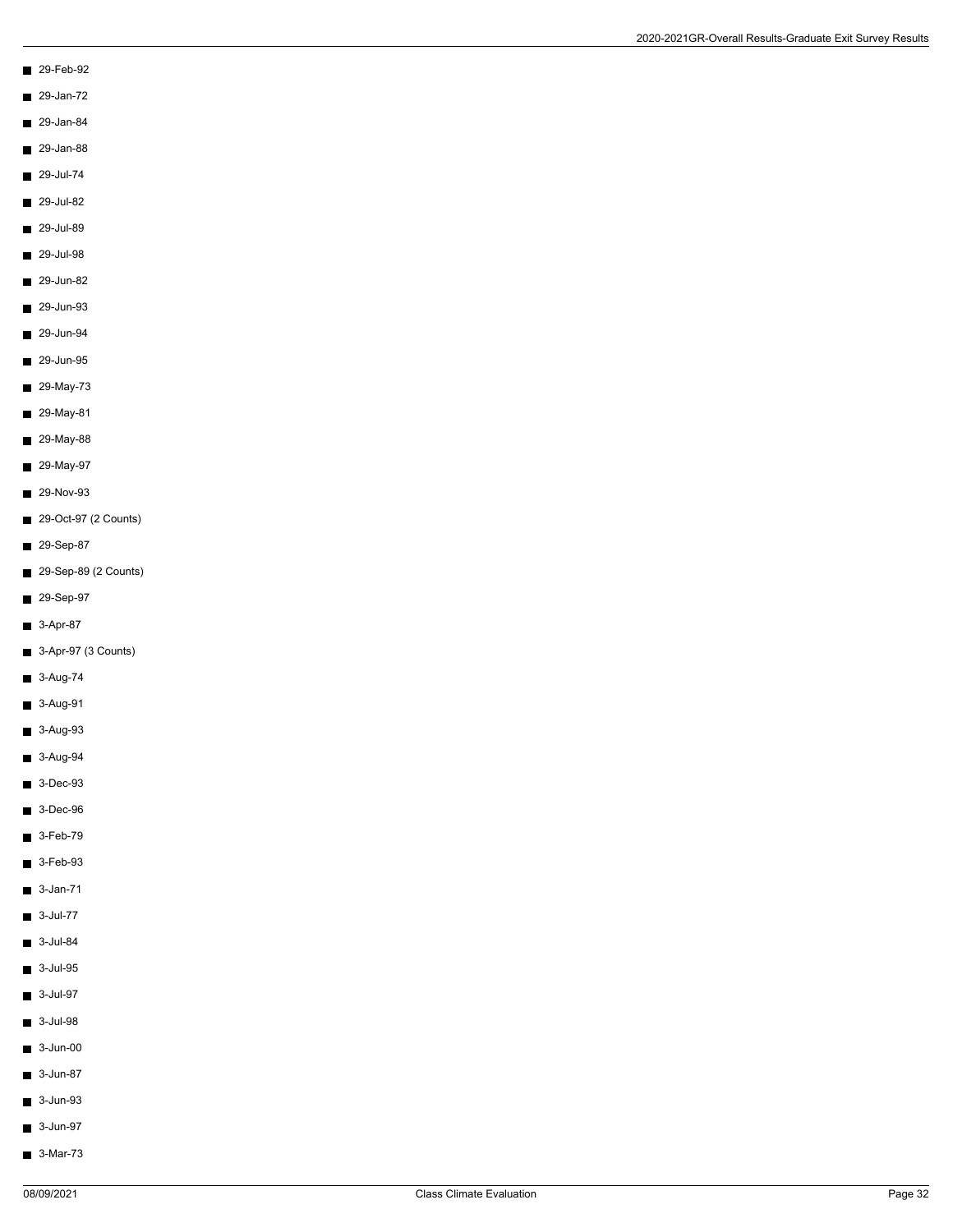- 3-Mar-88 (2 Counts)
- 3-Mar-92
- 3-Mar-94
- 3-Mar-96
- 3-Mar-97
- 3-Mar-98
- 
- 3-May-93
- 3-Nov-83
- $\blacksquare$  3-Nov-91
- 3-Nov-92
- $3-Nov-95$
- 3-Nov-96 (2 Counts)
- 3-Oct-93 (2 Counts)
- $3-Sep-87$
- 3-Sep-88
- 3-Sep-95
- 3-Sep-96
- 3-Sep-97
- 30-Apr-85
- 30-Apr-91
- 30-Apr-96
- 30-Apr-98
- 30-Aug-91
- 30-Aug-95
- 30-Dec-92
- 30-Dec-94
- 30-Dec-97
- 30-Jan-83
- 30-Jan-96 (2 Counts)
- 30-Jan-97
- 30-Jul-83
- 30-Jul-85
- 30-Jul-96
- 30-Jun-80
- 30-Jun-98
- 30-Mar-92
- 30-Mar-97 (2 Counts)
- 30-Mar-98
- 30-Nov-81
- 30-Nov-86
- 30-Oct-90 (2 Counts)
- 30-Oct-95 (2 Counts)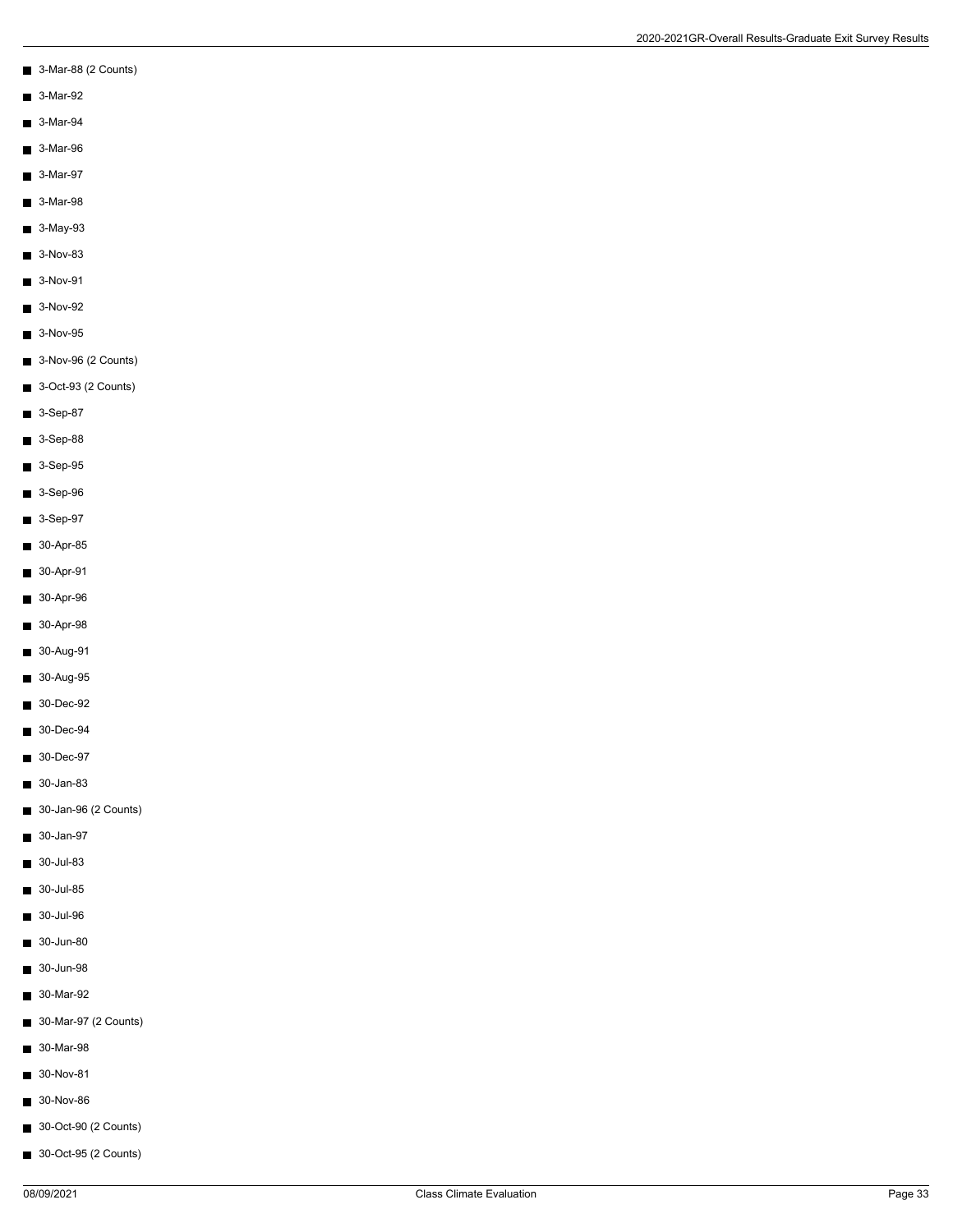- 30-Sep-76
- 30-Sep-83
- 30-Sep-94 (2 Counts)
- 30-Sep-95
- 31-Aug-80
- 31-Aug-83
- 31-Aug-89
- 31-Aug-92
- 31-Aug-93
- 31-Aug-95 (2 Counts)
- 31-Dec-88
- 31-Dec-97
- 31-Jan-90
- 31-Jan-98
- 31-Jul-84
- 31-Mar-77
- 31-Mar-89
- 31-Mar-92 (3 Counts)
- 31-Mar-98
- 31-May-80
- 31-Oct-74
- 31-Oct-92
- 31-Oct-95
- 31-Oct-96
- 4-Apr-92
- $4-Apr-94$
- $4-Apr-96$
- $\blacksquare$  4-Aug-79
- 4-Aug-87
- 4-Aug-94 (2 Counts)
- 4-Aug-95
- $4$ -Dec-91
- 4-Dec-93
- 4-Dec-95
- 4-Dec-96 (2 Counts)
- $4-Feb-91$
- $4-Feb-94$
- $4-Feb-98$
- $\blacksquare$  4-Jul-98
- $\blacksquare$  4-Jun-96
- $4-Mar-90$
- 4-Mar-91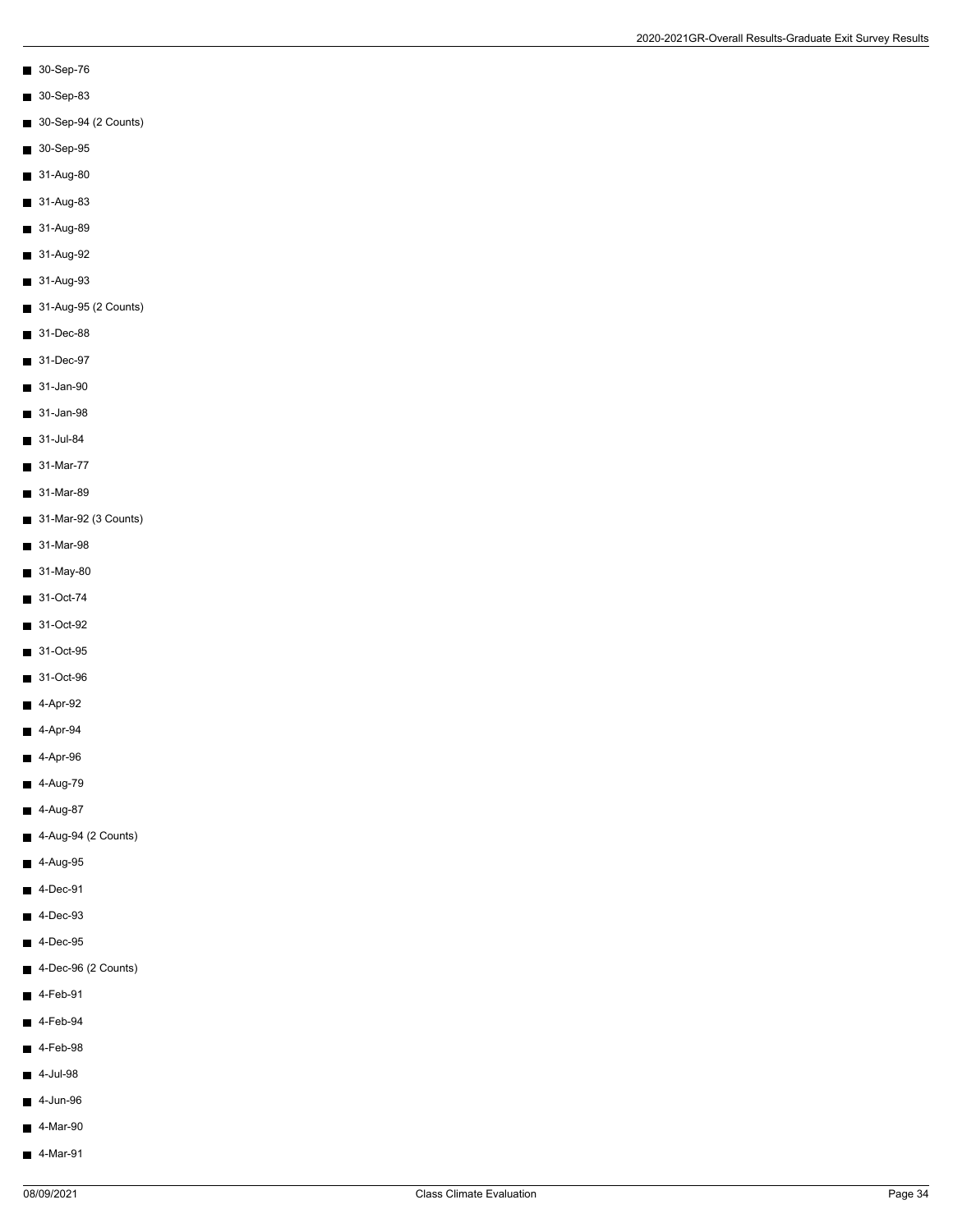- 4-May-86
- 4-May-89
- $\blacksquare$  4-May-91
- 4-May-92 (2 Counts)
- $\blacksquare$  4-May-95
- 4-May-96
- 4-May-97
- $4-Nov-72$
- $4-Nov-80$
- 4-Nov-96
- $4$ -Oct-94
- 4-Oct-96
- 4-Oct-98
- $4-Sep-80$
- 4-Sep-86
- 5-Apr-90
- $5-Aug-79$
- 5-Aug-80
- 5-Aug-87
- 5-Aug-90
- 5-Aug-99
- 5-Dec-81
- 5-Dec-95
- $5-Feb-82$
- 5-Feb-98
- $5-Feb-99$
- 5-Jan-77 (2 Counts)
- 5-Jan-83
- $\blacksquare$  5-Jan-91
- $5$ -Jul-89
- 5-Jul-91
- 5-Jul-92
- 5-Jul-94
- 5-Jun-88
- 5-Jun-90
- $\blacksquare$  5-Jun-96
- 5-Jun-98 (2 Counts)
- $5-Mar-82$
- 5-May-96
- 5-May-98
- 5-Nov-85
- 5-Nov-93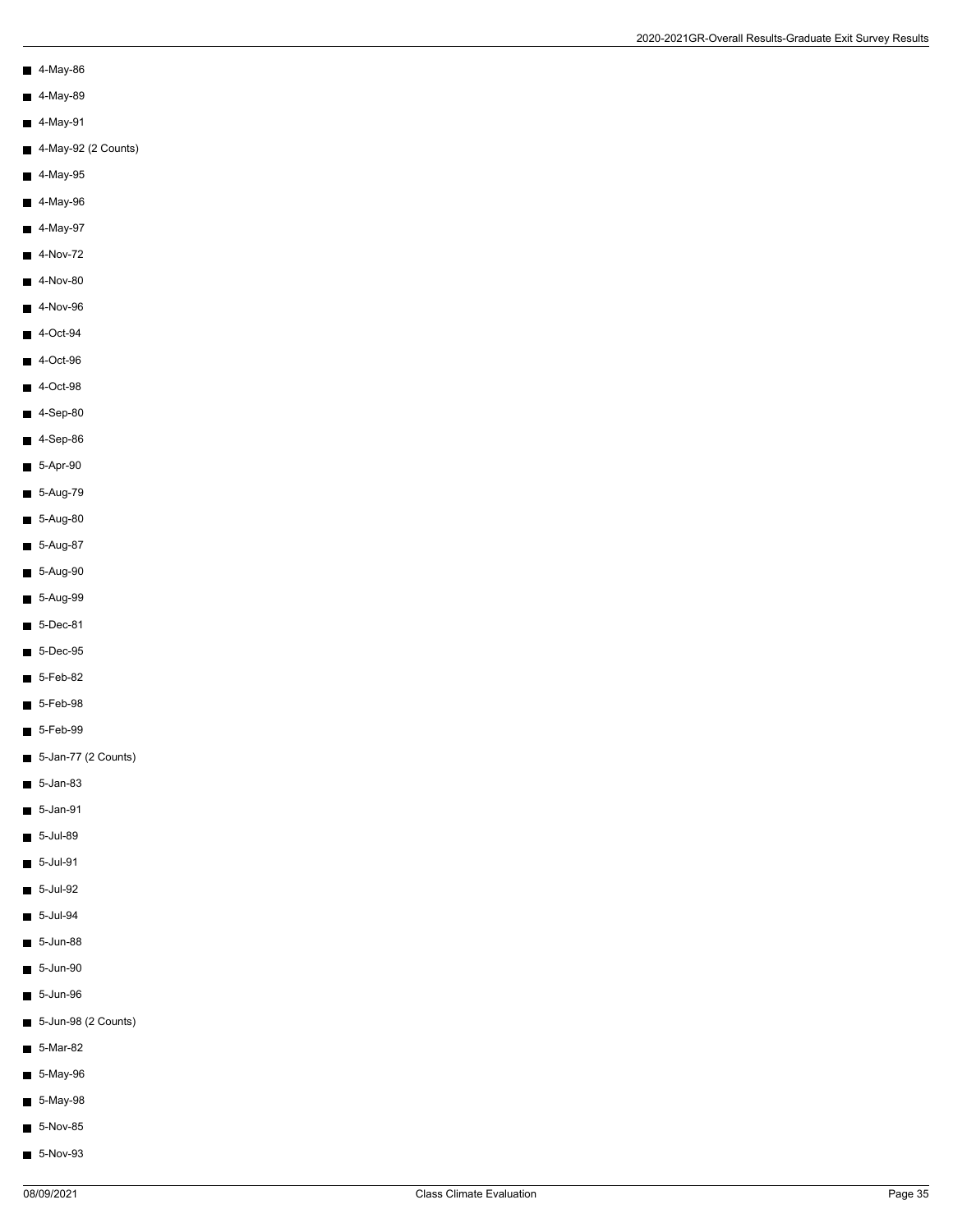- $\blacksquare$  5-Nov-97
- 5-Oct-87
- $\blacksquare$  5-Sep-93
- $5-$ Sep-96
- 6-Apr-83
- $6 Apr-94$
- 
- $6-$ Apr-95
- 6-Aug-77
- $\blacksquare$  6-Dec-88
- 6-Dec-89
- $6$ -Dec-94
- 6-Feb-66
- 6-Feb-91
- 6-Feb-98
- $6$ -Jan-82
- 6-Jan-93 (2 Counts)
- $6$ -Jan-98
- $6$ -Jul-88
- $6$ -Jul-95
- 6-Jul-96
- 6-Jul-97
- 6-Mar-56
- 6-Mar-87
- 6-Mar-89 (2 Counts)
- 6-Mar-94
- 6-Mar-97
- 6-Mar-98
- 6-May-98
- $6-$ Sep-88
- 6-Sep-93
- 6-Sep-96
- $7-Apr-67$
- 7-Apr-74
- 7-Apr-92
- 7-Apr-97
- 7-Apr-98
- 7-Aug-93
- 7-Aug-95
- 7-Aug-96
- 7-Dec-68
- 7-Dec-86
- 7-Dec-87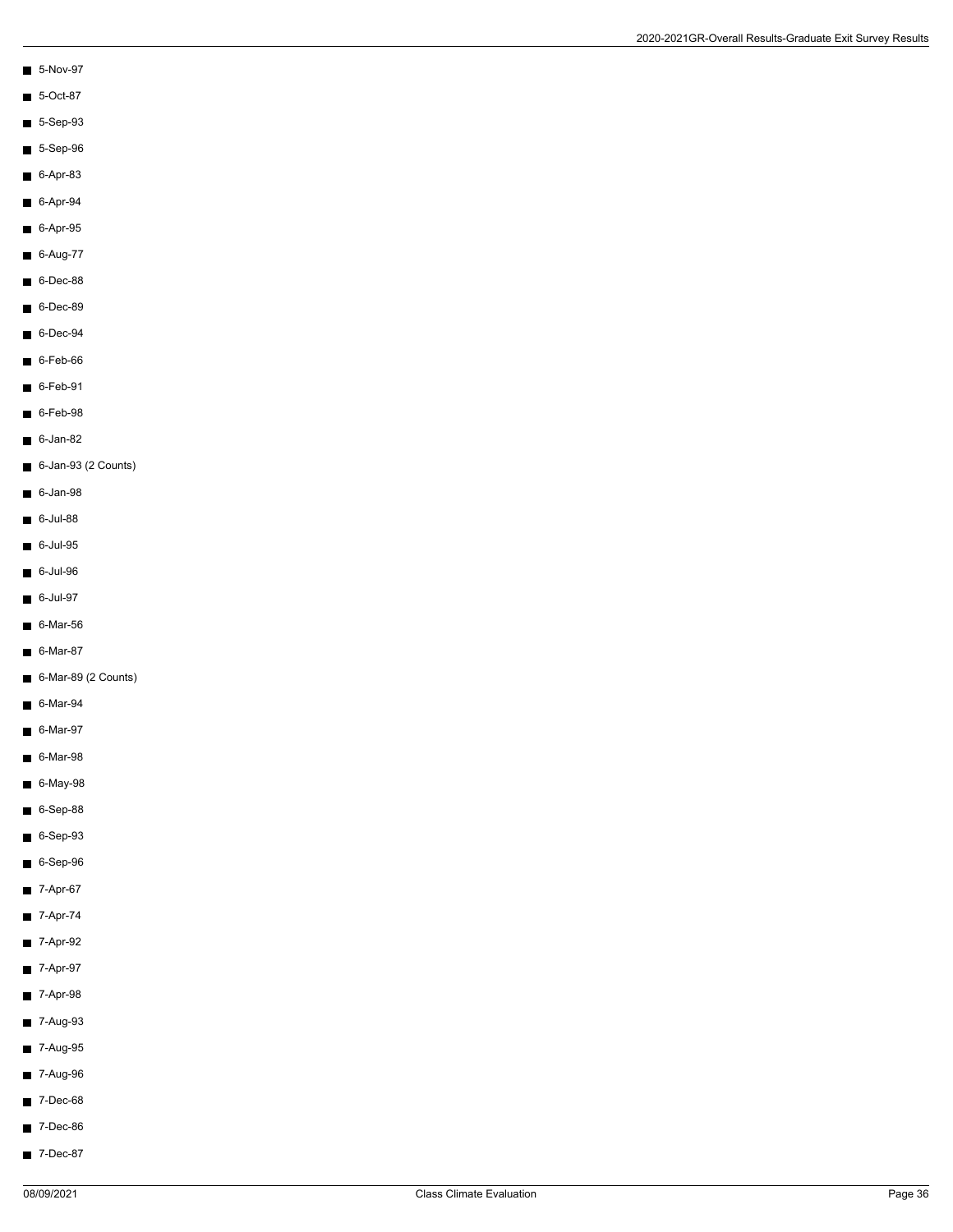- 7-Dec-90
- 7-Feb-86
- 7-Jan-96 (2 Counts)
- 7-Jan-97
- 7-Jan-98 (4 Counts)
- 7-Jul-76
- 7-Jul-98
- $\blacksquare$  7-Jun-84
- 
- $\blacksquare$  7-Jun-96
- 7-Jun-98
- 7-Mar-90
- 7-May-87
- 7-May-95 (2 Counts)
- 7-May-98
- $\blacksquare$  7-Nov-56
- 7-Nov-94
- 7-Oct-89
- 7-Oct-96
- 7-Sep-91
- 7-Sep-94
- 7-Sep-95
- 7-Sep-97
- 8-Apr-98
- 8-Aug-82
- 8-Aug-87
- 8-Aug-88
- 8-Aug-91
- 8-Aug-97
- $\blacksquare$  8-Dec-81
- 8-Dec-94
- 8-Dec-96
- $8-Feb-76$
- $8-Feb-84$
- 8-Jan-96
- 8-Jan-97
- 8-Jul-83
- 8-Jul-95
- 8-Jul-98
- 8-Jun-80
- 8-Jun-89
- 8-Mar-94
- 8-May-90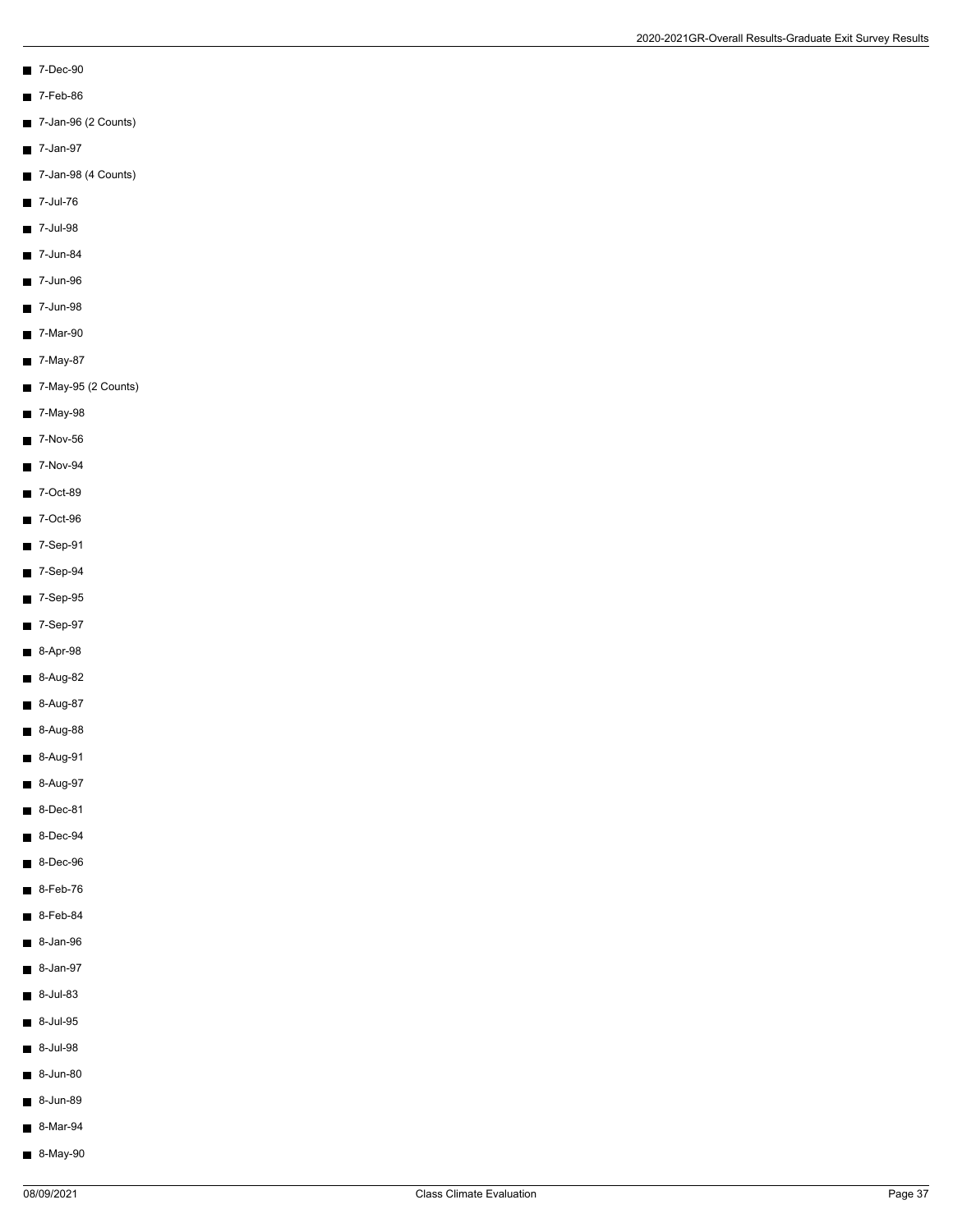- 8-Nov-92
- 8-Nov-94
- 8-Sep-95 (2 Counts)
- 9-Aug-91
- 9-Aug-94
- 9-Dec-94
- 9-Feb-82
- 9-Feb-92
- $9-Feb-93$
- 9-Feb-96
- $9-Feb-98$
- 9-Jan-73
- 9-Jan-78
- 9-Jul-94
- 9-Jun-68
- 9-Jun-88 (2 Counts)
- 9-Mar-59
- 9-Mar-88
- 9-Mar-92
- 9-Mar-97
- 9-May-86
- 9-May-87
- 9-May-92
- 9-May-94
- $\blacksquare$  9-Nov-94
- 9-Oct-78
- $9-Sep-94$

## 2. General Questions

- 2.6) Other Study, please specify: (from the question above)
- Advanced Special Education courses
- Applied to PhD programs have not hear back yet
- CPA exam
- College of Veterinary Medicine
- Computer Programming AI Deep Learning
- Early Intervention
- **EdS**
- **Eds**
- Education Specialist
- Educational specialist degree
- GRADUATE STUDIES
- Graduate School in other concentration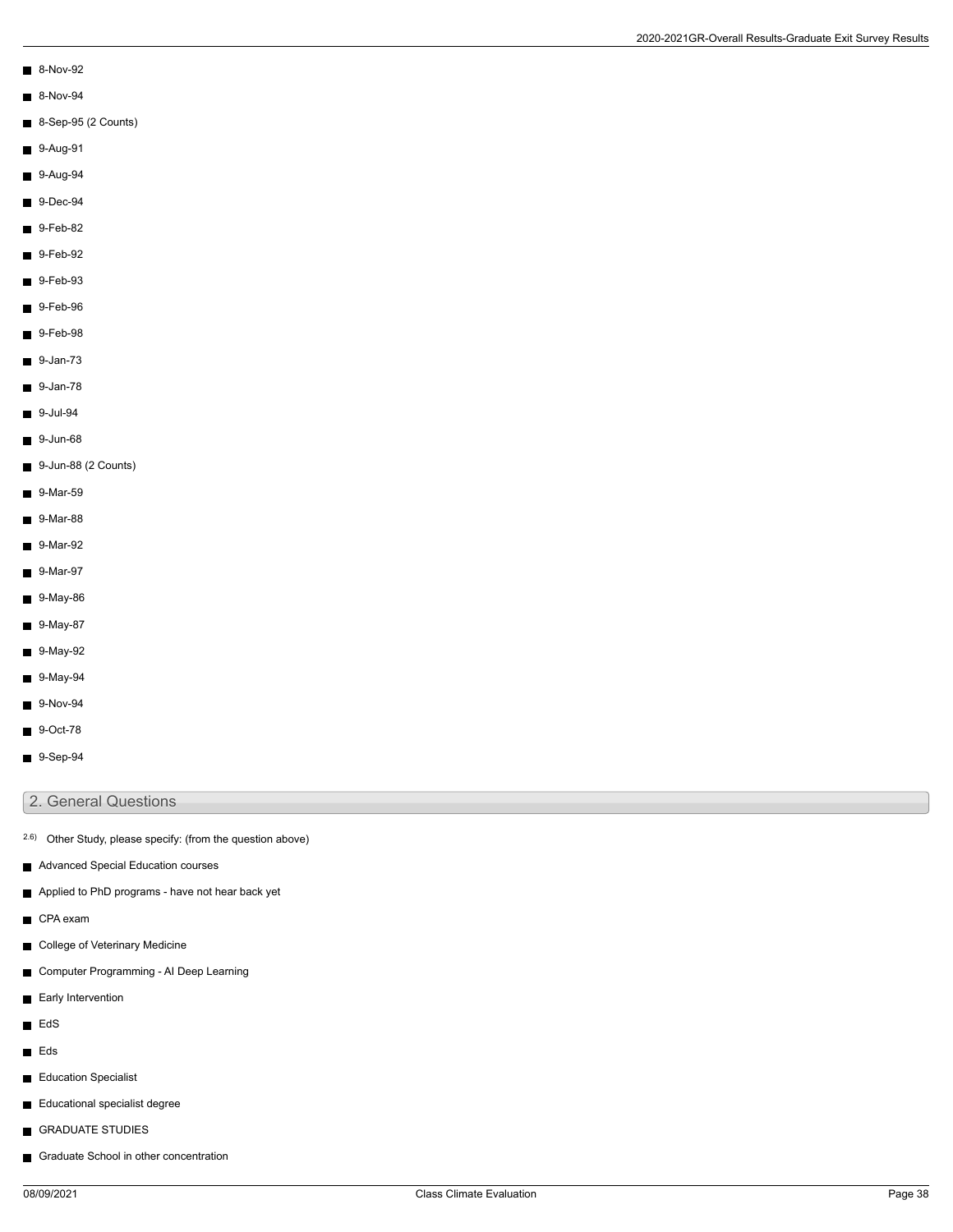- I am currently dual enrolled in both Ph.D
- I plan to seek future graduate study.
- Instructional Leadership specialist degree
- Law School
- Law school
- **Leadership/specialist**
- **MFA Creative Writing**
- Master of Law (LLM)
- Master study  $\blacksquare$
- Master's Degree in another field
- Master's program at Eastern Illinois University
- Masters Degree
- Maybe another masters degree
- Online web courses
- PA school
- **Postdoctoral Fellowship (2 Counts)**
- **Principal Corps**
- Second masters degree
- Specialist Degree in Adminstration
- Specialist Program
- Specialist in School Administration
- Specialist of Educational Leadership
- Specialists in Educational Leadership
- Speech and Language Pathology
- Sports Administration
- writing publications

## 8. Overall Experience and Recommendations

8.4) Please recommend how the Office of the Graduate School might enhance its commitment to provide high quality student services? (Limit 500 Characters)

- г
- Clearer instructions on the paperwork, deadlines, etc. (for thesis/dissertation defense) that are informed regularly to everyone
- $\blacksquare$ . (4 Counts)
- $\blacksquare$ ...
- $\blacksquare$ ..............
- Н 1. The Graduate School website might need regular updates. I was unable to find required graduation information and forms. 2. The graduate School might consider to increase grant/fund on research travel and fellowship.
- 1. Virtual MSIS seminars -- maybe these already exist, but I am not aware of them. So if they do exist already, communication needs to improve. 2. Virtual MSIS/ Business school happy<br>hours or other events where students co
- A stronger introduction to the start of the program would have been really helpful. Even a virtual meet and greet for online students would have been phenomenal.
- Access to instructors and information relating to the degree was easy to find. Any answers that couldn't be found were quickly provided by staff.
- Access to scholarships would be helpful. The accounting grad programs should have an advisor simply for helping accounting students navigate the CPA exams. Advice on how to get started, when to get started, etc.
- Accurate requirements for graduation are a good start. There were requirements on the website that are no longer up to date, which caused a lot of confusion. The website could be SO helpful, but instead it's unhelpful since it has out of date information.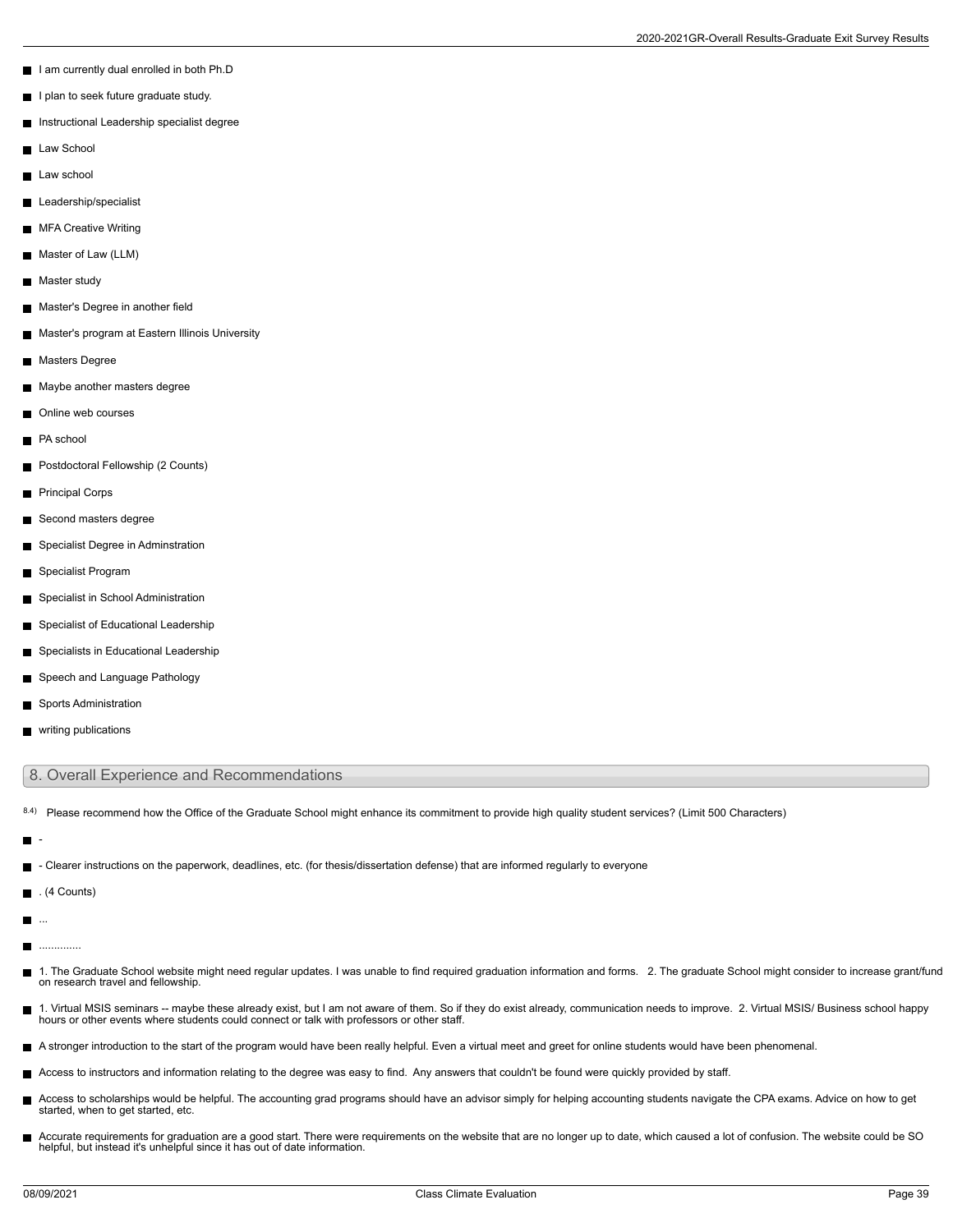- Actually contact me to see how things are going. They could assign me a specific counselor/advisor in their office instead of having to go through my graduate coordinator.
- Advising was a constant struggle through this program. I was ultimately able to figure everything out, but it seemed the advisor was simply not knowledgeable enough about the program to be effective. What classes we should take were not advised, the advisor was difficult to get a hold of, and overall was not helpful through this program. I am sure the job is difficult, but my personal experience through the AMP program involved next to no help on her end.
- Advisor communication
- Affordability is one of the greatest concerns. It is very expensive.
- All incoming graduate students should be clearly informed of a graduation checklist, as in what is needed to graduate in terms of course types, forms to fill out, applications to submit when<br>to whom, getting a committee, a
- Allow doctoral students to feel they have the flexibility they may need with the 5 year deadline. During my experience i had a child born premature and almost needed extra time to finish П my dissertation.
- Allow more opportunities for the students to be involved, meaning having the GSA meeting on various times and days.
- Allowing classes to be offered more than just once during the year.
- An enhancement of high quality student services may be enhanced by providing support and flexibility to graduate students. This may be accomplished by incorporating more data г collection in the form of project-based learning. Also, a deeper variety of online classes would be helpful, as well as support for writing grants.
- Angelia Knight took over the program and the communication for advising for Distance students has increased drastically. I have no recommendations since Ms. Knight took over.
- As a Distance Education student, I felt very disconnected. Finding a way to connect distance students will help enhance their sense of belonging and connectivity.
- As a distance education student, it would have been nice to have more opportunity to virtually attend events or view event recordings from seminars or symposiums. This improved some due to the pandemic, but it would be nice to cultivate a stronger online community for distance education graduate students.
- Assign Advisors for the international students upon their arrival.
- Assigning mentors to international students who have never been to a university in the states
- At times, I had a difficult time finding the correct forms relating to progressing my degree. I also had a hard time finding some deadlines, or rather, some deadlines were unclear. It would be nice if the calendar and forms were both integrated into one place.
- Attending MSU for graduate studies was a dream come true. There online geoscience degree is one of a kind and exactly what I was looking for.
- Be clearer about requirements. I was frequently given contradictory information from different people within the Graduate School when applying to this program.
- Be more informative
- Be present in what is happening. Students, people, culture is everchanging so being present and making adjustments to adhere to the individuals is key.
- Become knowledgeable on how to better help and advise international students transition especially on financial matters (Stipends is low compared to other departments, and cost of campus health insurance is extremely expensive). Building avenues to connect externally with students, Industries, and professors.
- Being a central location for funding opportunities or available assistantships would help students looking for financial assistance.
- Better align services between the main campus and the Meridian campus, be more inclusive ш
- Better communication
- Better communication about course program structure and capstone.
- Better communication about cumulative test at the end
- Better communication of degree requirements. MBA requirements changed during enrolment with no communication to affected individuals. Limited to no communication of how credits  $\blacksquare$ would transfer to new requirements or what to do.
- Better communication on program requirements.
- Better integration with individual colleges/departments is needed. It's frustrating to have to piece together information from multiple sources to get the whole story. To figure out dissertation<br>deadlines I had to check
- Better quality video feeds for distance students.
- Better spread the word of events, etc. held by the graduate school.
- Build a knowledge base that reflects a diverse world
- By considering student's individual needs.
- By continuing to offer research workshops and fun extracurricular activities for Graduate students, the services will help students learn more about themselves, their peers and Mississippi П State. The activities will also give students an outlet to network and take their minds off of the strenuous workload for a little while.
- By listening to the needs of graduate students across all programs as these may differ.
- By offering varieties of courses both in practical and theoretical terms, maintaining diversity, organizing different workshop to enhance students capacity etc
- By sending the important deadlines for graduation (including application for a degree) at department levels as well.
- Categorically I believe the graduate school does what they need to do. Improvements could be made at the departmental level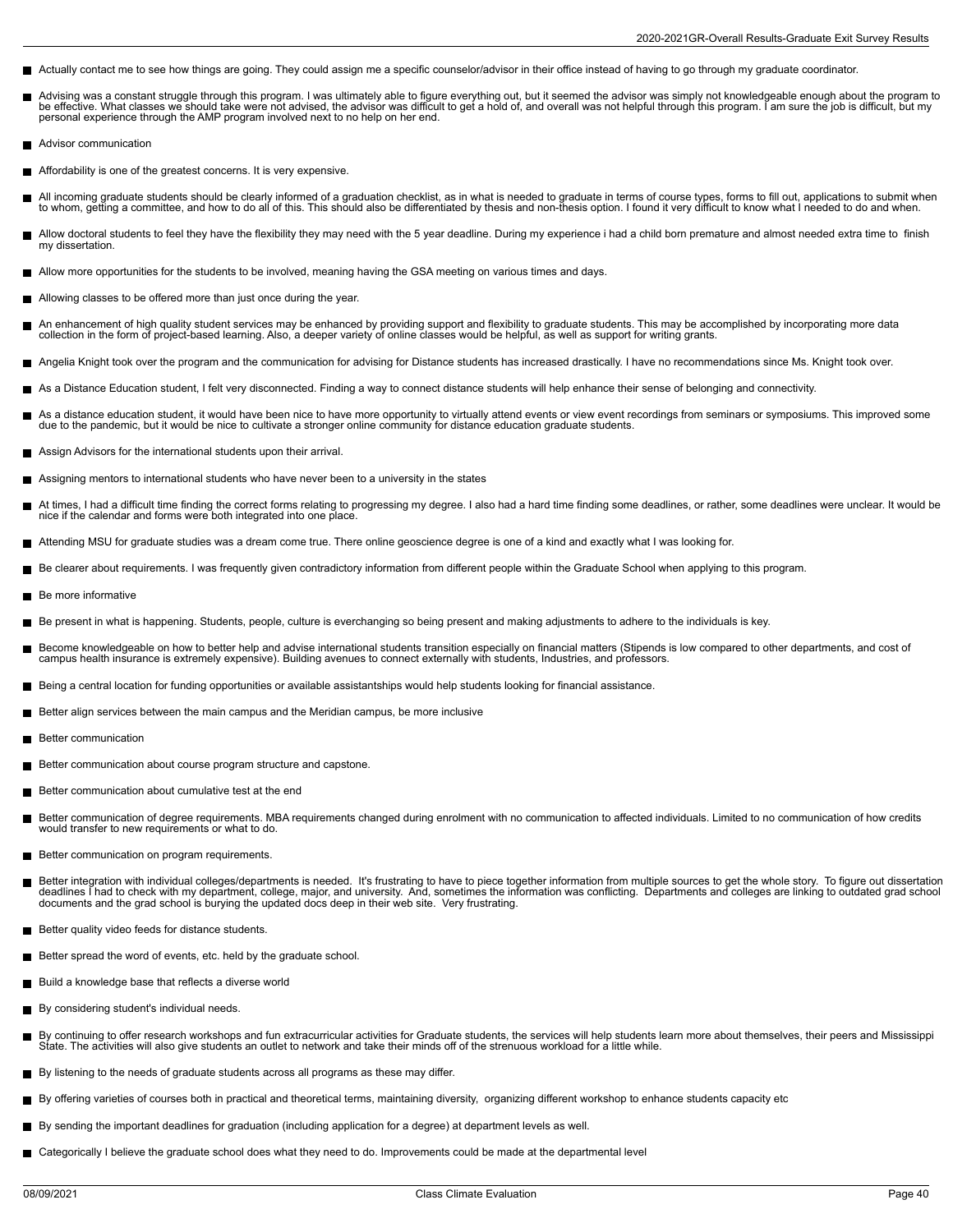- Cater better to international students by helping to secure assitantships for international students at the time or before them applying for visas.
- Clearly define the protections in place for graduate students when advisor issues arise. How is the school protecting it's students?  $\blacksquare$
- Communication can always be improved.
- $\blacksquare$ Communication in a more timely fashion
- Communication is key. I have had a wonderful experience in my time with Mississippi State and have had no questions on what is going on for the Office of the Graduate school. Everything was spelled out clearly and any announcements were communicated clearly.
- Continue doing what you are doing. Add graduate options at Meridian.
- Continue to be helpful and available for students who are distance learning or receiving courses online only.
- Continue to engage with current and prospective students; recruit from within
- Continue to focus on students. П
- Continue to have the best interest of your students. I am very impressed with the care and concern the MSU staff exhibits.
- Continue to hire excellent teachers and staff П
- Continue to hire staff who have a commitment to seeing through the success of their students.
- Continue to interact with its students through emails and zoom calls.
- Continue to seek and employ new technologies that make graduate programs more accessible to working proffessionals.
- Continue to seek means of enhancing quality education. This will include improving online access and resources to students.
- Continue with their effective communication. П
- Continued support of new program offerings/certifications/opportunities to advance career readiness.
- Continuing to adapt to COVID and globalization will be vital to the future of the Grad School.  $\blacksquare$
- $\blacksquare$ Covering 100% of tuition and fees for GTA would make MSU more competitive.
- Covid affected a lot but more opportunities to get together in person now that covid is better
- Create an online survey that measure the limit in words not characters. I have taken more time editing this that writing it
- Currently, I am satisfied with the services given by the Office of the Graduate School.
- Despite corona, I truly valued Mississippi State's Graduate program and I think it did everything possible under certain circumstances that we learned as much as we possibly could.
- Detailed and user-friendly guidelines on how to apply graduation are recommended
- Develop a much more comprehensive checklist of forms and milestones for graduate students within each department.
- Do not charge an out of student over twice the cost that is for in state students.
- Educational Leadership needs a program director that does not have to teach as many classes to be available for advising of Master's and Doctoral students.
- Embed the dissertation process in the coursework. It is ridiculous to complete 2-3 weak "mini dissertations" when we could spend time perfecting the actual document through the m, coursework.
- Embracing and interacting with distance graduate students would have greatly improved my MSU experience.
- **Encourage more instructor/student interaction.**
- Ensure professors understand distance students are enrolled and may not join live class broadcasts and that they are able to handle the technology required to broadcast classes to  $\blacksquare$ students.
- Everything is good
- **Everything is great staff is fantastic**
- Everything is perfect.
- Everything seemed worked fine for me.
- Everything was good.
- Everything was great! (2 Counts)
- For distance students, it might be good to organize some events (on-line) to meet each others with domestic students or other on-line students every semester to discuss the life, studies П and research. The 3-minutes presentation competition is a really good event.
- For employment opportunities after grad school, it is critical that the student gets some internship experience before graduating. The grad school could facilitate this by sharing potential  $\blacksquare$ opportunities with concerned students.
- For few departments more applied courses are needed. Graduate School may review the requirement and support students need. Awards and recognition can be more frequent providing students more inspiration. More graduate workshops can be arranged to professional development for Graduate sudents.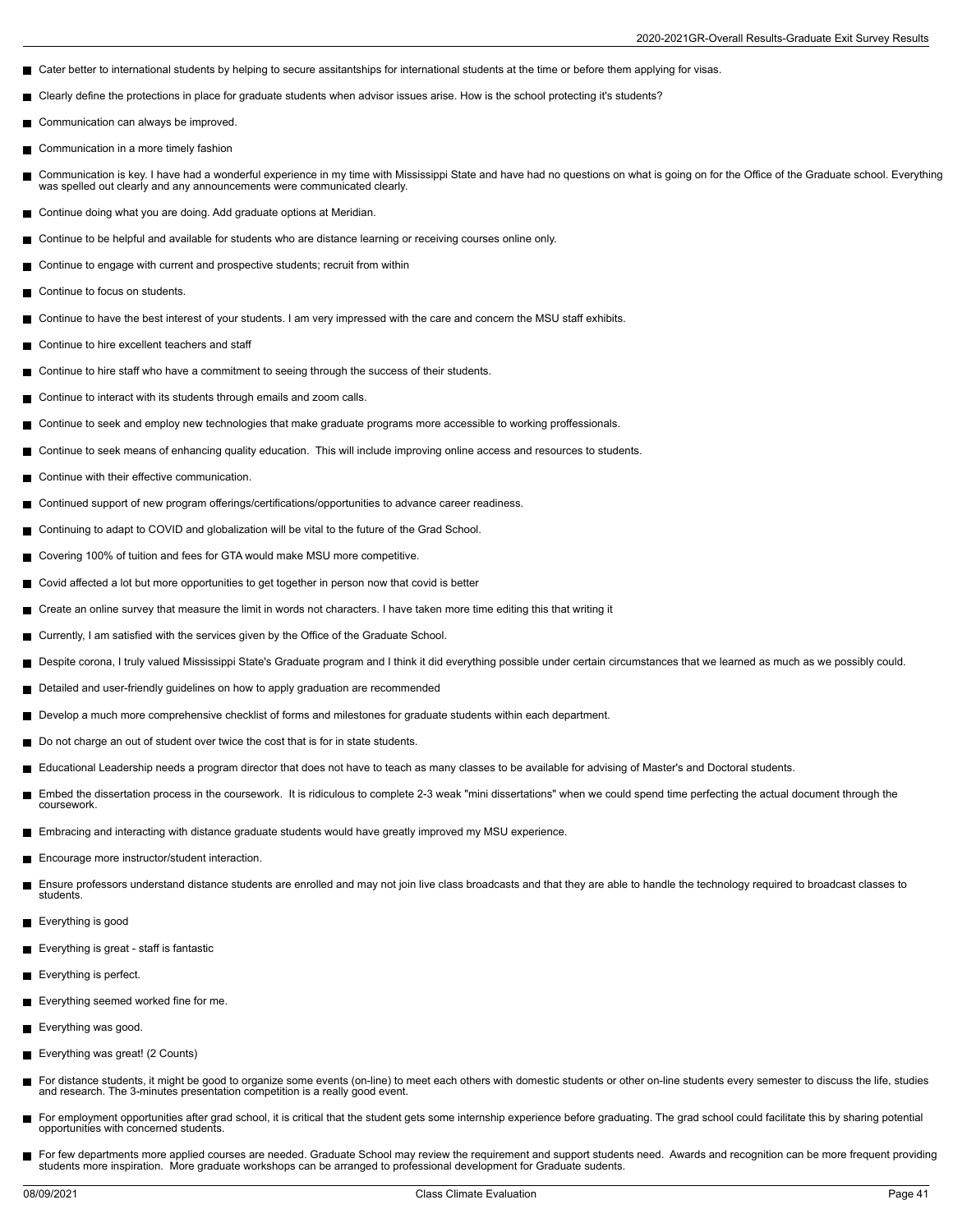- For graduate studies workshops are needed more. Some courses at this level do not provide hands-on experience which is more valuable in terms of research.
- For the most part the graduate school did an excelant job. Within my department, I had a difficult time keeping up and meeting deadlines. I will grant I did not start my program being П especially attentaive to deadlines. For teaching me how better to manage time I am greatful to MSU.
- Funding resources and opportunities for qualified students. More diversity in engineering
- Give dedicated parking spaces to graduate students, we are teachers too.
- Give more social support, grants.
- Grab the opportunity to study in R1 university and fulfill your dream.
- Graduate School can improve the interaction and communication with grad students
- Graduate school can involve more student in different programs.
- Graduate school has been great! П
- Great job as-is! I am so glad that I chose MSU for my MS Degree!
- Great job by all П
- Have a generic help line. Some students do not even know where to start.
- Have more events geared to Meridian Campus Students
- Have more options of computer software or at least discounted prices for computer software needed for study.
- Have students ambassadors that can be easily reached for questions.
- Have the Graduate Student Association improve networking resources for graduate students.
- Having a more streamlined Thesis and Dissertation process would help. Also having more opportunities to interact with other Graduate students from other areas of studies would help<br>Grad students interact more socially and
- Hire better faculty.
- Hire new students that are from Mississippi who want to stay in Mississippi for Mississippi job rather than non-locals. Locals care more about the region and will work hard to get students П and help the local economy.
- Hopefully the online resources will continue to improve as they already have in the years I am in the program. I felt that the office relied on emails to convey information and they often became lost in a sea of emails. I think a graduate studies facebook group or something like that would be more personal.
- Host days or nights where students can come and do mock interviews
- I actually wrote a bunch on all of this because I thought it was a 500 WORD limit, so it wouldn't fit. I'd still like to submit my thoughts somewhere if possible though!
- $\blacksquare$  I am already satisfied with their services.
- I am extremely satisfied with the Graduate School at Mississippi State. I feel better prepared to start my professional career.
- I am not aware of any specific assistance that I was given from the Office of the Graduate School. My direct guidance came from my professors and my academic advisor. I am a distance-<br>learning student and for the Graduate
- I am personally satisfied with service I have received from the Graduate office.
- I am satisfied with Graduate School service.
- I am satisfied with the quality of student services.
- $\blacksquare$  I am satisfied with the student services on campus
- I am satisfied!
- I am satisfy with their work, especially providing a situation to attending in different conferences.
- I am very satisfied by the function of the graduate school. I only have one recommendation. If possible please send out an instruction, via an email, to students who are going to graduate<br>and remind them of all the steps n
- I am very satisfied with the the high quality student services the Office of the Graduate School provides.
- I believe that the Office is the Graduate School does a great job.
- I believe that the Office of Graduate School has done a phenomenal job. Ms. Susan Stewart is one awesome advisor and always very kind.
- I believe that the office of graduate studies can be a little more through in explaining expectations to students.
- I believe the Graduate School provided a good quality education during my time. I would only recommend that more classes are offered in my major (Sport Administration). In Graduate<br>School, I feel like you should be just fo your career.
- I can???t think of anything specific.
- I cannot think of any at this point\. Everything was great in my view.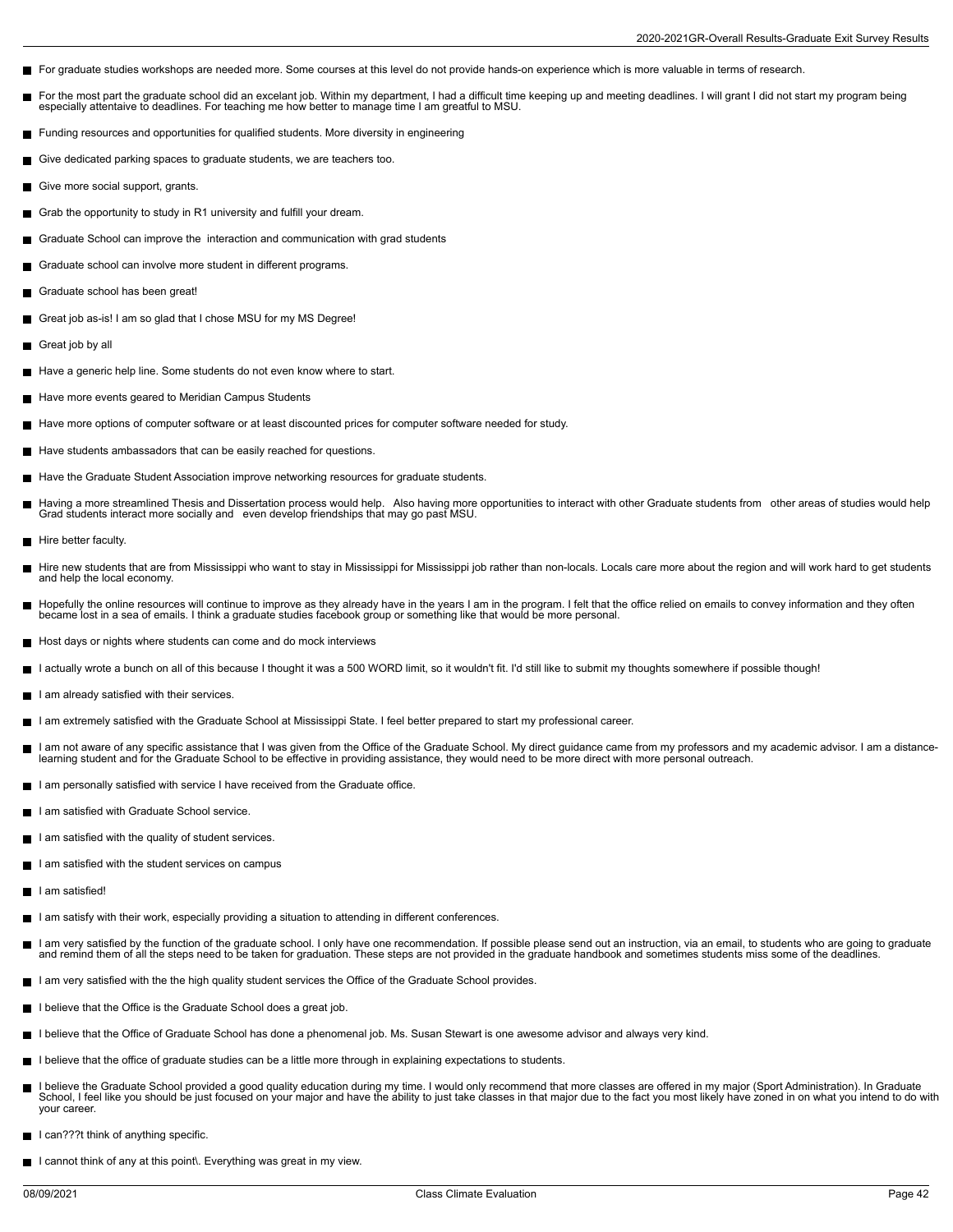- I cannot think of anything at this time.
- I cannot think of anything that could be done to enhance their commitment. I think they are doing a great job.
- I currently don't have any recommendations at this time. The University provided excellent quality of services to its student.
- I didn't feel that I had much of an advisor throughout this process. However, the whole program was pretty streamlined so I didn't necessarily feel that I needed that.
- I didn't have much time to explore all that the grad school had to offer because of my graduate assistant position, but the time I did spend directly with the program was positive. Professors were very understanding of the schedule working with athletics and were flexible with me.
- I do not have a recommendation. I encourage you to continue to do what is being done. I feel my needs were met. The process to enter was performed with such ease. That is a plus in and of itself. Continue to educate students and provide the services they need in the future. If students have concerns, please address them.
- I do not have any complaints or recommendations about the Graduate School's commitment to providing high quality student services.
- I do not have any recommendations.
- I do not have any valuable comments here.
- I do not know of any ways the office could improve.
- $\blacksquare$  I do not know of any.
- I do not see a need for any specific recommendations at this point.
- I do not think there is anything needs to enhance. I am very satisfied with the Office of the Graduate School.
- I do think this office does a good job! Possibly provide a program that would allow past graduate students to come back and speak about the different ways to get involved and gain<br>experience while doing their graduate scho
- I don't have a lot to add, but members of the graduate school always answered my request very quickly even though I was a distance student. And my graduate services coordinator in the Dept. of Forestry, Susan Blanton, has been a huge help to me.
- I don't have any complaints about OGS. I never really felt like I had anything to do with the Graduate School at large, just my program. So, no problems or anything.
- I don't have any recommendation. since I did not have any problem during my stay here. I loved here everything the way staff and faculty take care of you. it is really the hospitality state
- I don't really have anything to suggest.
- I don?ÇÖt have any suggestions
- I feel it gave me high quality service, keep up the good work.
- I feel like this is an amazing university for an undergraduate degree, but the graduate program fell short for me. I never felt like the department talked to one another or had a general grasp on what was being done. I also felt like I never really found any help in this program, in any capacity. I felt like I needed a mentor now more than ever and I never even saw a glimpse of that. Overall, a lack of unity and cohesiveness within the department and a lack of resources for the students.
- I feel that the Office of the Graduate School provided a high quality student services.
- I feel that the Office of the Graduate School was sufficient in providing high quality student services.
- I feel the Office of the Graduate School could offer more online options for distance students.
- I felt somewhat disconnected as an online student, but felt that the Office of Graduate School did well overall
- I found the services commendable especially during a pandemic.
- I had a great advisor that was welling to help any way possible.
- I had a great experience and don't have any feedback for improvement
- I had a lovely experience and appreciate the free mask.
- $\blacksquare$  I had limited interaction with the office.
- I had no issues during my studies getting help from the graduate school
- I have always loved Mississippi State University and the MBA program here just made me love this campus even more. Mrs. Angelia Knight was so helpful from the beginning and you could tell she deeply cared about each and every student. All of the professors were very professional and I learned a great deal in this program.
- I have been satisfied with the Office of the Graduate School.
- I have found everything nice so far.
- I have had an excellent experience. No suggestions for enhancement. I felt an integral part to my program.
- I have no opinion on the matter.
- I have no pressing recommendations. I was satisfied with my entire experience.
- I have no recommendations at this time.
- I have no recommendations currently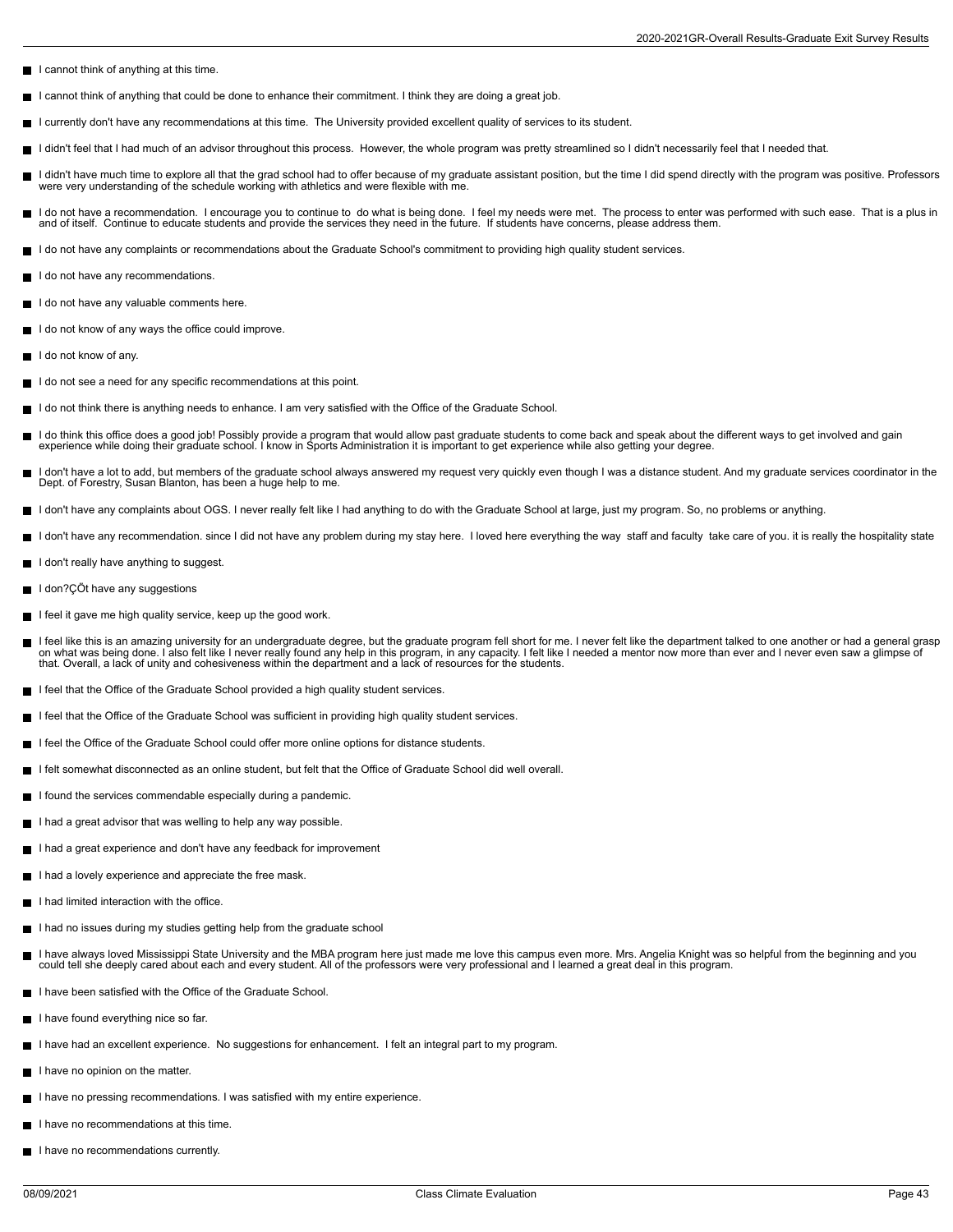- I have no recommendations.
- I have no recommendations. I loved my experience! П
- I honestly can not think of any improvements at this time. But then I never had any concerns or issues that were not address as everyone at MSU always went out of their way to provide assistance anytime I had a question.
- I honestly don't have any suggestions. The faculty was prompt and thorough with any questions or issues.
- I never heard from the graduate school the entire time I was here other than through email, so I don't even know what that office does other than receive applications. Maybe have each department and their new students have meetings with the graduate school at the beginning of each school year to see what kind of resources the Office of the Graduate School can provide.
- I never interacted with the Office of the Graduate School
- I really appreciated the courses that left due dates open for those of us that have children and jobs, and simply required we complete material by the end of semester.
- I recommend advisors be in better communication with their students. Students need to have a plan for when to take which courses in order to graduate by their expected graduation date. Students should not be taken by surprise when a particular class that???s needed is not offered in a certain semester, which happened to me. Luckily I was able to substitute the course for something else, but students should not have to worry about this.
- I struggled understanding the rules and regulation of the university. As a international student from a complete different background I needed more information about my graduate course than that was provided to me on the day one.
- I think Office of the Graduate School is doing a good job in helping students.
- I think clear and timely communication is probably the most important service you can provide to students. Beyond that, I think making information on graduation, current salaries, and other  $\blacksquare$ demographic information more easily accessible would make it easier to determine one's graduate career.
- I think communication got better over time. I think email communication with graduate students is the best way to keep graduate students updated. There was one point in time where GSA activities were only shared over some MSU club website, and I missed details on several events because of it.
- I think it is a great program.
- $\blacksquare$  I think more student involvement with student services would enhance the quality.
- П I think now after COVID they should have a better system for changing dates and deadlines in both semesters, that way students aren't affected by a change in spring that wasn't talked<br>about in the Fall. These past two seme like this.
- I think that it is absolutely ridiculous that Biology students have to pay 29% of their tuition. Biology students have to teach labs AND have a research project. Other departments students<br>are strictly RA's who do not have How does the University expect students to live on \$12,000 a year???
- I think that it would be beneficial if there was somewhere that graduates looking for assistantships can go and find a list either on the website or within the office that they can look for when looking for graduate assistantships.
- I think that more outreach from advisers would be helpful.
- I think that the Office of Graduate School can be enhanced in its quality in students services by allowing the students to express their concern on behalf of staff and or faculty that gets  $\blacksquare$ extremely rude or out of professional character because of their bad days. The commitment to take into consideration someone else's day and situation if they reach out to them facing certain matters or situation that is or isn't easy to solve.
- I think that the Office of the Graduate School serves the student population well.  $\blacksquare$
- I think that the graduate school does a spectacular job. I do not have any recommendations on how it can enhance student services.
- I think the Office of the Graduate School are doing a great job.
- I think the Office of the Graduate School did a great job.
- I think the Office of the Graduate School did great, especially with adapting to new Covid/virtual ways of life.
- I think the Office of the Graduate School does a great job by using newsletters and memos to inform students of deadlines and opportunities!
- I think the Office of the Graduate School uses an effective monthly newsletter about quality services provided
- I think the graduate school provided a quality student service.
- I think the office of graduate school does an excellent job; therefore, they keep you updated by constantly sending emails and staying in touch.
- I think the office of the graduate school has provided useful resources.
- I think the services are best.
- I think they are doing a good job.
- I think they did a great job
- I think they did an exceptional job.
- I think they do a good job but should change policy about online campus vs in person especially since several classes are 'at starkville' but online
- I think what MSU has going is really good. I have definitely enjoyed my time with the school. I would recommend a bit more interaction between students and advisors and very clear  $\blacksquare$ degree plans/paths
- I was completely satisfied with my experiences with the Office of the Graduate School.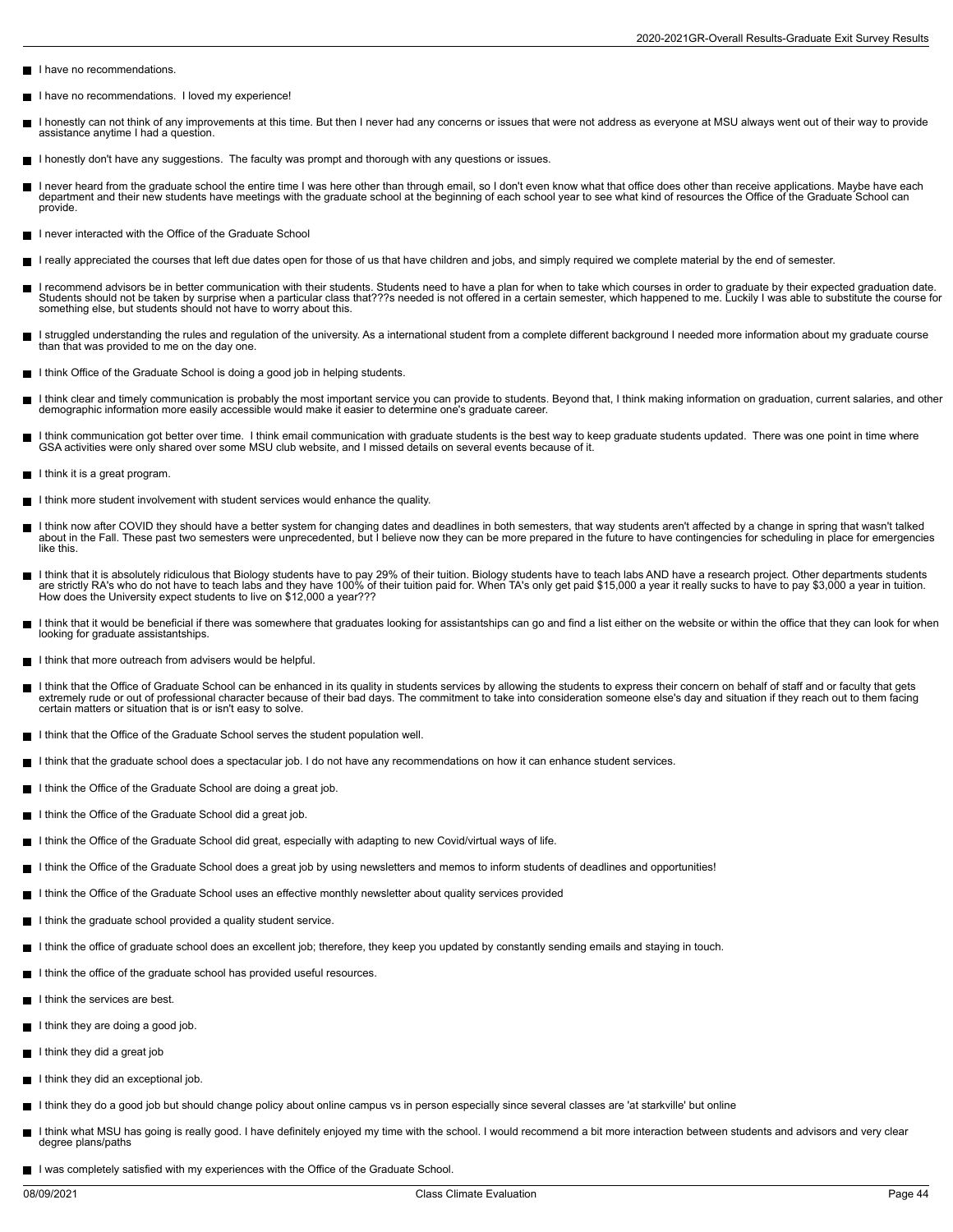- I was extremely satisfied with my experience at MSU. The only recommendation I would make would be increased communication between advisors and students.
- I was given the wrong course one semester and then it threw off my winter semester.
- I was happy with the program.
- I was highly pleased.
- I was overall very pleased with the Office of Graduate School.
- I was pleased with my entire experience.
- I was satisfied
- I was satisfied with all services offered by the Graduate School.
- I was satisfied with the services and have no recommendations for improvement.
- I was satisfied...No suggestions.
- I was told by a graduate coordinator to take a class that I found out later didn't matter. Then someone else told me to not make that mistake again. I felt left out to dry. By following the advice of a graduate coordinator, I almost did not graduate on time and almost had to take another class.
- I wish that I knew MSU offered Student Health Insurance benefits when I first started grad school. I don't recall seeing any emails about and I did not know it existed so I didn't think to look  $\blacksquare$ for it.
- I would choose MSU graduate study again. I would definitely recommend to others. I think they are doing a great job right now. Very friendly services.
- I would choose MSU over again for my MBA
- I would have like to have had more live lectures. Being in an online program, has the perk of being able to do work when it fits into your schedule, but there is no comparison between a E live lecture and discussion boards.
- п I would have liked to have more career exploration services available. Many times we were told to be working on our job search but not given adequate information on different jobs available to students upon graduation.
- I would have liked to receive more emails from the Graduate School. I sometimes struggled to find information.
- I would have preferred a way to easily connect with other students outside of classwork. It would have been nice to do more networking and build relationships with my classmates. The most stressful part of the program was the unknown. Not knowing what to expect with each class caused unnecessary stress. This could have been resolved by talking with classmates<br>about class schedules.(e.g. Take 1 difficul
- I would not make any changes. I was satisfied during my time at MSU.
- I would recommend better communication. I did not know that there was a Graduate Student orientation, therefore did not attend. I received most of my quidance from staff and faculty in  $\blacksquare$ my department and other graduate students who had gone through the process prior to me. I referenced the departmental graduate handbook for all the information needed. I'm not exactly sure what services the Office of the Graduate School provides.
- I would recommend more hands on advising and check ins on student through staff.
- I would recommend that they do not give as many tests and more presentations. П
- I'm considered a nontraditional student. It would be nice to have something geared toward those non-traditional age groups. Its intimidating returning to school, lacking the technological skills many younger students have today, juggling family life, school, and support.
- I'm distance, so student services were not as important.
- I'm not sure
- I'm very satisfied with my experience and have no recommendations at this time.
- I've never had an issue with the Graduate School, my issue is more with departmental TA policy and TA assistantships and stipends. I've also never needed to use the OGS, but it does<br>seem like an ivory tower of sorts, as in sort of thing.
- I?CÖm pleased
- $\blacksquare$  IDK
- If not already created, have a recommended course of action for when to take classes based on typical availability and prerequisites.
- Improve communication with advisor/ have more than one advisor that a student could contact
- Improved Ebsco sources. Instructor assigned articles are often too challenging to find through DATABASE. Ensure semester-by-semester assurance that articles can be found in PDF format.
- Improvement of facilities is already underway, the new music building looks to be awesome
- In my opinion, Grad School can provide more opportunities for finding jobs after graduation for students (if applicable)
- $\blacksquare$  Include a PhD program in for the department of agricultural economics
- Include more international students in student services.
- Increase awareness of mental health services to graduate students and request more frequent feedback from graduate students throughout their programs.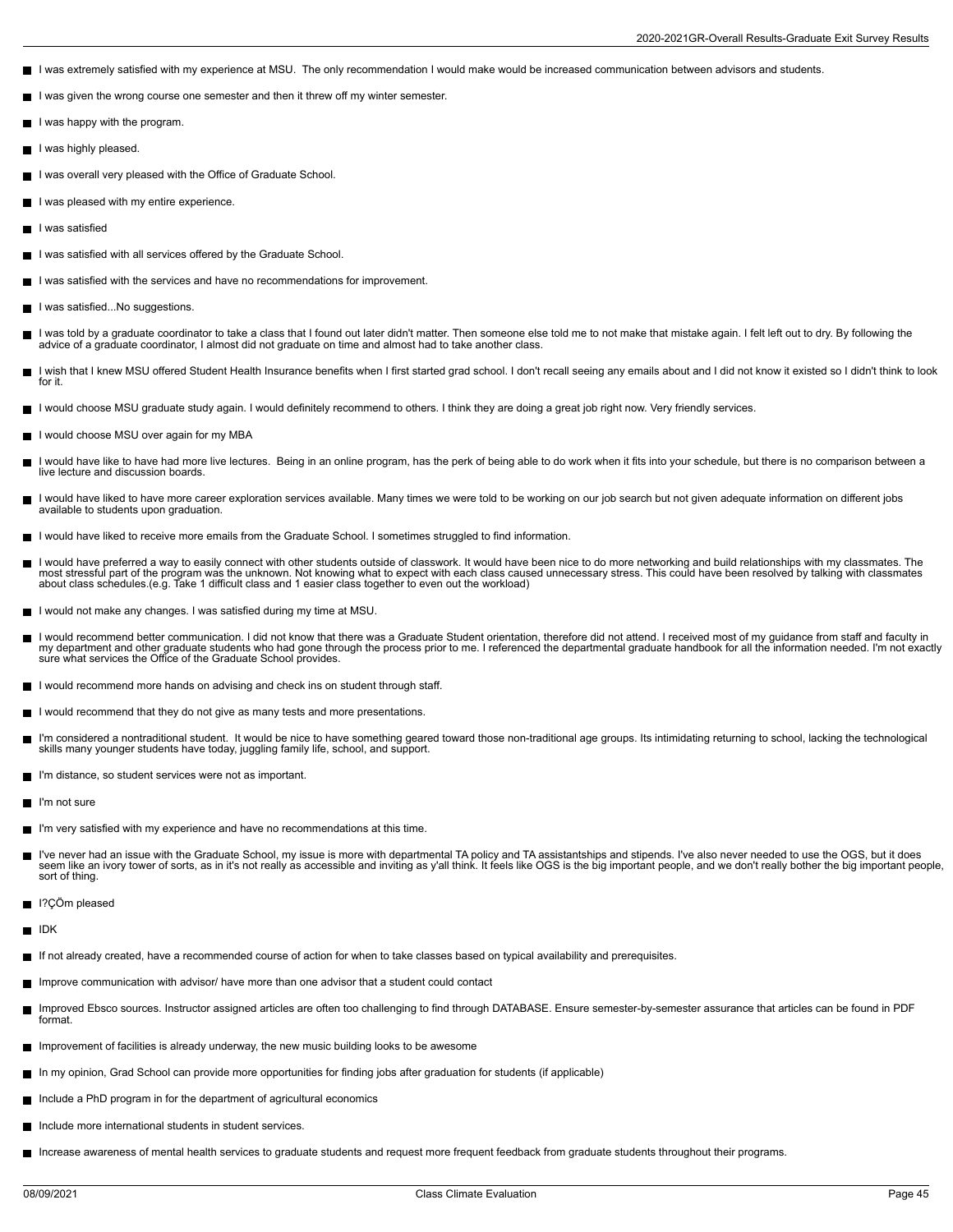- Increase health insurance support to graduate students
- Increase the advising facility to student.  $\blacksquare$
- Introduce more frequently available graduate courses
- $\blacksquare$ Invest more in the humanities.
- It did seem a little difficult to find rather simple things... Such as a calendar with dates on it. Often, the class schedule would indicate enrollment in a course, but it was actually somewhat challenging to find the actual start and end dates.
- It has been very effective.
- It is more of commendation than recommendation, they should keep up the good work of building, helping and equipping the next generations of professionals.
- It may be good for student to know policy about graduation earlier.
- It might be a result of being in my last year at MSU, but I've been surprised by the amount of process change and program requirements that have occurred over the past year. While П change can be expected in all forms of life, most of the change felt like change for the sake of change.
- It was all great.
- It's more of a factor of interest from the students. I don't see much of that interest in our program since we are so heavily involved within our program alone, so I can't speak to what the OGS needs to do.
- Its 2021. Off-campus students should not have to travel in person to attend lectures and labs should be optional for PhD students. Lets be real, I can measure plants and weigh them and have been able to do so well before I began this program. Labs should be optional at the discretion of the students major advisor.
- Its very satisfactory already.
- $\blacksquare$ Just continue to keep students informed on what is going on at the University by making sure they're plugged in and informed since being in Graduate School can sometimes feel like a different world than the rest of the campus.
- П Just keep providing students with what they need to be successful here and adhere to complications they may have from coming from different countries/states/universities that have differences compared to here.
- Just provide enough scholarships to distance students. Tuition was a little high.
- Keep doing what you are doing. (2 Counts)
- Keep the website updated and make information easier to find.
- Imited number of research areas were available in Chemistry, when we enrolled. Expanding research areas/increasing number of research professors are recommended.
- Maintain consistent and accurate advisement for ALL students equally.
- Make communication of form changes more apparent.
- Make itself more known to graduate students. I personally don't remember many interactions with it.
- Make more things accessible to online distance students.
- Make people more aware of services. Better communication.
- Make sure that they do what they cab to ensure that everyone's information is correct in the system and there is no hindrance from applying for classes.
- Make sure the class offerings happen more frequently.
- Make sure to send out a calendar of semester dates, because they differ from other states schedules and this can cause confusion for distance learning students.
- Make the "paperwork" easier. It's hard to find forms. Banner could be easier to navigate and use. In fact, banner is easier to use and navigate at other schools.
- Make the forms needed more noticeable on the website.
- Make the program harder
- **More assistantships**
- More friendly staff
- More in-person activities would be appreciated after COVID dies down.
- **More interactive Student counselling**
- More online options. While the MAT degree itself is online, I only had to areas of concentration that I could work toward that was completely online. Biology or History, Physical science is Ē the area I was interested in but no option to get the required credits at MSU.
- More opportunities for GA?ÇÖ
- More opportunities for online students to interact with peers outside of the classroom
- More options for grad students to test out of prerequisite courses, instead of paying so much through MS state.
- More outreach programs should be created to increase awareness of efforts of the Office of the Graduate School.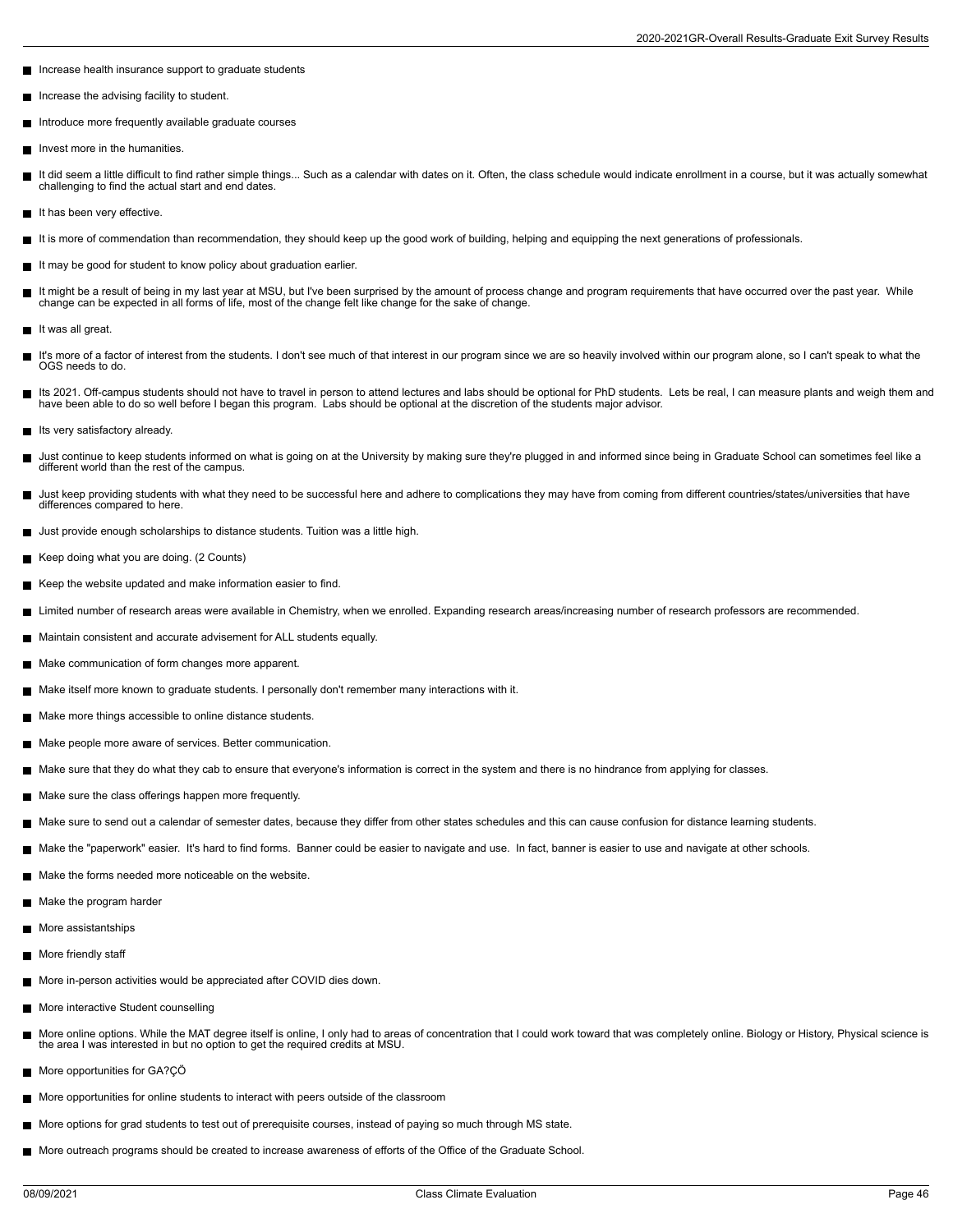- More outreach, but this could have been an issue due to COVID-19 this year.
- More professional networking events. I can honestly say that I only remember the "virtual job fairs" being offered as an opportunity and sometimes you don't want to go to a job fair, you just  $\blacksquare$ want to network with people in a particular industry or organization. My professional network has not expanded as a result of attending MSU for my MBA and that is the only thing that hasn't happened that I hoped would.
- More routine Graduate check-ins/events/professional development.
- More student surveys regarding various problems like the above. One survey at the end of graduation is not enough to improve.  $\blacksquare$
- Ē Most often than not, graduate students' hands are tied when selecting a course for a semester because in some departments, there is a minimum number of student that has to register for<br>the same course for it to run. This r away that minimum student registration requirement will ensure course diversification
- Ms. Cindy Smith was very knowledgeable and quick to respond to inquiries about curriculum requirements. Whoever takes over this position should maintain the same responsiveness and thoroughness in email correspondence with distance students.
- My department did not do a good job of communicating of how to get a GA position or who to contact in various departments.
- My experience was great. I recommend to keep doing what is being done already.
- $N-A$
- N/A (88 Counts)
- $\blacksquare$ N/A lower tuition provide more money to graduate students so we don't have to take out loans just to complete the program. Destroying our future earnings and negating the supposed benefits of pursuing a graduate education
- N/A I am happy with the services provided.
- N/A. (2 Counts)
- $N/a$  (11 Counts)
- NA (19 Counts)
- NA, I am an office campus staff member.
- Needed to have more of a presence in the colleges.
- New information details shown on the website (e.g. use of relevant forms, changes on the use of forms, etc.) should be communicated via email for awareness.
- No Recommendations
- No change recommended
- No changes are necessary.
- No comment (2 Counts)
- No comment
- No comment. I was a distance education student.
- No comments.
- No further comments.
- No further suggestions.
- No improvements
- No necessary recommendations
- No other recommendations
- No problems with the Office of Graduate School
- No recommendation (3 Counts) П
- No recommendation.
- No recommendations (5 Counts)
- No recommendations at this time. (3 Counts)
- No recommendations. (3 Counts)
- No suggestions. (3 Counts)
- None (10 Counts)
- None at this time.
- None, I was satisfied with all of the resources provided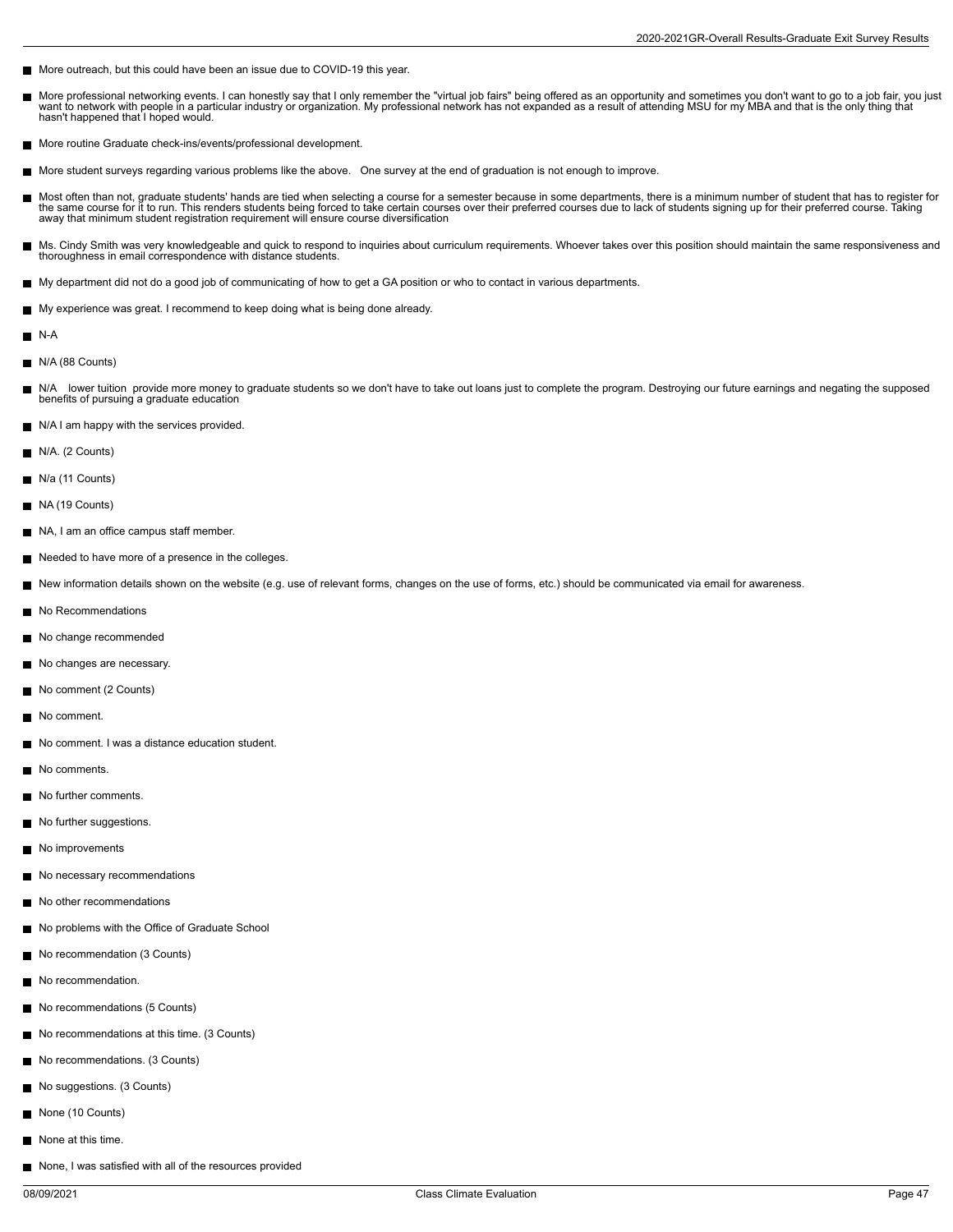- None. (2 Counts)
- None/I have no recommendations. I thought that the Office of the Graduate School did a good job providing student services.
- Not applicable.
- Not sure
- Not sure how to make the office improve.
- Nothing I can think of
- Nothing I was very happy.
- Nothing specific.
- П Nothing to add.
- Nothing to recommend.
- Nothing, really, to add. They provided adequate information and were very helpful.
- Nothing.
- Offer minors through the MBA program.
- Offer more online courses.
- Offer more opportunities for interested students to come and sit in on MBA Classes  $\blacksquare$
- Office of Graduate School is very Organizing and willing to help in every issues. I satisfied with all the services. Thank you
- Office of Graduate school was always very helpful.
- Office of graduate school doing their services great.
- One available solution that I suggest, is by scheduling a university-wide voting system to get feedback from the students about the services they have been received and the services they<br>expect being delivered by the Gradu
- One of the biggest drawbacks of taking an MBA course online is the inability to meet with other students in person to enrich networking. I understand with the global pandemic currently that we are limited to online video meetings, but figuring out a way to network and connect with other graduate students would be very beneficial in the journey of advancing our careers.
- Online classes were good but had audio/visual difficulties at times. Access to library resources is not intuitive for distance students and requires VPN to access any library resources. Even though I was a distance student, I did have to visit campus on several occasions, and the parking situation was terrible. I would recommend supplying parking passes close to respective<br>academic buildings for distance stude
- Our department in comparison with other SEC schools is behind in terms of setting future accountants up for success. After talking with my friends at other SEC schools, I have come to<br>realize behind I am with regards to be
- Overall, I found the graduate program guidance at MSU lacking. Luckily, I went here for undergrad and was heavily involved. Thus, I already knew what I was doing. I think a lot could be done to explain to students (especially in my department) expectations for research assistants from the very beginning of the program.
- Pay closer attention to the matriculation of students and how major/advising professors assist in guiding student through the courses and info needed.
- Perhaps allowing students whom are participating in online education to have remote access to live workshops, seminars, or lab sessions (those not previously recorded) that are held г exclusively on the Starkville campus.
- Plan and publish a list of classes to be taught 1 year in advance. For distance students, limited course selection cycles may cause someone to miss out on a particular class.
- Please continue the high quality service that graduate students experience. Communication is key and the Graduate School does an amazing job with it for Arts & Sciences students.  $\blacksquare$
- Please keep in mind that student services for Meridian are different than that of Starkville.
- Please provide funding for the library to improve its services for the humanities.
- Please stop changing due dates and calendars midway through the semester! If you publish a calendar with due dates in a previous semester hold to it and don't change those dates. Need more clarification on when students are allowed to defend. My graduate coordinator did not know when I was allowed to defend my thesis due to new rules that were not explained well
- **Professors should have office hours.**
- Provide a mentor/advisor matchup before students start their first semester.
- Provide a more intuitive system for deciding on class ordering within the curriculum. This may be a product of me being a distance student, but I found it frustrating sometimes having to parse through the course curriculum and then proposing class schedules to my advisor.
- Provide a set standard for each student in the Clinical Mental Health Counseling Program so that students know exactly what is required of them from the beginning.
- Provide friendlier staff within the graduate school.
- Provide more engagement opportunities for distance learning students.
- Provide more explanations to students (especially international students) about the program and the available opportunities for internships, assistantships. Also let them know about any П deadline that might be important to them ( for instance, deadline for application to Phd )
- **Provide more guidance around thesis and non-thesis graduate degrees during first year of graduate school.**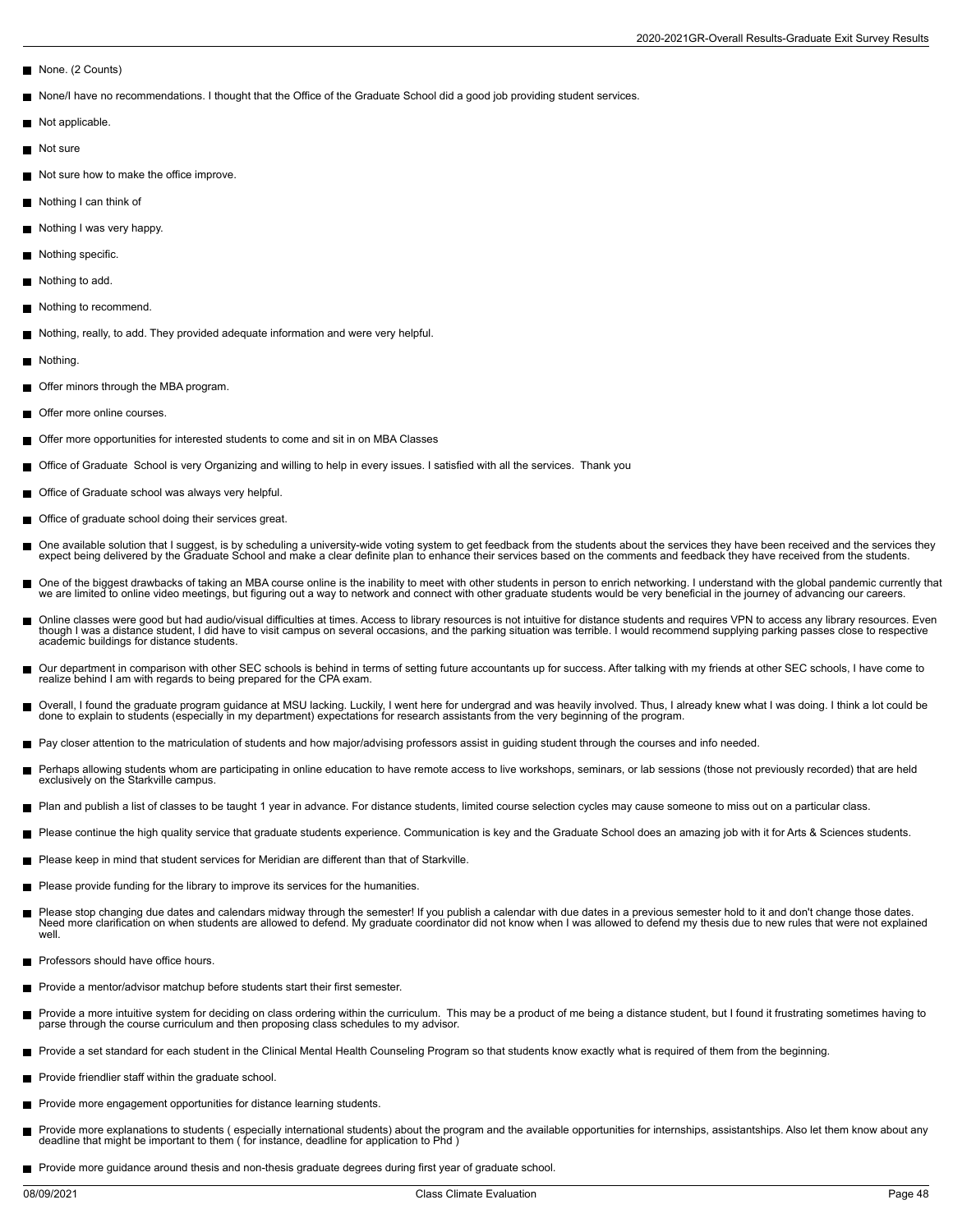- Provide more hybrid courses.
- Provide more information into how to access MSU resources for online learning/distance students. П
- Provide more resources for graduate students
- $\blacksquare$ Provide more resources/guidance to graduate school funding.
- Provide scholarships and financial aid for those working full time and part time graduate students. Provide engineering grants to also help with those that are part time.
- **Providing more information on resources to pay for school**
- Providing more leniency on practicum/internship experiences and when the class needs to be taken. Financial challenges occur with GA positions that are not 12 months.  $\blacksquare$
- Providing more links throughout the semester to distance learners rather than at the beginning.
- ш Providing more ways for graduate students to mention their personal interest and listen to others' interests. Forming small relaxed groups is really helpful, especially for getting to learn<br>about other disciplines.
- $\blacksquare$ Reach out to individual graduate students, not just relying on the GSA. Text messaging is actually good start, I got 1 or 2. But this should be enhanced I think as an alternative way to give<br>reminders to students. Not ever
- Reach out to students and let them know their options
- Require GRE or GMAT exam scores when applying for graduate school. I feel MSU lowering their standards for graduate school application has devalued my degree.
- Require a form to be submitted every semester with the progress made. Too many professors are putting students on the back burner and never meeting with them while the student remains in "limbo" going further into debt and delaying progression through their degree because the professors are not held accountable for every student they sign on.
- Satisfied
- Select grad representative from each department.
- Send out email notifications pertaining to deadlines for graduation criteria periodically to students and staff
- Send out emails containing the school calendar.
- Send out more reminders about things that must be completed. Better communication over CAPP Compliance course requirements. Better discussion of funding sources and opportunities.
- Send reminders on available resources to graduate students, graduation deadlines, and opportunities to advance their education.
- Services more than adequate for me. No suggestions.  $\blacksquare$
- Share more funding opportunities with international students.  $\blacksquare$
- Since some graduate students are off-campus, more online event from OGS would be appreciated. П
- Some contents on Graduate School website either outdated or inaccessible.
- Some forms and information regarding program requirements are difficult to find online due to broken links.
- Stronger vetting of instructors, or training for instructors п
- Strongly consider cost matching Military Tuition Assistance similar to the recent SEAP offset agreement.
- Students who struggle with standardized testing, such as taking the CPCE, should be able to be tested orally, based on departmental discrepancy, to show mastery of material. П
- Take the pre-recorded content and update. This applies to a Geology class I took where they were videotapes from the 1990s.
- The Grad School Admissions Office lost my application during the process in 2019. Your office never informed me that the person helping me with my application left her position in the  $\blacksquare$ middle of the semester. Every email and phone call I sent to her wasn't ever forwarded to another person in your office until I drove to MSU to figure out why I stopped receiving communications.
- The Graduate Office in general provided all services in timely manners. I would not change anything about the service tactics that were used.
- The Graduate School could have more of a presence on campus with graduate students. Aside from policy and record-keeping, and in addition to the professional development г opportunities offered, more presence and interaction with graduate students would be edifying. An example to consider may be to create space in the Graduate School that graduate<br>students can congregate for reasons such as:
- The Graduate school could inquire about students' progress and problems at the end of each semester.
- The Office of Graduate School is doing an outstanding job providing high quality student services.
- The Office of the Graduate School could email more about important dates, but they're very informative.
- The Office of the Graduate School has been fine for me, but my husband is an intl student, and I have so many issues regarding his treatment. No one helps international students job hunt<br>or gives them connections. Why woul
- The Office of the Graduate School is doing a wonderful job with its commitment to high quality student services. I have no recommendations at this time.
- The Office of the Graduate School might also improve the quality of the graduate student experience by following up with graduate students midway through their degree to check on their<br>progress and determine if they are ha discuss my issues with them.
- The Office of the Graduate School provide high quality services.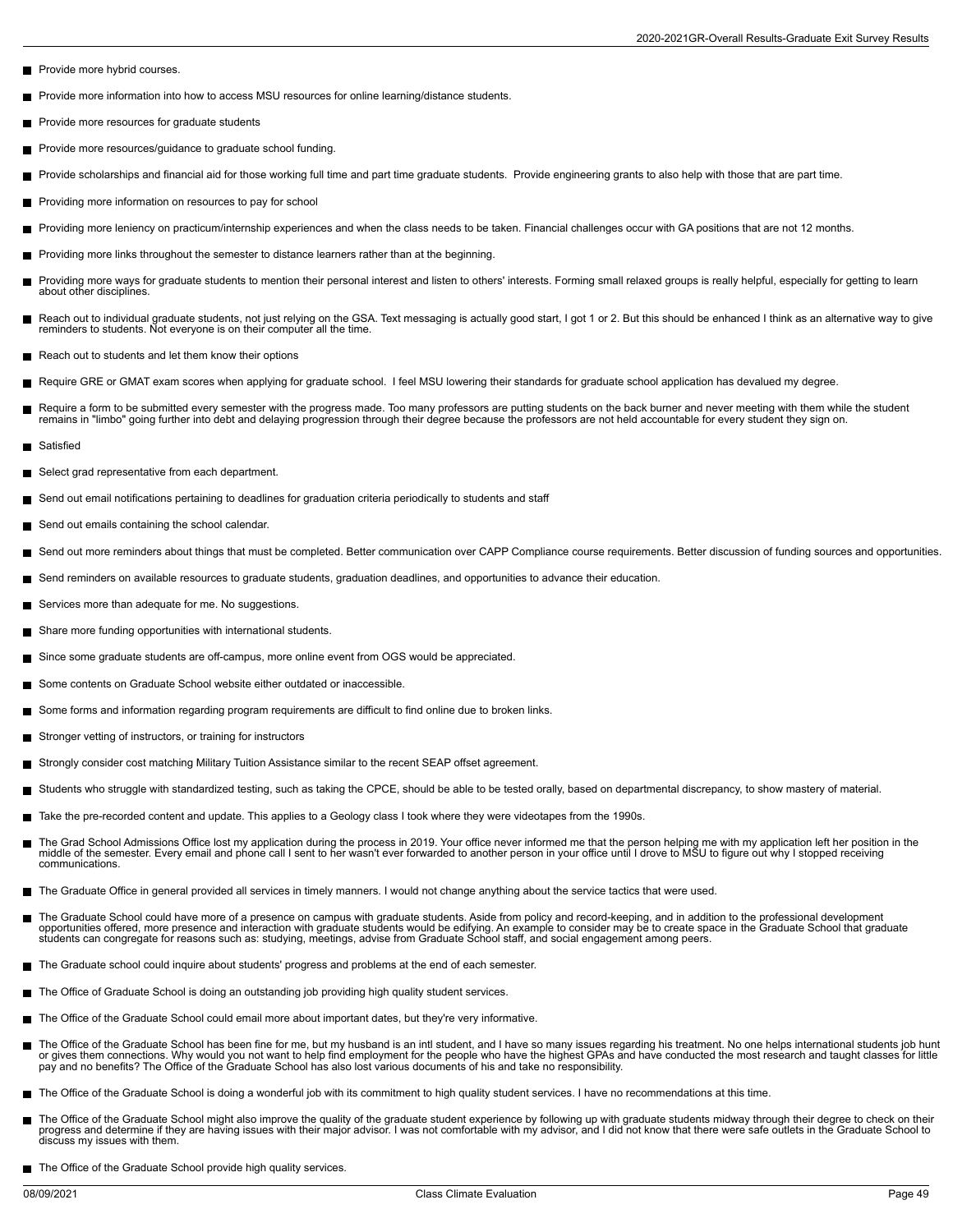- The Office of the Graduate School should alter its website so all necessary forms for graduate students are updated and in one central location.
- The Office of the Graduate School was always very helpful to me, and prompt in doing so. However, it seemed that information was not always dispersed in an understandable way, as г there were a few times faculty members in my department were not aware of certain protocols/requirements. Perhaps a workshop for faculty to ensure that they fully understand the guidelines of the Graduate School may be beneficial.
- The Office of the Graduate School was incredibly helpful and speedy with any issue I needed to resolve. I am sure others have had issues but I feel as though the Office runs smoothly and efficiently.
- The Office of the Graduate School works nicely with online students.
- The Office of the Graduate school should allow more direct contact with the advisor for the Masters of Accountancy program. We were not advised in person due to COVID-19, but it was hard to reach him by email.
- The Office of the Graduate school was phenomenal for me. They got all of my materials reviewed and into their systems very quickly. I received a swift response of acceptance into my program.
- The Sanderson center is great, but it is almost impossible to get into the weight room some days. I feel like another gym would be nice. We have multiple cafeterias on campus, and I feel that multiple gyms would be a good way for the campus community to engage in personal growth.
- The application process was a bit confusing. It took a while to get approved and I had already started course work. Maybe add a checklist or provide a checklist for students that are specific to their major by departments.
- The commitment was fantastic, nothing extra is needed. Н
- Н The cost of classes should be provided on https://online.msstate.edu/mba/available-courses. Having to navigate between this page and the office of the registrar website is an unnecessary<br>extra step. Costs provided to the g did not match. Your cost should include the required fees for online courses.
- The courses load requirement for my program was very high and graduate level course in my study are was not available in my department. So I would like to recommend graduate school  $\blacksquare$ to revise the course load add some graduate level courses in Biological Engineering program. Graduate school can do marketing graduate programs through information Sessions, Drop-In Sessions, or electronic media.
- The dissertation process is very challenging if you're a student at a distance. It's hard to connect with committee and advisors when you are online and cannot walk to their office.
- The distance learning fee was not clearly identified as I researched the cost of the program. In fact, I did not realize that was an added cost until I received my first bill. I found it on the г website eventually, but it was buried pretty deep.
- The documents required for graduation at the graduate level could be made more clear to the students enrolled, but the advisors were amazingly helpful to offset this.
- The exact requirements for graduation were something I received a different answer for from everyone I spoke with from my graduate coordinator on up to the graduate school itself. I<br>would recommend an annual or semiannual and am overall very pleased with their services.
- The grad school program orientation needs to include a video overview. Me and many of my fellow students were shocked to learn about the research paper required for graduation. We thought it was just an overview test. This needs to be addressed during the first semester of class and not the last semester.
- The graduate catalog is contradictory in the requirement for research hours.
- The graduate school did a great job in helping students to be admitted into the graduate program.
- The graduate school's commitment to high quality student services is already top notch. Especially during the unprecedented times we faced during COVID.
- The graduate students who did not attend MSU as an undergraduate were given more attention and were provided more resources. П
- The most frustrating thing about the program was the class registration process. Not once throughout the program was I able to register for a class without receiving an error, which then<br>required a number of emails to reso prerequisites did not match the MBA program website prerequisites.
- The office did a great job providing services through.
- $\blacksquare$ The office of graduate school was very helpful in providing high quality student services.
- The office of the graduate school could maybe check out how individual programs are providing information to students.
- The school needs to be honest when publicizing the tuition of online classes. My biggest complaint is realizing the actual price of credit hours through the distance program after I was admitted. I was not impressed with this tactic at all. I make sure to tell everyone that asks about my satisfaction with this degree. This needs to change. Be honest with prospective students.
- There are no recommendations that I can think of.
- There could have been more events specially for our graduate program in order to bond with classmates. However, given the pandemic, I understand why there was not such events.
- There have been only a few issues that I have experienced. The main one being that I have received graduation information to my emails since I started the program which was confusing п at times.
- There is a need for a required orientation course for future distance learning students.
- There needs to be a larger variety of classes offered online.
- There wasn't enough mentoring and informations about what we will do after our graduation. П
- There were not many Power engineering professors in the campus. It would be great benefit if MSU looks into this.  $\blacksquare$
- Thesis guidance П
- They are very helpful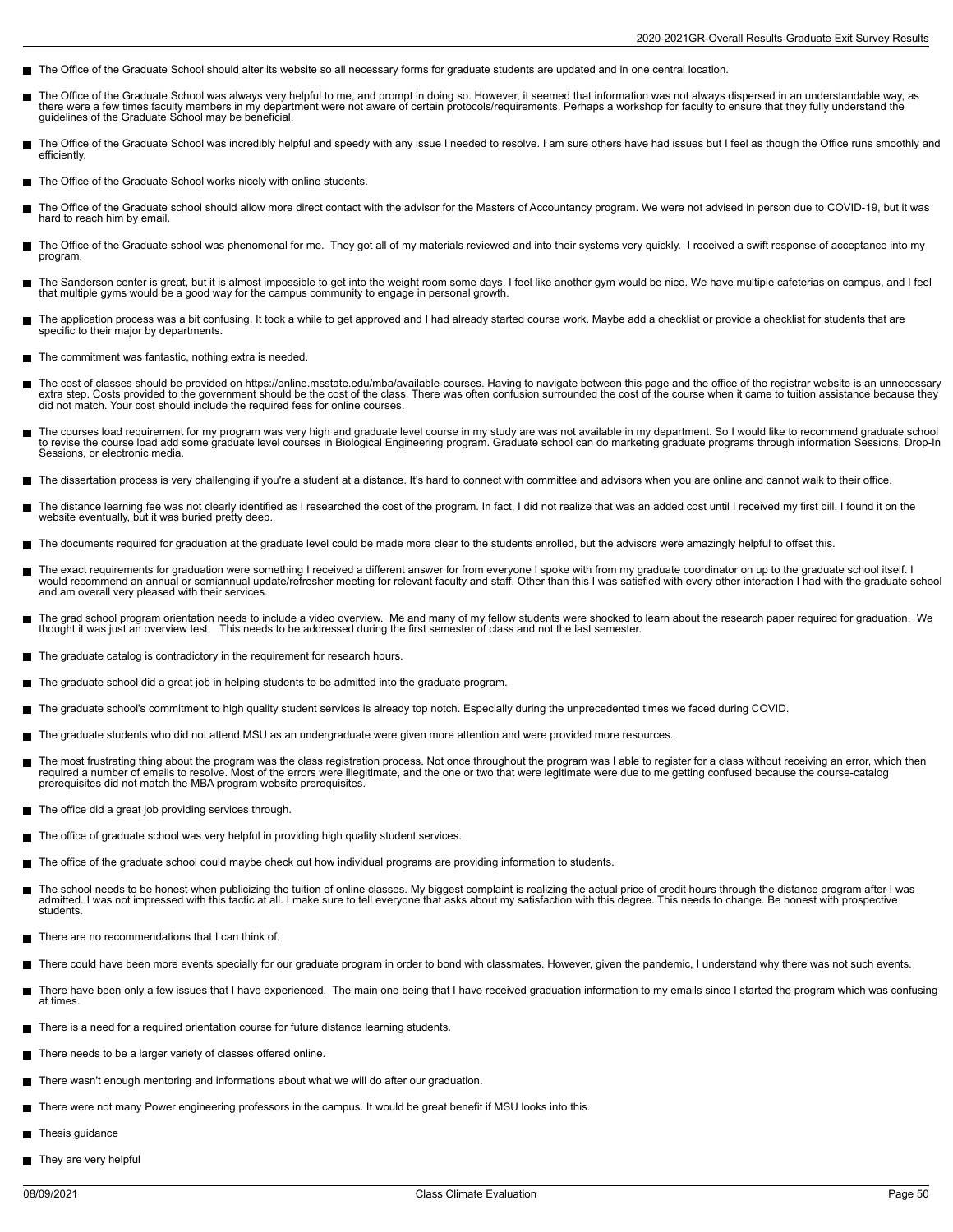- They could be more intentional about helping with finding graduate assistantships.
- They did a great job and I saw no flaws in what they did.
- They did a great job. I have no reccomendations.
- $\blacksquare$ They did a great job. I have no recommendations except to keep up the good work.
- They seem perfect the way they are.
- This is likely a limitation of online programs, but I did not find as many networking opportunities as I would like. This goes for both networking with other graduate students as well as<br>networking with potential employers seemed to be specific to Mississippi, so as a student living in Virginia these were not helpful.
- This program was phenomenal the staff was easy to work with, encouraging, and I wouldn't change a thing!
- This semester classes are rather large for a grad school setting and that takes away from the quality of learning.  $\blacksquare$
- This was an unusual year since we have been dealing with the pandemic, so I can't really compare to a normal year. Everything was good for my personal experience with the program.
- Though strong, caring staff members and professors.
- Time taken to respond to the emails can be improved.
- To continue to offer study groups and hands on experience.
- To incorporate a better system for office hours with it being remote.  $\blacksquare$
- Tuition fees, need to pay by the international students, should be removed totally and health insurance may be paid by the department.
- Update CAPP compliances when a degree program is being updating to make class scheduling and progress tracking easier on the student.
- Update the website to make it easier to find things.
- Very Pleased with the Office of the Graduate School at Mississippi State University.  $\blacksquare$
- П Very little opportunities for those at a distance to be involved or feel connected to the school especially during the pandemic. Would be good to have some university pride. The mask sent to everyone was a nice touch. Maybe something with discounted sports tickets, conferences etc would be good.
- Very pleased with MSU and the MBA distance education program as a whole.
- Very satisfied with services  $\blacksquare$
- What they already do is great and helpful to graduate students. I can't think of anything more they can do specifically.
- Work more closely with student to find assistantships.
- Would love an onboarding and offboarding checklist. What should I know when I come to campus, and what should I do when I'm ready to graduate.
- $\blacksquare$ You all are doing a lovely job, keep up the good work.
- a checklist of things to complete for graduation would be very helpful
- **be open to listen to students' concerns and input; fairness of grading policy**
- better anticipate faq's and have those more prominently linked on the web homepage
- continue to hire and diversify instructors
- emphasize library workshops; they were so helpful.
- great graduate school i recommend it
- $\blacksquare$  it is fine
- it seems pretty good so far
- it was great, no recommendation on how the office of the graduate school might enhance it commitment to provide high quality student services It was great.
- $\blacksquare$  it was okay.
- listen and care about students
- loved my program!
- more communication with the student.
- more flexible classes
- n/a (34 Counts)
- na (3 Counts)
- $\blacksquare$  no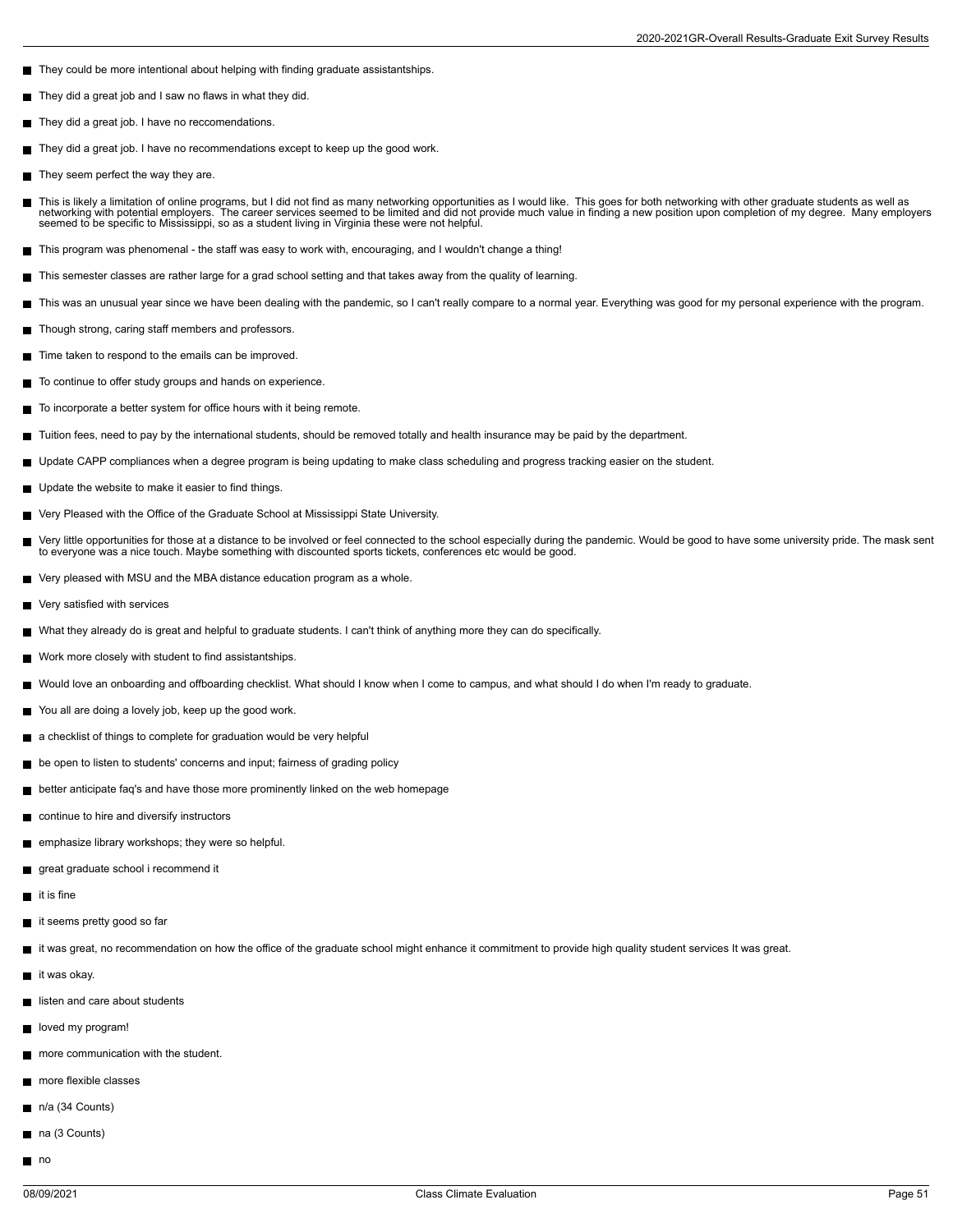- no recommendations (2 Counts)
- no thank you
- none
- udshaspuh
- unsure

8.5) Are there other offices/units on campus from where support of the graduate studies experience needs to be delivered or be enhanced? Please explain: (Limit 500 Characters)

- $-$  (2 Counts)
- $\blacksquare$  . (4 Counts)
- . I don?ÇÖt have any suggestio
- m, ...
- ............... П
- Additional assistance or reiterated assistance from the counseling center
- Advising is pretty much let me know if you have any questions. No one sits down with a graduate to walk them through their classes or make suggestions. Probably would have considered<br>a minor if I knew what they were and ho and limited to just 1 offering a semester (prior to covid) it didn't make sense.
- Advisor communication, I had reached out on more than one occasion and had not received answers to the questions I had. Sometimes I was sending two-three emails, weeks apart with no response.
- All the offices and units on campus worked well for graduate students and their studies. I don't feel like any of them are lacking in that area.
- All the other departments worked fine.
- As a Distance Learning student, the support that I received online was OUTSTANDING. Thank you for all the support over these past few years.
- As mentioned in the previous question, I believe the career services office could prove to be more useful. Building relationships with national/international firms may be helpful in linking П students with future employers as many online students live in different states.
- Assistance for graduate students in finding the best financial aide.
- Being a distance learning student, some professors are better than others as far as communication. Being accessible and easy to communicate with is very important when there is no face to face contact with instructors.
- Better communication between advisors and students.
- Better options for on campus therapy for in-person sessions.
- COVID screwed with everything, so my understanding of "normal" is rather non-existent. I don't feel like I can make recommendations that won't be applicable (hopefully) in 4 months, but I Е didn't feel like anything was missing.
- **CSE**
- Can't really think of anything.
- Cannot think of any.
- Career Center and Financial Aid
- Career fairs are there but no preparation for life after graduation is given. More focus needs to be there on how to succeed when you leave MSU
- Classroom, I learned the basics of what i needed and how to apply the fundamental knowledge, but let our extension workers get involved to learn a more applied form of school.
- DAFVM
- Department of biological sciences should collaborate more with statistics and computational biology program.
- $\blacksquare$ Departments/Grad coordinators should be knowledgeable in providing helpful advice to their international students. Always referring us to the career center for is the least helpful because<br>you (our dept. profs.) knows our
- During the program I had to take a CLEP test and then a prerequisite finance course to qualify for one of my graduate courses. However, right after completing all of this work and paying<br>over \$1600 to do so, I learned that were explained to me and I understand, but the situation was extremely frustrating nonetheless.
- Expanding access and availability to counseling services on campus is an ever-increasing need. Individual departments may wish to consider hiring counseling staff that serve graduate<br>students within that specific departmen and receive the guidance and mental health needed for their duration in their program.
- Extend the library operating hours
- Financial Aid Office.
- Financial aid office needs to communicate better. Difficult to get information; did not communicate about scholarship applications submitted when asked through email. Never received acceptance or denial of scholarship award.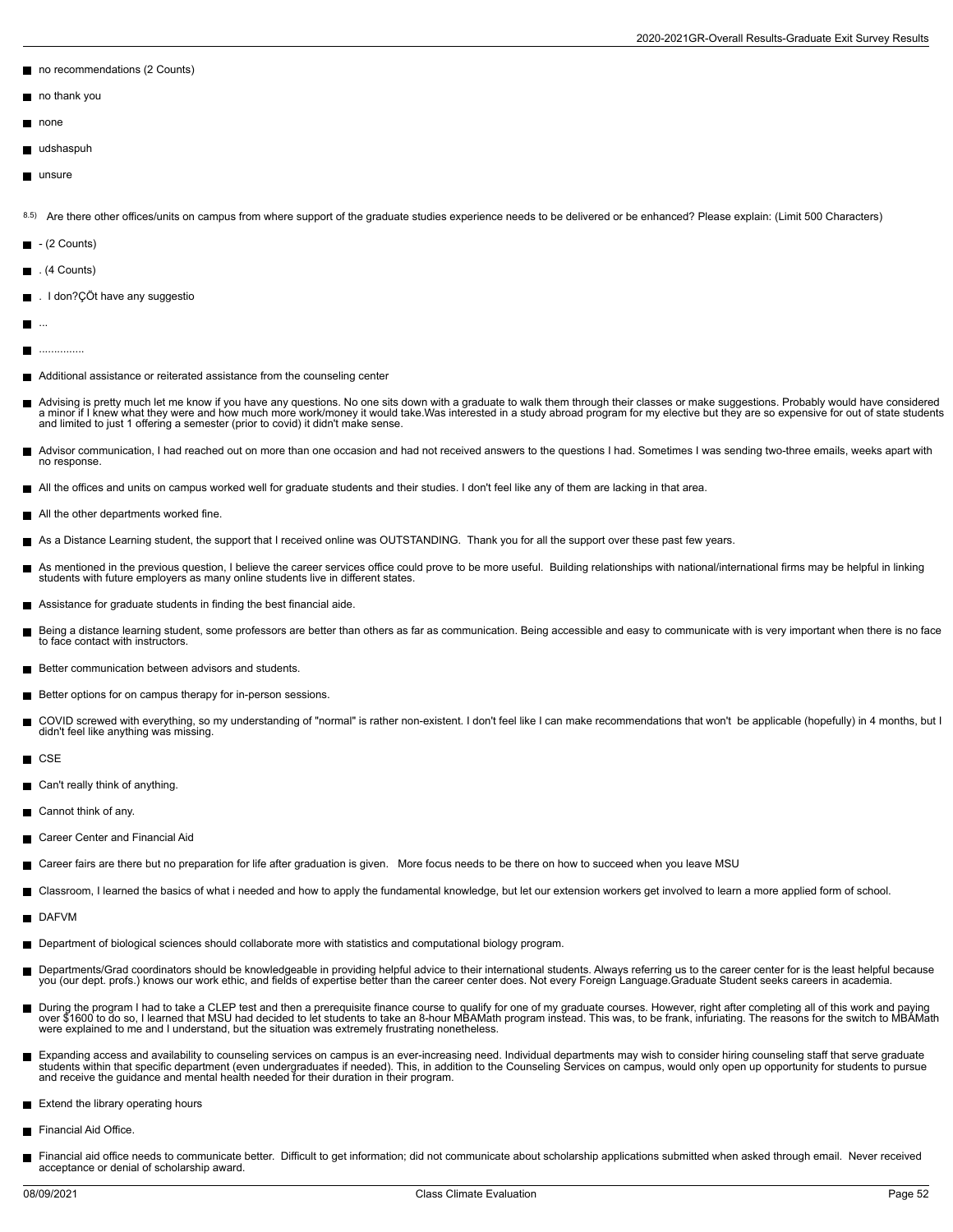- Financial aid office. I was often confused when applying for and accepting loans/financial aid and it seemed difficult to quickly get answers to questions I had. Overall, I was unfamiliar with the process and was not able to find resources and assistance easily.
- Financial aid scholarship and grant opportunities are needed more in the Graduate School.
- Find a way to help support job networking for students outside of the state of Mississippi. As a military spouse, I have to find a job where my husband is stationed. It would be great to have help through MSU networking to find jobs.
- Find better advisor
- For distance graduate students, maybe an on-line virtual tour of the library and lab will be a great idea. Also sometimes it is hard to find the proper forms on-line.
- Graduate assistantships
- Graduate students may need help to improve their writing no matter through classes or library workshop.
- Graduate students need to be given more importance while giving GA or GSA positions.
- Graduate studies experience is functional
- Great support!  $\blacksquare$
- **Health Insurance**
- Health insurance is a large burden to graduate students. It is also provided by the university at most tier 1 research universities. The counseling center does not have access to a<br>licensed psychiatrist. Teaching assista
- I am not an international student, but I do know that MSU is a strong advocate for international students. However, I find it surprising that MSU doesn't have any transportation resources to get international students to any immigration appointments they may have out of town or out of state.
- I am not sure at the time.
- $\blacksquare$  I am not sure.
- I am really satisfied with all services in other offices/units on campus.
- I am satisfied as we have library, international office, test center to support the graduate studies experience.
- I am satisfied!
- I am satisfied.
- I attend online classes so I cannot answer this question.
- I believe if there was better communication and contact between students and the Graduate office it would actually be great.
- I believe my department is on the right way in improving
- I believe my strong dissatisfaction with the program is mostly concerned with my major professor's lack of guidance. I am deeply dissatisfied with the help of him and his fellow professor<br>throughout my degree and would no
- I believe that the campus bookstore could maintain a more professional approach in dealing with students. There were many instances as a graduate student that I did not feel that the book store was helpful and in many cases a lack of communication was always a problem.
- I believe the GSA could have more activities for students to participate in. Also, scheduling activities during night time grad courses need to be improved to an earlier time so more students can participate instead of having to be in class.
- I believe there are plenty of resources available for graduate students on campus and, at least in my department, everyone from the secretary to the professors was willing to help any time  $\blacksquare$ I needed it.
- $\blacksquare$  I can't think of any.
- I cannot think of any other offices on campus that needs additional support.
- I cannot think of any. П
- I cannot think of anything that is not being done at this time. As a virtual learning student, I feel that all bases were covered. I had access to all the tools I needed for success. When I had information technology prolems, it was available.
- $\blacksquare$  I could find one.
- I did not attend campus
- I did not experience offices on campus.
- I didn't have an opportunity to use other services.
- I do not believe there are any offices/units on campus where support of the graduate studies experience needs to be delivered or enhanced.
- I do not have any suggestions for other offices/units on campus from where support of the graduate studies experience needs to be delivered or enhanced.
- I do not have any valuable comments here.
- I do not know of other offices or units supporting the graduate student which need improvement.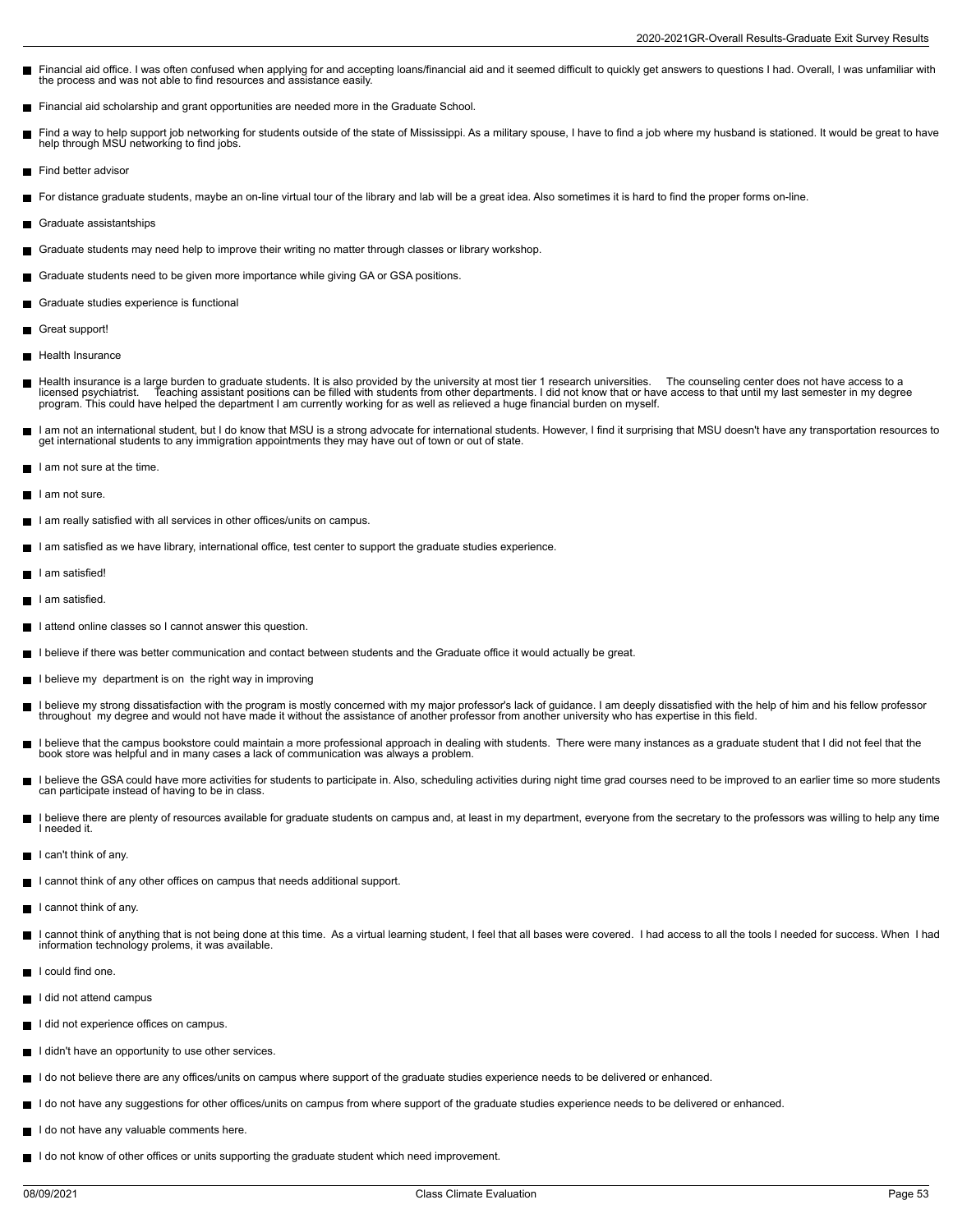- I do not know.
- $\blacksquare$  I do not think so. (3 Counts)
- I do not think there is anything need to be delivered or enhanced.
- I don't have any recommendation, I like the on-campus experience.
- I don't know.
- $\blacksquare$  I don't think so.
- $\blacksquare$  I don't think there is any
- I feel there are not any enhancements needed.
- I felt the advising left a lot to be desired. Besides a brief email when I was first accepted laying out what classes I needed to graduate I've had very little contact with my advisors despite<br>reaching out multiple times. was wise to load into my first semester while still adjusting to everything.
- I found all support thorough.
- I had a great time in MSU. All of the departments i contacted offered a great help.
- I had no issues during my studies getting help from other offices
- I have no idea.
- I have no opinion on this matter.
- I have no recommendations currently.
- I have no recommendations since Ms. Knight took over.
- I haven't been on campus since I began my program. I am not very aware if any on campus services are available to distance students, beyond library services and career/writing centers.
- I never utilized the services because of lack of knowledge of them and the virus.
- I only attended through distance education.
- I personally feel that our program never had any interaction with anyone or any other office.
- I think communication throughout is very strong, and I do not see areas that need to be enhanced
- I think the unit that the graduate studies can provide his support would can be the university library.
- I think there should be a little more interaction with the CVM. The graduate students there are very much separated from the rest of campus, and when events are held on the main campus, it's difficult for us to leave and attend (such as graduate appreciation week). We can't just walk over to the drill field or graduate office, and it's not worth it to struggle with parking on the main campus.
- I think they were efficient.
- I was a distance student, so I was not on campus.
- I was completely satisfy with the services.
- I was enrolled in the online program.
- **I** I was satisfied
- I was satisfied with the services and have no recommendations for improvement.
- I was supposed to enter the Health Center Practicum this Spring and finish in the summer of 2021 with my Wellness Coaching certificate as well as my Masters in Health Promotion and Wellness. However, the class didnt fill up so my only option is to just graduate without the certificate. That doesnt seem fair that that opportunity is taken away from me and I can no longer graduate with the certificate I entered the program for.
- I was turned away at the Student Counseling Services after my intake session due to the fact that I was a counseling student. This was a very frustrating experience for me and I do not  $\blacksquare$ believe it was handled correctly.
- I was very pleased.
- I wasn't on campus.
- I would like to see the application process include a direct link in some way to financial aid.
- I would not change anything about MSU's service or tactics that were used.
- I'm not sure who oversees Graduate Assistantships as a whole, but I think working to identify and cultivate remote assistantship opportunities for distance education students would be beneficial. Distance education students who may not have MSU as their first choice may change their mind if they are able to secure an assistantship.
- I'm pretty confident no one will read this but this pertains to the bio department in particular there is no central information source, the graduate coordinator is frequently non-responsive or does not give correct/complete information. The biology graduate handbook is abysmal.
- $\blacksquare$  IDK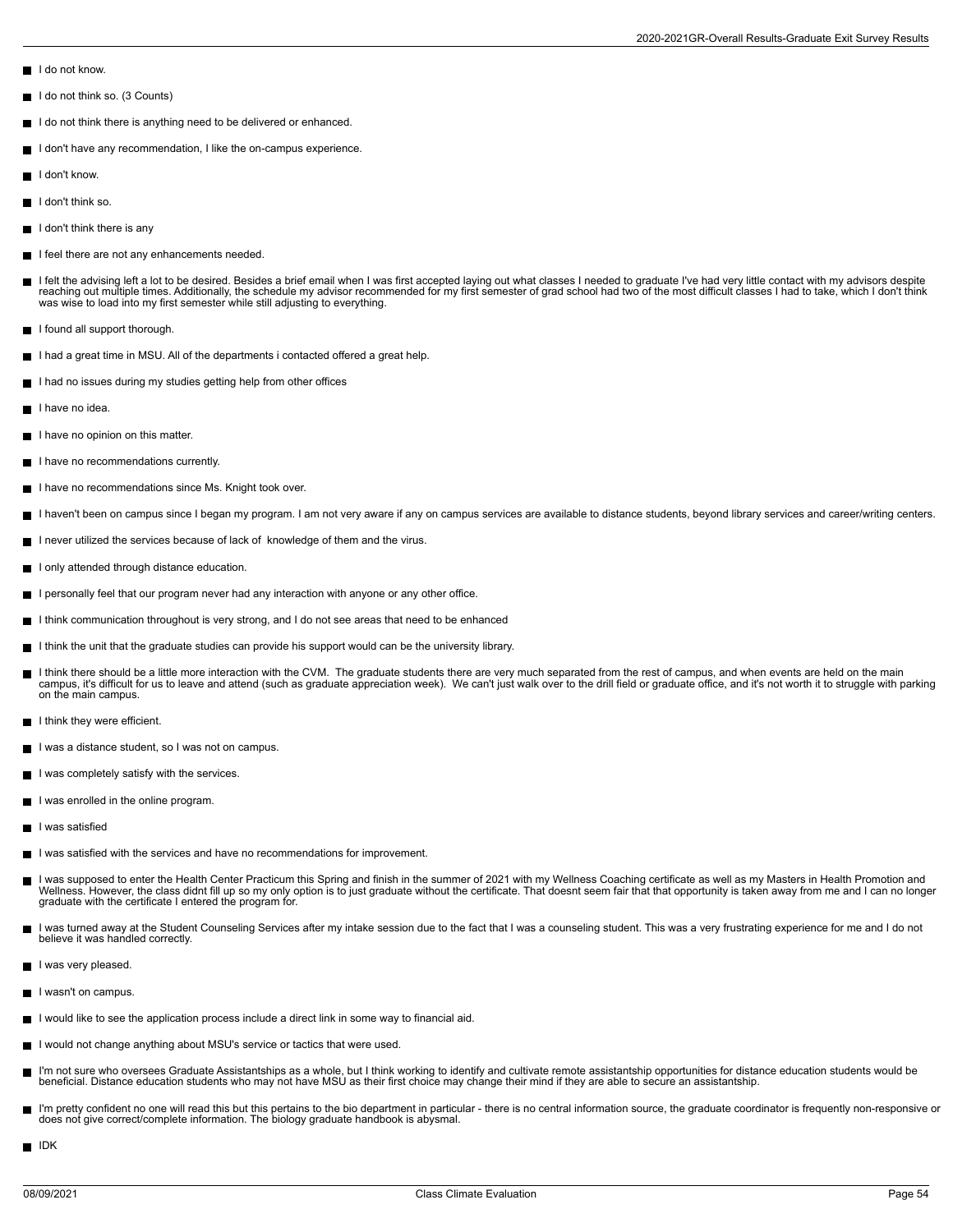## **ITS**

- If there is a way we can get all of the grad students and opportunity to mingle and get to know one another outside of our specific areas, I think that would be extremely beneficial.
- **Improved EBSCO services for source findings.**
- $\blacksquare$ In extension districts
- In general university websites are difficult to navigate and make it more of a pain to find information than necessary.
- In my experience, from 2015 to 2017 while I was taking courses, the Student Disability Office lacked the resources, trained personell and did not communicate with other departments on  $\blacksquare$ campus or post-secondary education accessibility networks (e.g., Accessible Technology in Higher Education Network); to the degree necesary for a graduate student in a STEM field of study. From what I've heard things have improved.
- In my opinion, no
- In my specific program, having some course offerings online would have been nice. Especially the night courses since i'm a working professional/married/father.
- International Institute It should provide more support for students who are living out of their home countries. It can be hard for them all the time. I'd say at least the website should provide<br>more information on how the this.
- International students association
- International students office may organize more programs so that they can get connected.
- $\blacksquare$  It is better if the accessibility of the writing center can be improved.
- It was difficult at times to get a timely email response from some instructors but overall everything was great. There was also a few course that was very late in releasing grades for projects and exams.
- $\blacksquare$  It was okav.
- $\blacksquare$ It will be nice if distance education students could feel connected in some sort. Maybe look into hosting webinars for those students and virtual networking opportunities.
- It would be helpful for administration to help keep track of students' graduation progress and ensure they are fulfilling the requirements to graduate, especially involving forms, applications, and graduate committee forms. The reminders they do give should be more clear and not mixed in with unrelated announcements about other things.
- MSU transit timings could be better, in regards to the timings and services.
- MSU-Meridian campus would benefit from a more rigorous support system and online learning.
- $\blacksquare$  Make sure that graduate students are clearly told who their advisor is and how to contact them.
- Make the requirements for professors to post lecture videos more regular.
- Making sure that professors who are teaching undergraduate and graduate devote just as much time to both.
- Maybe an office to support graduate students who are in trouble with their major professors. I guess this is not so clear and well communicated to us graduate students in case there is  $\blacksquare$ problem and where to go and ask for help. I mean this students (like me) are just scared that they will be in trouble if they speak up something against with a professor. Like having been<br>given an unfair 'U' grade for rese
- Maybe counseling services could target grad students more often than just the general student body.
- Mental health services for graduates students who are in the field of psychology who may not be able to be served the traditional counseling services on campus (due to confidentiality/ conflict if interest issues) may be an area that needs to be addressed
- More financial aid for graduate students. Especially if they are from out of state.
- More information on how to use the MSU library online could be helpful for research purposes.
- More online majors
- More opportunities for connecting across disciplines; I'm not sure which office/unit this would fall under. However, I think conversing with other disciplines would have positively impact critical thinking in my own discipline.
- Music Bldg
- N-A wasn't on campus much
- N/A (124 Counts)
- N/A I am happy with the services provided.
- N/A Majority of work off campus.
- N/A- I was strictly online doing my degree.
- $\blacksquare$  N/A. (2 Counts)
- N/A. I was a member of the online MBA program.
- N/a (11 Counts)
- N/a all online for MBA but systems worked just fine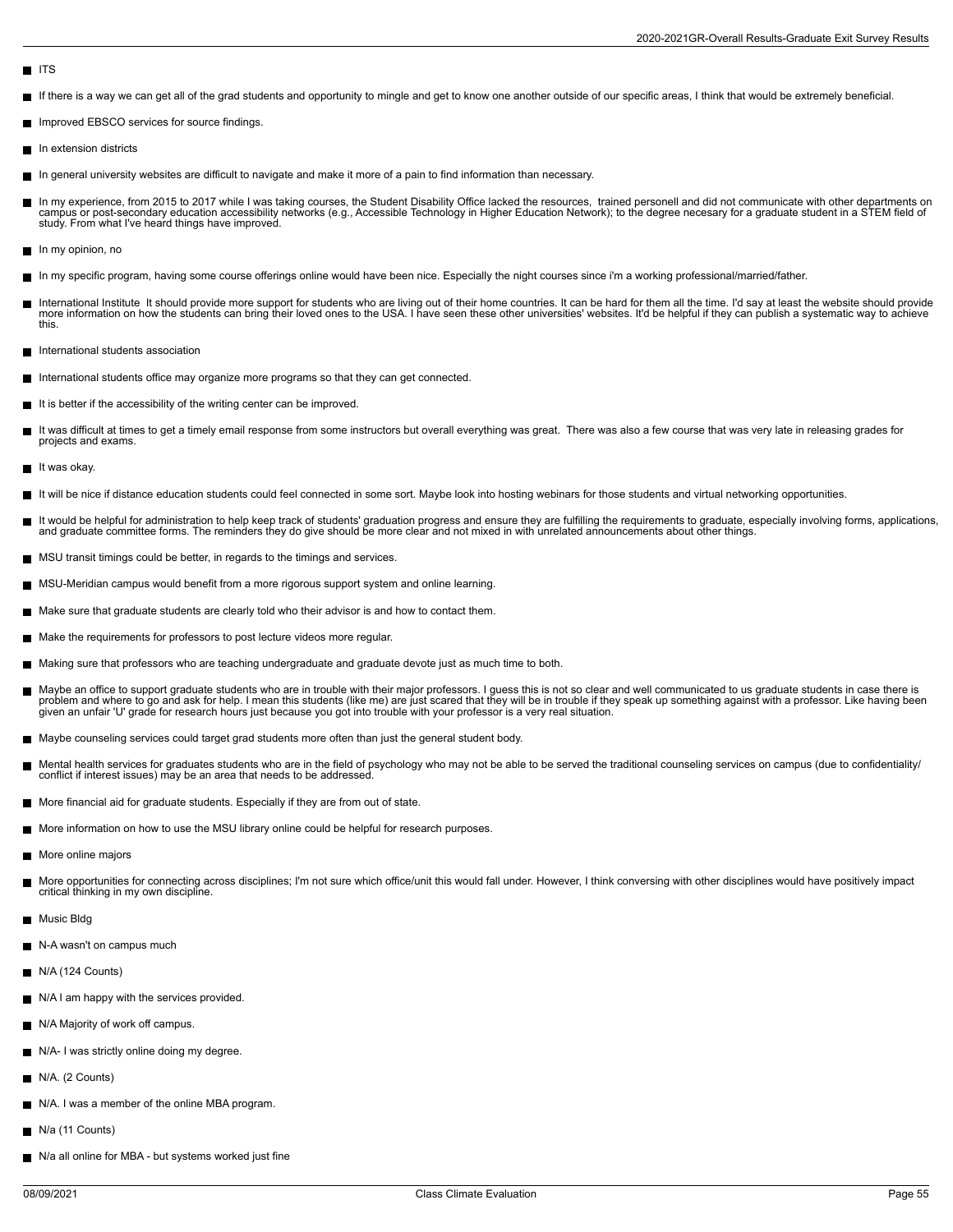- NA (28 Counts)
- NA, I am an office campus staff member.
- NO (2 Counts)
- NO, not that I am aware of.
- No (37 Counts)
- No None N/A
- No I believe there needs to be no change.
- No I do not think so.
- No I don't think so.
- No Recommendations
- No Suggestions.
- No additional information to be given.
- No comment (2 Counts)
- No comment. I was a distance education student.
- No comments
- No comments.
- No experiences needed
- No further suggestions
- No insights on this.
- No lack of support noted
- No one in particular.
- No other recommendations
- No recommendation
- No recommendation.
- No recommendations (2 Counts)
- No recommendations.
- No suggestions.
- No, I can't think of any areas that need enhancement. I had a great experience, and I would choose MSU all over again in a heartbeat!
- No, I think each unit on campus has been enhanced greatly.
- No, I was satisfied with the services
- No, everything was the best it could be.
- No, the graduate studies experiment is delivered abundantly throughout the campus.
- No. (13 Counts)
- No. There were no problems with support from other offices or units in my experience.
- None (20 Counts)
- None at this time (3 Counts)
- None at this time. (2 Counts)
- None known
- None known.
- None noted.
- None that I am aware of, it seems as though the entire graduate program at MSU works together well.
- None that I am aware of. (2 Counts)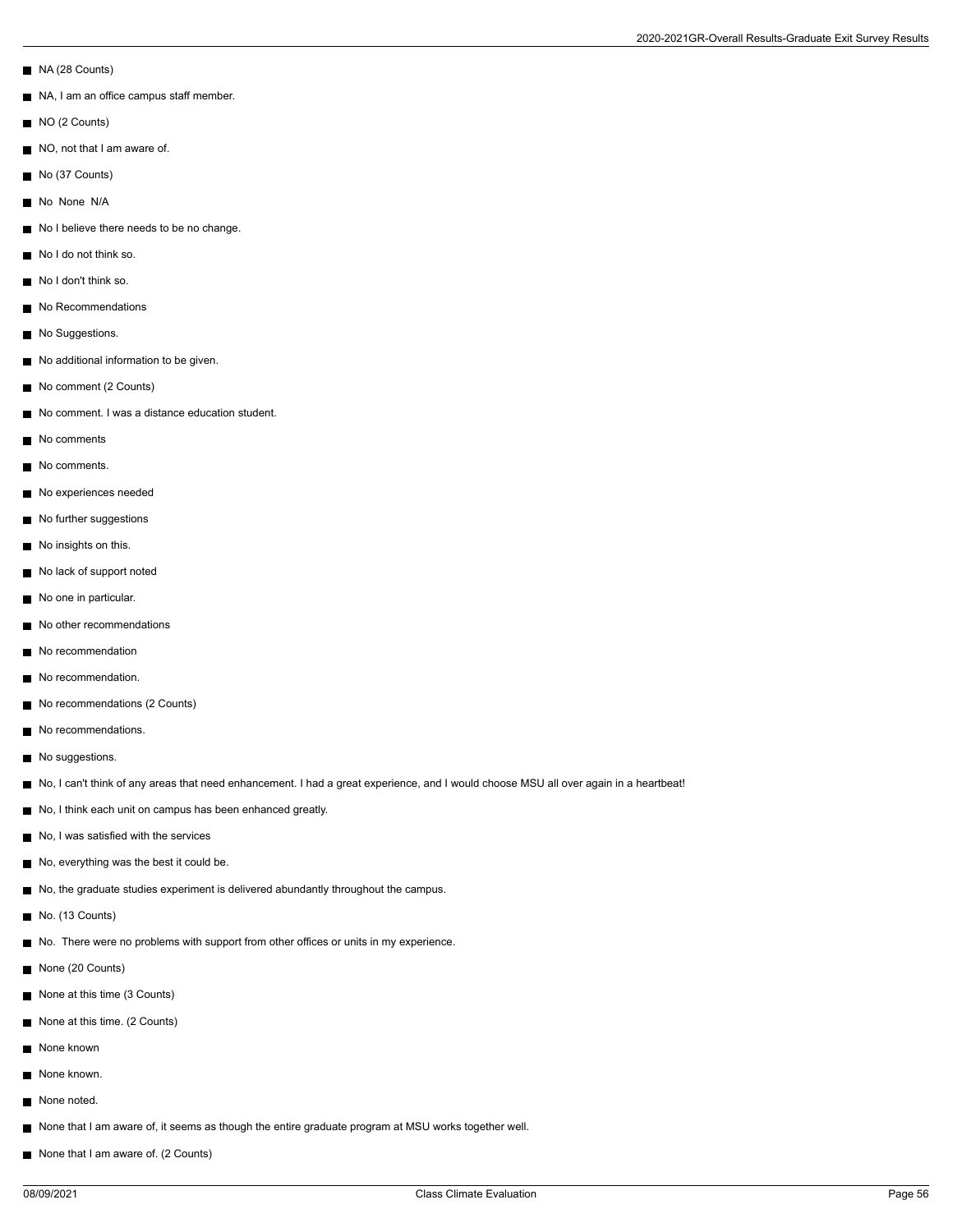- None that I am aware.
- None that I can think of
- None that I can think of at this time.
- None that I can think of. (4 Counts)
- None that I know of. (2 Counts)
- None that I'm aware of
- None. (5 Counts)
- None/I was a distance learning student and I thought the programs were very helpful.
- Not Applicable for distance MBA program
- Not any of note
- Not applicable.
- Not on campus. N/A
- Not sure (2 Counts)
- Not sure, I was a fully online student
- Not sure. (2 Counts)
- Not that I am aware of.
- Not that I can think about.
- Not that I can think of (2 Counts)
- Not that I can think of. (2 Counts)
- Not that I know of (2 Counts)
- Not that I know of. (5 Counts)
- Not that I'm aware of.
- Not to my knowledge. (2 Counts)
- Not to my knowledge. I believe they are doing great work in supporting our experiences.
- Nothing I can think of.
- Nothing comes to mind (2 Counts)
- Nothing specific.
- Nothing to add.
- Nothing to recommend.
- Office of the Dean of the respective program should be more proactive
- Often received emails about purchasing tickets for sports events. It would be nice to include a link for streaming for online students.
- Overall, every office I dealt with was helpful, and prompt in doing so. I would say perhaps just better communication between departments and the Graduate School and registrar and such П would be beneficial.
- Parking services distance students need option of daily pass when they visit campus for <1 week rather than having to prorate by month
- Parking was difficult, especially for a night commuter who knows nothing about campus.
- **Perhaps a higher recommendation for mental therapy**
- Please consider enhancing Office of Parking Services. I recommend that there be serious consideration given to allowing at least one parking spot right outside of the Office of Distance Learning be reserved for online students, because sometimes reasons arise that cause us to have to visit campus.
- **Providing hot spots to more students and improving Wi-Fi**
- Satisfied with the support
- Scholarships for part time graduate students that are working full time.
- See above. Also, better integration with the library ETD department.
- See previous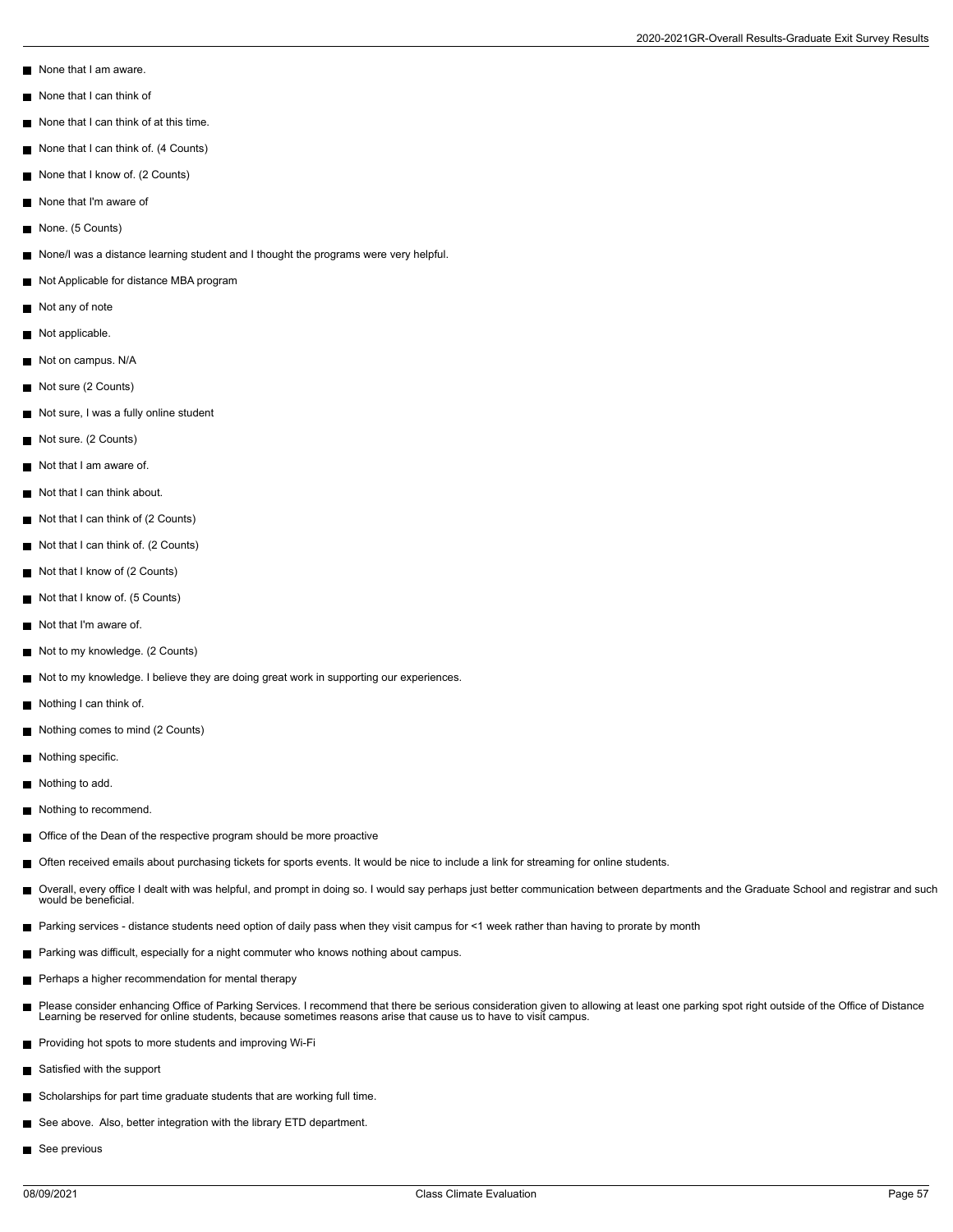- Social affairs
- Student Counseling Services.
- Student counseling services should devote a targeted effort to address graduate student mental health needs.
- Student disability services could be improved. Graduate school students often have major tests, comps, preliminary examinations, etc. wherein the test period is broad. Being able to easily  $\blacksquare$ schedule these tests with the additional time and a half required would make graduate experiences less stressful.
- Student health center may need to inform students about the exact time of physical checking.
- Student health services for distance students
- Support for students that requires more guidance on writing the dissertation. Maybe include someone that's a reader, before sending your draft to the committee.
- Teaching and Learning Center could offer graduate assistantships or Virtual internships for graduates transitioning from school to workplace with opportunities.
- The Animal Science department needs to treat their graduate students with greater respect.  $\blacksquare$
- The Career Center-- I wish we would have had more in-person/hands-on interaction throughout the academic year. We received a lot of help over the summer but the assistance dropped off in August.
- The Department of Accountancy needs to focus better on preparing its students for the study skills & particular topics that will be needed to be successful on the CPA exam. I feel<br>unprepared on the topics and preparation f my education could have improved had we been in the classroom.
- The Division of Student Affairs has a tendency to direct all of its effort toward undergraduate students with little to no effort extended to grad students. Granted, the Departments/Offices therein are almost all built for that purpose but the result is the same.
- The International Office (refer to answer 7.4)
- The Writing Center. Very disorganized and honestly not fun to work at.
- $\blacksquare$ The campus satisfied the needs I had of a university.
- The counseling center on campus needs to be enhanced, especially for graduate students. By only providing temporary services (such as planning to ? discharge? students by the end of the semester and not plan for them to continue counseling at the start of the next semester) is very discouraging. While they offer referrals and recommendations to long term counseling off<br>campus, it is not nearly as conv
- The graduate school can help build college libraries and learning centers within the colleges so that people can study there and not need to always go to the Mitchell Library
- The graduate teaching assistant workshop seemed too basic in some aspects (where to shop in Starkville or where to do laundry) which seemed to be more relevant for the initial student orientation. More emphasis could put in the different responsibilities and expectations for students. Lastly, maybe invite someone from counseling service to provide information about<br>counseling, graduate student mental he
- The library. The number of journal subscriptions is too low
- The only problem I had was reaching a human being in the tech department when I had issues. I left several messages while calling during the day hours (while I was at work). I never Г could get a human. Then, I never received a return call unless I missed it because I was at work. I finally gave up.
- The parking services need improvement. There are times that students cannot find a parking place after they paid for a parking decal.
- The quality of classes varied greatly some were excellent and some were recorded several years ago and just regurgitated.
- There are no other offices/ units needs to be delivered or enhanced
- There are none that I can think of.
- There needs to be better advertisement or notification of potential scholarships for education degree seekers at the graduate level.
- There should be more synergy between the Office of International Services and the Office of the Graduate School, given the percentage of international student enrolment.
- There were none
- They only office I every had to visit was the financial aid office. They were great in service and resolving issues.
- Thompson Hall could use some classroom upgrades.
- Today is the first day that I am hearing about the Graduate Student Association. Had I known about it earlier, I certainly would have become involved.
- Video lectures could be improved slightly. Live stream would be good for realtime questions.
- Work with undergraduate admissions; honors college
- Н Yes
- Yes once students finish their classes there need to be studies classes to prepare them for comps or whatever test they need to take in order to graduate.
- Yes, may be by helping international graduate students getting a job.
- Yes. (2 Counts)
- **better study and work areas**
- **business office**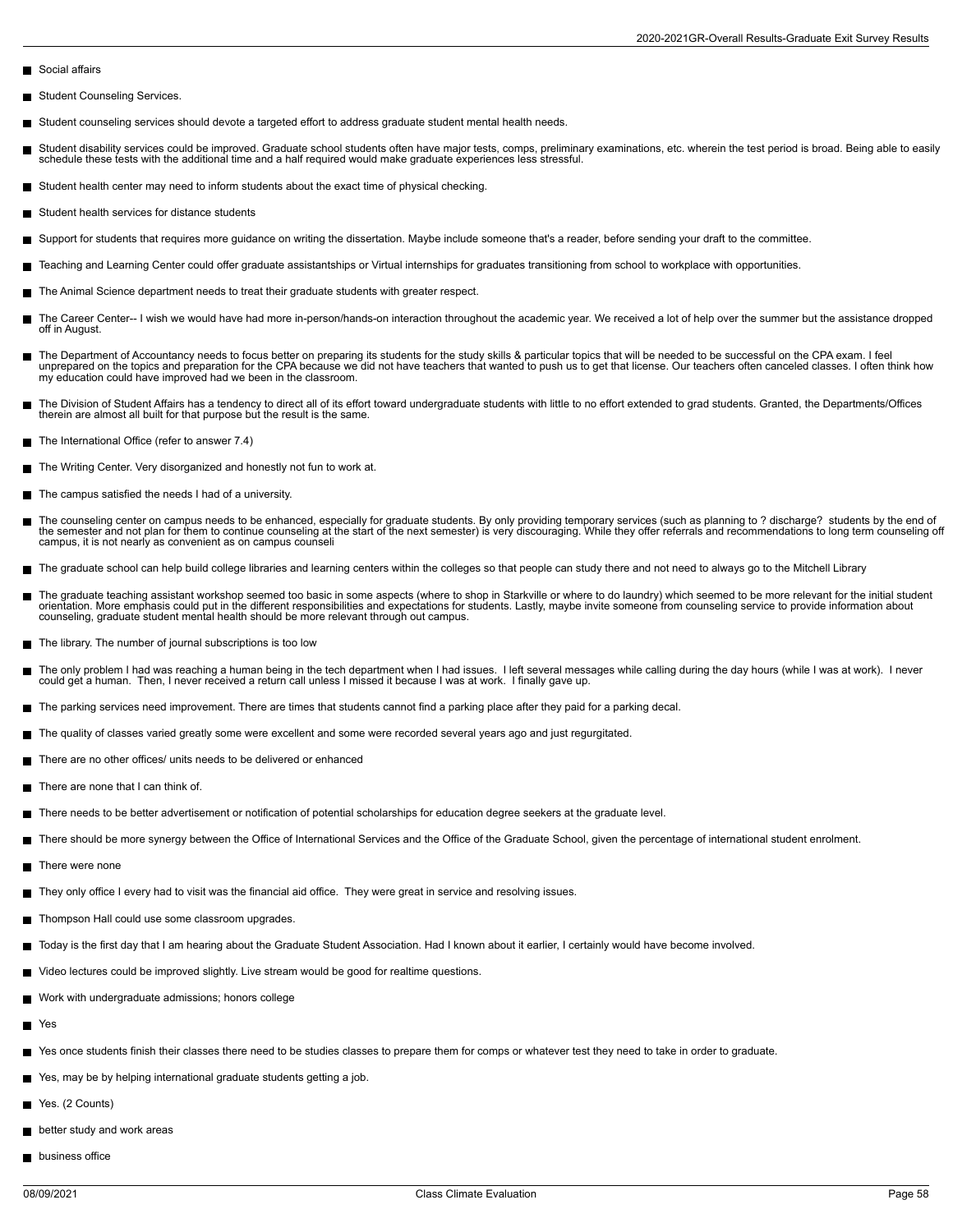2020-2021GR-Overall Results-Graduate Exit Survey Results

- don't believe so
- i am strongly satisfied with my graduate school
- **ixbalsh**
- **learning center Carrier center**
- library- accessibility of journals to distance learners
- more classrooms for individual study
- n/a (45 Counts)
- na (4 Counts)
- no (14 Counts)
- no comment
- no opinion
- no there are not other offices/units on campus from where support of the graduate studies experience any needs to be delivered or enhanced.
- $\blacksquare$  no.
- none (2 Counts)
- none that can be immediately thought of
- not applicable as I was distance student
- not that i can recall
- probably
- s N
- student affairs
- student counseling services needs more funding, it took me three weeks to speak to somebody after filing a title9 report. that's unacceptable, its not counseling services fault.
- $\blacksquare$  they are fine
- unsure (2 Counts)
- 8.6) Please list up to three major strengths of your graduate program. (Limit 500 Characters)
- (1) Selection of courses (2) Flexibility of scheduling (3) Ability to collaborate despite distance learning
- (1) Thesis/Major Advisors (2) Courtney Duiett (3) Dr. Dodds
- \*Good Professors \*Good Department workers \*Good programme content  $\blacksquare$
- $\blacksquare$ -
- Committed faculty Collaborative atmosphere Foster's autonomy  $\blacksquare$
- Getting higher ratings for % of Graduate students and graduation numbers Guiding students in the direction of success in the program Allowing the opportunity to express the ideas of  $\blacksquare$ research and potential projects that the student wants to be apar
- was able to take maymester abroad as elective towards program completion!! core courses are offered frequently to permit continual progress towards degree completion fully asynchronous program is great for full time working professionals
- **-Cohort Program -Competent faculty -1 year in length**
- $\blacksquare$ . (3 Counts)
- П ...
- $\blacksquare$ ..................
- 1 Faculty/Staff 2 Ability to shape my research direction 3 Flexibility with deadlines, research interests, timelines, etc.
- 1 Katrina Miller is absolutely fantastic for advisement of this program. I cannot say enough about how wonderful she has been patient, knowledgeable, and very easy to communicate<br>with. 2 Mr. Gholston who served as
- 1) Accessible advisors and professors 2) Most professors understanding of outside classroom obligations 3) Canvas platform very user-friendly
- 1) Broad range of strong researchers in the field 2) Classes offered through distance learning were very accommodating.
- 1) Collaboration Several challenging group projects did well to simulate working with a team. 2) Organization For the most part all the courses I took were very well organized and the<br>professors did a good job communic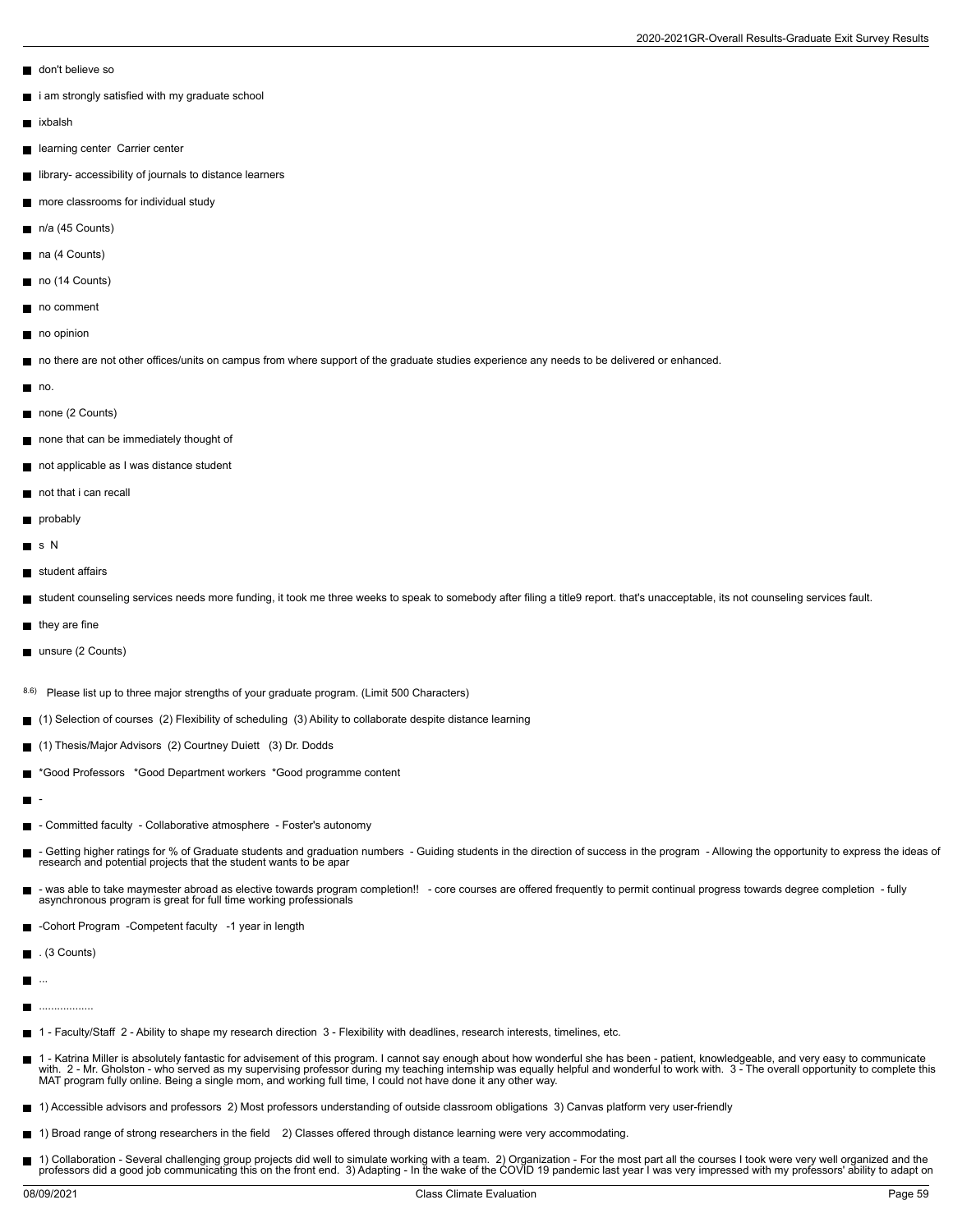the fly, even changing some course material to discuss the implications of recent events.

- 1) Content. 2) Fantastic, helpful teachers. 3) I liked that it being an online degree, certain in-person activities were required... so I know I would have loved to be involved in that. Г Unfortunately with covid, it cancelled all of our in person stuff. However, I know if I had the opportunity, I would have listed that as a strength.
- 1) Excellent advisor's guidance and commitment towards my program 2) Excellent academic preparation 3) High quality research
- 1) Flexibility to choose courses I was interested in 2) Teachers that were professional, knowledgeable, organized, and engaging 3) Ability to take the courses all online I would not have been able to receive a degree if it were not for the distance learning program.
- 1) Forestry courses are very applicable 2) The option to do a thesis or professional paper 3) Even as a distance student, you are made to feel inclusive of the university atmosphere
- 1) Frequent communication 2) Eager faculty 3) Several research opportunities
- 1) Funding opportunities for graduate students for their travel and research 2) Good research facilities 3) Opportunities of interactions with experts from other Universities during seminar
- 1) Great networking among professors 2) Personal communications that strengthen bond between student and advisor 3) Great staff that helped with graduate assistant positions  $\blacksquare$
- 1) Helpful Professors 2) Decent facilities 3) Curriculum
- $\blacksquare$ 1) Online teaching and direction was very good. Lectures were recorded, which is preferred for asynchronous learning. Professors were practically always available to talk. 2) Affordable other colleges are much more expensive!
- 1) Quantitative Orientation 2) Assistant-ship Opportunities 3) International students acceptance rate
- 1) The professors very clearly cared about the students. 2) Classes were always available when I needed to take them. 3) The advisors were always highly responsive to questions.
- 1) broad scope is beneficial to my professional career 2) wider variety of class choices 3) distance attendance makes it possible to work while matriculating
- 1) knowledgeable professors 2) helpful staff
- 1) short 2) straight-forward
- 1) support of faculty 2) access to applied training sites 3) cohesiveness with peers
- 1) teacher/student interaction 2) MSU community involvement (Assignments geared to help improve the community) 3) Writing and research literature Improvement
- Н 1) the flexibility of the program was great. The professors helped to guide me through it. 2) The opportunities that the program brought as well as relationships created along the way. 3) The<br>time of class and the schedule
- 1). The department head in CEPF is truly a student advocate and takes his role as such very seriously. This shows, and is HIGHLY desirable. 2). The support staff in CEPF are always<br>friendly and seem to go above and beyond Cutts, and E. Wei) was outstanding.
- 1- Professionalism from the teachers 2- Quality of the program 3- Online convenience  $\blacksquare$
- 1. Flexibility. The online model allowed me to fit the coursework around my schedule. 2. Value. When I applied, MSU was ranked in the top 25 online MBA<br>Programs at a fraction of the cost of its peers. 3. Delivery. Canvas i
- 1. Accessibility to professors 2. Flexible class scheduling 3. Availability of diverse learning options
- 1. In person instruction 2. Cohort format 3. Expertise of the professors
- 1. Local 2. Supportive 3. Encouraging
- 1. Used technology well in order to place the student in high quality observational experiences that allowed them to witness elements of the content in action. 2. My advisor was very,<br>very available for any issues that I n and benchmark driven lesson planning process.
- 1. A wide variety of courses available 2. All of my professors were very passionate about both the students and materials being taught. 3. There was a lot of freedom in terms of personal research giving us an opportunity to tackle a topic we are truly passionate about.
- 1. Access to faculty members 2. Strong instruction in the field 3. High research guidance
- 1. Accessibility 2. Teacher/student ratio 3. Applicability to Industry  $\blacksquare$
- 1. Accessible and respected faculty 2. Strong resources in my area of interest 3. Ability to work as a TA to help pay for school
- 1. Accessible and supportive faculty. Everyone always made time for students needing to talk about course work or their profession. 2. Ann Spurlock and Courtney Dueitt were amazing advisors for the teaching aspect of the English graduate assistantship. Their mentorship and courses were very beneficial. 3. Open-minded. The faculty were always open-minded, seeking to expand programming and resources to be as inclusive and accessible as possible.
- 1. At-the-ready faculty for help
- 1. Availability of good research infrastructure. 2. Funding opportunities. 3. Helpful faculty.
- 1. Being available completely online made it convenient for attending while working full time. 2. The course offerings worked well with my schedule and didn't require me to take any<br>semesters off due to a class not being a attending school.
- 1. Care for their students 2. Push students 3. Encourage continuing education
- 1. Commitment to helping students master professional skills relevant to my field. 2. Financial support was readily available. 3. Staff were always willing to help and easy to access.
- 1. Commitment to implementable research 2. Close interaction with industry 3. Supportive faculty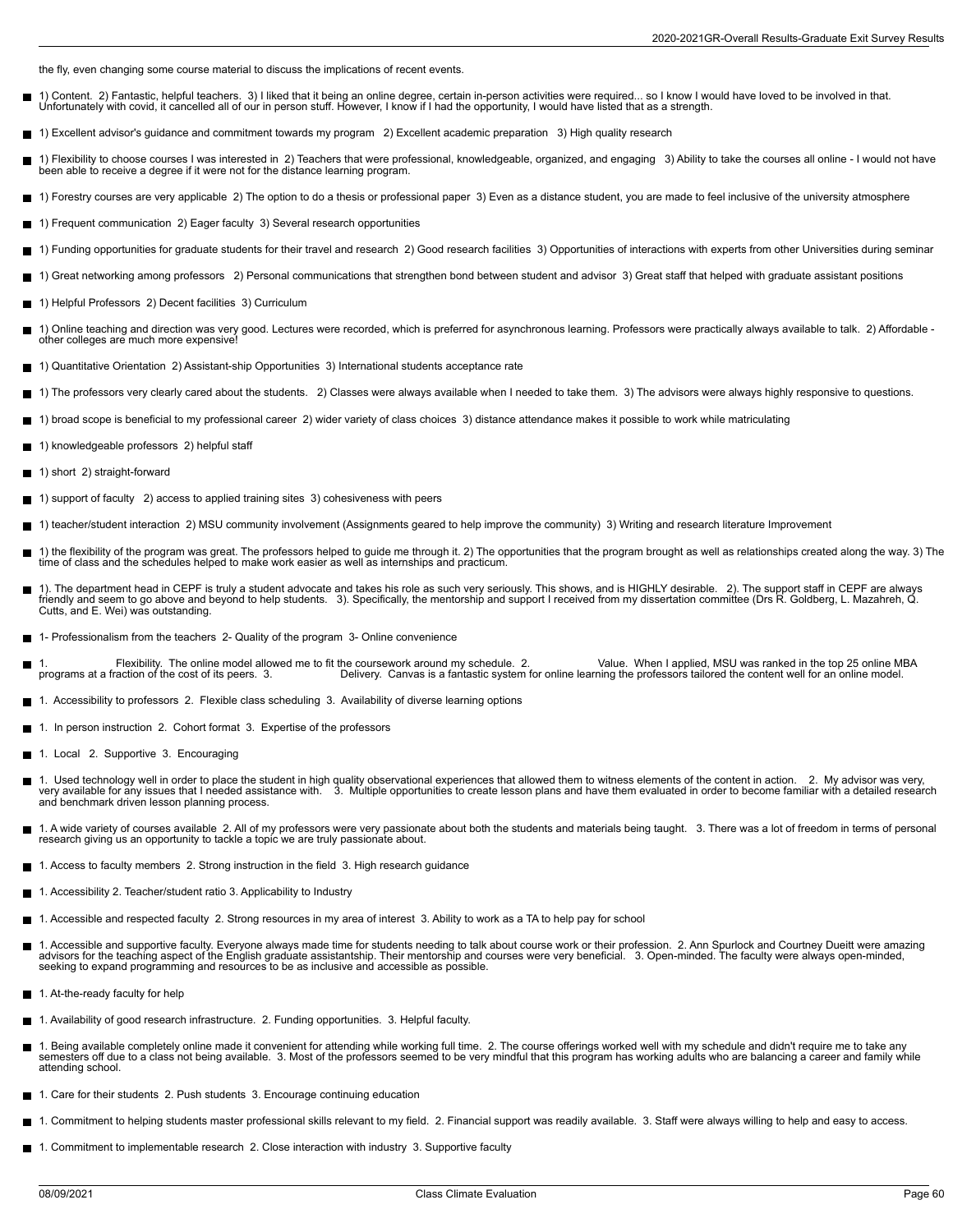- 1. Communication (email and phone calls were always answered in a timely manner.) 2. Work (assignments) were challenging thus I felt like I truly earned my degree. 3. Access to needed materials. (Professors always provided sources and/or links to sources.)
- 1. Communication, availability, and knowledge of professors. 2. Strong emphasis on sound, empirical research and building research skills. 3. The program is not geared solely towards<br>education careers, which is a major r
- 1. Consistency 2. Organization 3. Helpful
- 1. Cost effective 2. Good focus on accounting and finance 3. Broad range of courses
- 1. Cost vs. Quality 2. Well-organized and flexible on-line format
- 1. Diversity 2. Professional 3. Work like a family
- 1. Diversity of the students 2. accessibility and professionalism of professors 3. wide array of course offerings
- 1. Educated professors 2. Opportunities for group projects and interaction
- 1. Education on the cultural diversity of the workforce- this includes the importance of cultural diversity to the success of a company. \_2. Eliminating bias from the hiring process\_3. I can tell<br>that the professors have d
- 1. Emphasis on effective communication 2. Quality of research personnel 3. Research facilities
- 1. Encouraging faculty 2. Dr. Molina is a great asset to this program
- 1. Excellent guidance from professors 2. Encouragement for presentations 3. Friendly ambience
- 1. Expertise in the faculty 2. Great resources in the labs 3. Access to high performance computing cluster for data analyses
- 1. Faculty 2. Facilities 3. Online accessibility.
- 1. Faculty availability
- 1. Faculty involvement and engagement. 2. Faculty wanting the best for us graduate students. 3. Giving us the resources to be successful in our future.
- 1. Faculty mentorship; 2. Help with completing the program; 3. Professional development
- 1. Faculty-Student Mentorship; 2. Classroom exposure due to teaching assistantship positions; and 3. Affiliation with national laboratories where students can branch out during graduate studies.
- 1. Flexibility 2. Value for money
- 1. Friendly faculties 2. Up to date study program 3. Nice advisors
- 1. Good communication 2. Easy to use learning management system 3. Professors who have a thorough knowledge of their content area.
- 1. Great faculty 2. Wonderful labs 3. Nice course selection
- 1. Great professors 2. Great department head and Graduate Coordinator 3. Solid network with other research institutions within the field
- 1. Great professors 2. Easy to work with 3. Online
- 1. I got in depth knowledge of few subject in my field of work. 2. I gained a lot of Inter personal skill by collaborating with professors and PhD students. 3. Learned new areas of expertise like coding languages
- 1. I think our graduate program has a strong differential equations background. There are lots of opportunities to learn about DEs, but not much else. 2. We also have a very friendly and helpful graduate staff.
- 1. Introduce the student to a broad field of study 2. A combination of introductory and specialized courses and exercises 3. Contribute to the world?ÇÖs knowledge
- Е 1. It is a highly ranked distance program that challenged me much more than I ever anticipated. 2. The professors were very informative and fair throughout the time I spent at MSU. 3.<br>The tooling for distance students was
- 1. It is very convenient to be able to obtain my MS Degree via distance education. 2. The instructors for all of my courses were great. 3. The layout of all of my courses were easy to follow,<br>well-organized and I learned a
- 1. It provided me with many experiences that have required me to think outside of the box and outside my comfort zone. 2. The program presented me with opportunities that broadened<br>my perspective and I realized the potenti are getting the information that we need to be successful during and after being in this program.
- 1. Knowledgeable staff 2. Staff present at state-wide tech conference 3. Diverse courses to prepare for private or teaching sectors
- 1. Learning deep knowledge in geoscience. 2. Flexibility to be able to do my school work around my working schedule and my children's schedule. 3. All the professors were very knowledgeable in their area of teaching.
- 1. Live/recorded lectures: Watching lectures in a classroom helps students feel connected and facilitates learning. 2. Emphasis on group work: Helps distance students feel connected and<br>learn from their classmates 3. Empha currently have or will have.
- 1. More field research done at farmer's level. 2. Faculty at the department and research station are very helpful. 3. Provide opportunities who are interested in agriculture.
- 1. My advisor and the virtue of being in his lab was the greatest strength and the reason for the degree of success I have had as a graduate student. 2. The availability of departmental graduate student grants for travel and research. 3. The newly renovated labs in Harned Hall.
- 1. My advisor was outstanding and was always very helpful and informative.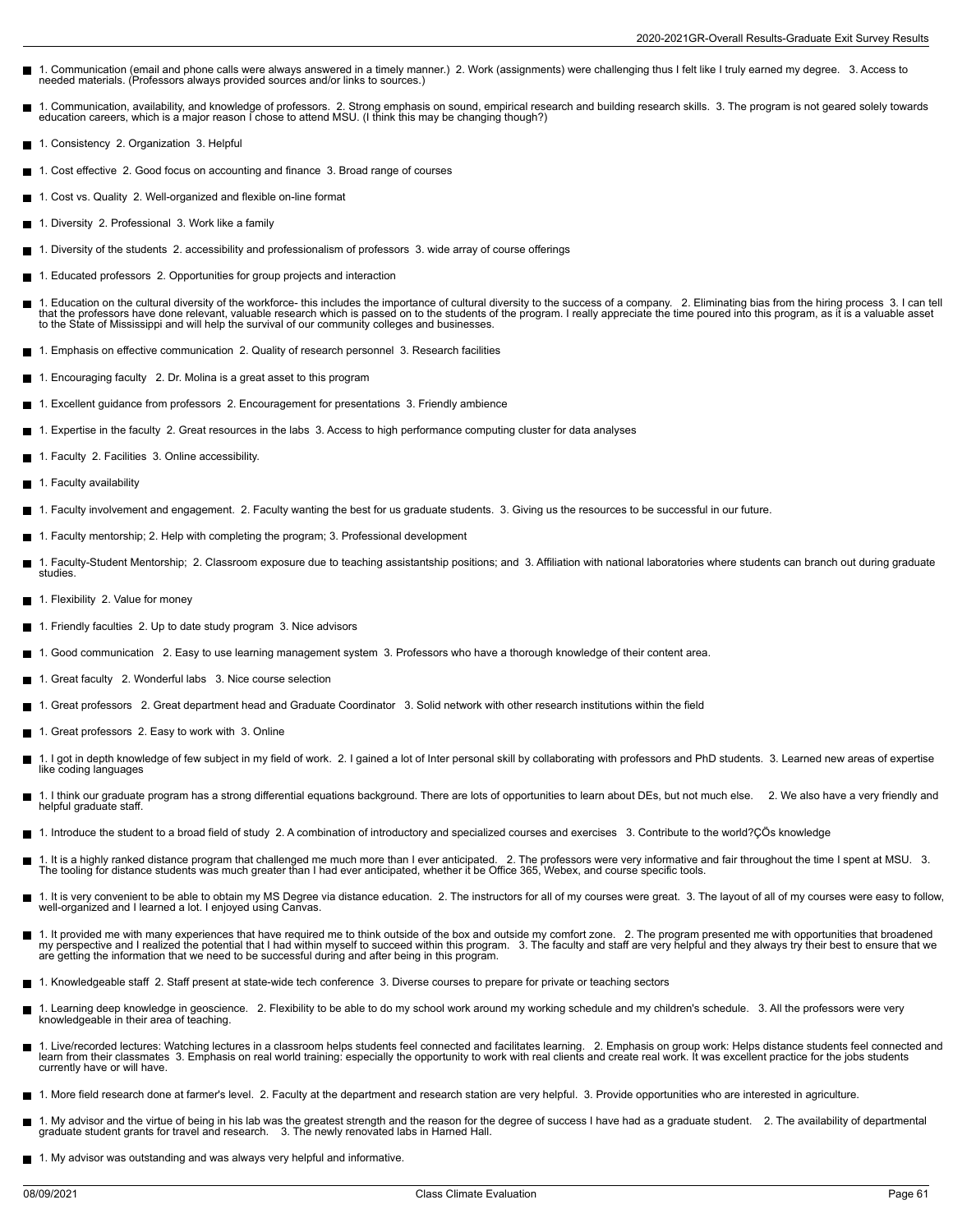- 1. My advisor, Cynthia Smith, had an open-door policy. She was always so kind, knowledgeable, and encouraging. 2. My faculty, esp. Dr.'s Gary Templeton, Christopher Boone, Iva Ballard,<br>& Professor Attny Haley Brown. In my
- 1. My advisor. His commitment to his students and incredible work ethic fostered an environment full of unique opportunities and growth for his students. 2. Breadth of study. I learned<br>many different things within my field
- 1. My graduate program had a great research group. We met weekly to learn what each other was doing, offer feedback and assistance, and to hold each other accountable. 2. My advisor<br>was easy to reach and very responsive to
- 1. My program had AMAZING professors! They were the absolute best! 2. My program will help me in the future since it wasn't a super specific degree program, it was more broad, which<br>is exactly what I was looking for, and n studies in the classroom.
- 1. Once you find the right professor(s) you can work easily with, they will make sure you have what you need and learn what you need to do well in your future career. 2. Professors that are good at teaching often will make time to help you improve your class performance so that you gain applicable skills instead of just learning rote memorization techniques. 3. They<br>emphasize the need to establish your o
- 1. One on one learning 2. Access to resources 3. Working with multiple departments on projects
- 1. Passion 2. Motivation 3. Organization
- 1. Passion to work 2. Learning from Failure 3. Dedication and interest to learn new techniques  $\blacksquare$
- 1. Prepares you to think you have a chance at teaching. 2. Gives you the understanding of how poor education is in America right now compared to many other countries. 3. Provides a<br>possibility for instructing at the coll
- 1. Providing students with hands on experience 2. Providing students with one-on-one supervision 3. Bringing awareness to cultural and social issues
- 1. Research facilities are impressive on campus. Including, the willingness of different professors in other departments to cooperate and support research which allows the use of other П facilities. 2. The opportunity to participate in University, regional and international conferences to present our studies. 3. The resources available for graduate students in the library, within<br>each department (train
- 1. Research support and guidance 2. Faculty guidance 3. Support from department
- 1. Straong Faculty 2. Encouraging 3. Ability to assist in any way necessary.  $\blacksquare$
- 1. Strong infrastructures 2. Helpful faculties 3. Wide varieties of research works
- П 1. Strong support of advisors and committee members
- 1. Teacher were very knowledgeable of the skills being taught. 2. I loved the opportunity to work at my own pace. 3. Teachers were very reflective in feedback on assignments.
- 1. Team oriented 2. MBA administration does a great job of recruiting like-minded and driven candidates 3. The professional development aspect of this program is extremely beneficial
- 1. The MAT Program is extremely flexible. They are aware of their students working and teaching, and they help their students get their degree while in the classroom. 2. The MAT Program<br>is creative and fairly choice-based. find most applicable to their careers.
- 1. The Meridian Campus has outstanding professors who can articulate their skills and real-world experiences into educational information to prepare us for the workforce. 2. Great<br>business networking programs, like DECA, t graduate experience.
- 1. The ability to complete the degree 100% online. 2. The use of the online Canvas platform. П
- 1. The ability to do this program remotely while working at a television station as a meteorologist was invaluable to me, and is the primary reason I chose it. I was not disappointed about the<br>ease of access. 2. Almost all electives I was able to take helped me find a new passion for what I would like to do with my degree outside of television.
- 1. The ability to work online 2. availability of teachers 3. make it easy when we do have to come on campus
- Н 1. The passion and commitment of the faculty in my department. 2. The variety of courses offered in my program. 3. The support of my interests and passions in pursuing research and program development.
- 1. The professors are very good at applying what we are learning to real-world experiences. Dr. Dooley, Dr. Goldberg, and Dr. Justice excel at this. 2. The program pushes you to your<br>limits and is constantly showing you th program.
- 1. The professors--with COVID ongoing, it changed a lot of plans with courses; especially the courses that were field methods. Each professor did their absolute best to ensure us students had a blast all while learning what was intended! I could not ask for anything more!!! 2. The Geoscience Department is amazing all around! 3. My advisor!
- 1. The program felt very personable. 2. The Staff is amazing and goes above and beyond to help with any matter. 3. The program prepares you very well to go directly into your field or work.
- 1. The variety of courses offered. 2. The flexibility of taking all courses online. 3. Most of the instructors are highly knowledgeable about the courses they teach.
- 1. This program is structured in a way that full-time professionals can complete their MBA while still working. 2. Most classes have assignments due on Sunday at 11:59 which allows<br>students the ability to catch up on the w all realms of business.
- 1. Understanding of distance students and their different circumstances. 2. Friendly/Insightful/Helpful professors. Specifically, Drs Yong Fu and Masoud Karimi. If I could have taken them for every course, I would. They sincerely want their students to succeed.
- 1. Updated curriculum 2. Supportive faculty and staffs 3. Well-equipped laboratories
- 1. Variety of the courses offered by the instructors.  $\blacksquare$
- 1. Very few (if any) graduate programs specific to early intervention in the country 2. Degree is useful for a variety of professional goals (administration, leadership, direct service, etc.) 3.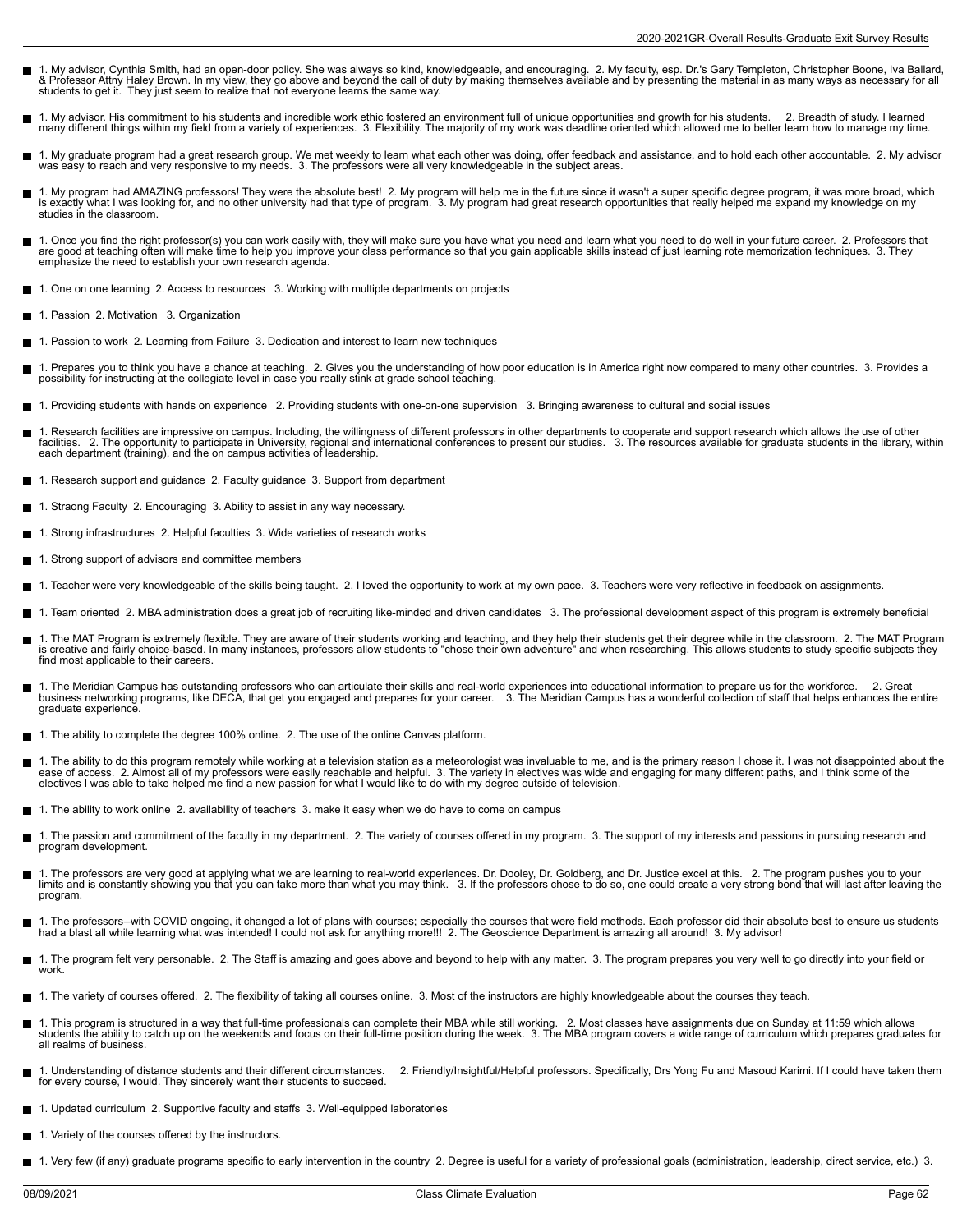Professors are really invested and very responsive

- 1. Very good facilities for computationally intensive research. 2. Sophisticated laboratory for a variety of mechanical testings. 3. Blend of experienced and bright young faculty members.
- 1. Very informative. 2. Open line of communication 3. Very informed about Education program's needs and trends
- 1. Very up to date on graphic software and instruction of it 2. Close interaction with the faculty 3. Close interaction with other graduate students
- 1. actual molecular biology laboratory courses was really good. 2. Professors that are challenging and hard to students, giving them really hard and 'out of the box' questions is amazing for<br>me. Its hard but its worth it! professor and my entire graduate committee.
- **■** 1. diverse experiences
- 1. remote learning 2. Timely responses by instructors via email and canvas messaging
- 1.) Availability of professors 2.) Personable and professional interactions with faculty 3.) Meets the curriculum needs for my field of study П
- 1.) Excellent instruction and curriculum. 2.) Outstanding professors who go above and beyond for their students. 3.) High quality advising that is focused on the student.
- $\blacksquare$ 1.) The faculty and staff in my graduate program were the best part. Everyone wanted to see students succeed. 2.) The courses in the Environmental Toxicology program were helpful and relevant to my future career. 3.) I had opportunities to travel for conferences, and our program held its own research day.
- 1.Good hands on 2. Learn to fend for yourself 3. Prepared to handle personal scheduling
- 1.The program provided students with a deeper understanding to specific areas within the field of study rather than broad overview. 2.Faculty was always available to answer questions<br>quick and effectively. 3.The program pr
- 1.Wide variety of courses offered. 2 Well organized. 3.Well recognized
- $\blacksquare$ 100% online Ease of use of online portal (Banner, Canvas, etc.) Online resources for research
- Ē ?Çó Dr. Brian Rude; ?Çó Graduate student comroddery; and ?Çó Sense of community within the department faculty, staff and students.
- Е A major strength of my program is the camaraderie fostered among the graduate students. Through shared experiences in Graduate Teaching Assistantships, working on publications or research alongside professors, and preparation for the degree's exit examination, the atmosphere created among fellow graduate students is very intimate and positive.
- A wide variety of classes, interesting subjects, online platform
- Academic Advisor, Mrs. Steward has been extremely helpful and understanding throughout. The Service Desk has been able to resolve issues the same day-which has saved me!
- Accepting the transfer courses, supportive department when there is no fund for continuing the program .
- Access to classes on a wide range of topics, access to online versions of classes (where lectures are recorded), and (for aerospace) access to high-performance computing resources.
- Access to professors Small cohort size Information prepares you for the national licensing exam
- Access to professors when needed. Professors provided support outside of the classroom. Joni Branning is the best there is at MS State. She cares about the students and make sure they are always aware of deadlines and paperwork that must be submitted.
- Accessibility Academic advisors
- **Accessibility Academic rigor Helpfulness**
- Accessibility Strong, supportive advising
- Accessibility of Professors, Community, National Reputation
- Accessibility of faculty Faculty very knowledgeable and helped me to become knowledgeable Faculty understanding and worked well with conflicts or emergencies
- Accessibility of faculty members, varieties of courses available, opportunities for community service
- Accessibility of professors Location
- Accessibility of professors, advisors, and committee members Focus on research that is applicable for producers and the general public
- Accessibility of the staff
- Accessibility, commitment to students, and love for the school
- Accessibility, conveniency, and some good mentors.
- Accessible of advisor and teachers, Navigation of Canvas was great, Program prepared me to be a better teacher.
- Accessible, Fair, Highly Qualified
- Accessiblity, Quality, and Flexibility
- Adaptability, course work, inspiring thinking
- Advising Accessibility Course Content
- Advising, collaboration with other professors/faculty, Office staff
- **Advisor Instructors Quality content**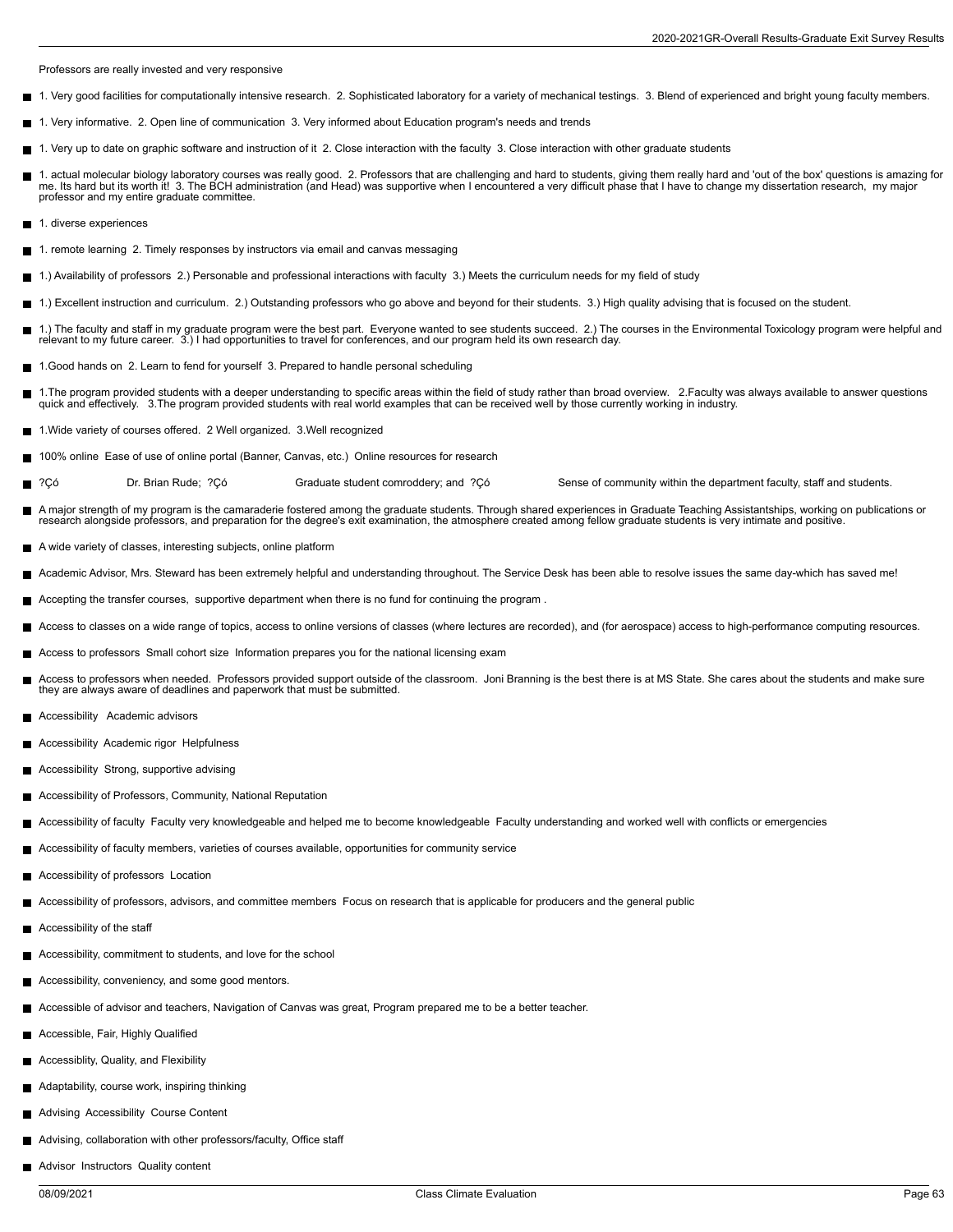- Advisors are always helpful
- Advisors are cordial Coursework is relevant to employment in the field of study Coursework is conveniently available over IVC П
- Advisors were helpful
- All online Very convenient for working full time Faculty easy to work with П
- Although the program is new, Dr. Packwood and the faculty have done an amazing job of keeping the students updated and providing us with a quality program.
- Although, a relatively new program, however, it has: (i) Knowledgeable faculties. (ii) Provided opportunities for interdisciplinary work. (iii) Provided me with both professional and interpersonal skills to survive in the job market.
- Amazing professors Flexible schedule Rigor
- Assignments Scheduling Access to schoolwork
- Assistance, guidance, grace
- Attention to detail, communication, teachers
- Availability for counselling or advising, faculties guidance, funding opportunities.
- Availability of faculty to help aid in understanding of not only class material, but research material as well. Provides enough information inside and outside the classroom to compete<br>nationally for jobs and positions in m
- Availability of faculty/staff. Connectivity of course lectures. Response of IT when issues did occur.
- Availability of the professors. The extensiveness of the classes. The broadness of the program.
- Availability, teachers,facilities
- Available online Flexible Easy to complete
- Besides the wonderful professors and interesting lectures, another thing I liked about MSU Meridian was the security I felt on campus. I took several night classes and was pleased a<br>campus police officer was always nearby.
- Bonds between peers. Vastness of required knowledge. Kind professors.
- Breadth of course offerings and clarity of program deadlines are the strengths of my graduate program.
- Business partnership projects. Variety of courses. Group work focus.
- Campus and distant learning for support of required classes and producing high quality journal articles and grants.
- Caring and knowledgable teachers, good group of students in the program, and good offering of assistance with stipends, internships, and work.  $\blacksquare$
- Challenging Supportive Rewarding
- Close knit, easily accessible, instructors try to prepare you for the field
- Collaborative spirit; research/data-driven focused
- Committed professors
- Committment of professors is outstanding. Knowledge base of Professors is outstanding in the area of technology and its application with pedagogical practices. Diversity of professors in  $\blacksquare$ their background experiences.
- Communication Family oriented Trustworthy
- Communication Support High quality work
- Communication of requirements for the degree and individual classes is extremely well done. Additionally, contact information for distance students is easy to find and use.
- Communication to and from professors Content Rigor Hybrid
- Communication, Assistance, and Support
- Communication, Leadership Training Skills, Professional Presentations
- Communication, Support, Guidance.  $\blacksquare$
- Communication, accessibility, and development of my interests for coaching.
- Communication, availability, understanding  $\blacksquare$
- Communication, opportunities
- Communication, transparency, organized
- Community Dedication Support П
- Community college knowledge, research experience
- Community is great in our cohort Teachers really cared about students Teachers were ready to help whenever needed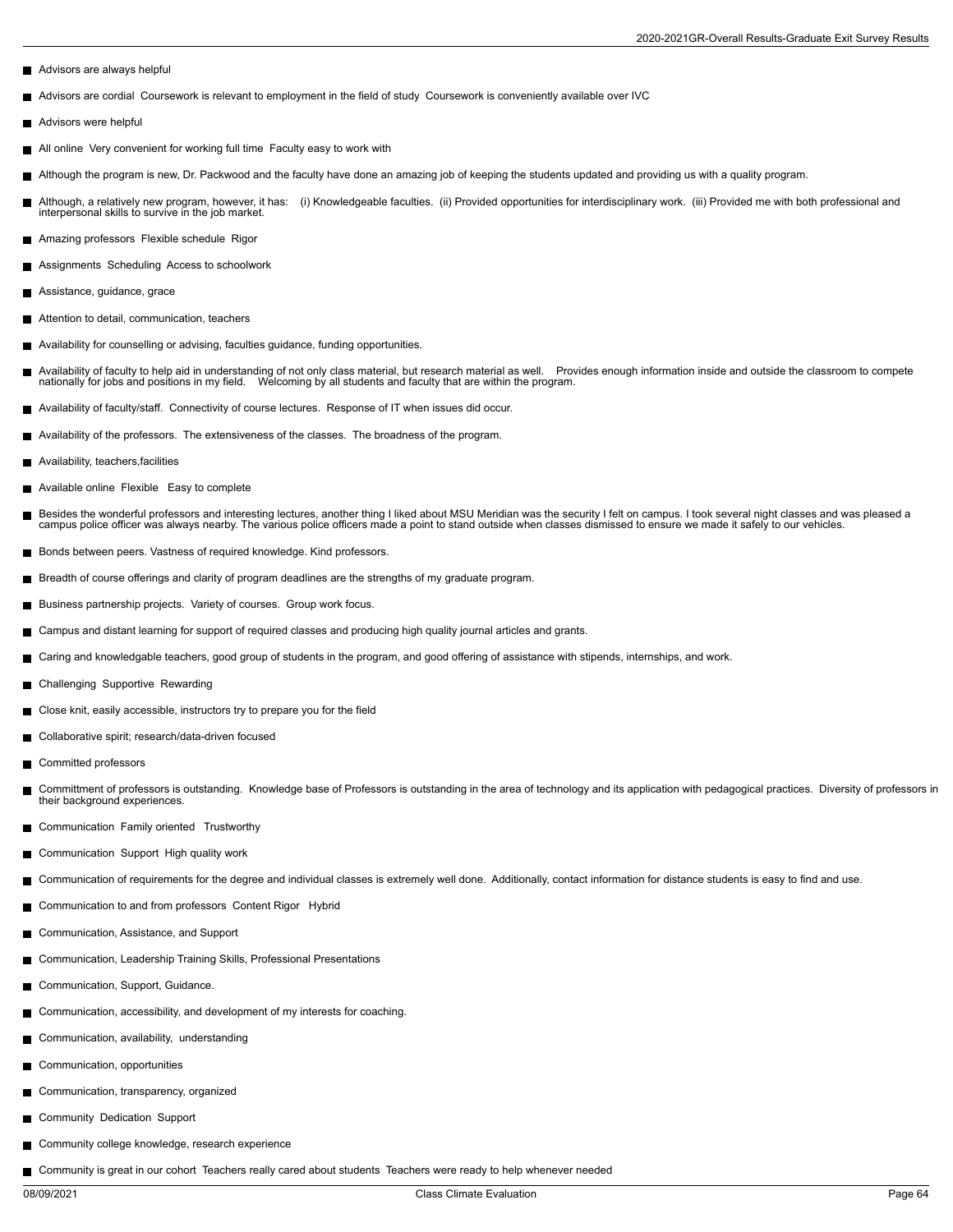- Community/Cohort system Presentation practice Courses teach a variety of knowledge necessary in the business world
- Composite faculity, solid mechanics laboratory, funding  $\blacksquare$
- Comprehensive, accessible, in depth
- П Comprehensive, intentional, transparent
- Connection to faculty and student affairs professionals on campus
- Constant communication Rigor in curriculum Opportunities to collaborate  $\blacksquare$
- Content I felt that I received as good of instruction as I did at my undergraduate university which I attended as a traditional student Flexibility I was able to complete the classes I was<br>enrolled in at a pace and sch
- Content knowledge, experience and availability of professors.
- Convenience of online coursework
- Cost, time, rigor П
- Course offerings are exactly as listed on site so I knew what to expect
- Critical thinking Organizing ability Public speaking Improvement in language
- Current, In-depth and Informative  $\blacksquare$
- Curriculum, faculty communication, flexibility.
- Cutting-edge research in animal science Multi-disciplinary projects Many opportunities for oral presentations in international conferences
- Data Analytics class My counselor was always responsive Ease of doing everything online
- Direction from professor Good projects Went to many professional meetings  $\blacksquare$
- Distance Courses Offered To Graduate Students Absolutely Love When Teachers Use Canvas Absolutely Love When Lectures Are Recorded Using the Smartboard Which Shows Both The Screen & Lecturer.
- Distance learning, the ability to customize schedule between required and elective courses, the interaction with instructors and students within various programs.
- Diversity Inclusion Faculty Presence
- Diversity of core courses offered Professional development opportunities (MBA Plus sessions) Knowledgeable professors
- Diversity of courses, accessibility of program to someone who works more than full time, responsiveness of professors
- Diversity of research topics
- Diversity of students, faculty, and curriculum. Open, two-way communication between students and staff/faculty. Available resources which help with student success.
- **Dr.** Gardner and Dr. Hunt are the strengths of this program.
- Dr. J. Parker
- Dr. Julie Parker is an absolute asset to MSU. She goes above and bevond for her students to ensure they receive the best education possible.
- Dr. Megan E. Holmes Dr. Harish Chander Dr. Adam C. Knight
- Dr. Stephanie King and Dr. Linda Coats are an asset to the program.
- Ease of access to online classes program. Having everything delivered through Canvas is convenient. All instructors were accessible and responsive to issues or concerns.
- Easily accessible. Organized. accommodating
- Easy to access course matter and professors. Also easy to go your own pace, since I work 55 hours a week it took me 7 years to complete.
- Easy to work with as a full time employee Great support system with faculty Caring individuals that work within the program
- Education, resources, and connections.
- Educator preparation, Enhancement of research and teaching skills and great training.
- **Efficient, effective, and fulfilling.**
- **Emphasis on scholarship, cohesion, and detailed direction.**
- Encouragement to take classes for and gain experience and knowledge in other subdisciplines. Friendliness and approachability of faculty when help is needed, department is not too п large. An emphasis on hands-on learning through direct experience with field and laboratory work, plus a realistic and ethical approach to archaeological practice.
- Engaged professors, high standards and expectations, accessible faculty and staff
- **Enthusiastic professors** Detailed information Variety of classes
- Eric Sparks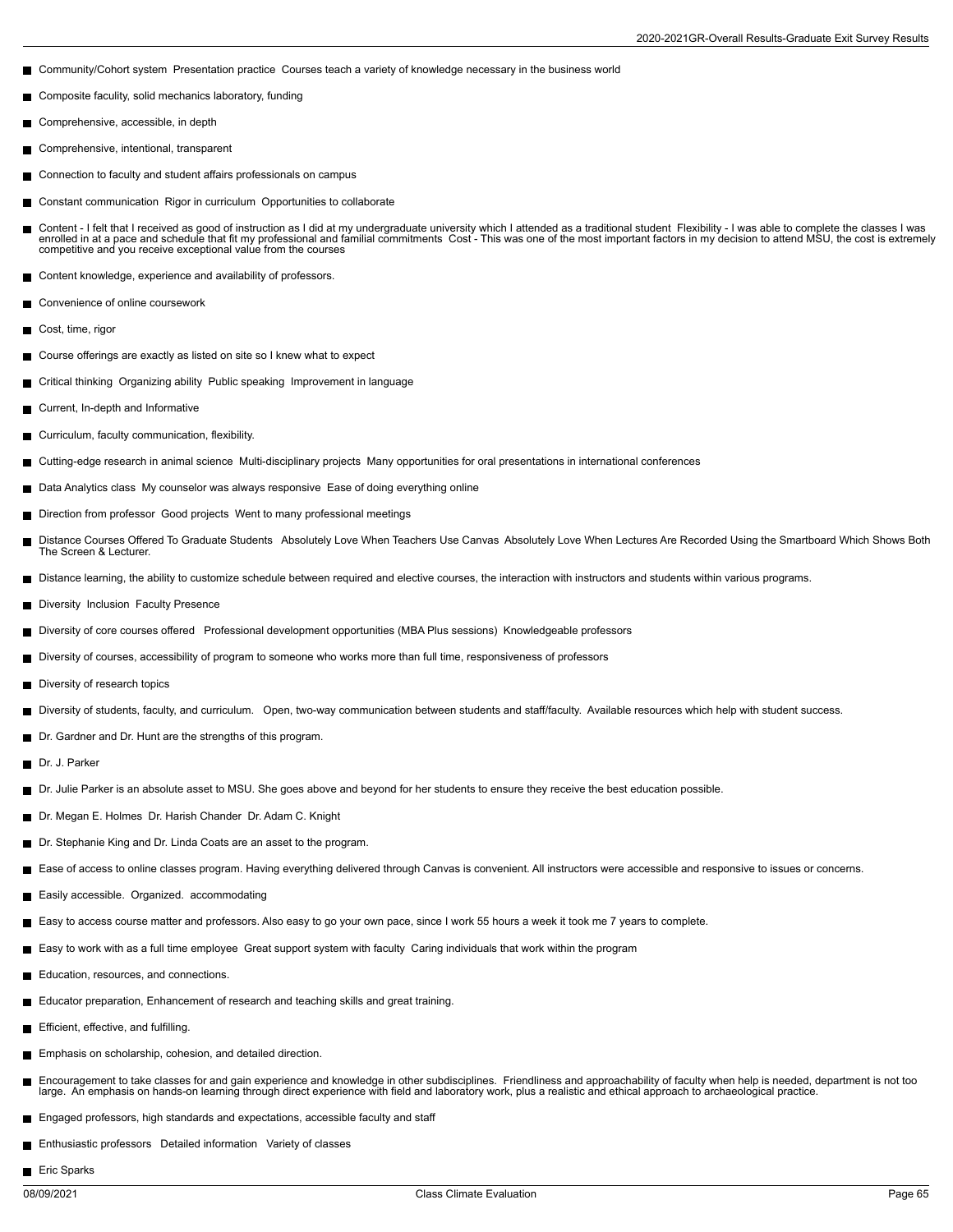- Everything is great.
- **Excellent major advisor Clear website and requirements Engaging coursework**
- Excellent professors, Encourage participation, Speak the foreign language for the entire class period.
- Exemplary MBA staff, incredible teachers, productive work environment
- Experienced and involved faculty members; Close-knit cohort; Opportunities for advancement.
- Experienced faculty Resource availability Better courses
- Expertise of faculty, practicality of instruction, commitment to diversity
- Extensive base for physics Hands on experience with various tools. Learn how to work in team and deal with difficult people.
- Extremely helpful Communicates expectations well Works with all offices and the student to ensure success
- Faculty (3 Counts)
- Faculty Course material
- Faculty accessibility and resources available are two of the major strengths of the program.
- Faculty and staff extremely knowledgeable Service and attention to detail is amazing by staff
- Faculty knowledge of subject content Faculty mentorship
- Faculty provides good mentoring
- Faculty was very accessible for questions or any help.
- Faculty, Students, Discussion based learning
- Faculty, research resources, availability of travel funding
- Faculty, teaching opportunity, research opportunities
- Faster graduation Broader range of courses available to be taken No research project
- Flexibility Dedication to program by faculty Accessibility to resources
- **Flexibility Adaptability Forward thinking**
- Flexibility Broad range of topics in course selection Gave me the background to feel more confident teaching AP Biology
- **Flexibility Positive professor feedback response Access to testing labs**
- Flexibility Research/ projects opportunity Faculty and department support
- Flexibility in choosing studied material. Broad range of information to choose from. High level of skill in professors.
- Flexibility since I am a distance student with a full time job Opportunities to branch outside of what you know/study
- Flexibility, Cost, and professors are easy to contact. Professors were always available to respond to questions or meet online to help explain a topic which made the program enjoyable.
- Flexibility, Organization, Availability of courses
- Flexibility, collaborations, and select faculty.
- Flexibility, great dissertation chair
- Flexibility, only being one year, and allow us to incorporate studying for the CPA exam.
- Flexible, accommodating, accountable.
- Flexible, prompt, helpful.
- Fluid Dynamics background Expertise of professors Flexibility in individual study (DIS work)
- Friendly staff. Great research resources.
- Good Professors. Many different research facilities. Space in building for individual work.
- Good advisor Good faculty High flexible in the area of research
- Good classes to choose from, I enjoyed the flexibility
- Good connections with the local landowners
- Good courses, faculty and research facilities
- Good instruction. Good variety of class options. Flexibility in taking classes outside of the major area.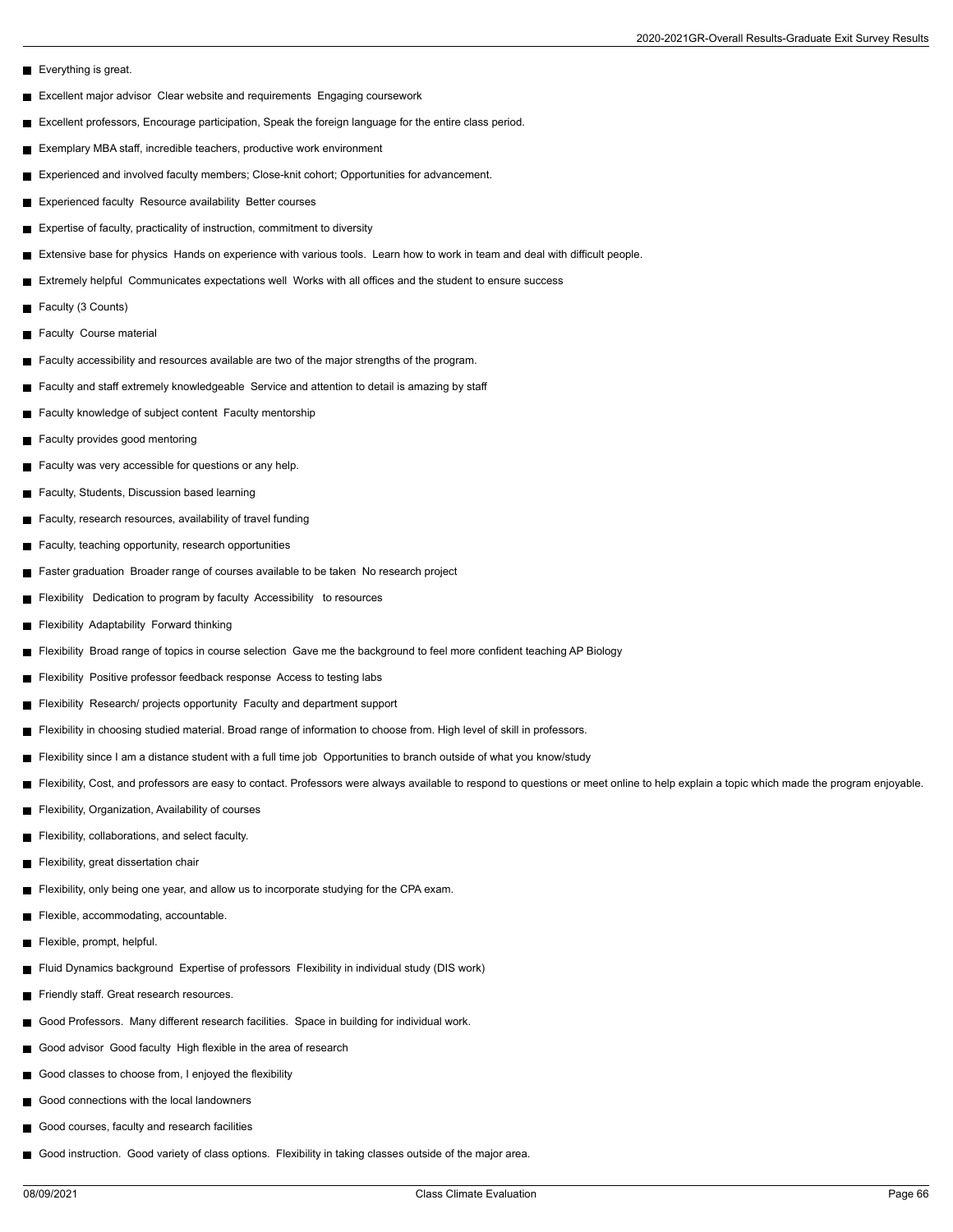- Good mentor Hospitality Good working environment
- Good professors that are knowledgeable and care for their students' success, lab experience that was very well-rounded for the work force, and collaboration between faculty members and П their students.
- Good professors, Engaging assignments and the ability to complete the program all online
- Good professors, friendly environment, diverse research
- Great Advising Course diversity Great Faculty  $\blacksquare$
- Great Professors, computational resources and high tech equipped laboratories
- Great advisor, interesting materials, great delivery.  $\blacksquare$
- Great communication w/ professors, great distance learning program, variety of content offered
- Great for career advancement. Learned a lot about my craft. Applicable to real world scenarios and acquired knowledge useful for my career. П
- П Great professors that worked with students Useful courses that provided information to be used in the future
- Great professors who really care about making sure I learned the material and who have been very supportive during my job search.
- $\blacksquare$ Great professors, Thorough knowledge of material, kind people
- Great professors.
- $\blacksquare$ Great program for working adults and flexibility of work load
- Great support, organization and communication.
- Great variety of courses in the program; applicable and useful projects
- Great weekly supervision
- Hands on experience, Learned professionalism, With help of one professor I was highly encouraged to submit for conferences.
- Hands on experiences Excellent faculty A wide range of research focuses  $\blacksquare$
- Hands on learning. High expectations. Large opportunities available.
- Hands-on learning experience Great specimen collections Large number of field-based labs/lectures П
- Help and opportunity!
- Helpful environment, ease of use of technology, courses were in depth
- Helping ensure a smooth transitions between each semester Communication Encouragement throughout the program
- High exceptions Discipline Worth the journey
- High expectations, available faculty, and sense of unity among peers.
- Highly recognized faculty with adept skills in their respective fields  $\blacksquare$
- $\blacksquare$  How to talk to potential clients, how to write a proposal, how to get help from professors
- I am grateful for the Master of Professional Accountancy program because I feel as if it is centered around success on the CPA exam, which was my top priority over the course of this year. The professors were all very understanding, and their guidance throughout the year was invaluable to me.
- I did not gain any new strengths being an on campus student. Besides being a TA. But most of us don't want to be in academia. Working with local businesses and opportunities as  $\blacksquare$ interpreters, would have been a major strength if provided.
- I don't necessarily have three major strengths being a distance student, but Dr Howard is a fantastic mentor and professor. I've recommended several people to MSU because of him.
- I enjoyed the distance learning opportunity. The way the online classes were performed worked really well for me.
- I found my program to be strong in communication, effective delivery of lessons, and prompt grading.
- I have developed my time management skills and I can handle any stressful situations in ease. I have gained application and theoretical knowledge of my courses and can implement those for my future career purposes.
- I have made some of the best friends in this program due to it being a team oriented program Mentally challenging but necessary Professional in all areas
- I have no opinion on the matter.
- I really enjoyed: The overall experience The cost The interaction with professors Being able to work at my own pace as a working adult
- I really liked that the Professional MBA program catered to non-traditional students.
- I think this graduate program has been amazing! Courses are interesting. Professors/instructors are highly competent. The ability to be a grad student at MS, living in Norway (Distance program)
- I was satisfied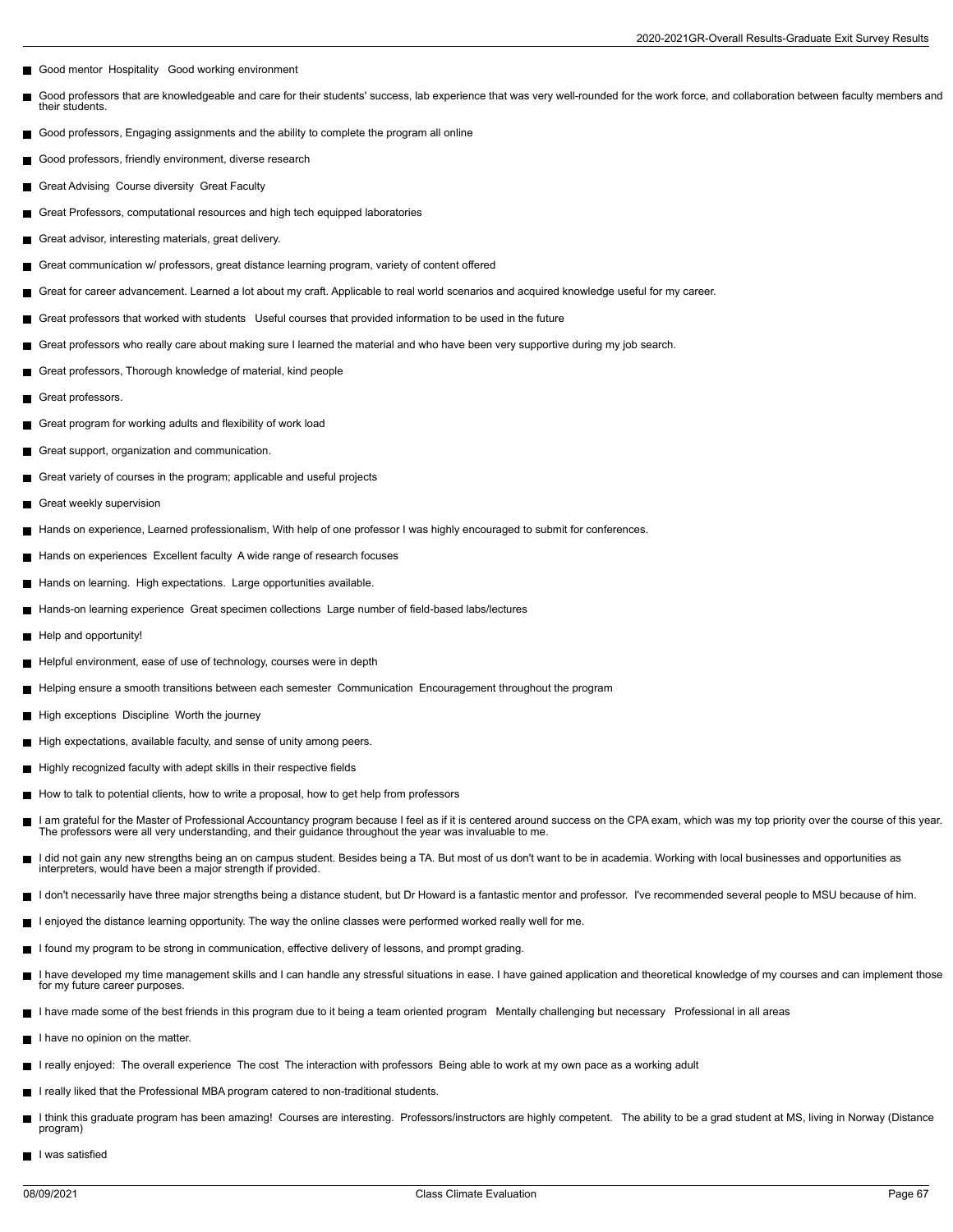## IDK

- $\blacksquare$  In my opinion the only strengthen is ability to work on your own time.
- Increase knowledge of the Clinical Mental Health field. Ability to practice my knowledge more effectively at my place of employment.
- $\blacksquare$ Increased Income New Innovative Knowledge Tools to Become a Teacher Leader
- Independent research Strong Chemistry department Strong teaching skills
- Independent, innovative, and challanging
- Individual research work, the supervisor's assistance when needed  $\blacksquare$
- Instructors were knowledgable and presented current information and attempted to make it relevant to our teaching.
- Instructors were very accessible The required classes gave a good overview of the industry Classes were well organized and expectations were clear П
- Interactive classes and labs. Accessibility of faculty members. Conducive environment for developing research ideas and projects.
- It enhanced my critical thinking, research knowledge and IT access to online studies. ш
- Е It is accredited by the National Weather Service. It is delivered online. Class material and lectures are accessible therefore 24/7. These two items are the only reasons I would advocate for other US Servicemembers to enroll and study through this graduate program. I did learn a significant quantity and quality of "operational forecasting methods".
- It is hands on, small (so people get to know and network with one another), and the teachers will help if you go to their office.
- $\blacksquare$ It is practical to the industry, many job opportunity, and great lab design.
- It is seen as a very prestigious program throughout the country and is well respected.
- It was convenient for me, affordable, and organized well.
- It's easy
- Knowledge and friendliness of professors
- Knowledge of faculty breadth of department  $\blacksquare$
- Knowledgeable faculty, good faculty ties to other programs, diverse graduate student population
- Knowledgeable professors, strong sense of community within student body, outstanding Graduate Coordinator П
- Lab safety Chemical safety Policies
- Leading experts in the state of Mississippi. Fantastic weed science program. Tight knit academic community.
- Learning to work with new software. Enhancing the level of self confident. Socializing.
- Lots of focus on ODE, a few very good professors, good opportunity to learn how to teach through experience.
- MEng 1. flexible course work selection 2. nice expose for interdisciplinary engineering work 3. perfect for working professionals with no intention of going for PhD or not interested in research
- Majority of great professor instructions and availability
- Management development Leadership development financial development  $\blacksquare$
- Mentoring from my advisor and professors within the department was always available and they were always willing to help! I also had several leadership opportunities throughout my time<br>in the department which have helped m
- Mentors Accountability Empathy
- Mentorship from faculty, support of cohort, internship/practicum experience
- Most employers I interviewed with know the professors and know that I acquired the knowledge needed to perform my job at the highest level
- Most of the faculty in the department cares about you and your success through the program and after
- Ms. King she is wonderful from meeting with her in person to her knowledge of her students is unmatched. Online options The other instructors in the MAT degree program
- Multicultural training Research opportunities Administration and Faculty
- My Department was flexible and reasonable in meeting the requirments of my atypical position conducting a dissertation predominantly off-campus. The course conducted as a survey of<br>the different areas and projects conducte ease of access to the equipment at the Institute for Imaging and Analytical Technologies facility were commendable.
- My advisor Dr. Fincher
- My advisor, the Graduate Seminar course we were required to take, working hands-on with cows for my research m,
- My graduate program can connect many different research fields.
- My graduate program had outstanding online learning options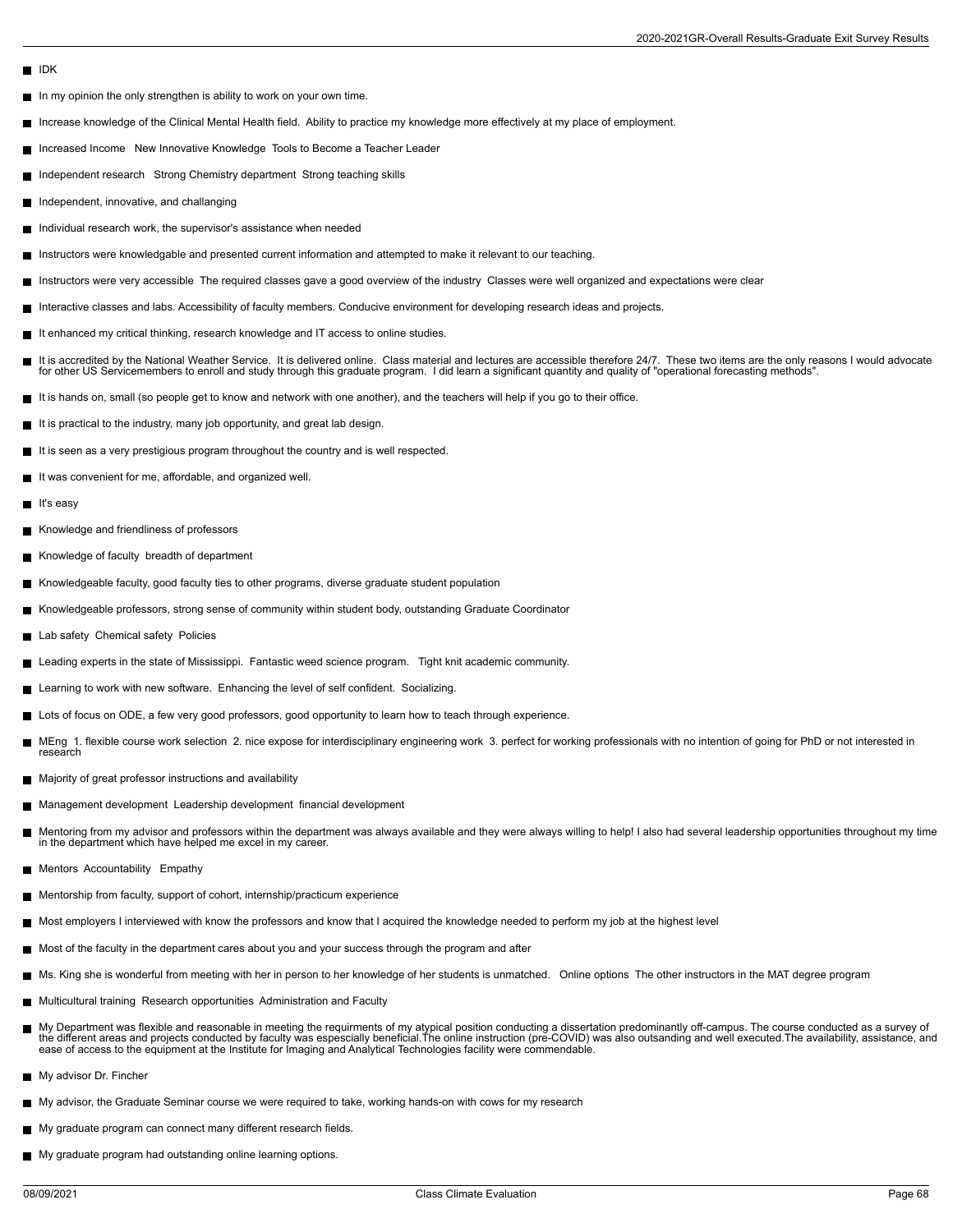- My graduate program has many strengths, but 3 that stand out directly to me are (1) preparing us for a teaching job once we finish, (2) equipping us with different and affective teaching methods, and (3) how to correctly write lesson plans while being diverse and including differentiation.
- My major professor is a pretty solid strength, as well as accessibility of other professors that I've needed in my department. Anytime I needed assistance, someone would offer. And the other graduate students, the comradery has been great.
- My professors were extremely qualified with extensive knowledge in the subject. Not only were they esteemed scholars, but they made the information applicable to my field. The three<br>major strengths of the Applied Meteorolo
- My program exceled in preparig us for public speaking exposure to further our education strong understanding of local agronomic practices and issues
- My supervisor, college and faculty.
- N/A (32 Counts)
- N/a
- NA (11 Counts)
- m, Nah
- Name recognition, Becker, and job placement
- Networking Research skills Conducting skills
- Networking opportunities, course curriculum, and one year program.
- Networking, communication with professors, Career prep
- No additional information to be given.
- No comments.  $\blacksquare$
- No other recommendations
- None (3 Counts)
- None are notable
- Nothing to add.
- OVerall dept. and faculty are laid back, easy to approach, and for the majority, they are willing to help you succeed.  $\blacksquare$
- Offers research in different research areas
- On-time graduation More research-based than course intensive Diverse research opportunities П
- One strength would be the variety of courses offered and the freedom to choose a couple of electives. Another strength is the wide variety of people you get to interact with that come from all parts of life. Third would be the professors who seem to be very interactive and prompt in their communication with the students. I enjoyed the collaborative efforts with my classmates all parts of life. Third would be and interacting with the professors as well.
- **Online Price Flexibility of Classes**
- Online so I made my own schedule, teachers were all great and responded quickly, all classes were handled in a professional manner
- Open communication between professors, number of assignments was good for students whom work full time and have children, advisor was amazing leading me through each step I needed to take over my grad school experience.
- Opportunity Respect Availability  $\blacksquare$
- Overall quality of the program Diversity of courses available Quatity of resources provided
- Passion for the subject matter exhibited by the Professors, openness and support of Professors, willingness to do whatever it takes to ensure understanding of the material from the П Professors
- Patience Tolerance Waiting
- Personability of professors Passion of professors Quality of teachings
- Personal relationships between students and professors. Opportunities to teach and lecture. Professors are knowledgable.
- Political Neutrality in favor of truth seeking. Relaxed teaching methods. Freedom of expression without risk of condemnation.
- Professional development Class Efficacy Extracurricular activities
- **Professor Knowledge Practicality of Courses Enthusiasm from Professors**
- Professors Courses Advising
- **Professors Industry Recognition Diversity of the program**
- **Professors Minor in Data Analytics offering Accessibility**
- **Professors are excellent Internship Opportunities Variety of Courses**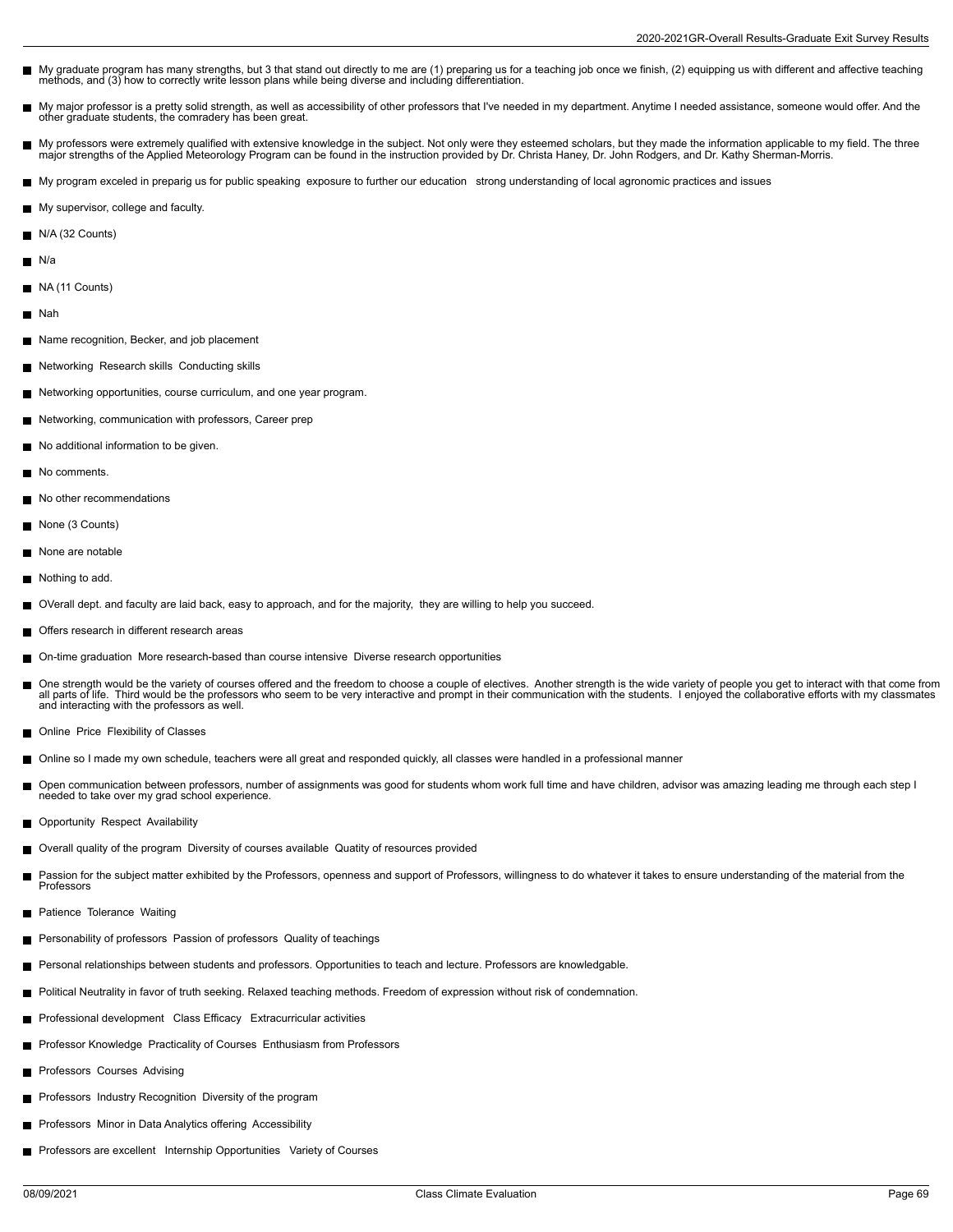- Professors are good and do interesting research. Not too expensive. High standards.
- Professors are highly intelligent and knowledgeable about the material. I do feel prepared to diagnose and treat mental disorders because of that, and a few of the professors are amazing г teachers.
- Professors are knowledgeable in their field. You can take as many directed studies as needed to get focused and specialized instruction in subjects that they do not ordinarily have.
- Professors involvement Length of course Course content
- Professors were very helpful, informal and at time flexible Course variety was excellent Quality of education  $\blacksquare$
- Professors, Courses, & Material.
- **Professors, content, flexibility of online learning environment**
- Professors, quality learning material, and closeness of the faculty and students.
- Proficient Challenging Consistant  $\blacksquare$
- **Provided courses that were desired. Many opportunities for research**
- Provides the ability to research with confidence. The major professor has extensive knowledge in research.
- **Quality Education** Passionate Professors
- Quality and relevance of assignments are grea
- Quality and timely feedback by instructors, Canvas was an easy to use platform
- Quality of distance education program; graduate school application processes for distance students; Mitchell Library was extremely helpful when I was performing my research; ISE Faculty are understanding of competing demands on adult learners; ISE Faculty ensured availability of courses I needed; ISE Faculty ensured that I understood the material presented, even calling<br>me to ensure that I understood resp
- **Quality of education, caring staff, and dedication.**
- Quality of the Instructors Varity of classes Small classes
- Quality of the staff and faculty. Flexibility for those that work full-time.
- Quantitative Analysis in Climatology, Severe Storms, and Research Methods.
- Real world applications. Complexity of course work. Strong focus on applying for work post graduate studies.  $\blacksquare$
- Real-world experience Variety of courses Graduate Assistantships
- Research Communication
- Research Knowledge Honesty
- Research Funding Focus on Research Development of Scientists
- Research Opportunities
- Research collaborations and scholarly publications.
- Research environment, Cooperative faculties, flexibility in research hours
- Research facility Friendly environment encouraging
- Research facility Compulsory Seminar Classes for all graduate students. God cabin facilities for graduate students
- Research related, reading assignments required, time consuming
- Research-intensive, potential for collaboration with other fields,
- Rigor Thoroughness Usefulness
- Rigorous Engaging Practical
- Rigorous but not too rigorous, able to be completed in 1 year with options for in-person and online courses
- Small classroom size Instructors with industry experience Ability to offer blended class styles
- Small group made learning and working easier
- Some Professors were extremely passionate about mentoring students. The readings given were diverse and focused on equity. There were many opportunities for research advancement.
- Some of the courses I took were great. The events like going to CyberForce was a great learning experience. My GRA program was great.
- Staff, values, connections
- Stoneville Extension Work together across disciplines
- Strengths were the instructors. The information was great. One of the most important things believe it or not was the discussions. They were very in depth and I actually learned a lot from my peers.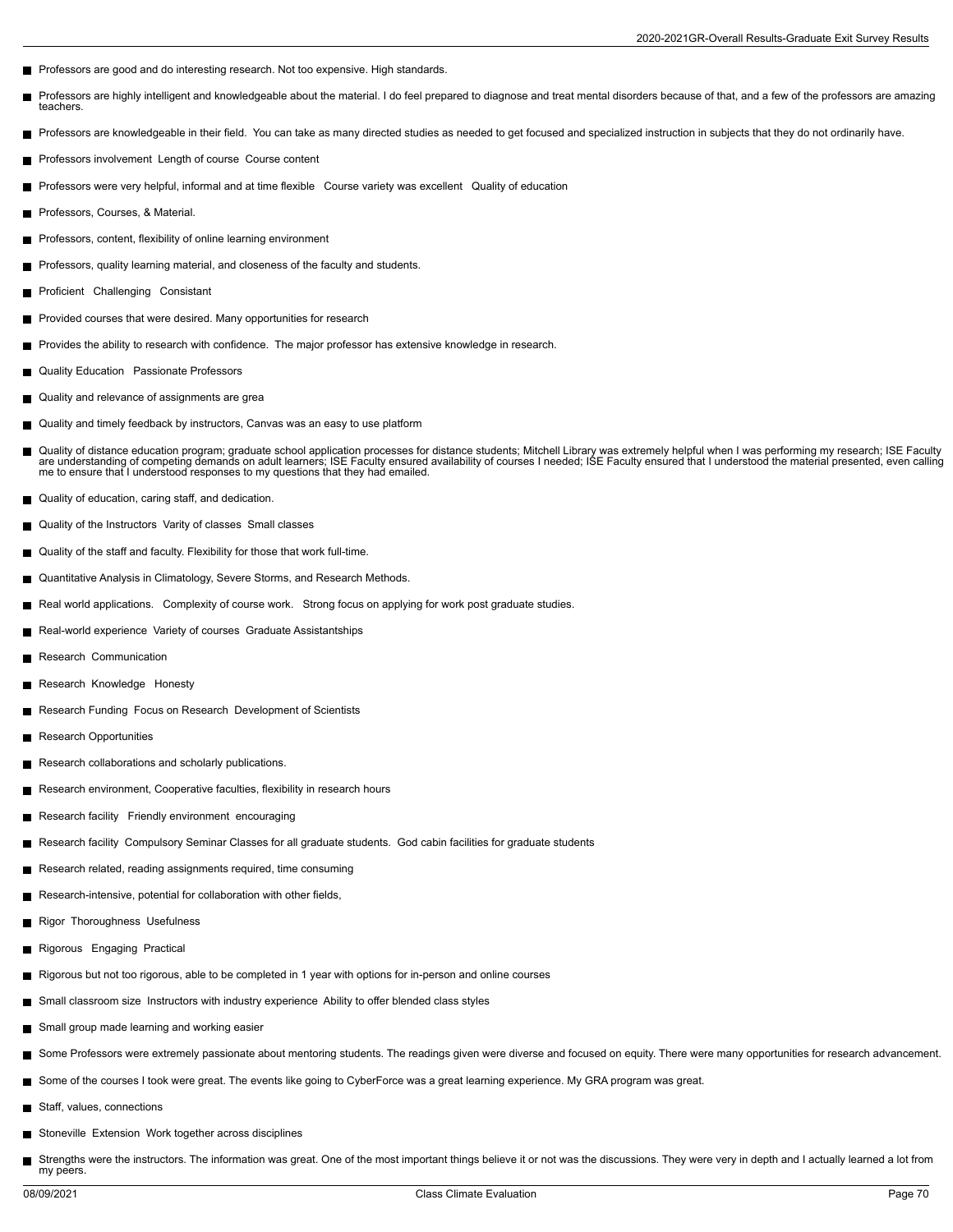- Strong academic background in the power system, research, highly technical and demanded due to the aging work force of utilities.
- Strong commitment to the design-build approach. The Landscape Architecture faculty take great pride in creating a safe and supportive environment where everyone is encouraged to do г their best work. The MSU program offers a unique opportunity of gaining degrees in both Landscape Contracting as well as Landscape Architecture. This co-teaching creates mutual<br>respect and understanding of both the profes
- Strong geospatial and remote sensing program that supports each of geoscience majors. Faculty and advisor support for their students. Support for travels.
- Strong preparation for skills outside of the classroom, Smaller program creates a better learning experience and ability to be much more closer to classmates, Skills learned apply to all aspects of a business
- Strong support from major professor and committee.
- Structure of the degree, faculty to student ratio, flow of the courses  $\blacksquare$
- $\blacksquare$ Structured in summer for students who teach full time.
- Supply Chain Operations Management with Christopher Boone was a great experience. The course structure was by far the most beneficial with a focus on real-world simulation. Strategic Marketing Management with Kevin Shanahan was a difficult but rewarding class. It was a lot of research, but I learned to effectively research and analyze articles. Finance and<br>Accounting Report Analysis with Noel
- Support Guidance Encouragements
- Support from supervisor Instrumentation  $\blacksquare$
- Support of Faculty and Research Lab
- Support staff
- П Support, Curriculum, Team Building
- Susan Steward and her ability to help in every aspect I needed throughout my program.
- Teacher conformity, teacher availability, teacher aid.
- Teacher-student ratio allows for good instructor and getting to know each other Ability to apply things learned in undergrad More project oriented instead of just taking tests, which allows for the ability to apply what you have learned in Grad school instead of just memorizing information
- Teachers Classmates Class Availability
- П Technical Knowledge.
- Technically strong
- Thankfully they have made significant changes in the program, particularly with the excellent new hire in our department, Dr. Julie Jessop, who has utilized her expertise so far to assist  $\blacksquare$ graduate students with forming a plan early on to help them work towards their degree efficiently and effectively
- That they allowed courses from other disciplines i.e. mechanical for civil to count.
- The AMP program is great for aspiring meteorologists, meteorologists that want to advance their education online while working, and the collaboration with the NWS and other groups is great for getting a job with the NWS.
- The Civil Engineering Distance Learning program is well organized and supported. I was able to complete my PhD even thought I was 5 1/2 hours away. I was impressed with the ability to stay in communication with faculty and support services. Emails were replied to and phone calls were taken or returned in a timely manner. That is huge when you are a distance learning student. I never felt that I wasn't part of the MSU family.
- The Cyber Corps program is the greatest strength by far. Dr. Hamilton's role as a mentor and advocate for the scholars played a large role in my success here.
- The MBA Program team at MSU is awesome! Angelia Knight has taken excellent care of me. They respond promptly and come to my add every time I find myself lost as an "older" grad<br>student. Dr. Oswald is a gem. Wouldn't have c
- The MPA program does a great job at preparing you to sit for and pass the CPA exam. I felt like my courses aided in my studying a great deal and am very pleased with it.
- The Master's Program at CVM 1. Access to research equipment is great. 2. Access to animal facilities for experiments and staff support is great: mice, fish, etc 3. Proximity to the vet<br>school makes it easy to collaborat
- The ability to complete my degree while stationed overseas. The ability to contact my instructors when I needed assistance. The school's ability to collaborate with Dodea schools.
- The advising The professors г
- п The advising in the department was very helpful in guiding me through coursework and keeping me on track for graduation. The various courses and the flexibility of the track was<br>beneficial for me to explore other interes
- The advisor, Dr. Leigh Ann McMullen, is outstanding in keeping her students informed and on target as well as understanding we all are working professionals who are working while in<br>graduate school. The topics covered in t
- The classes provided are interesting and relevant to industry, the program handled issues from the pandemic smoothly, and most of the professors are very interested in their course material.
- The cohort's relationships The willingness of the professors to ensure you succeed. The schedule that allows you to work and go to school.
- The counselors were always helpful, and always reached out to check-in. The classes offered were very well-rounded and allowed for education in a variety of topics. For the most part П professor's were easily accessible to communicate with however, it was not the case for everyone.
- The courses in my program are challenging and help students become prepared for the CPA exams in those respective areas.
- The courses taken during my employment gave me insight on what to expect in the classroom. The courses taken during my employment gave me instructional methods to use in the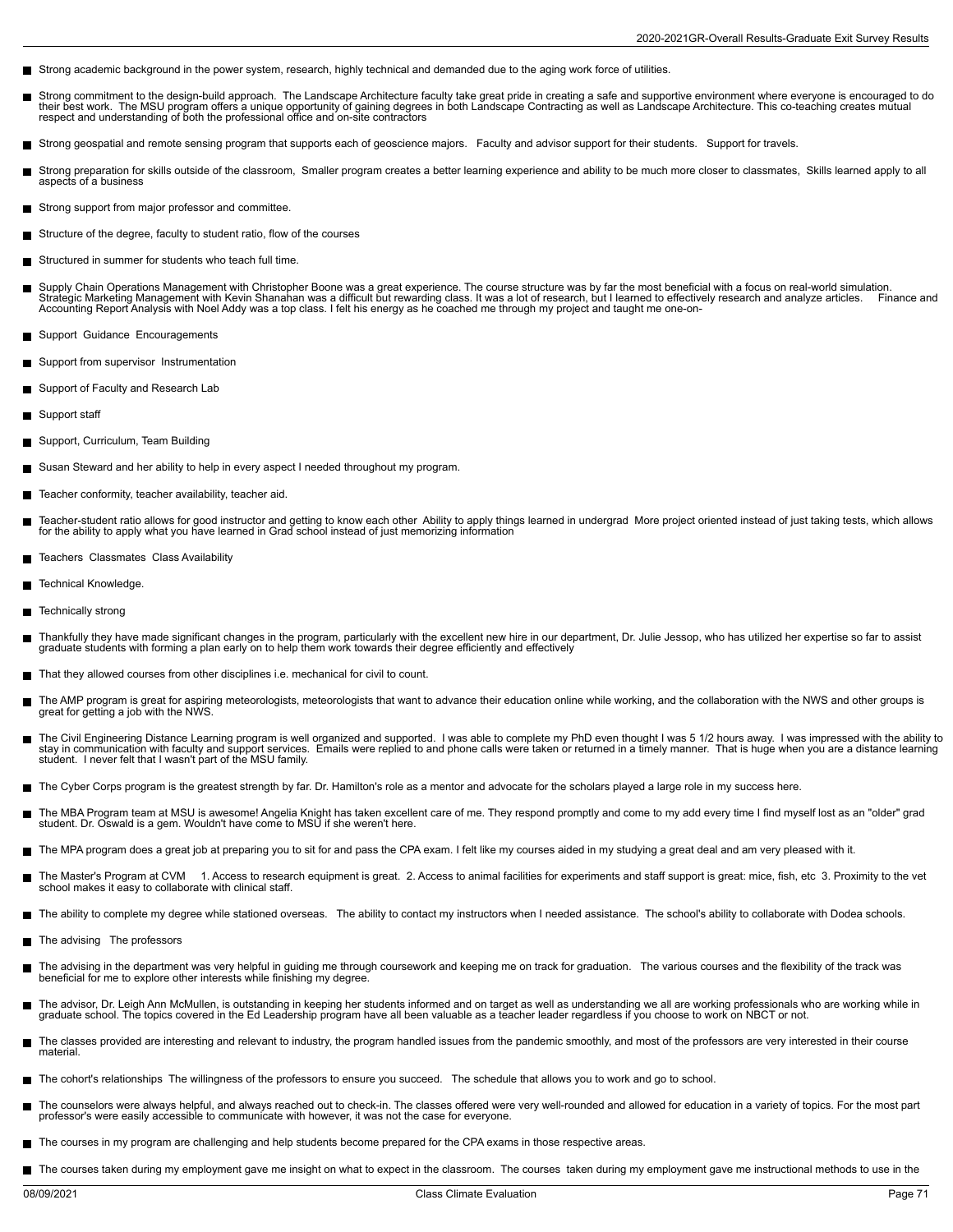classroom. The courses taken during my employment helped with ideas with discipline.

- The faculty are knowledgeable and skilled instructors. Learnt a lot in the classes. Program covers good professional skills beyond just psychology content, too. г
- The faculty are really good, the other graduate students are typically friendly and easy to work with, and the classes offered are always interesting
- П The faculty in the College of Forest Resources have one goal in mind, that all students succeed. The faculty and staff go above and beyond to make sure students have everything they<br>need. This stretches all the way up to t
- The faculty, specifically the MBA director Class Size The program being one year
- The faculty, the community aspect of the department and the diversity
- The faculty--incredibly accessible and knowledgeable The graduate teaching assistantship offerings The strength of 8000 level seminars Requiring Grad Research Methods as a course
- The instructors in the program communicate effectively with all students. The majority of the students in the program are full-time teachers utilizing the distance education opportunity to<br>advance educational degrees. The environments of the students.
- The knowledgable and experienced faculty in the Division of Education
- The knowledge of the professors, the accessibility to faculty, and the online library
- The knowledge that the instructors brought to the program. The RCA experience. The cohort experience. г
- The knowledge, professionalism and expertise of the faculty are exceptional. The faculty and staff always stand ready to help or advise the student.
- The laboratory working experience
- The main strength is that it can be completed from home. The staff also is very helpful and nice.
- The major strengths fall into the classes I took. Dr. Marsh's postcolonial studies really changed my perspective on a lot. I cannot talk highly enough about it or her teaching methods/work<br>ethic. Dr. Dodds' Cavendish and M their craft of fiction and poetry classes were superb! I genuinely loved every minute. Don't lose those two!!
- The majority of the faculty were excellent in helping me, especially my graduate committee and Dr. Rahimi. The classes were thoroughly challenging but not excessively time consuming. The handling of the Covid-19 was fairly good and the transition to some online classes was well executed.
- The one on one contact with teachers. The length of time the program took. The different career opportunities it gave me.
- п The online component was very beneficial for me, especially since I live out of state. In addition, the professors were generally very helpful when issues arose, and they were relatively<br>quick with their responses. Finally
- The online offering of courses made this degree program possible for me.
- The professors Their willingness to work with me through athletics and the virus
- The professors are most definitely a strength of the counseling program. They make their student's mental health a priority when most programs are unaware of that need. Secondly, the counseling program is great at facilitating learning through discussion. Classes that turned into discussions were some of my favorite because I loved hearing about other's opinions. Thirdly, the counseling program is very skilled at incorporating multicultural awareness into every course, no matter the topic.
- The professors are very helpful and get back to you quickly, most of the required information is very straightforward and given to you upfront, and the courses are set up will and very user П friendly.
- The professors of the program have very strong academic background. Very promising career market A good range of courses could be taken each semester
- The professors were able to reply to my email fast and efficiently.
- The professors were amazing, quality content, professional delivery with clear requirements
- The professors were very helpful and understanding. I learned a wealth of information that will equip me to be more knowledgeable of content area in my career.
- The professors! The experience opportunities The courses
- $\blacksquare$ The professors, classes and advisor.
- The professors, the cohort size, the assistantship opportunities
- The professors.
- The program helped me read, understand, and summarize journal articles.
- The program is focused on research.
- The program was very good at teaching the fundamentals of public administration, and emphasized practical approaches to working in the public sector while incorporating theory.
- The reputation of the program. Availability of additional courses to obtain other credentials. Friendly professors.
- The research courses were great and provided me with a solid foundation to collect and run data.
- The schedule flexibility is great, the courses are great and the reputation is great
- The strengths of my graduate program are diverse program and great faculty members. П
- The strengths of my program were the faculty, the courses taught, and the comfortable environment of the Anthro department.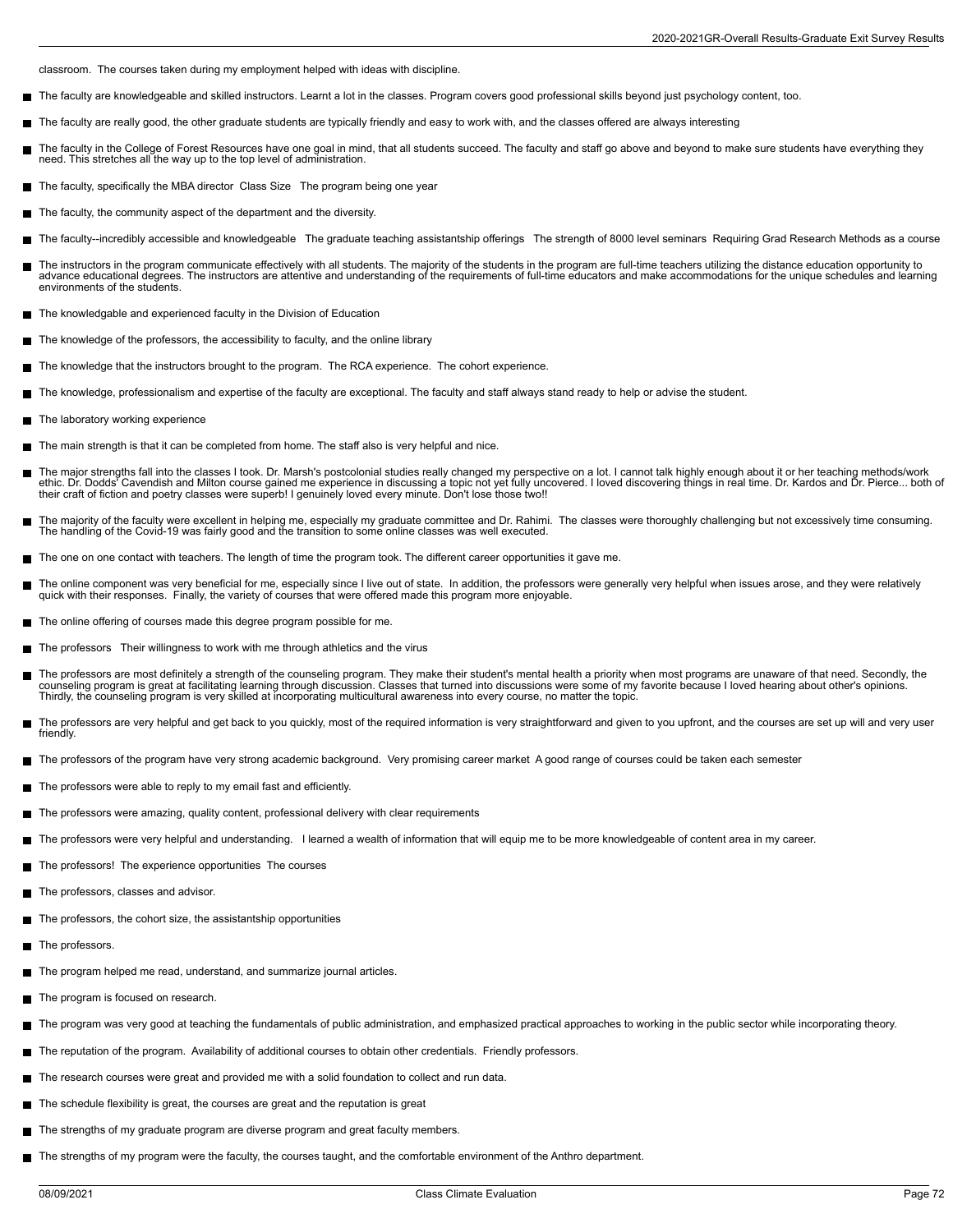- The strengths of the graduate program to me would be helpful, knowledgeable, and confident. This program helped me to obtain my license as well as become knowledgeable in the field that i am in. I am now confident in my continuing teaching career from this program.
- The teachers are very helpful and professional, I learned a wide range of subjects to help advance my career, and the labs were nice.
- The three major strengths of MAT-X is the relationship among the advisor Ms. Stewart and the grad student. Positive communication was also an up with being apart of the MAT-X graduate Н program especially during a pandemic. The professors were also understandable and compassionate about their career as well as mines.
- The three major strengths of my program were access, advisement, and great leaders. I feel every instructor was willing to provide assistance where needed. This was reiterated all the Е time.
- The variety of classes, the availability to interact with professors, the flexibility of the program.
- Theory to practice is emphasized, opportunity for Graduate Assistantships, professors care about students  $\blacksquare$
- $\blacksquare$ There are several solid teachers in the MBA program and the technology worked well for distance students.
- There was a lot of support from professors and a commitment to help me succeed.
- There were many lab and technical resources available. I have had many opportunities for networking and learning from faculty or professionals. The program has high quality faculty п members.
- $\blacksquare$  There were none
- They allow us to take our licensing exam. The program is smaller, so I feel like the professors know who I am.
- They do a great job in teaching you about real world problems and how to conduct research to help understand those problems. They do a great job in explaining the reason behind all the<br>data we collect in an attempt to back agronomy and its importance to the agriculture sector as a whole.
- Three major strengths of my graduate program would be providing me with a great advisor that continuously check in and give updates on your progress within the program. Another<br>strength is the great professors that holds h student is exposed to.
- Three major strengths of the Mississippi State University Accelerated MBA program are academic excellence, faculty competence, and professional development.
- $\blacksquare$ Three major strengths of the graduate program are as follows: 1. Informative 2. Impactful 3. Varied
- Upgrade to class system Microsoft integration Clear expectations for degree
- Varied research area, broad courses selection, helpful faculty and stuff members. П
- Variety of class offerings Exposure to real world work through projects Opportunity to begin studying for CPA
- Variety of classes depending on what your focus is on
- Variety of courses, freedom to select advisors and research fields, and funding opportunities. П
- Variety of courses; Creative course delivery methods; Multiple online degree options in science
- Various/numerous courses to take, extremely helpful and intelligent professors, flexibility. ш
- Versatility in online classes, multiple classes to chose from, good teachers.
- Very informative faulty and staff. Faulty and staff where available when needed. Faulty and staff response to emails in a timely manner.  $\blacksquare$
- Very one on one which was great for writing my thesis.
- Well Organized program. Provide wide range of knowledge. Well Recognized and improve all aspect of abilities in each student.  $\blacksquare$
- Well balances graduate courses. Highly accessible faculty members. Well integrated graduate students.
- Well rounded, research focused, supportive
- Well-tailored for work experience Highly diverse, customizable curricula Diverse, highly applicable knowledge
- Wide range of classes offered. Knowledgeable professors.
- access to faculty , organization, course intruction
- accessible diverse relevant
- availability of faculty rigor of course work research strength
- awesome mentors plenty of opportunity to present research full tuition takes away stress from having to take out loans
- caring instructors, communication, advanced technology usage
- cohesiveness of faculty, strong research emphasis, atmosphere of collegiality and caring for students
- content, opportunities to apply the course to real time projects, diversity to expand into other material
- curricula cost
- curriculum, caring advisor, and great course offerings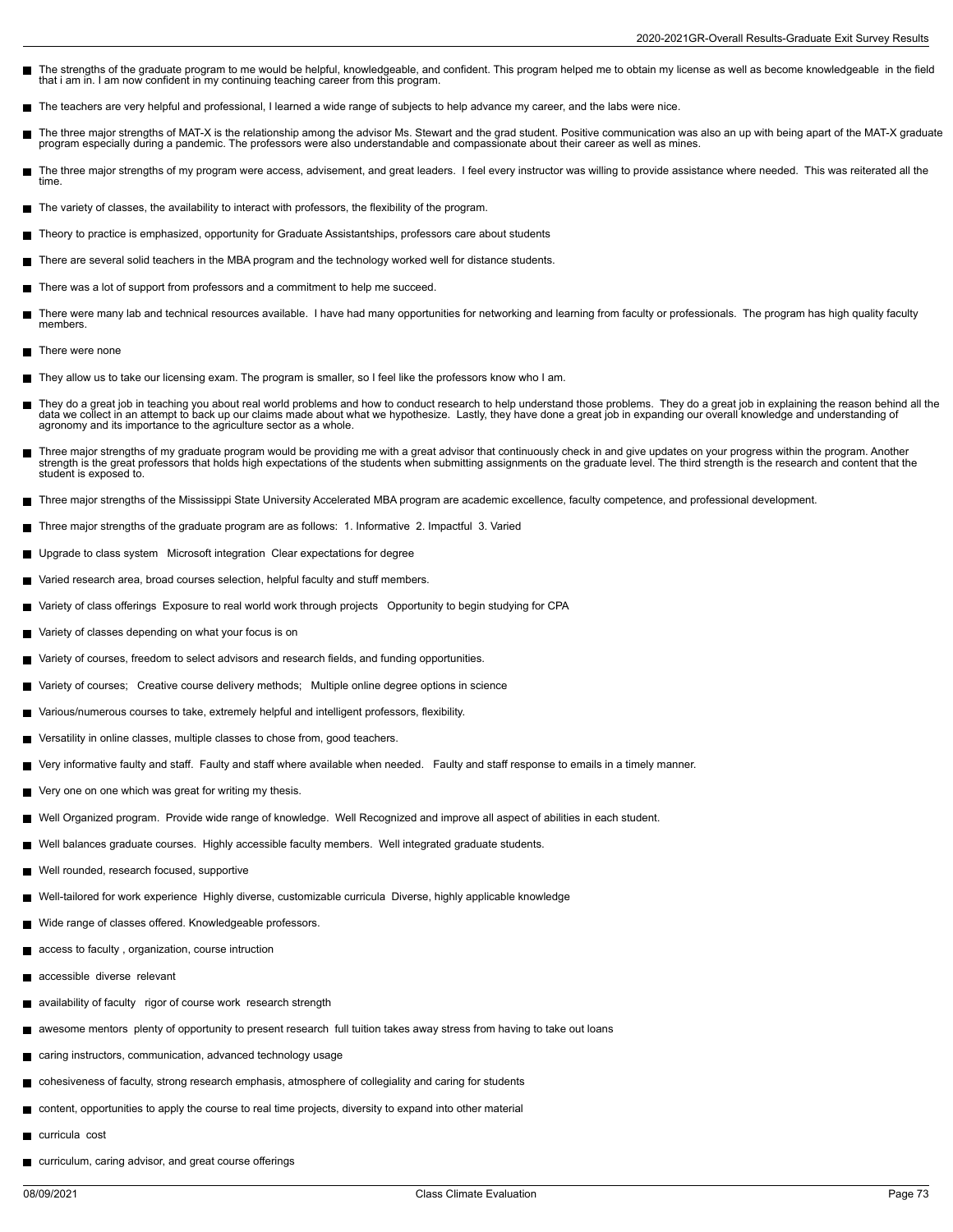- easy access convenient high quality
- environmentally friendly course, supportive faculty and research facilities
- faculty responsiveness, learning tools (ementor, blackboard, connect)
- flexibility in choosing classes
- freedom of speech
- friendly professors, flexible scheduling
- good program classes are flexibly offered affordable
- good quality of distance program and how you can continue to study while working full time.
- great professors
- haoiufdho
- informative, good faculty, flows together well
- instructive graduate courses; knowledgeable faculty members; organized intellectual graduate seminars
- instructors, prep for comps/nce, locations for practicum/internship
- it was okay.
- learning research by taking several related courses and learning lab equipment
- $n/a$  (15 Counts)
- na (2 Counts)
- networking MBA Plus sessions Co-hort
- networking between other graduate students resources of the graduate teaching assistantship provides extensive guidance for teaching
- ng. The faculty care about and help all students The coursework is rigorous but not too challenging The program size is great
- no
- ns. Applicable experience, great program coordinator, help with find internships
- o Tight knit, on hand experience, a lot of research opportunities
- online
- professors, GA positions, Community
- relationship builder practical learning environment networking opportunities
- research experience departmental cooperation graduate student expectations
- resources are good.
- $\blacksquare$  rigorous
- same classmates for a year gatherings to relieve stress (classmates hosted)
- some professors are nice. research skills stats
- staff, commitment, knowledge
- strengths professors, resources, library
- strong program great faculty
- strong, knowledgeable faculty
- teacher flexibility. assignments explained well. Courses are applicable to my potential career.
- teachers courses requirements
- teamwork research teacher leadership
- the department used to be social and relatively welcoming, tight knit cohort. administrative staff are always nice and overall the department has responded well to COVID19 challenges.
- $\blacksquare$  the people
- this program opens the door for me to the industry world and research I bel
- verbal communication, written communication, planning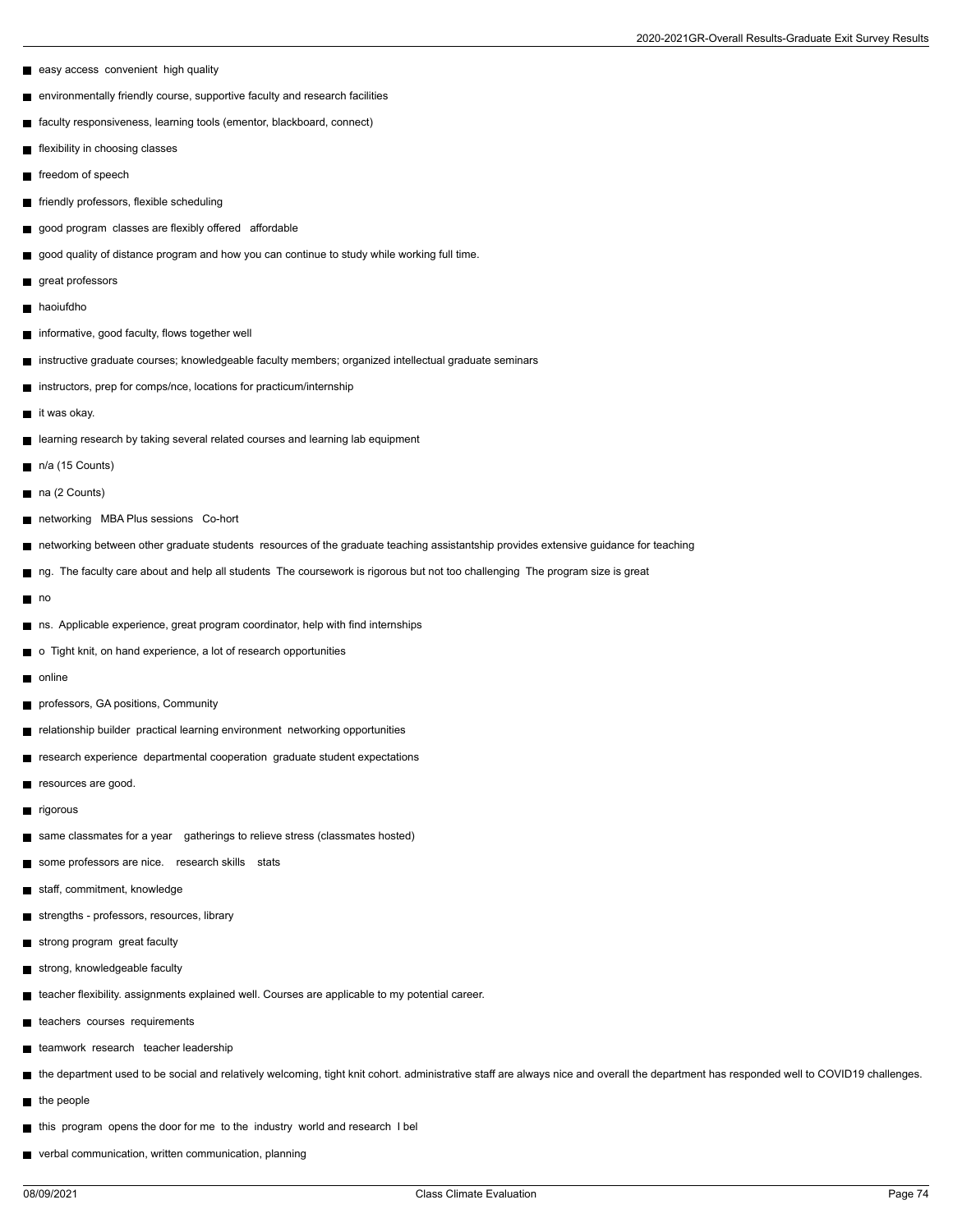- 8.7) Please list up to three areas for improvement in your graduate program. (Limit 500 Characters)
- (1) I do with there were a few more course options. (2) Many professors are using videos clearly recorded years ago. For example, videos teaching us how to use certain functions in П Excel were recorded so long ago, that the version in the recording is two or three generations earlier than the current version available. (3) I honestly cannot think of anything else
- (1) increase interactiveness between students in the class (i.e. possibly zooming), (2) choose more than 1 concentration to focus your degree in (i.e. observing/interning in several classes)  $\blacksquare$ and (3) have a mentor (i.e. a retired teacher) to give advice and different strategies that has worked/didn't work for them to talk to on a regular basis while talking the classes.
- (i) Increase in graduate student stipend (ii) Provision of free health insurance (iii) Possibly, a mandatory annual leave for the graduate students to "recharge".
- -
- Curriculum (more variety in courses) Network Implementation of workshops focused in providing hands-on skills commonly used in research (e.g. R, phylogenetics, et.) П
- Offer more graduate courses in varieties of area focus smore on "systems engineering" research
- Reliability of faculty with relation to all students. I was one of the ones with consistent communication, others were not so lucky. -  $\blacksquare$
- -Consistency. Several professors lacked urgency in preparing for the semester; which caused uncertainty and mistakes.
- -Non availability of courses in Grad. school if you obtained your undergrad in the same field from MSU -My advisor, Yasma Jacobs. I'm sorry, but she was awful. I don't know how she П obtained her position, a year of asking her to help me plan my coursewo
- . (3 Counts)
- Н ...
- П ...............
- 1 More/greater variety of classes 2 More cross-departmental classes 3 Distance student engagement (maybe an annual event on campus for distance students)
- 1) A few professors didn't communicate that well 2) I didn't receive grades for final papers in a couple of instances but still got a course grade 3) Perhaps more opportunities to obtain summer credits/courses
- 1) A larger variety of graduate classes.
- 1) As I stated before, what I've heard the most from my colleagues who have finished their MBA networking was one of the biggest benefits from getting their MBA. I was a part of two<br>group projects throughout my classes,
- 1) Be clear up front about the requirements to graduate the only requirements I was certain of were posted on the Mississippi State Website and it outlined which courses I needed to take, but I was not aware that I had to take a cumulative exam or submit a final paper as well. Not a big deal, but would have been helpful to know in advance when i'm planning out my degree.
- 1) Clear communication of degree changes as requirements change. 2) Better connection with students when they begin the program. This was the biggest challenge for me as I felt that I was thrown in with no real direction when it started.
- 1) Deadlines need to be added for choosing an advisor 2) Requirements of attending workshops for graduates 3) More events to get graduate students together (plan a group to go to the sporting events)
- 1) Hire a few more people to give some options on professor. Some of them are hard for some people to learn from.
- 1) I wish there would have been more opportunities to network. I know this is more difficult in a virtual environment, but if the last year has shown us anything, its that we can adapt to make things work virtually. 2) Additional concentrations
- 1) In order to mantain an excellent agronomy program there is a need of hiring more soil science background faculty, before the fantastic actual faculty retires. 2) It would be great to increase food security oriented projects or international colaborations with other countries in the American continent
- 1) Introducing leniency to students 2) Acceptance for out of the department courses 3) Support for internships
- 1) It would be beneficial to have some oversight on the quality of video lectures that are posted to courses--the quality varied greatly. Sometimes, to a distracting level. Mistakes that changed definitions, equations etc. were sometimes left in... and if you didn't pay extremely close attention at lining up notes with videos/ you could be learning wrong information. 2) I would love if more teachers archived their online classes, so you could go back and review specific material.
- 1) More variety of distance courses 2) More variety in who teaches distance courses
- 1) Professor's use of remote teaching tools 2) broader course selection 3) price/scholarship availability
- 1) Separate email correspondence with online students from campus students 2) Better catering to working professionals in regards to allotted time for projects between assigned date and<br>due date 3) More uniform instruction
- 1) Several of the faculty members specifically in the Counseling program are unprofessional, possessive, manipulative, and unethical in their work with students. 2) The Box clinic counseling laboratory facilities and equipment are severely outdated. 3). Inter-program communication, collaboration, and ability to work together in any capacity.
- 1) Time-management for research and teaching 2) More course options should be available for students
- 1) more organization 2) more communication to provide the same answer from different people instead of getting different answers from different people
- 1. Offer a wider selection of 8 week courses. This would allow for more flexibility. 2. Consider offering more concentrations. I would have been interested in<br>both finance and business intelligence. 3. Cocus on improving o efforts as it has dropped over the past couple years.
- 1. Increased accountability for all cohort members 2. Increased awareness of equal expectations for all cohort members 3. expanded internship experiences
- 1. Spurlin needs to be more flexible & encouraging for Professional MBA students. 2. STOP using test bank questions. 3. See 1 & 2
- 1. The tech help department was never very accessible. I only reached a person maybe one or two times out of probably six calls.
- 1. Absorb critical minds to the faculty board 2. Provide more funding for research in different disciplines 3. Provide more facilities for research and high tech research centers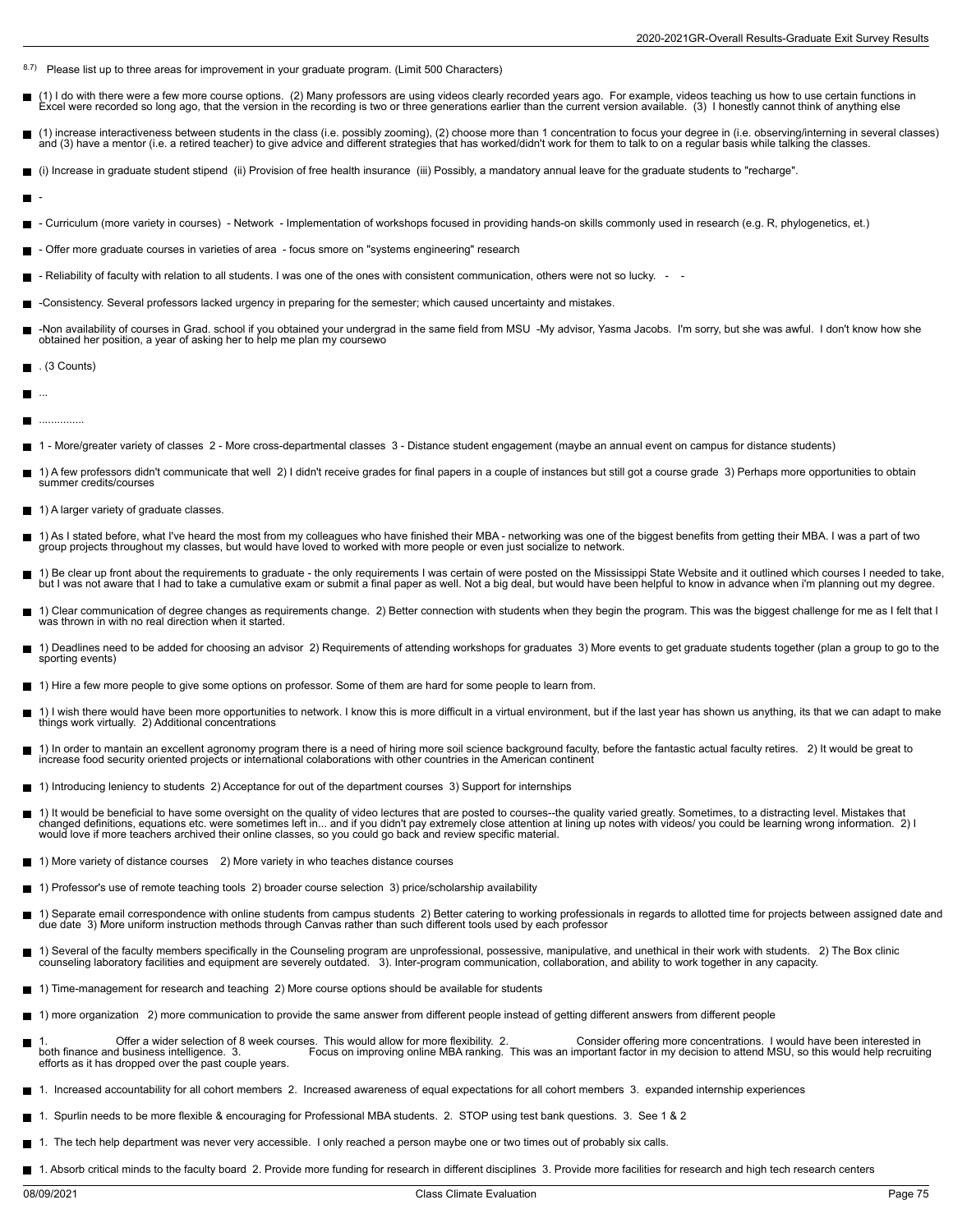- 1. Acute shortage of courses directly related to research. 2. Students have to learn/find out about pretty much every small skills on their own. If these things are readily available, researching would be lot easier.
- 1. Advice is hard to come by 2. Courses are very sparsely offered at full grad level in many subjects 3. Difficult to know where you are in your course of study
- $\blacksquare$ 1. Advisement; 2. Information for the job market
- 1. All faculty and staff need to be on same page
- 1. Better and more efficient academic courses related to field of study 2. If students have to meet deadlines so should the committee members when submitting graduate forms 3. More hands on learning outside of the classroom.
- 1. Better communication: I only learned my program was being restructured because I asked my advisor about specific course availability. I chose my program in part for classes that were<br>removed and should have been notifie
- 1. Branding 2. Outreach 3. Recruting
- 1. Clarity of coursework and documents required for graduation. I didn't find out about the course count required for my graduation until over halfway finished with my degree. This is<br>unacceptable, but thankfully did not a graduate students wherein all the clubs and societies available to us would have been in one place. 3. I only have two!
- 1. Clearer picture of comprehensive exam 2. Access to all classes remaining open until comprehensive exam 3. Better study guides for comprehensive exam
- 1. Communicating what is expected 2. Congruity and professionalism amongst professors 3. Not fostering a belittling environment between doctoral student and masters students
- 1. Communication 2. Relationship/Teamwork 3. Seminar Н
- Е 1. Conflict between the professors does not need to be known. 2. Professors taking it out on students for having a relationship with another professor that one did not like. 3. Clear<br>communication between the professors an
- 1. Consolidation of forms needed for graduation
- 1. Corporate Finance with Dr. Roskelley was not a class I feel students benefit to their full potential from. He was the least effective instructor in the program. The class was challenging in г the sense that you had to over prepare to learn to take his tests, not necessarily learn the material. I believe Corporate Finance is an important class for the MBA program to have, however,<br>I believe the particular class
- 1. Enhance connectivity 2. Enhance networking
- 1. Faculties should share their research work and experience with each other. 2. Provide platform to students to show case their research within department. 3. Fast flow of information within department.
- 1. For what I wish to do, I do not feel like 2 classes of meteorology were necessary. I wish the second course would have been optional. 2. I wish there were opportunities both summers of<br>study for field course work. Due t bit more precise on what I needed to enroll in for the last semester and better due dates for things.
- 1. Free print lab fees.
- 1. Graduate Symposium involvement in the Meridian Campus 2. Scholarship opportunities 3. Club/Organization opportunities (graduate students like extracurriculars too)
- 1. Have better access for perspective students in my program for online and in person to better understand what the program is, the pre-reqs needed, and what the program has to offer in general. There wasn't as much information about it online, and it was a bit confusing at first until I had to physically go to campus to talk to people about it. I can't think of any more other than that. It was an amazing program.
- 1. Having a class default to one credit hour and having to pay the transaction fee twice. 2. Better communication with calendar dates. 3. Interactions of students who are doing online learning with other online students in their classes.
- 1. I submitted a paper and I left out two sections and I still got a 100%. This brings down the value of my education. 2. If I am doing an internship, I would like to be able to get relevant<br>written or a video critique fr
- 1. I think establishing a normative communication timeline (e.g., email, text, calls) would be a great improvement. 2. Our department needs to promote more alternative career paths<br>outside of traditional, tenure-track acad qualitative and quantitative classes).
- 1. I would've appreciated slightly more structure in my practicum experiences. During these semesters I didn't feel super connected to my peers or professors in the EI program 2. I would've loved some additional course options to choose from (loved my EI classes and wish there was more! Or other optional courses to pursue a specific area of interest) 3. Would've<br>loved to have the option for a class o
- 1. Improve the share drive 2. More access to Journal subscriptions
- 1. In the future, I would consider incorporating more face-to-face courses. I think it would be extremely beneficial for students to learn and work with other students even if in a blended way! 2. I found the discipline specific courses to be particularly helpful to the learning process, and one more might have been nice.
- 1. Inconsistency in the difficulty of the courses. Some were very easy and some were very challenging, even within the same discipline. 2. Different professors should be utilizing Canvas in similar ways, but they are not. Three different professors might have their Canvas sites set up in three vastly different ways, which is confusing for us students as we try to stay organized and on top of assignments.
- 1. Increased communication between the department and the students. 2. More research opportunities for distance learners. 3. Possibly an internship or others ways to gain in person experience.
- 1. Increased variety of courses available to students; and 2. More programs to prepare graduate students for life and opportunities after graduation.
- 1. Increasing interaction with the distance students. 2. More interaction with graduate students from other programs 3. A greater offering of asynchronous distance electives
- 1. It would be neat to have a virtual Geology club for the online students.  $\blacksquare$
- 1. Limited curriculum. The options for graduate level courses were sparse and not relevant to all / many students' research interests. 2. Horrible computers available to graduate assistants.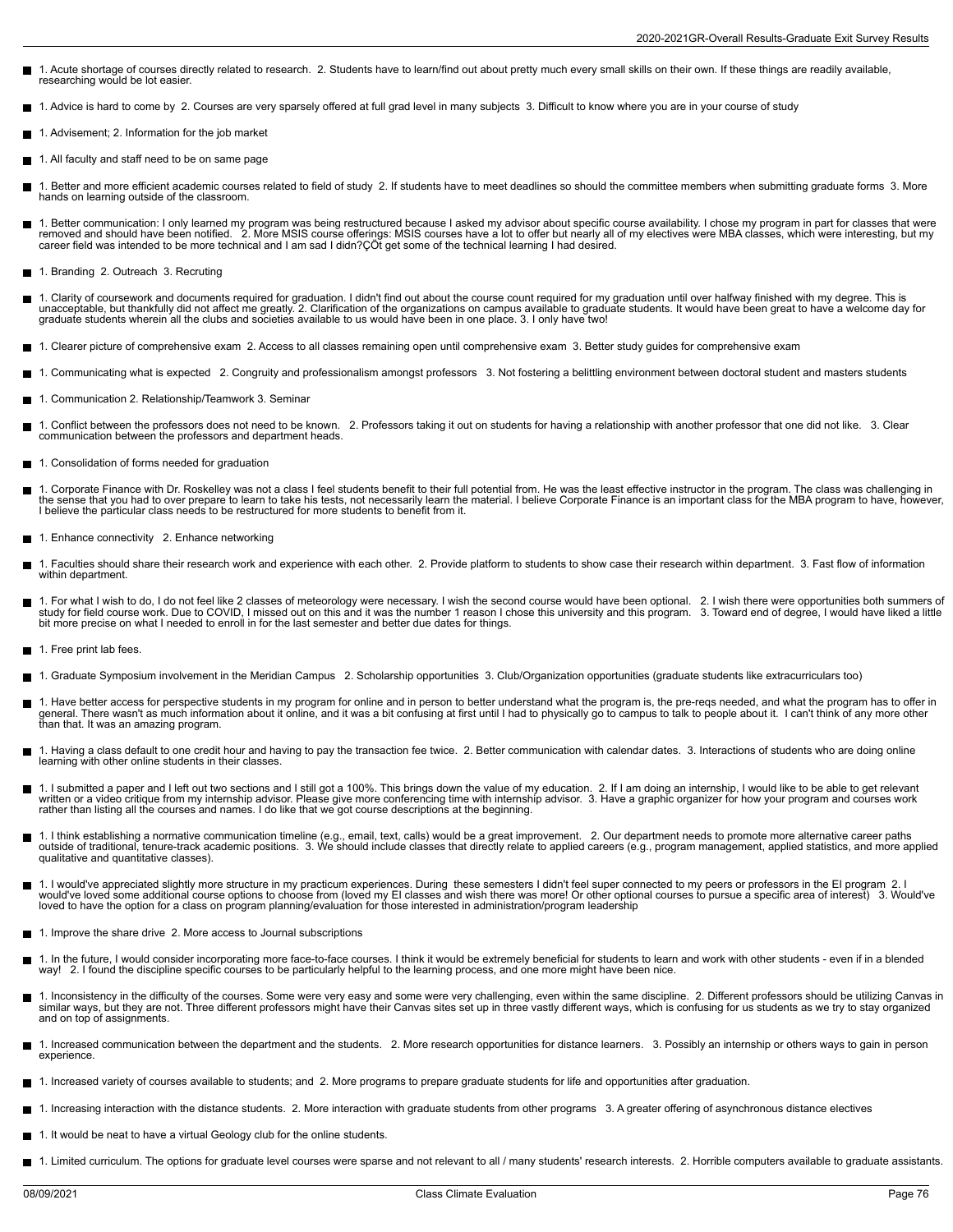- 3. I wish there were more opportunities for conferences or paper submissions promoted to students.
- 1. Mentorship/advising needed for those who aren't seeking to do a dissertation. 2. What TA's can do aside from the writing center opposite teaching. It was at times hostile and Н uncomfortable. 3. TA orientation. I felt like a lot more time was needed than what was given in the beginning to fully grasp what was desired of me in this program.
- 1. More access to lab materials within time 2. More exposure to conferences 3. Offering best courses on statistics and computer within department
- 1. More automation for forms for distance students: It is difficult to get anything signed by a committee, in a timely manner, when you have to send forms to committee members one by one<br>and wait for them to return the sig
- 1. More communication from the program itself 2. Promote the program better
- 1. More courses geared for administration offered throughout the year
- 1. More faculty with diversified research profile 2. Solid computer lab to run computational programs overnight 3. More funding for paid trips to international and US conferences
- 1. More industry specific electives/minors i.e. Product Management, Engineering Management  $\blacksquare$
- 1. More opportunities to meet with professors outside of class 2. I think the MBA program could generate more awareness of the program with more signage in McCool to encourage students to visit the MBA offices.
- 1. More pathology class opportunities 2. Less rigid class schedule 3. Lowering class number requirements. Plant pathology only offers select courses based on number of professors<br>available to teach. Having limited gradua person minimum.
- 1. More professors in the degree field-I love the professors in this program. I value the hard work they have done to build the program. It would be nice to get more prospective on today?<br>ÇÖs issues from a wider variety of
- 1. Need a graduate student organization witin the department. 2. More faculty involvement.
- 1. Need doctoral studies 2. More funding for students 3. More stipend amount for Graduate Teaching Assistants
- 1. Needs to focus on research more 2. Needs more funding for the international graduate students 3. Need a compulsory internship program in the respective field.
- 1. No complaints overall, adding some more environmental/ecological classes in the department would appeal to many students, I think
- 1. Offer a subscription to the journal Dividends either for a fee or as a benefit of the graduate program 2. Do away with or decrease the associated technology fee 3. It would be nice for<br>the program to host a career fai
- 1. Preparing students for future professional carrier 2. Frequent job seminars and advise from industry professionals 3. Carrier counseling (2 Counts)
- 1. Professional development. A course helping early career graduate students apply to fund their research through NSF/NIH etc, late career graduate students to find jobs, how to present posters and talks at meetings, and how to submit and peer review publications is greatly needed. 2. Course work requirements. The program requires a good deal of course work (an over<br>emphasis in my opinion). 3. The 29% tu
- 1. Provide feedback throughout the program 2. Respond to emails
- 1. Provide more background into EMD or Behavior Students before internship for Special Education. 2. Discount coupons for wine. 3. Possibly a meet-n-greet for graduate students in Е the online program. Sort of an icebreaker.
- 1. Some of the professors did not seem to tailor their course towards working professionals. There were many times where the timing of a test or assignment was very restrictive and made П it difficult to fit into my schedule.
- 1. Space for distance education students to network and share. 2. Communicating and facilitating conference opportunities. 3. Opportunities for real-world experience. An idea is to allow current students a chance to apply for a short-term/part time intern-type role with the MSU instructional design team and help create online courses or set up materials in Canvas. Depending on the work, these roles could even be remote which could encourage more distance education students to choose MSU.
- 1. Supervision 2. Communication between faculty members and students
- 1. Teacher Leadership needs more time built into for the actual NBCT program for submission 2. National Board Certification for actual submission 3. more teacher leader field Е experiences
- 1. The advising needs to improve. In a remote learning environment, the quality of advising was unacceptably low. 2. While of course COVID-19 created a very difficult situation across the board, we were just told about the cumulative final exam this last week and thus have at maximum a few weeks to study for a comprehensive exam on top of work and the classes I am currently enrolled in. I would have liked more communication about this ahead of time, and think that it could be improved on.
- 1. The online course materials are very dated in most courses. An updated use of technology and online learning resources (simulations, interactive learning, video content, etc.) would<br>really raise the value and enjoyment
- 1. There should be more courses to select. 2. I wish I had more interesting field to study in my major. 3. Graduate school need to understand that International students like myself<br>wouldn't have learned all the require
- 1. There were not many Power engineering professors in the campus. It would be great benefit if MSU looks into this.
- 1. Unvailability of some important and relevant courses 2. Lack of interdisciplinary studies
- 1. Updates on classroom and lab technologies 2. Increase graduate students 3. Interaction among graduate students  $\blacksquare$
- 1. faculty responsiveness 2. support for students of color
- 1.) Health insurance coverage. 2.) More opportunities for CVM graduate students to socialize and get to know each other. 3.) I think it would help if the program had an orientation that Н covered potential funding sources for students. Funding is scarce, and I didn't know much about grants (NIH) available to students until it was too late in my program to apply.
- 1.Offer more options for courses in the summer semesters.
- ?Çó Between 2015-2016- communication of department procedure and deadlines; ?Çó accessibility of forms and documents; and ?Çó courses courses<br>offered to graduate students. Items 1 and 3 I understand have improved greatly s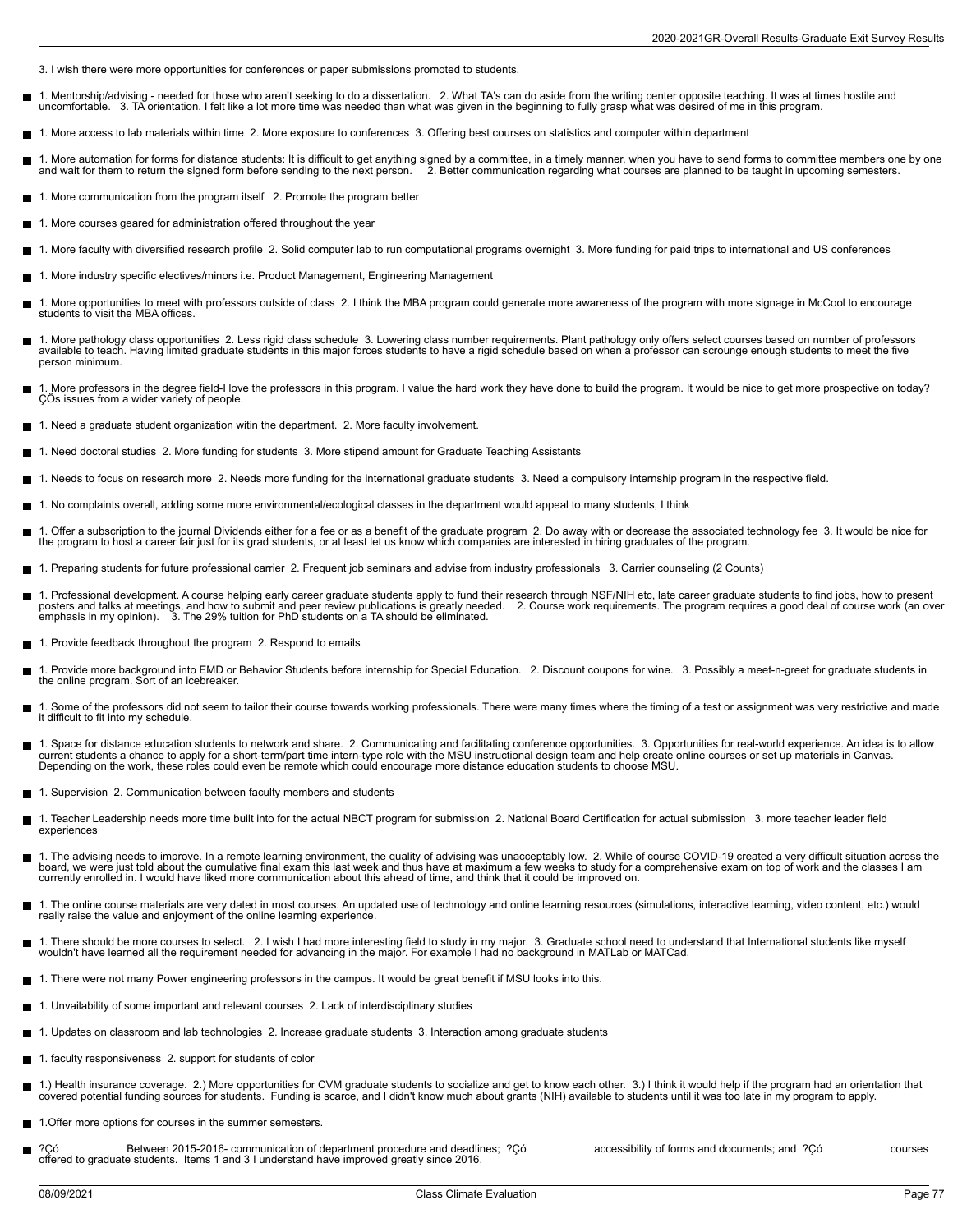- A better understanding of the thesis process as a whole would be beneficial.
- A broader list of courses could be offered with more of them being offered more often thorughout the year. Some were only offered one semester every other year. П
- A clearer outline of class days/ times from the beginning of the program. Maybe locate more professional development that enhances the program.
- A couple professor's were not accessible outside of "office" hours which makes it difficult when this is an online degree and I would say a lot of students are working while doing this degree. П It made assignment questions difficult to discuss by the assignment due date.
- A department specific graduate handbook would be helpful. My program could use more field specific courses. A central location of postings for funding opportunities would help students
- A larger variety of instructors and more organized instructors.
- A little more variety of assignments; technology best practices course
- Add a few more classes for climatology purposes.
- Add more advanced courses
- Additional degree option offerings (i.e. MBA with a concentration in Finance).
- **Advising Instructional Delivery**
- Advising was the most needed area of improvement in my experience.
- Advising, more professional situation scenario assignments
- п Advisor communication Allow for students who did not get to experience the field course to go next year... I was unable to take GIS because it was not being offered during a semester that was on the master list of course offerings
- All things were great for me.
- Allow students to study subject matter they were told they could study when applying Don't lie about funding opportunities
- An enhancement of high quality experience may be enhanced by providing support and flexibility to graduate students. This may be accomplished by incorporating more data collection in<br>the form of project-based learning. Als
- An internship or other option where field work/observation hours could be acquired would be nice. I think gaining practical knowledge of how the workplace environment would be beneficial.
- As I said before the contact between students and the grauduate office is weak.
- Assistantship package.
- At times, I feel that communication with faculty could be better. However, it did improve and through the years . I also feel that more counseling course could have been offered for a variety.
- Attentiveness to graduate students Maintaining work-life balance for graduate students (Work load)
- Availability of other instruments for research  $\blacksquare$
- Е Basic courses about agricultural engineering are recommended, such as environmental control in animal farming, electrical design and programming, and academic writing and presentation.
- Being intentional about the work given Less required group work unless in a situation where it is helpful/makes sense Less night classes
- Better Advisor, Be more informative, Less confusing
- Better advising. It was hard to get thorough information out of our advisor. Detailed information and good communication is needed by online students who don't have the opportunity for inperson office visits.
- **Better classroom instruction**
- Better communication among faculty and students alike. П
- $\blacksquare$ Better communication from faculty to their students and lab managers/members. Perhaps one-on-one meetings with student and professor would be beneficial in the beginning of research<br>practices so there can be open conversat training during first semester so the student may start working in lab in their second semester.
- Better communication from the advisors. They were not awesome.
- Better communication of program requirements. Assign advisors or make students select advisors before the final semester. Send reminders about all program requirements at a routine periodicity.
- Better communication with distance students
- Better up front information for Creative Comp. tracts wider options for electives information on committee members background on day one of starting Grad school.
- Better use of interactive programs and standardization of class formats.
- CPA preparation.
- Charging out of state students well over double the price for tuition. CPA study course Could not present this year with Covid
- Chemistry graduate students need to be paid better. It's too poor amount after reduction of 29% tuition and health insurance. TA environment is toxic. it should be cooperative not bossy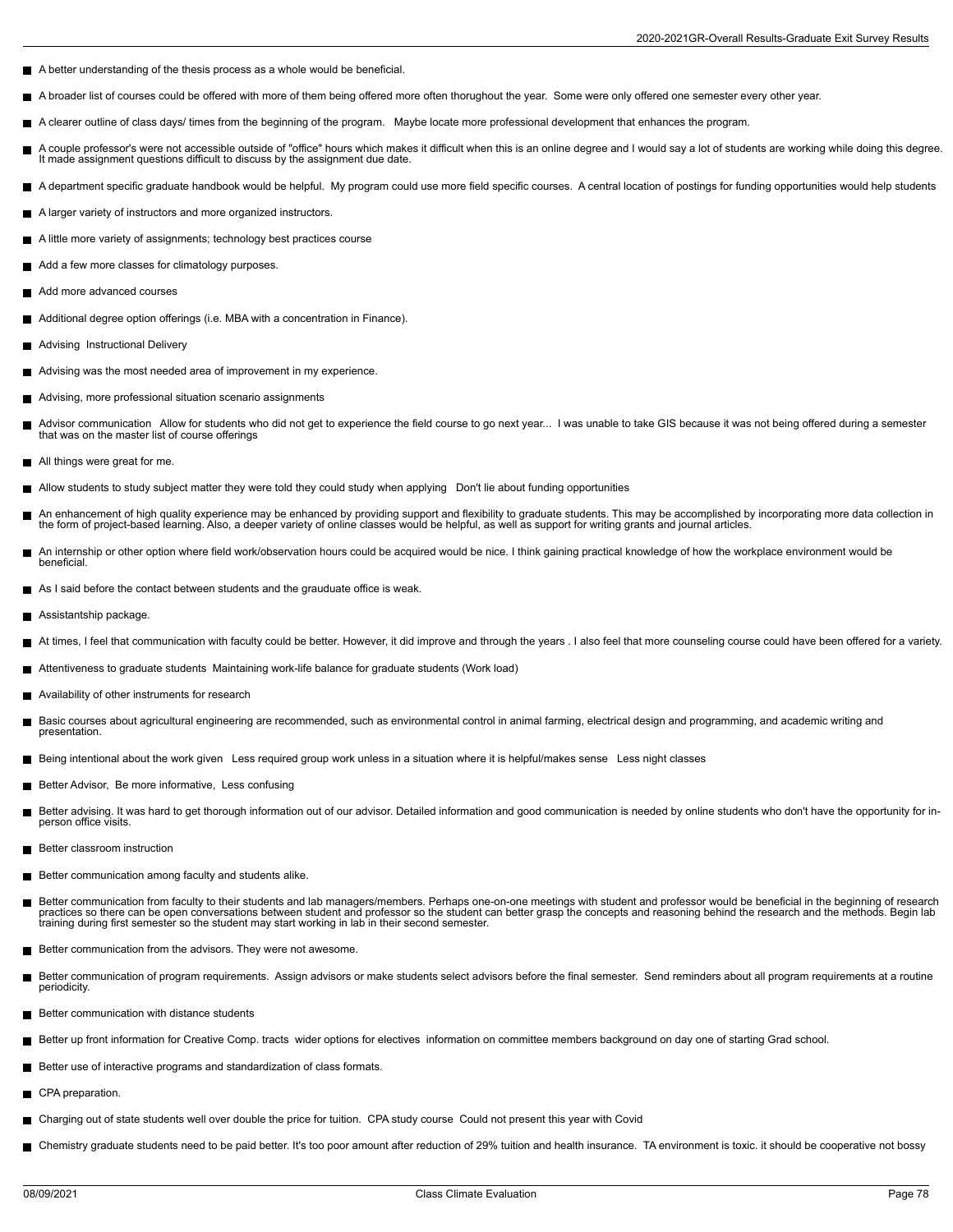- Class choices
- Classes, Job Search, Tests П
- Communicate with students in a timely manner Advise/mentor students with research in mind
- $\blacksquare$ Communication Access to professors Scheduling
- **Communication Broader range of study Communication**
- Communication Group Understanding  $\blacksquare$
- Communication between graduate coordinator office and students, particularly regarding timeline expectations  $\blacksquare$
- Communication between staff members Communication between staff members and students
- Communication from the graduate coordinator was lacking. П
- Communication of deadlines (not from grad school).
- Communication timing of the final comprehensive exam for the AMP program was very poor. ш
- Communication within the department??÷ especially at the writing center.
- Communication, communication, communication.  $\blacksquare$
- Communication, networking skills, analytics  $\blacksquare$
- Conducting research without meeting in person with professors was slightly difficult and completing labs online for GIS was confusing sometimes or there were unexpected errors that were hard to fix in an online program.
- Continually update the lectures and not rerun old lectures from many years ago. Do not use free COMET modules.
- Continue to enhance opportunities for distance students including further research opportunities and interaction
- Core classes offered more frequently. П
- п Corporate Finance with Dr. Kenneth Roskelley over a summer 2 month term was a miserable experience. He was unapproachable in combination with an already overwhelming class. I<br>retook this class at a different college for a COSTS. Do not be misleading to prospective students about tuition costs by hiding distance fees.
- Corporate finance course. Н
- Cost of Tuition Lower  $\blacksquare$
- Course offerings could be improved. The program is focused on research (in the sense that if research is not your primary interest, you might feel in the wrong place). п
- Course variety (more American and/or contemporary lit), communication within department, rhetoric surrounding PhD programs and jobs in academia
- Courses making a harder push to publish research papers, create lab groups to allow CSE grad students to collaborate research, and a more formal guideline for research and thesis hours.
- Courses need to be looked at more. I got A's in most of my classes, but the knowledge I gained doesn't reflect it. Wish there was more encouragement to attend conferences.
- Courses offered (more variety)
- $\blacksquare$ Courses that are more useful for industry would be beneficial. Most of the courses seemed to only be helpful if you want to do research.
- m, Create more current/intermixed courses such as business concept courses, cultural organizational conduct, mandatory internships with our areas of interest. Appointing Teaching courses<br>and TA rotation (like chaparron) in th
- Curriculums should be developed for undergraduate courses prior to a graduate teaching assistant taking over teaching for a class. Significantly more effort should be made to alert<br>graduate students to funding opportunitie student career planning outside academia.
- Dedication to nationwide and international research excellence. Improved dedication to soil science education. Increase opportunities for graduate students to get international П experience.
- Different elective classes
- Difficulty, Grade Scaling, Project choice
- Diversity cooperation among eachother indusrty exposure
- Diversity in staff and students, Opportunity in internships outside of teaching and in Graduate/Research/Teaching Assistance, Community in having clubs and groups on the college level for students to meet those within and outside of the program.
- Diversity of faculty Variation in course offerings
- Diversity of faculty and students. More supportive financial aid/ assistantship packages for international students. Race- specific recruitment strategies for students and faculty.
- Diversity of faculty. Entomology lacks female professors.
- Diversity, transparency, structure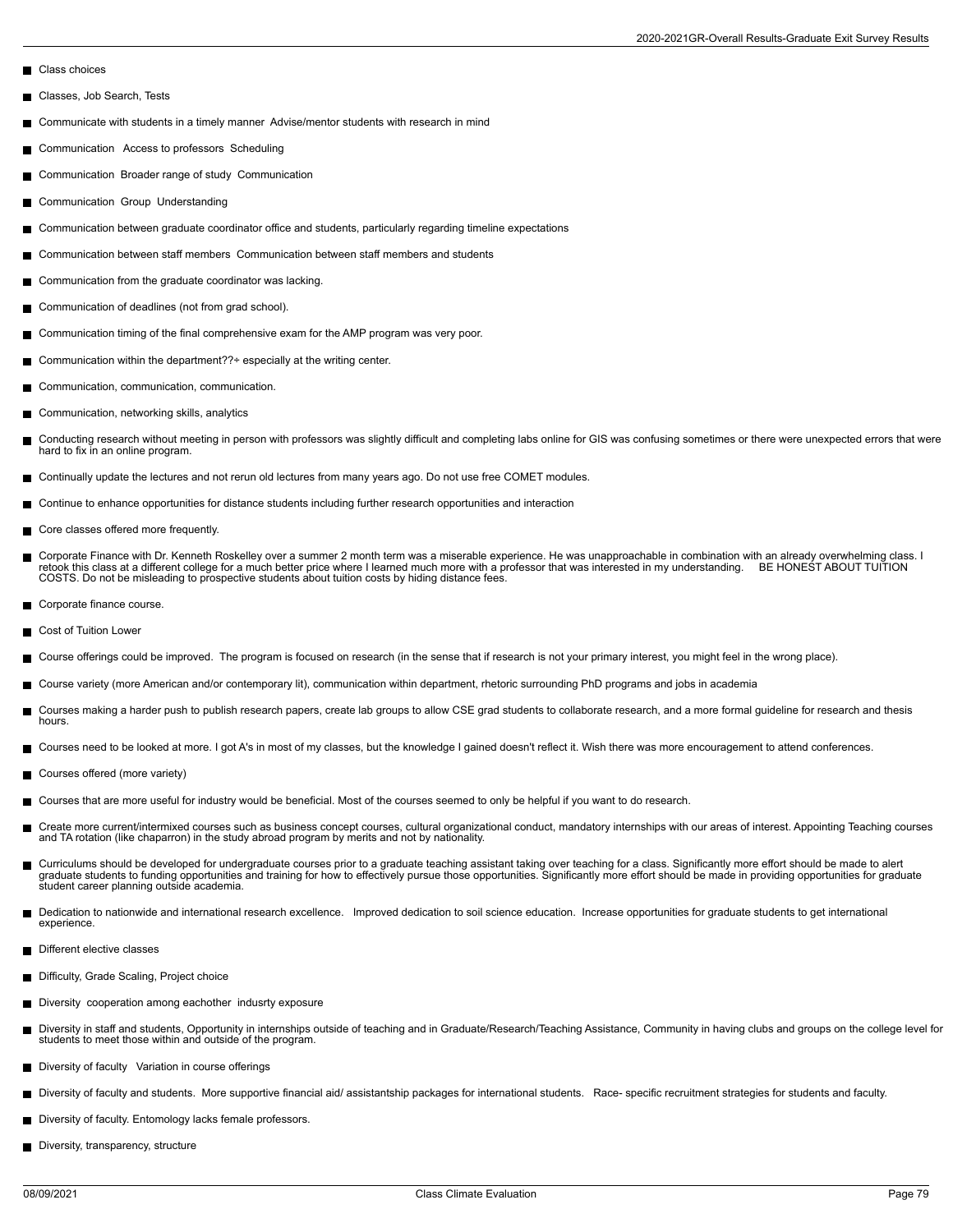- Do not have biased teachers. One teacher in particular would say one thing about accepting everyone's opinion but when the work was submitted and it did not say exactly what he said your grade showed it.
- Dr. Lori Elmore Staton is the worst part of the program. She is very unorganized and unfair with her teaching strategies. She was extremely rude and did not fulfill her obligation as a professor.
- Employment Networking Maintaining safe learning environment during COVID (felt unsafe at times) Assisting professors in digitalizing more content for students
- Expanding research areas Increasing number of research professors
- Expansion of LGBT+ education, research, and perspectives
- **Experimental facility diversity of the courses travel grants**
- Facilities and equipment in Hilbun and Etheridge seem outdated with the exception of the broadcasting meteorology equipment, which is excellent quality.
- Facility Communication prior to the start of classes each summer
- Faculty, Classrooms, Labs
- Felt somewhat disconnected from everyone as an online student, but I don't think this was the programs fault. I just do not learn at my best online. П
- Financial aid options could be explained more clearly. Perhaps a seminar on options for all students would be helpful.
- Finding job resources for graduate students and build up the bridge between industry and graduate students.
- From a Distance Learning student who is older (+50 years old), it would help if in the LIB ETD Submission Course could also list the due dates for the respective program that the student is enrolled in. Specifically the signature sign page for Engineering is due one week before the ETD due date. It helps those of us who are working full time and are coming back to school after being out several years.
- Full tuition fee should be waived and health insurance should be provided for TA.
- Funding for projects Funding for conferences Adequate lab instruments
- $\blacksquare$ Funding. There is no communicated access to funding opportunities. Faculty. Several students go weeks/months and do not have any communication with their advisors. There were<br>several semesters that I would have one meeting several semesters that I would have one meeting/email with my advisor all semester and it was usually a week before grades were due.
- Get rid of McGraw Hill, teach us how to use programs from the big four like Ole Miss does, and overall make the program harder
- Graduate level coursework must be introduced in Biological Engineering Program.
- Group collaboration (like, work together people)  $\blacksquare$
- $\blacksquare$ Group discussions/projects could be utilized more. Online lectures could help students better understand course material. The amount of assigned reading for some courses did not always<br>apply to course assignments/assessmen
- $\blacksquare$ Guidance, especially with respect to thesis work. Expertise, I was working on a desalination membrane project and my professor had nearly zero experience with this, leading to me<br>struggling throughout the degree. Respect f 'didn't deserve our undergraduate degrees in chemical engineering'. It was very demeaning and I'm still bothered by it.
- Have an accurate curriculum guide for students. Offer more school counseling classes.
- Help in the area of graduate assistantships or on campus jobs to help support paying for graduate school. I asked and received no help in this area.
- Higher entry qualifications, More challenging classes, I don't know of any one that learned anything from the Strategic Entrepreneurship class
- Hire a good curator for the Mississippi Entomology Museum, now that Dr. Brown has retired he was awesome.
- Hire more military historians. For a program that offers "EPIC," there's precious little faculty that actually engage in that field. Makes for an isolating intellectual space on campus
- Honestly I do not have any. Courses and information were always available and provided me with the key information and resources I needed.
- How about some classrooms or a computer lab that fits all of the undergraduates? To be honest, Magruder kinda sucks.
- I am satisfied the graduate program.
- I am satisfied!
- I am very satisfied to my program of study.
- I am very satisfied with the organization of my graduate program
- I believe that the graduate program can improve by keeping information updated on the banner in CAAP compliances. These updates should align with the changes that are made to graduate programs to help reduce anxiety for students who are uncertain of whether or not they have met the graduate requirements for graduation. The other area of improvement would<br>be for professors to provide quick feedb
- I believe the department should offer more research opportunities for students to get experience in the field.
- I believe the program could benefit from offering a minor in every bachelor degree offered by the College of Business.
- I believe there needs to be no change.
- I could not edit all I had down to under 500 characters, so here is a very brief summary. Our graduate coordinator???s lack of communication has a negative affect on students and our graduate experience. We have very little diversity in our course offerings each year. Our Teaching Seminar class is a large waste of resources that does nothing to prepare us to teach freshmen classes as required with our assistantship.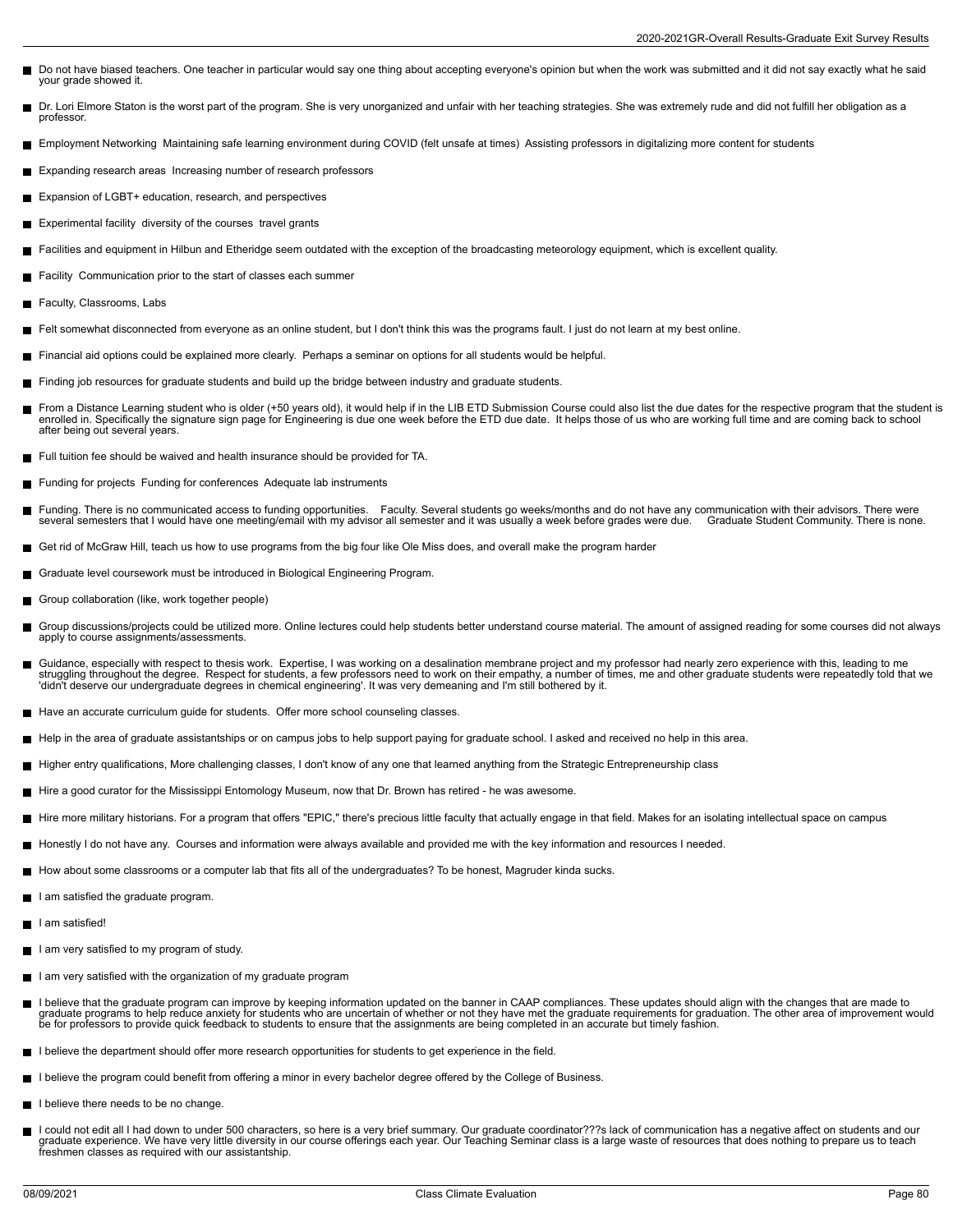- I do not feel the graduate program need any improvements.
- I do not have a strong recommendation for areas of needed improvement. The program met my needs.
- I do not have an area of improvement. I appreciated all of the instruction that I received in my graduate program. It was a great learning experience. I felt I had instructors who wanted me<br>to achieve. That makes the diffe
- I do not have any suggestions for improvement.
- I do not know of any unsatisfactory areas in my program.
- I do not personally like a degree program which requires an exam for graduation. Many universities no longer require them. These other universities understand that determining if someone graduates should not solely depend upon one single exam. It should be how that person did through the entire program that matters the most.
- I do wish there was a greater initiative to form relationships among my classmates.
- I don't have and suggestions for areas of improvement.
- I feel graduate students should be compensated more or at least full tuition waived.
- I feel like the caliber of work wasn't to where an MBA should be. It seemed to be exact copies of some undergrad classes. I did not usually feel challenged.
- I feel like there could be more emphasis placed on the actual process of applying for and sitting for the CPA exam. I was able to speak with a professor individually about the process, but<br>there was never a time, undergrad
- I felt everything was good.
- I felt that the GIS Programming course could have been offered over two semesters. My programming abilities are not very strong, so there was definitely a learning curve involved with<br>this course. In addition, it sometime from assignments.
- I had 2 or 3 professors who should not be teaching the MBA program. Those particular professors provided no meaningful lecture and left the students to tackle huge chunks of a textbook each week and then take poorly designed standardized quizzes or tests from the textbook publisher. It was difficult for me to understand why these professors were being compensated as they added no value for the students.
- I had a wonderful experience.
- I have no recommendations for areas of improvement.  $\blacksquare$
- I have no suggestions for how to improve the graduate program because I was satisfied with it.
- I have none П
- $\blacksquare$  I have not had any pain points for the program with which I believe need improvement.
- I have not opinion on the matter.
- I honestly have no suggestions! Н
- I know that everyone has a different learning style. For me, I gained more knowledge when doing projects, rather than taking quizzes and tests. I think the program could should incorporate more projects or event reviews.
- I really don't see any improvement needed.
- $\blacksquare$  I really enjoyed my time.
- I recommend that the Department of Industrial and Systems Engineering offer more manufacturing courses.
- I saw no areas that needed improving.
- I think it was a wonderful experience.
- I think that if core classes were set up already for students by semester that would be helpful. Students would then just pick electives or add classes they were interested in.
- I think that recording technology courses should be added to this degree program.
- I think they need to update the courses. I had difficulty getting into some classes because they are not always offered (or haven't been in several semesters). If they are not offered take it<br>off the curriculum or replace
- I think this graduate program has been amazing!
- **I** lwas satisfied
- I was very please with this program no room for improvements from what i can see but i'm sure there are some.
- I lwas very pleased.
- I was well pleased.
- I wish that my graduate program had more options for courses and professors.
- I wish there was an option to minor in business law because lots of the students take law courses throughout the program.
- I would have liked to be more aware of what some of the classes entailed beforehand.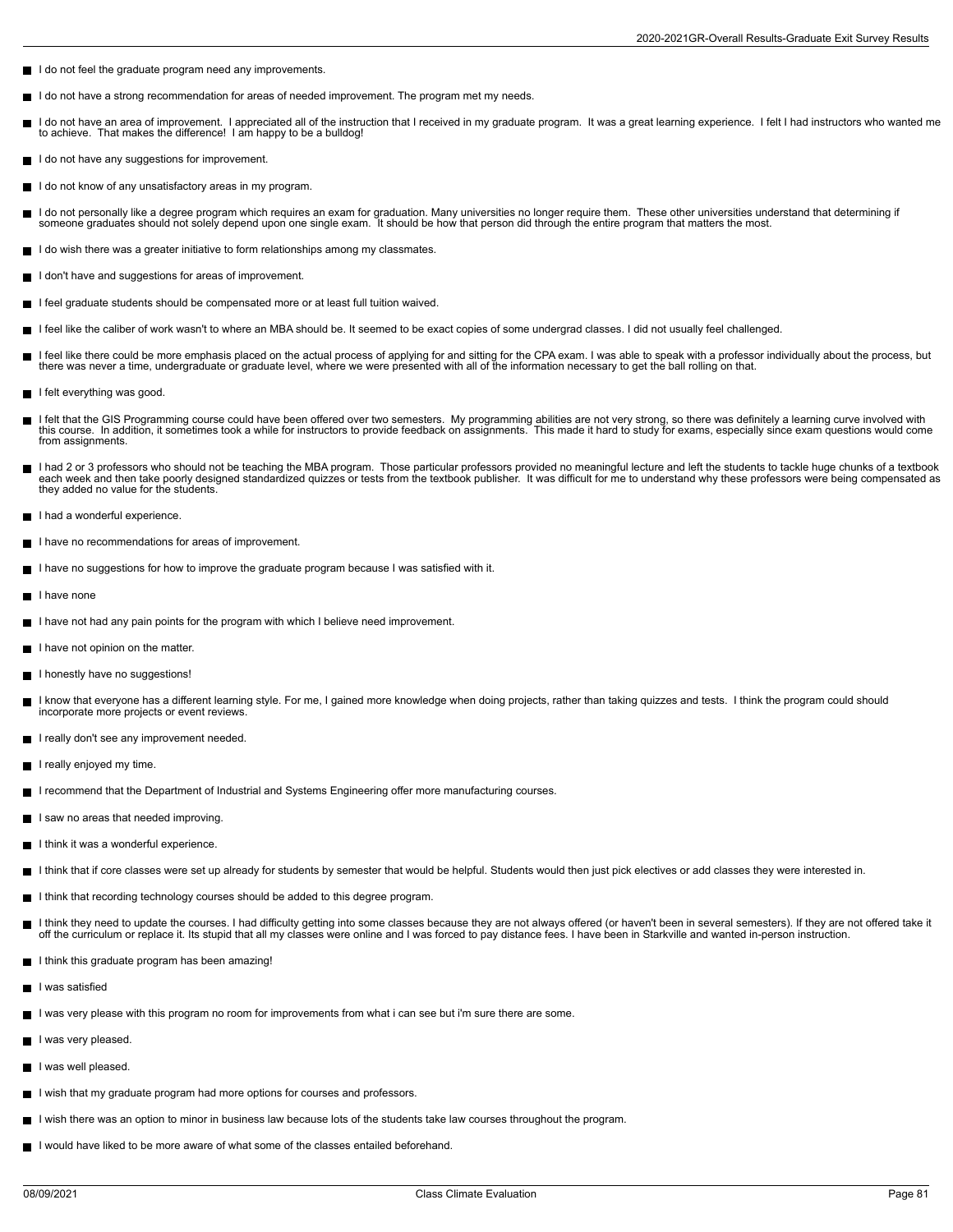- I would have liked to have another professor, a dedicated undergraduate coordinator and better technology.
- I'd like to see improvement in the advising area. I received maybe one or two emails from Dr. Walker about advising the entire three semesters I've been in graduate school.  $\blacksquare$
- IDK
- **Improve Course Availability and Diversity**
- Improve video content and realtime ability for feedback.
- **Improved class availability**
- Improved on the knowledge of power system flow applications, renewable energies controls and protective relays with cutting-edge knowledge to resolve the challenging issues.
- Improvements could be made in funding availability, resource availability, and facility renovations.
- Improving publication rate
- In the future video conferences and classes would be ideal.
- Include due dates in Taskstream or move the internship courses to Canvas
- Increase admissions/attract more students
- Increase fellowship among graduate students and hold all faculty to similar teaching expectations
- Increase the number of the faculties in each area of research field; Organize a monthly meetings to go over and consult with the students regarding their issues during graduate studies; Setup a seasonal meeting to hear about the available deficits within the graduate program from grad. students and arrange to solve the issues during each semester
- Information about program requirements Practicum/Internship placement assistance/job placement assistance More information/assistance regarding degree funding sources/ opportunities
- Information regarding course requirements were hard to find and often too ambiguous, taking courses outside my department was portrayed as more difficult than it was in reality, and it was difficult to find what research interests professors had and if any graduate research positions were available.
- Instruction for thesis preparation should begin at the BEGINNING of the program
- $\blacksquare$ Instrumentation/equipment
- Interpretation Writing manuscript Research planning
- Introduce more graduate level courses Hire more graduate students  $\blacksquare$
- It seemed that a lot of the resources available to distance students are underwhelming. For example, I requested a statistical software for my research available as part of the University's<br>software program. I indicated th Desk. After informing them that I was distance student, they informed me that they were unable to find a solution.
- It was all perfect with me being able to begin teaching and continue my education at the same time. Teachers were available for questions and helped with all that I needed.
- It would be great and useful if more variety of courses are offered by my graduate program. I could not find too many courses which are useful for my research.
- It would be nice if the program did more to connect prospective graduate students with potential major professors.
- Keep students allow more cross-university classes
- Knowledge of other distance students pursuing the same major would be a nice added benefit. Publication of numbers of graduate students in the programs, graduated, distance vs. on-Н campus.
- **Leadership skills class could be changed or combined with another course. Almost seemed pointless.**
- Learning targets or objectives for comprehensive exam to allow for better prep.
- Less "textbook" information and more information that will be applicable on the job Accountability of faculty (someone to ensure they are teaching necessary content) Better  $\blacksquare$ communication between faculty and students
- Like I said previously, I think a more defined and easily accessible degree plan would be beneficial. This can be found on the website but it's not comprehensive and doesn't show much detail. Also the prerequisite classes need to be highlighted more and If a student doesn't register for it, a professor or advisor needs to be notified. Also prevention of the student from taking classes that don't count towards their degree. This wastes time and money and as a student, these things are precious
- List on course catalog for department detailing the last few times a course was offered to give a better understanding of the course offering frequency. No other suggestions past that.
- Н MEng is whatever the individual makes of it. Originally, the program was very open ended but more quidelines are now in place that provide minimum requirements for the courses to be taken.
- Major overlap between courses, some courses taught the same stuff and were very repetitive.
- Make sure textbooks are not overlapping with content to avoid unnecessary expenditures.
- McCarthy is falling apart Better communication from professors (can be difficult to get ahold of certain ones) More assistance in internship/job search
- McGraw Hill connect is by far the worst part of my MSU experience. The system has constant issues. Grading is problematic, questions often don't cover material discussed in lectures or classes. Questions are often inaccurate or unanswerable. Cooup projects on an online learning experience are not well handled. These group learning experiences resulted in reduced<br>understanding and a more limited hands off
- **Minors offered Corporate networking opportunities**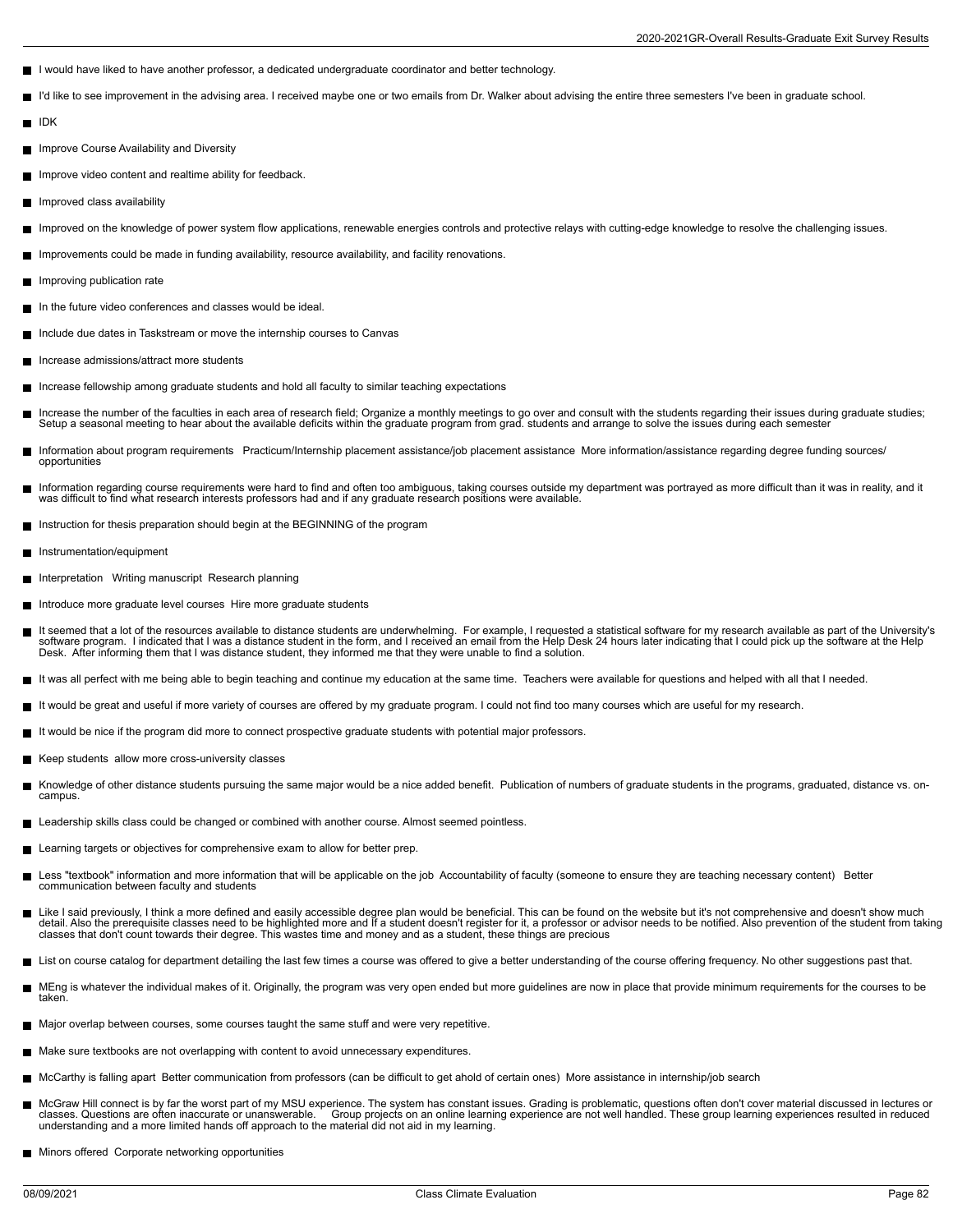- More available courses/ More knowledgeable financial adviser about grants available for teachers
- More clarity on program needs for graduation, eliminate the need for foreign language needs, and check ups on graduation requirements  $\blacksquare$
- More class offerings More variety Better class times
- More classes offered Some professors need more commitment to their students time Larger Stipends for TA's and RA's  $\blacksquare$
- More classes offered in this major
- More clear communication in advising, opportunities to present at conferences
- More consistency (the faculty/staff in the department changed mid-way through my PhD program. I was not affected negatively, but others were)  $\blacksquare$
- More course offerings (2 Counts)
- П More cross major research cooperation.
- More direct or clear line to seeking specific employment Focus some more on rehabilitation
- More documents for help, use textbooks more often that I purchase, do not use honorlock for tests because it messed up multiple times. п
- More elective class selection
- More elective course offerings Project Management emphasis: More courses/path to certification
- More electives in sports New kinesiology building
- More emphasis on leadership, offer more online classes (outside of a pandemic)
- More encouragement for grad students who are not fresh out of undergraduate college
- More events for international student
- More faculty with a focus in solid mechanics More characterization courses on the fracture of composites Better student involvement with the advanced composites institute
- More feedback
- More flexibility in graduation requirements, more academic advising and preparation for comprehensive. I feel like you are pretty much on your own to figure everything out. There was П issues along the way due to lack of communication.
- More forestry courses in the department More educational training and volunteering opportunities Increase the amount of stipend
- More funding for more lab equipment
- More funding opportunities for online students; Include lab experience for online students; Courses be taught by expert in the particular field
- More graduate level courses Courses to be tough every Spring and Fall semester
- More graduate online classes offered for Animal Science
- More in-depth training on Excel to meet the expectations of employers More real case scenarios applied during lecture
- More information about the end of the graduate program throughout the program, so that students know what they have to be working toward.  $\blacksquare$
- More information provided by instructors in ALL classes about comprehensive exam п.
- More information up front about comprehensive exam at end of program, enable access to all previous courses taken (I was unable to access courses taken through blackboard), and more guidance within research capstone course.
- More instruction on how to conduct research
- More involvement, make it harder to prepare for CPA, and have fun events to let people meet each other!  $\blacksquare$
- More live classroom instead of prerecorded
- $\blacksquare$ More online options Instructors need to understand students who are in school and work full-time. help first time instructors- you could clear tell in one course the teacher was not versed in the online teaching environment
- **More opportunities for secondary education majors**
- More opportunities to present research I would love to have seen more Research from the scientific community. More Graduate development workshop that helped with research.
- More options for professional development, improved access to faculty, more options for research presentations that are made known to students
- More oversight into principal investigators' actions regarding treatment of graduate students. Actual consequences for mistreating and overworking students.
- More professional networking Better visibility into what the graduate student counsel offers online students Better access to syllabi so that students can make better decisions about п elective courses before registration
- More resources for post academic work, need to have an array of people that can talk to to help with applying for jobs and finding work after graduating, need to have more options for ш literary course work if focusing on creative writing.
- More staff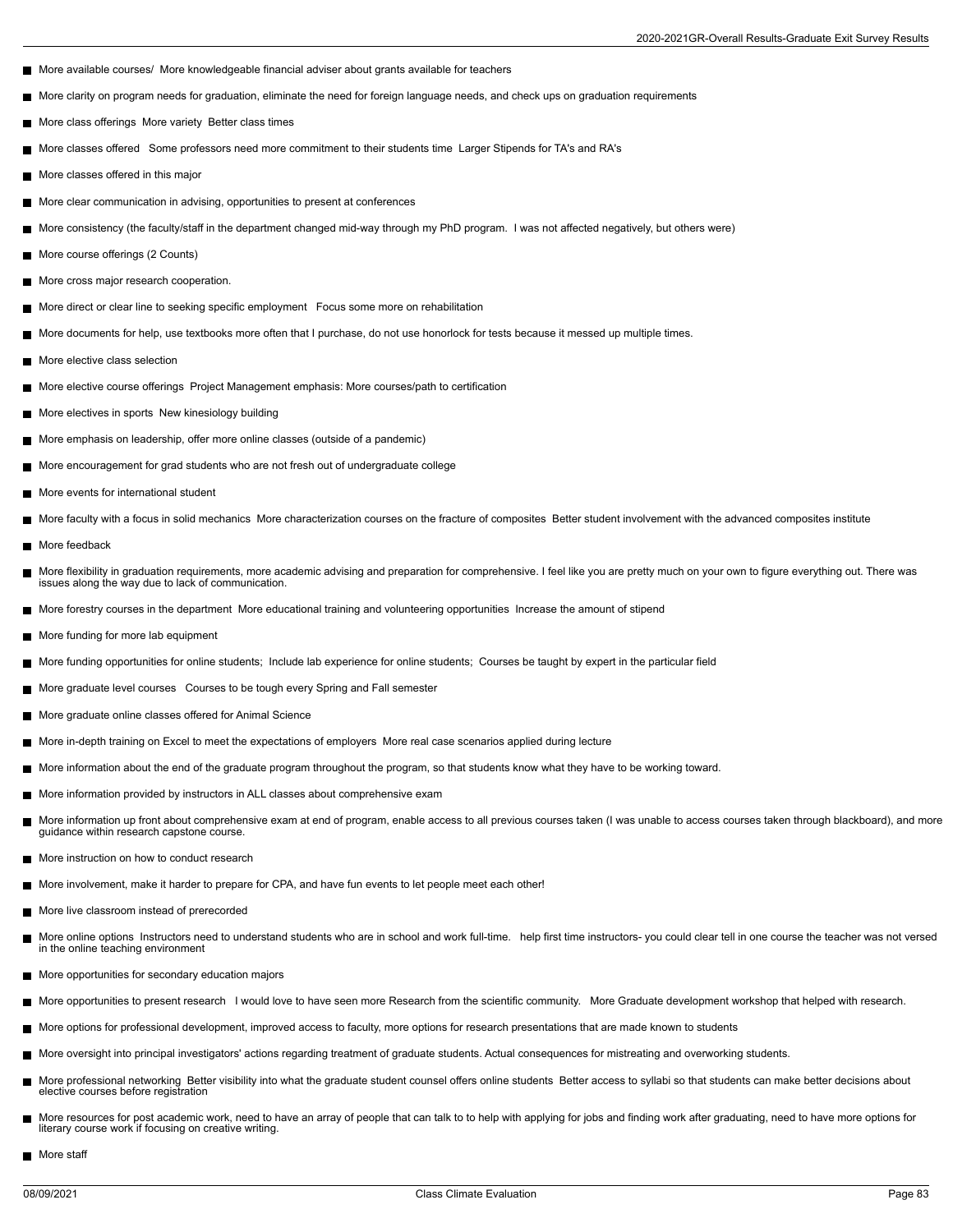- More studies group classes.
- More workshops should be offered for new graduate students and continuing graduate students on methods to improve their instruction techniques.
- My Communication skills and Social behaviour has been improved in course of time.
- $\blacksquare$ My department has so much potential, but graduate students are incredibly unhappy with the inability to be heard or taken seriously. An advocate for graduate students would be helpful as<br>well as protections for graduate st
- My graduate program should give more opportunities to international students because they really deserve it.
- My program should consider more communication with the students enrolled for the ACC8053 (Becker CPA) course. One of the program's goals is to help students pass the CPA exam, but I am unsure if the structure and strategy being implemented this year is legitimately contributing to that goal. The leadership of the program should definitely reconsider how the course is<br>run by communicating with studen
- N-A
- N/A (59 Counts)
- $N/A$
- N/a (6 Counts)
- $N?A$
- NA (15 Counts)
- Need latest instruments, Full tuition payment system for GRA
- Need more advanced courses
- Need more faculty in pure mathematics. Need to require classes and sequences such as real analysis, modern algebra, and topology instead of leaving it up to the student to pick and Е choose, they NEED these foundational courses. Don't make the assistant department head and the graduate coordinator the same person.
- New students need better orientation that provides more information on where to find correct forms and information on due dates for each step of the thesis process. Need more flexibility П when classes will be offered. As is, if you are unable to take a course one semester, it may be 2 years before that course is offered again.
- Nicer professors More professional development
- No Comments.
- No Recommendations
- No comment
- No comment.
- No comment. My experience was positive.  $\blacksquare$
- No comments.
- No complaints
- No consistency in this program regarding Comps. International students are exploited.They are asked to lecture, but they cannot be lecturers because they must be full time students. So they are required to take 3 classes, lecture a minimum of 2 classes and paid as TAs. The classes and the comps are limited to literature.
- No imporovements
- No improvements
- No other recommendations
- No suggestions come to mind. No significant issues or concerns were encoutnered that were systemic in nature.
- No. None. N/A.
- None (15 Counts)
- None at this time (3 Counts)
- None at this time. Spring was a different kind of semester given Covid-19, and I was impressed with the flexibility and positive attitudes from all of my professors.
- None come to mind.
- None needed
- None noted
- None that I can think of.
- None, I was very satisfied with my graduate program.
- None. (5 Counts)
- None. I have an excellent experience.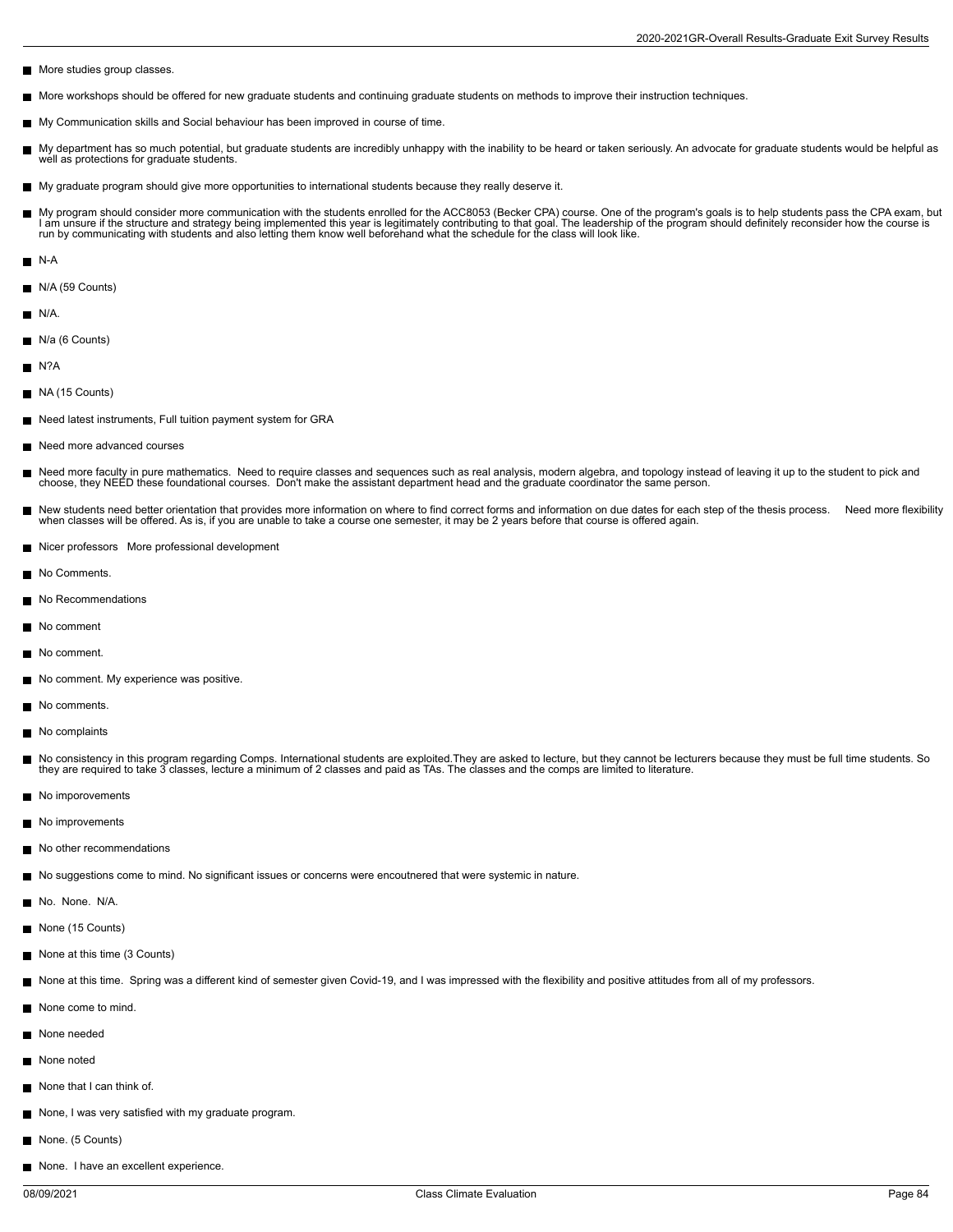None. Program was great!!!

- Not applicable. П
- Nothing is needed that I can think of.
- Nothing much. Already a good programme.
- Nothing to recommend.
- Number of sections taught, per course, per semester
- Numerous Teachers are using dated material. Some are using videos from 2014. Numerous teachers are not teaching, but just using third party services to render information. I believe<br>that teachers, professors, and/or Doct sort of programing or computer classes.
- Occasionally, email response times were lengthy, but understandable due to duties of the position.
- Offer graduate assistantships in the area of Instructional Technology. Let your students help in the online shift of courses under the leadership of a mentor. Offer virtual internships with<br>partners like the Starkville Sch
- Offer more class options. For me, it as not a problem because my undergraduate degree was in a non-related field. For those starting out in the program and wanting to continue, having<br>enough classes to meet the requirement
- Office spaces for graduate students, instruction load, and access to computer lab
- One area I believe could be improved is the way classes are offered. I believe there need to be more face to face classes as opposed to online. I also believe that there is room for improvement in the area of what classes are offered and what semesters they are offered. Lastly, I believe they could work better in allowing the students within the same department opportunities to interact with each other more and share ideas and thoughts on what they are researching.
- One area for improvement would be to provide more opportunities to expand research capabilities. I felt like I only ever dabbled in research while in my last semester. Another area would be in the opportunity to have guest speakers and event through a virtual medium throughout the year. Local business leaders or other people would be nice to listen to. Third would be<br>more opportunities for involvement with
- **Online availability**
- $\blacksquare$ Only focused on PhD, Some professors Are cocky, too long
- Open dialogue about diversity
- Open up all course work for all online students at the start of the semester so the students can work at their own pace. If the students have full time time demanding jobs.
- Opportunities for networking with other students/faculty (admittedly challenging in an online format).
- Outreach programs. Classroom facilities
- Perquisite courses require П
- Personally, I could not have asked for anything better during my research in my graduate program. New classes were added during my time to help students learn more advanced skills in<br>research and anything I needed for rese
- PowerPoint display of notes for visual learners. On-campus fast-food chain for MSU Meridian (Popeyes/Chick-fil-A). And student arranged teaching practice in front of audience.
- Professionalism
- Professors have a better understanding of how to use Canvas, all classes require an assignment or conversation that deals with self-care, more specifics on assignment rubrics.
- Professors more accessible (especially non committee member professors) Newer equipment More work in different sub-disciplines (most professors in department work in two areas and the rest are ignored)
- Professors need coaching on providing consistencies in how they post information in Canvas. When you have two professors who post information very similarly and then have a third who<br>is vastly different, the student has a
- **Professors should have office hours.**
- Professors where not always available Not much interacting with peers I really appreciated classes that made the information more applicable in the classroom. I would have enjoyed Н more of that.
- Quality of graduate students Publications Presentation and exposure
- Quality of instruction, availability of classes, variety of classes  $\blacksquare$
- RA position to each grad student at least for the last year of graduation
- Redressment of emotionally manipulative, clique-like, rumor-mongering behavior among grad students. A greater emphasis on ethnographic and historic research on the rapidly reaccomion cultural heritage of Mississippi. (Traditional music, lifeways, living Native American traditions, etc.) A greater emphasis on archaeological research in Mississippi, and an emphasis on analysis of curated unreported materials and excavations held by the university.
- Require use of Smartboard & Recording of Lectures.
- Requirements on acceptance, may should follow stricter requirements.
- Research guidance, attending conferences
- Responsiveness of Graduate Coordinator is beyond lackluster (Aerospace Engineering) Requirements related to thesis defense process at departmental level is grossly unclear paperwork required, if any, is unclear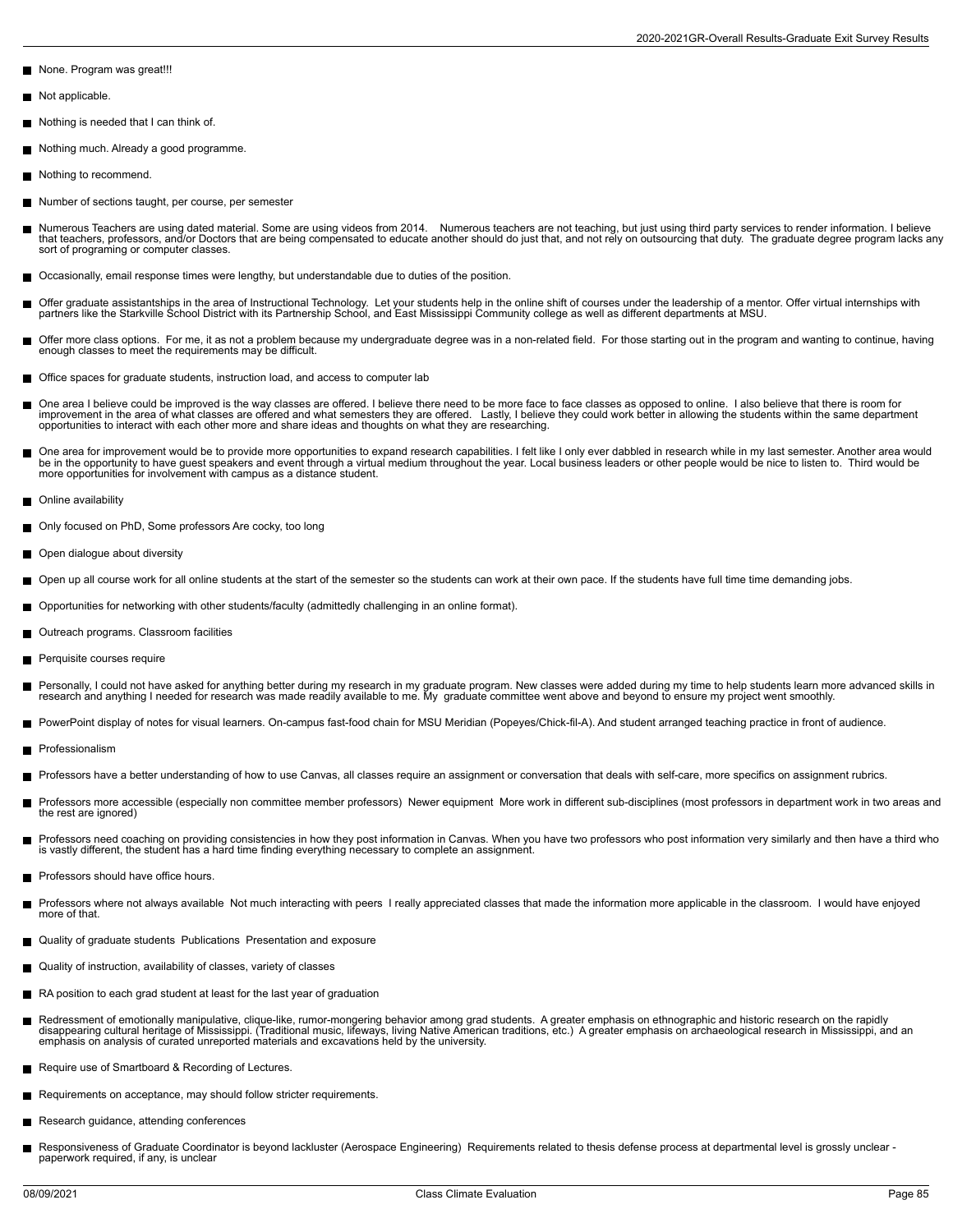- Revising course list (requirement of 16 courses is a lot) Support in getting announcement on important timelines and graduate awards.
- Salary Tuition Instructions on theses defense paperwork and graduation paperwork requirements  $\blacksquare$
- Selectivity of MBA candidates Courses offered Online instruction, this is not so much pertaining to solely my graduate program, but the university as a whole. I feel that that<br>asynchronous and even synchronous online l
- Setting and defining expectations for first years, more explicit directions on thesis process, better recruiting of potential graduate students
- Should be more asynchronous to allow for even greater flexibility, grades need to be posted in a more timely manner, and the emphasis on group projects in a distance learning setting is a<br>bit ridiculous. Makes the class th
- Since most people in the program are looking for a job in sports, try and get more sport organizations to come to career fairs.  $\blacksquare$
- Some graduate teachers need to be more understanding of the time restraints on graduate students. As a graduate student many of us are working and especially during this global<br>pandemic they need to be more understanding.
- Some online courses were very robotic and didn't provide the real world, actionable knowledge expected
- Some professors should be easier to communicate with. When students ask questions via email, it is important to receive a reply promptly and to have the answers that were requested. All г of my professors were wonderful, but there was one who could stand to improve in the communication area.
- Some special topics of aerospace are not covered beyond introductory classes, such as aeroacoustics. Otherwise I have no suggestions for improvement.
- Spring semester should be altered that is the only improvement I would advise.
- Stipends are too low. Health insurance costs too much and provides horrible benefits, and I am grateful I am still on my father's policy. Other graduate students in my department hate the<br>health insurance though. And our d
- Structure of some of the courses could be improved
- Student mental health П
- Students should participate in conferences outside MSU Advanced research courses Opportunities to take classes outside the department
- Support of graduate student needs including attending to grievances Clear and direct communication from faculty and department head
- Teach more software applications Include more presentations More research opportunities
- Technology improvements  $\blacksquare$
- Technology needed on farms Need newer equipment More interaction with growers m,
- Tests that take up a huge percentage of our grade could be different in some courses, but over all a great experience.
- The CPA is the reason most accounting students go to grad school, and it should be discussed senior year of grad school. It is never brought up or discussed, and this is unacceptable. I Н struggled a lot with finding out info, and it would put students at ease having some advice. The Becker class should have been done at a slower pace. There is a small percentage of people who can keep up with the class and succeed on the CPA, so this percentage needs to grow to get the pass rates up at MSU.
- The Graduate program here at MSU has exceeded my expectations. I feel that the program has been well planned and need no new improvements at this time  $\blacksquare$
- The Landscape Architecture faculty could offer more support and assistance to graduate students as they select and refine their thesis research areas. The amount of unstructured time required to undertake a successful thesis can be a shock to a graduate student after successive semesters of classroom and studio work. Limited time is spent on developing and refining a<br>research question that is achievabl
- П The MBA Program should show what electives would give them a minor The final consulting class should be matched with major companies in Mississippi and outside of the state. I<br>thought they did a poor job of finding consul cowbell invention.
- The MBA program and finance program at MS State could have more connections to investment banks. This is a common field throughout our country, but is not commonly exposed to MSU students
- The Wellness Coaching certificate/program option for this degree needs improvement.
- The advisors could be a little more helpful in guidance of when and what classes to take. They could also send out a department email reminding to register for the next semester. At my<br>undergrad, the campus was covered in
- The comprehensive exam process has been somewhat confusing but I believe this may be in part due to COVID-19 response. For future graduates, please consider providing<br>comprehensive exam detail (resources, study guide, form prepare.
- The could be much more information given about the cumulative final exam, I was given the impression that we take it whenever we feel ready (within 6 credits of graduating) and we just<br>email the geoscience department to sc schedule it and it's been over a month since my inquiry.
- The counseling program could improve their communication with students about requirements. I was often unsure if I had enough credits, knew what certification tests I needed to take, etc. In this profession there are so many things to check off and different routes to get there that professors were even unsure when I had questions. I suggest a meeting where faculty is<br>updated on courses, testing, etc. every
- The department need to offer more graduate courses.
- The department needs more space: more laboratories and in the same building. The department needs more research facilities. Н
- The forestry department needs to offer more classes online. I struggled to find classes to meet my requirements. I was able to find directed individual study classes but I would have<br>enjoyed the multi student class opportu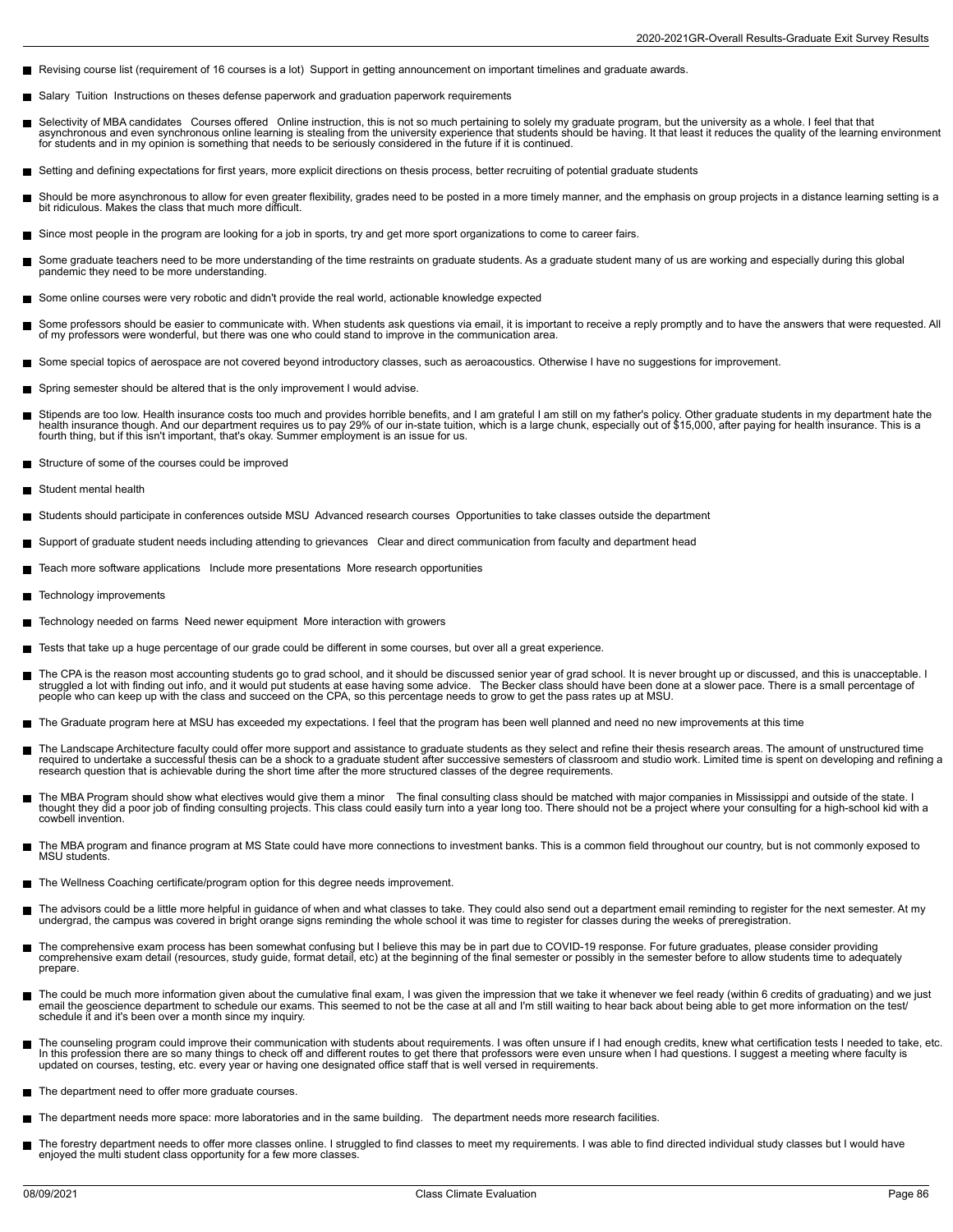- The graduate program was very efficient to my understanding.
- The lack of communication among professors is an issue in this program. There was much animosity between the professors, which added additional stress to all of us. I felt a lack of п support and care from those who are higher up in the counselor education department.
- The main thing I wish my major did was focus the classes more toward the CPA exam and what we might be doing outside of the classroom.
- The majority of the Kinesiology Department is dysfunctional in multiple dimensions. Fresh leadership who wish to make the Department competitive with other institutions in a must. Right<br>now the Department is a "Boys Club"
- The material is the same or very similar as the undergraduate program, so it was a lot of the same material for me which provided little challenge.
- The only area that could benefit from improvement is the standard of grading. I felt the grading standard should be stricter. I say that mostly in regard to research paper writing. Not<br>necessarily advocating longer papers even on lesser weighted assignments.
- The only thing I did not like was the fact that some of the classes were too large because they were combined with undergraduate courses
- The primary recommendation that I have is that there needs to be more structure surrounding the Becker course in the spring. If the grad students were made aware early on what sections<br>would be covered and what the timelin
- The professors need to learn how to actually teach and then test on that material. Stop throwing so many acronyms at us. Personalize the degree programs and not having the advisors push us towards their chosen path.
- The program could be more engaging for distance students. I feel one needs to be highly motivated to endure as a distance student. It would have been nice to have some more personal<br>support from faculty since fellow studen
- The program was great, but I did have one instructor that needed to know a bit more of what she was teaching and how to get it across to make more sense.
- The qualifiers needs to be less stressful Students opinion for faculty should be taken into account, while hiring and while teaching Advanced courses related to research and physics need г to be taught
- The requirement for a certain number of research hours for online distance students is blatant money-grab and risks seriously degrading the reputation of the University's online programs to University of Phoenix status.
- The role of Graduate Coordinator is shared between two individuals in the department, and sometimes this can cause confusion in advising to students when they end up being advised by both coordinators.
- The way students select classes could use some work. With all grad students selecting at the same time there is usually a mad dash to pick the one or two classes every student needs. This ultimately results in people who are more advanced in the program missing out and having to take the class later or getting stuck in as an afterthought.
- There is nothing I can think of.
- There is nothing I could think of that needs to be improved on.  $\blacksquare$
- There needs to be a more structured curriculum because I chose random classes in other departments because my department didn't have more classes for me to take The non-thesis<br>master's must complete a small project, but th and the accelerated program is not advertised for students
- There should be more courses that allow us to gain real life experience and can count as resum?? credit.
- There were several classes I wanted to take (Human Computer Interaction related) that were not offered the entire time I was in graduate school. The process of passing forms between the graduate committee members was not intuitive, for them or myself.
- This was an exceptional graduate program. Dr. Savage, Dr. Wallin, and Dr. O all had different deliveries of the content, but the message was always received. They were the greatest professors that I have ever encountered.
- Three areas of improvement in my graduate program; 1. A better options towards book purchases or making the books more relevant to the course 2. Teacher accessibility 3. Г Comprehensive exam preparations
- Throughout the program, improvements were made along the way. For instance, if there were textbooks that were not good resources for the overall lessons we needed to learn from the  $\blacksquare$ course, we as students were able to express our thoughts about it and if the professor saw where the texts were not good resources, she made mention of it as well for changes in the<br>foreseeable future. When considerations
- Train your professors to be teachers and advisors not just researchers. Hire people for student support roles that are actually present, know how to deliver information, and don't insult<br>students when they reach out for in
- Tuition fee waiver Proper health insurance services
- $\blacksquare$ Unfortunately I did not get to do many group projects because of Covid, but I would recommend more randomly assigned group member projects. This will help future students become<br>comfortable meeting and communicate efficien
- Updated labs with equipment more relevant to today's technology More course topics to select from
- Use of online courses needs to be better. Nobody is going to watch a pre-recorded lecture. Synchronous online courses allow for better engagement with the content.
- Use of outside education resources. Some classes utilized FREE online lectures (COMET) and then issued quizzes. I feel that if I am spending the money to learn from a university, the<br>university should teach material, not f over the span of 2 years or more. Re-evaluate professor workload. As an online student, I was lowest priority for grades and feedback.
- Well planned and organized so I am satisfied.
- Н What I did not learn was how to perform research and how to present that research. I found that aspect of the program desperately lacking. The entire curriculum requires only one course<br>in data analytics. Even after that c equipped to perform research and submit papers for journals and peer reviewed publications.
- When it's perfect, it can't be any better.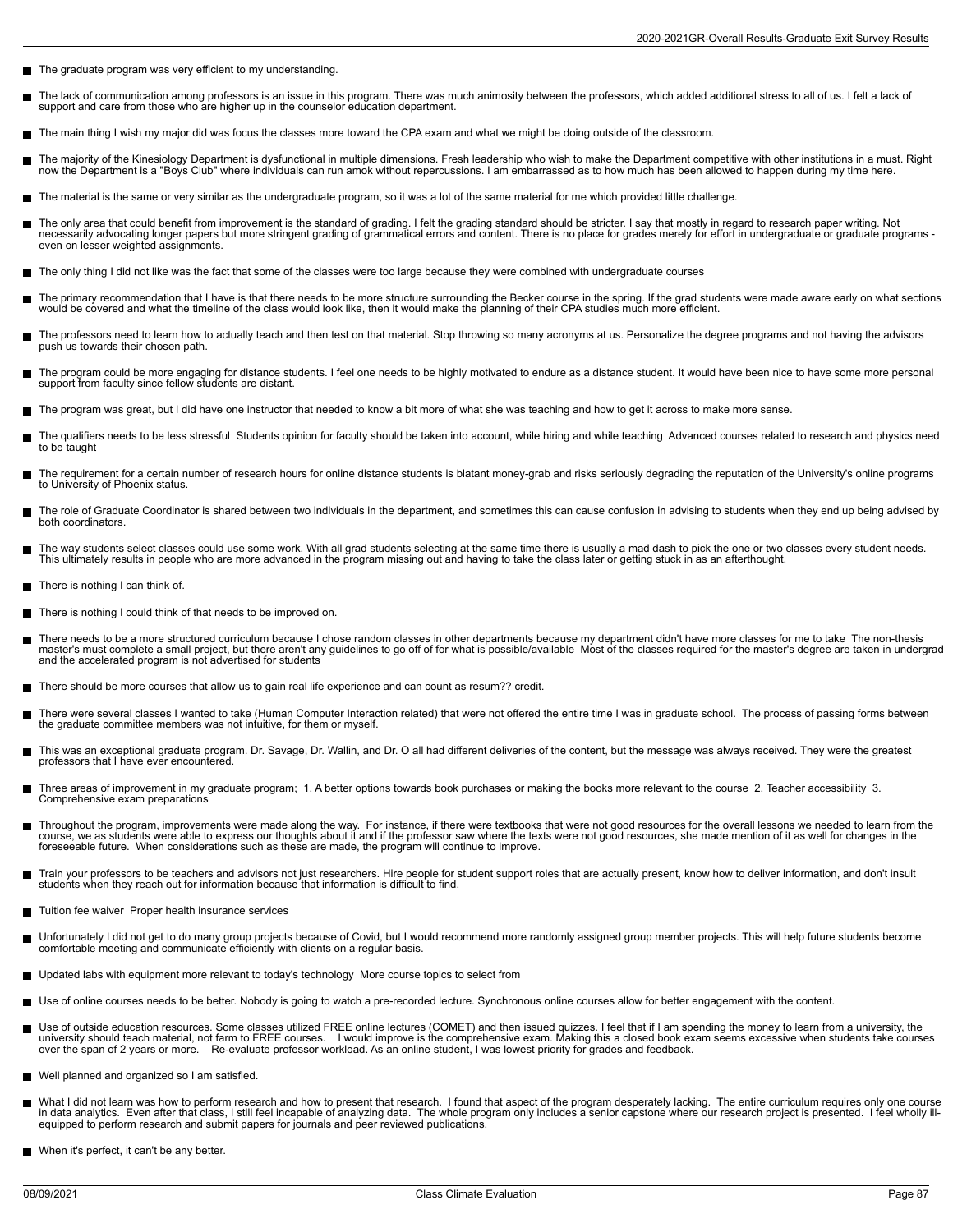- While I love the small, intimate nature of the program; I think a policy-focused class will help us become more equipped for our careers.
- Wish it had a slightly different makeup of courses to earn the MBA but that's my own opinion. Didn't think some of the courses were valuable especially because I had taken several courses E that were very similar to them in the past and were probably more strenuous, therefore these didn't challenge me and seemed invaluable. I think more courses should be management based, those were by far my favorite to learn from.
- Would be helpful to offer the comprehensive study guide at the start of the program so it can be worked through during each class rather than cramming over 12 classes in 2 weeks.
- Writing needs to be graded more harshly.
- accurate calendars, and quicker responses from professors
- advising, faculty time, and need more faculty
- better CPA prep; more courses that review intermediate accounting for FAR
- better options of TKT or related courses, advisor check-ins (did not receive any communication asking how I was doing in the program), more program faculty involvement with distance П students (would have like to have felt like they wanted to get to know the students and build connections with them)
- classes offered, more online courses offered
- communicating updates to graduate students department student get togethers/understanding each others work more
- communication among staff/faculty, flexibility with student schedules, more coordination.
- communication regarding graduation, more specific communication between advisor and student
- communication, more up to date class rooms, and more staff to help out the overall program.
- dissertation process qualitative research methods instruction lack of connection to distance learning/commuter students
- dsfhofio
- facilities, facilities, facilities
- grading consistency
- $\blacksquare$  greater number and diversity of classes, work/class load, common spaces
- ieve my department is on the right way in improving.
- increase background of faculty (e.g. from a variety of universities, not just hire alumni of MSU)  $\blacksquare$
- increasing the diversity of courses.
- inform that there are two email accounts at registration (one in canvas and one separate from canvas), explain changes in course requirements that occur during the program of study, П improve accessibility of the library to distance learners
- information accessibility willingness of staff to perform duty inclusion
- instructor/student interaction, more realistic timelines for projects,
- it was okay.
- П lab research
- $\blacksquare$ larger course selection for those with a background of meteorology
- more activity for interpersonal relationship of graduate student mostly to connect international students.
- more courses for this program More instructors for plant pathology encourage diversity within the department at all levels
- more courses options, with improved course content and the method of delivery in assessing real performance of the student. Of course, we want an A grade, but our learnings from the course should be commensurate with the 'A' grade
- more distance education methods
- more faculty involvement, more resources for hard classes, better computers
- more guidance on choosing classes improved seminar course better understanding of who to contact in department
- more research labs, dynamic syllabus and more students.
- more thorough orientation, better explanation of graduation requirements at the start of the program and not at the final semester.
- must include linguistic classes, more professors, less stress on graduate teacher assistants.
- n/a (19 Counts)
- na (2 Counts)
- need more classes offered professors need to communicate better with the students online students need more access to help.
- need updated lab equipment need more professors need a better websit